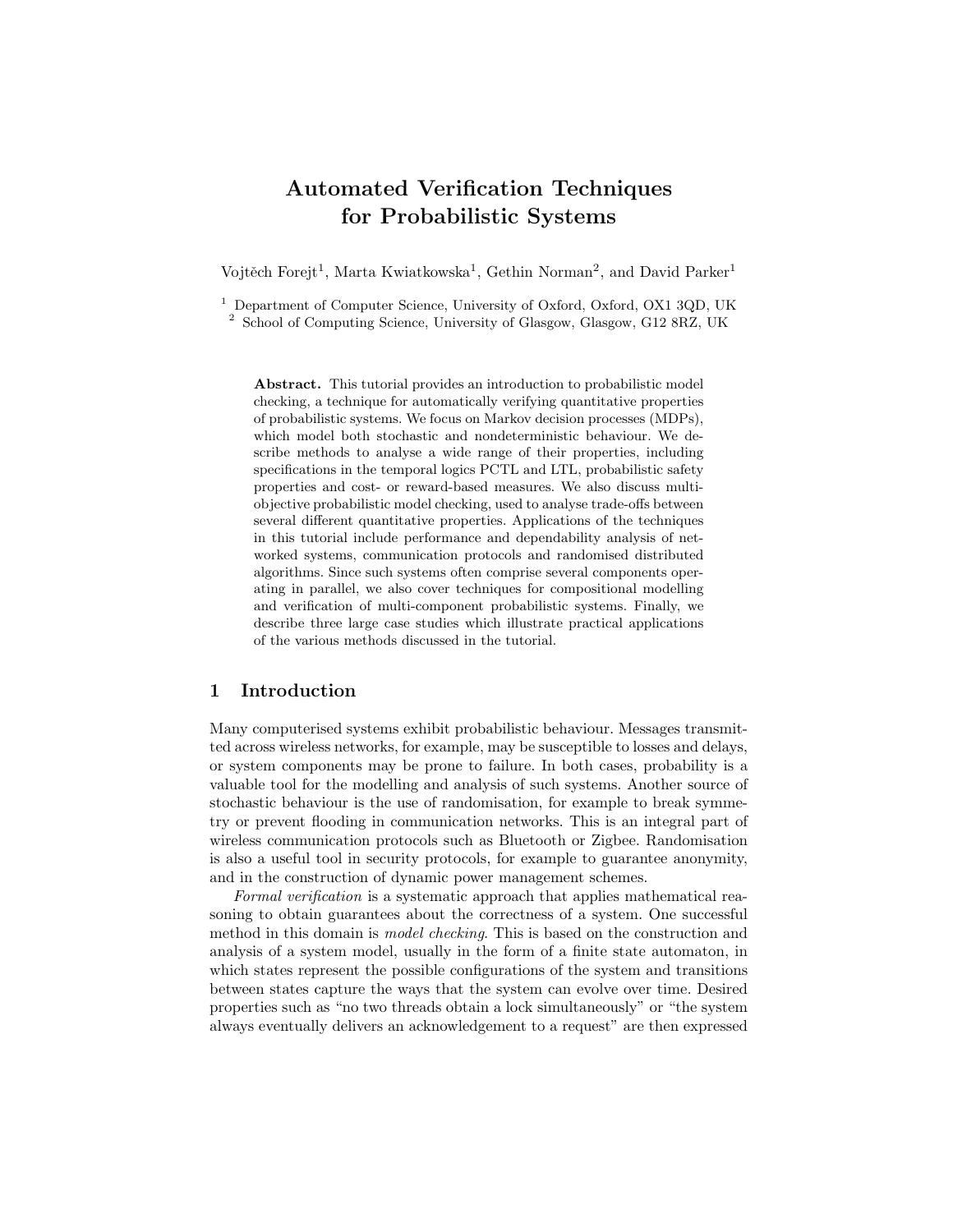in temporal logic and the model is analysed in an automatic fashion to determine whether or not the model satisfies the properties.

There is increasing interest in the development of *quantitative* verification techniques, which take into account probabilistic and timed aspects of a system. Probabilistic model checking, for example, is a generalisation of model checking that builds and analyses probabilistic models such as Markov chains and Markov decision processes. A wide range of quantitative properties of these systems can be expressed in probabilistic extensions of temporal logic and systematically analysed against the constructed model. These properties can capture many different aspects of system behaviour, from reliability, e.g. "the probability of an airbag failing to deploy on demand", to performance, e.g. "the expected time for a network protocol to successfully send a message packet".

This tutorial gives an introduction to probabilistic model checking for Markov decision processes, a commonly used formalism for modelling systems that exhibit a combination of probabilistic and nondeterministic behaviour. It covers the underlying theory, discusses probabilistic model checking algorithms and their implementation, and gives an illustration of the application of these techniques to some large case studies. The tutorial is intended to complement [\[67\]](#page-58-0), which focuses on probabilistic model checking for discrete- and continuous-time Markov chains, rather than Markov decision processes. There is also an accompanying website [\[91\]](#page-59-0), providing models for the PRISM probabilistic model checker [\[56\]](#page-57-0) that correspond to the various running examples used throughout and to the case studies in Section [10.](#page-47-0)

There are many other good references relating to the material covered in this tutorial and we provide pointers throughout. In particular, Chapter 10 of [\[11\]](#page-55-0) covers some of the MDP model checking techniques presented here, but in greater depth, with additional focus on the underlying theory and proofs. We also recommend the theses by Segala [\[80\]](#page-59-1), de Alfaro [\[1\]](#page-54-0) and Baier [\[7\]](#page-55-1), which provide a wealth of in-depth material on a variety of topics relating to MDPs, along with detailed pointers to other relevant literature. Finally, although not focusing on verification, [\[76\]](#page-59-2) is an excellent general reference on MDPs.

Outline. The tutorial is structured as follows. We begin, in Section [2,](#page-2-0) with background material on probability theory and discrete-time Markov chains. In Section [3,](#page-3-0) we introduce the model of Markov decision processes. Section [4](#page-9-0) describes the computation of a key property of MDPs, probabilistic reachability, and Section [5](#page-18-0) covers reward-based properties. Section [6](#page-24-0) concerns how to formally specify properties of MDPs using the probabilistic temporal logic PCTL, and shows how the techniques introduced in the previous sections can be used to perform model checking. Section [7](#page-30-0) describes how to verify MDPs against safety properties and the logic LTL using automata-based techniques. Two advanced topics, namely multi-objective probabilistic model checking and compositional probabilistic verification, are the focus of Sections [8](#page-38-0) and [9.](#page-43-0) In Section [10,](#page-47-0) we list some of the software tools available for model checking MDPs and describe three illustrative case studies. Section [11](#page-53-0) concludes by discussing active research areas and suggesting further reading.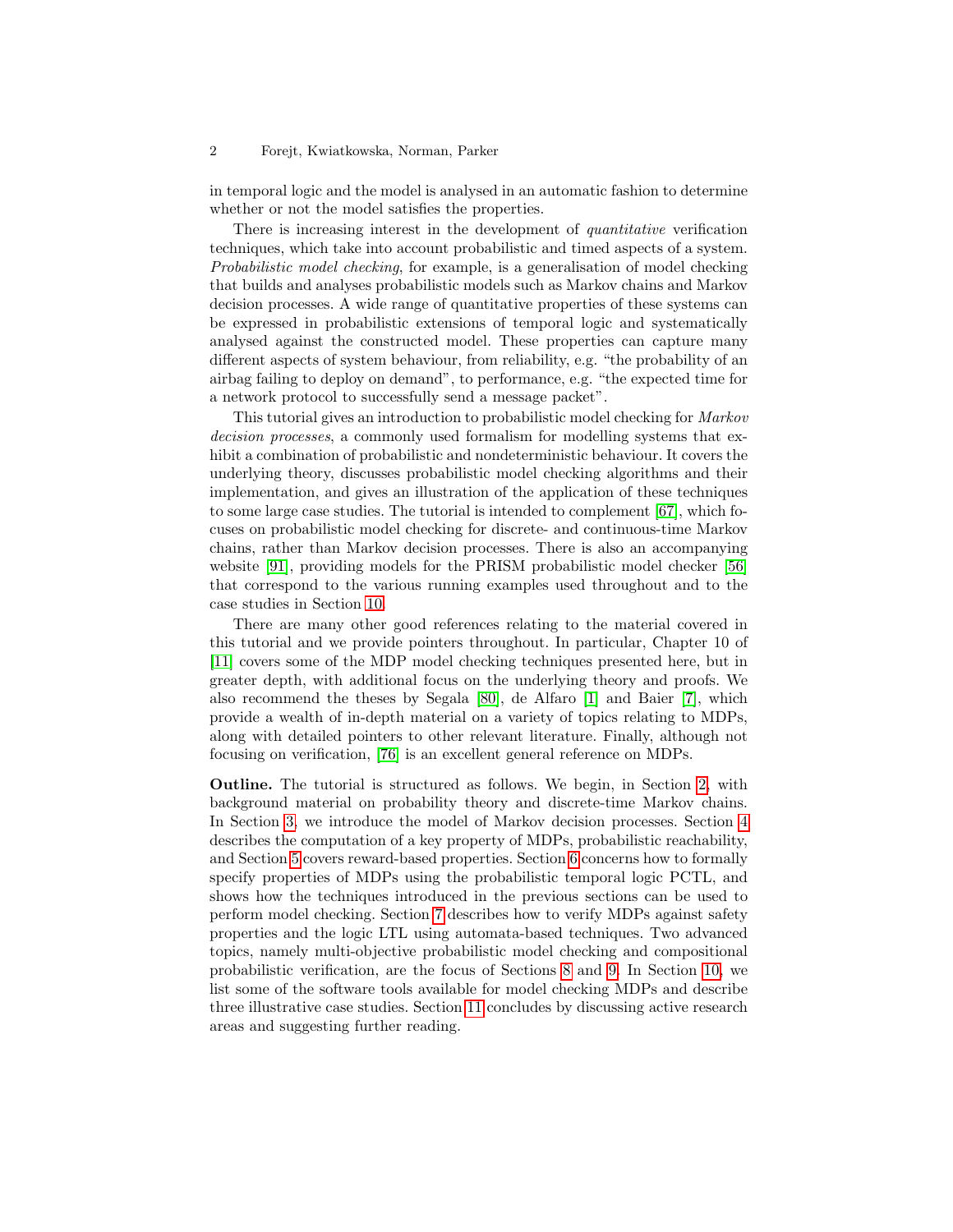## <span id="page-2-0"></span>2 Background Material

#### 2.1 Probability Distributions & Measures

We begin by briefly summarising some definitions and notations relating to probability distributions and measures. We assume that the reader has some familiarity with basic probability theory. Good introductory texts include [\[19,](#page-55-2)[42\]](#page-57-1).

Definition 1 (Probability distribution). A (discrete) probability distribution over a countable set S is a function  $\mu : S \to [0,1]$  satisfying  $\sum_{s \in S} \mu(s) = 1$ . We use  $[s_0 \mapsto x_0, \ldots, s_n \mapsto x_n]$  to denote the distribution that chooses  $s_i$  with

probability  $x_i$  for all  $0 \leq i \leq n$  and  $Dist(S)$  for the set of distributions over S. The *point distribution* on  $s \in S$ , denoted  $[s\rightarrow 1]$ , is the distribution that assigns probability 1 to s. Given two distributions  $\mu_1 \in Dist(S_1)$  and  $\mu_2 \in Dist(S_2)$ , the product distribution  $\mu_1 \times \mu_2 \in Dist(S_1 \times S_2)$  is defined by  $\mu_1 \times \mu_2((s_1, s_2))$  =  $\mu_1(s_1)\!\cdot\!\mu_2(s_2)$ .

Definition 2 (Probability space). A probability space over a sample space  $\Omega$  is a triple  $(\Omega, \mathcal{F}, Pr)$ , where  $\mathcal{F} \subseteq 2^{\Omega}$  is a  $\sigma$ -algebra over  $\Omega$ , i.e.

- $\varnothing, \Omega \in \mathcal{F}$ ;
- if A ∈ F, then Ω \ A ∈ F;
- $-$  if  $A_i \in \mathcal{F}$  for all  $i \in \mathbb{N}$ , then  $\cup_{i \in \mathbb{N}} A_i \in \mathcal{F}$

and  $Pr : \mathcal{F} \to [0, 1]$  is a probability measure over  $(\Omega, \mathcal{F})$ , i.e.

 $- Pr(\emptyset) = 0$  and  $Pr(\Omega) = 1;$  $- Pr(\cup_{i \in \mathbb{N}} A_i) = \sum_{i \in \mathbb{N}} Pr(A_i)$  for all countable pairwise disjoint sequences  $A_1, A_2, \ldots$  of  $\mathcal{F}.$ 

Sets contained in the  $\sigma$ -algebra  $\mathcal F$  are said to be *measurable*. A (non-negative) random variable over a probability space  $(\Omega, \mathcal{F}, Pr)$  is a measurable function  $X: \Omega \to \mathbb{R}_{\geqslant 0}$ , i.e. a function such that  $X^{-1}([0,r]) \in \mathcal{F}$  for all  $r \in \mathbb{R}_{\geqslant 0}$ . The expected value of  $X$  with respect to  $Pr$  is given by the following integral:

$$
\mathbb{E}[X] \stackrel{\text{def}}{=} \int_{\omega \in \Omega} X(\omega) \, dPr.
$$

#### <span id="page-2-1"></span>2.2 Discrete-time Markov Chains

Next, we introduce the model of discrete-time Markov chains (DTMCs). We provide just a brief overview of DTMCs, as required for the remainder of this tutorial. For more in-depth coverage of the topic, we recommend the textbooks by Stewart [\[83\]](#page-59-3) and Kulkarni [\[65\]](#page-58-1). For a tutorial on probabilistic model checking for Markov chains, see for example [\[67\]](#page-58-0).

Definition 3 (Discrete-time Markov chain). A discrete-time Markov chain (DTMC) is a tuple  $\mathcal{D} = (S, \overline{s}, P, L)$  where S is a (countable) set of states,  $\overline{s} \in S$ is an initial state,  $P: S \times S \rightarrow [0,1]$  is a transition probability matrix such that  $\sum_{s' \in S} \mathbf{P}(s, s') = 1$  for all  $s \in S$ , and  $L : S \rightarrow 2^{AP}$  is a labelling function mapping each state to a set of atomic propositions taken from a set AP .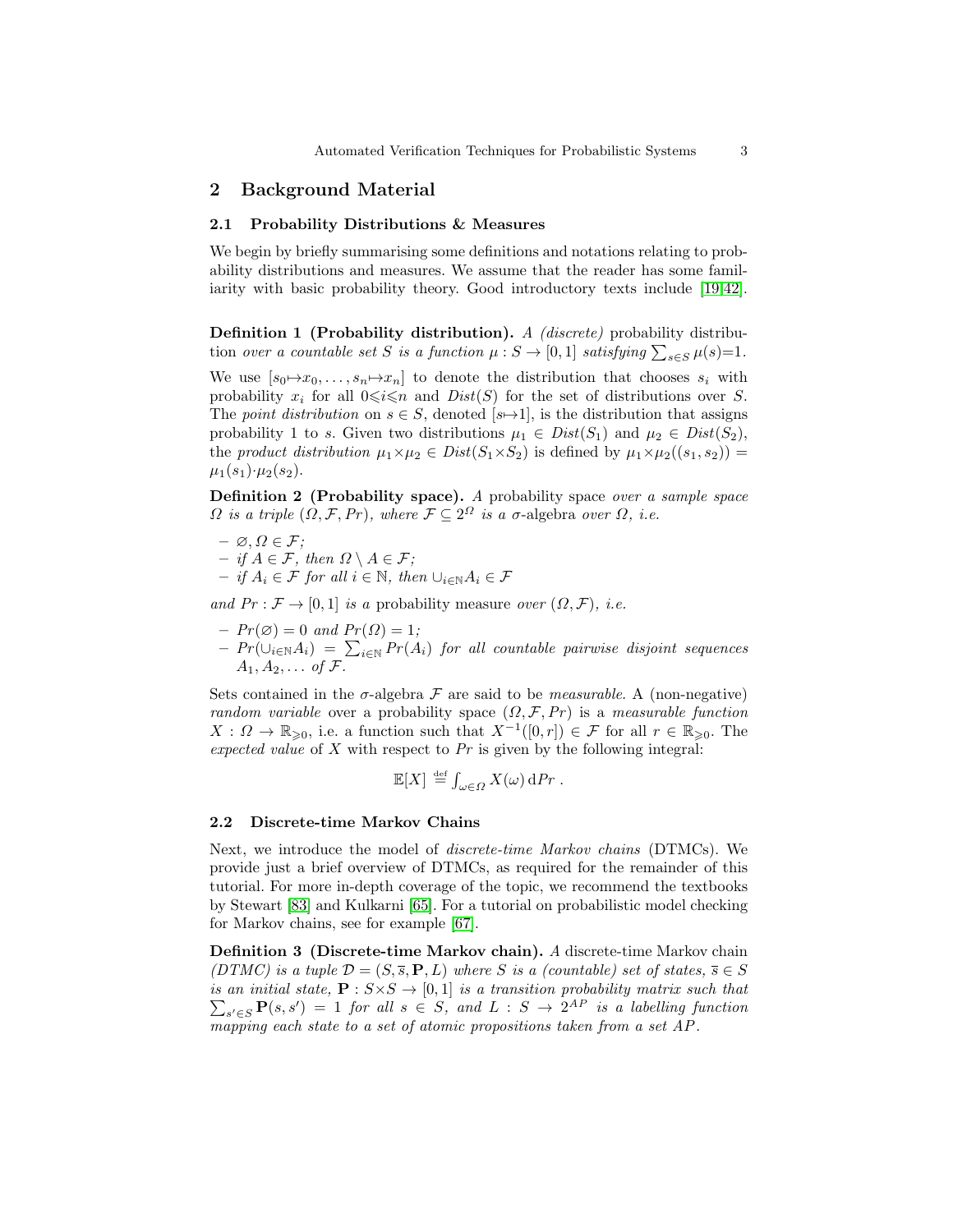

<span id="page-3-1"></span>Fig. 1. An example DTMC and its transition probability matrix P

One way to view a DTMC  $\mathcal{D}=(S,\bar{s},\mathbf{P},L)$  is as a state-transition system in which transitions are augmented with probabilities indicating their likelihood. From each state  $s \in S$ , the probability of a transition to s' occurring is  $\mathbf{P}(s, s')$ .

A path represents one possible execution of  $D$ . Formally, a (finite or infinite) path of D is a sequence of states  $s_0s_1s_2...$  such that  $\mathbf{P}(s_i, s_{i+1})>0$  for all  $i\geqslant 0$ . We use  $FPath_{\mathcal{D},s}$  and  $IPath_{\mathcal{D},s}$ , respectively, to denote the set of all finite and infinite paths starting from state  $s$  of  $D$ .

In order to reason formally about the behaviour of  $\mathcal{D}$ , we need to determine the probability that certain paths are taken. We proceed by constructing, for each state  $s \in S$ , a probability space over the set of infinite paths IPath  $p_s$ . This is outlined below and for further details see [\[64\]](#page-58-2). The basis of the construction is the probability of individual finite paths induced by the transition probability matrix **P**. More precisely, the probability of the path  $\rho=s_0 \ldots s_n$  is given by  $\mathbf{P}(\rho) \stackrel{\text{def}}{=} \prod_{i=0}^{n-1} \mathbf{P}(s_i, s_{i+1})$ . We begin by defining, for each finite path  $\rho \in \text{FPath}_{\mathcal{D},s}$ , the basic cylinder  $C_\rho$  that consists of all infinite paths starting with  $\rho$ . Using properties of cylinders, we can then construct the probability space  $(Path_{\mathcal{D},s}, \mathcal{F}_{\mathcal{D},s}, Pr_{\mathcal{D},s})$  where  $\mathcal{F}_{\mathcal{D},s}$  is the smallest  $\sigma$ -algebra generated by the basic cylinders  $\{C_{\rho} | \rho \in FPath_{\mathcal{D},s}\}\$ and  $Pr_{\mathcal{D},s}$  is the unique measure such that  $Pr_{\mathcal{D},s}(C_{\rho}) = \mathbf{P}(\rho)$  for all  $\rho \in FPath_{\mathcal{D},s}$ .

**Example [1.](#page-3-1)** Consider the 3-state DTMC  $\mathcal{D}=(S,\overline{s},\mathbf{P},L)$  of Figure 1. Here,  $S=\{s_0, s_1, s_2\}, \overline{s}=s_0$ , the transition probability matrix **P** is shown in Figure [1,](#page-3-1)  $L(s_0) = \{init\}, L(s_1) = \emptyset \text{ and } L(s_2) = \{succ\}.$  We have, for example:

 $- Pr_{\mathcal{D},s_0}(\{\pi \text{ starts } s_0s_1s_2s_0\}) = 1.0.3 \cdot 0.5 = 0.15;$  $- Pr_{\mathcal{D},s_0}(\{(s_0s_1s_2)^{\omega}\}) = \lim_{n \to \infty} Pr_{\mathcal{D},s_0}(\{\pi \text{ starts } (s_0s_1s_2)^n\})$  $=\lim_{n\to\infty}1\cdot0.3\cdot(0.5\cdot1\cdot0.3)^{n-1}=0;$ -  $Pr_{\mathcal{D},s_0}(\{\pi \text{ contains } s_2\}) = \sum_{n=1}^{\infty} Pr_{\mathcal{D},s_0}(\{\pi \text{ starts } (s_0s_1)^n s_2\})$ 

## $=\sum_{n=1}^{\infty}1\cdot(0.7\cdot1)^{n-1}\cdot0.3=1.$

## <span id="page-3-0"></span>3 Markov Decision Processes

This tutorial focuses on the model of Markov decision processes (MDPs), which are a widely used formalism for modelling systems that exhibit both probabilistic and *nondeterministic* behaviour. From the point of view of applying *quantita*tive verification, nondeterminism is an essential tool to capture several different aspects of system behaviour:

– unknown environment: if the system interacts with other components whose behaviour is unknown, this can be modelled with nondeterminism;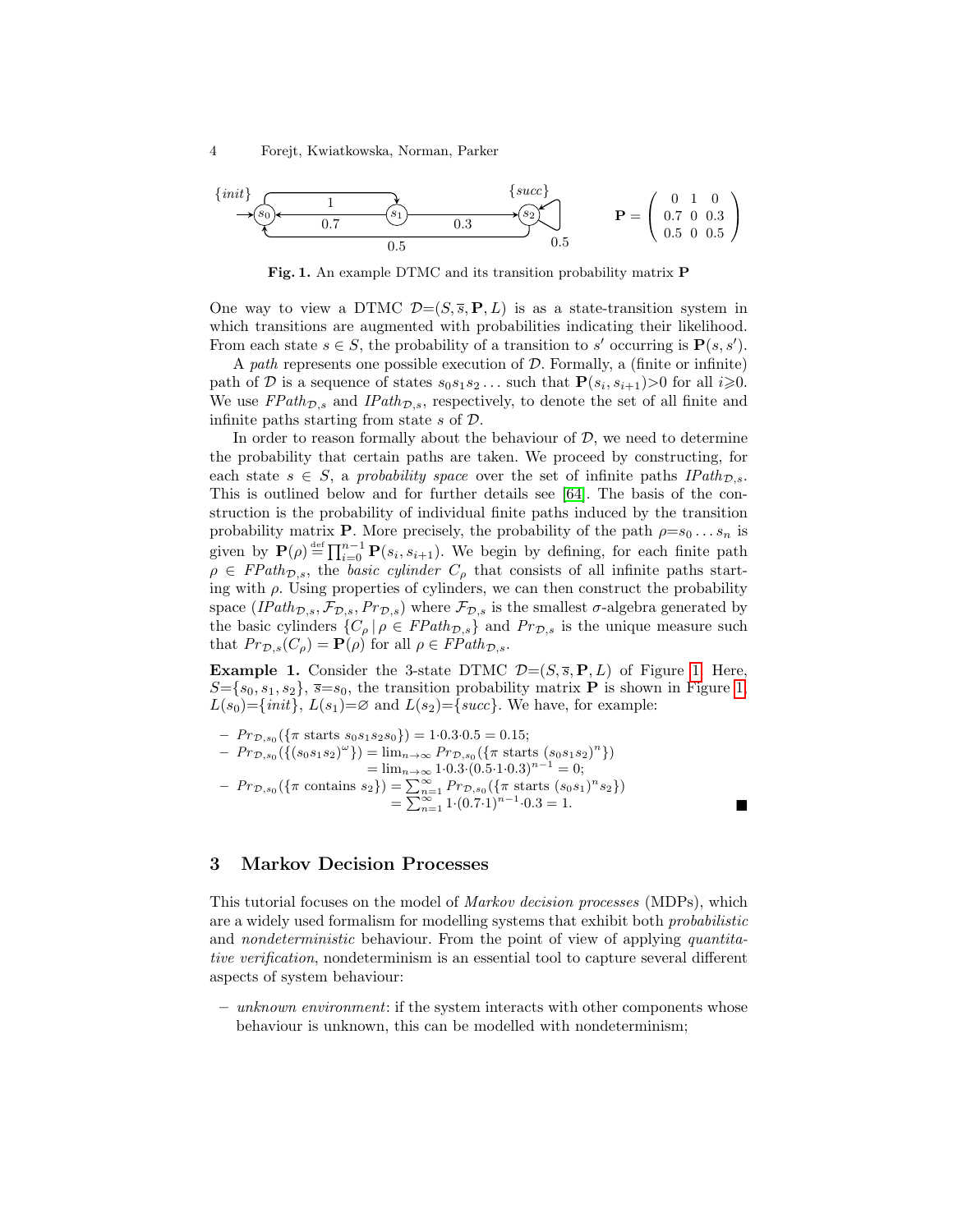- concurrency: in a distributed system comprising multiple components operating in parallel, nondeterminism is used to represent the different possible interleavings of the executions of the components;
- underspecification: if certain parts of a system are either unknown or too complex to be modelled efficiently, these can be abstracted away using nondeterminism.

Alternatively, we can use nondeterminism to capture the possible ways that a controller can influence the behaviour of the system. The multi-objective techniques that we describe in Section [8](#page-38-0) can be seen as a way of performing controller synthesis. In a similar vein, MDPs are also widely used in domains such as planning and robotics. Formally, we define an MDP as follows.

<span id="page-4-0"></span>Definition 4 (Markov decision process). A Markov decision process (MDP) is a tuple  $\mathcal{M}=(S,\overline{s},\alpha_{\mathcal{M}},\delta_{\mathcal{M}},L)$  where S is a finite set of states,  $\overline{s} \in S$  is an initial state,  $\alpha_{\mathcal{M}}$  is a finite alphabet,  $\delta_{\mathcal{M}} : S \times \alpha_{\mathcal{M}} \to Dist(S)$  is a (partial) probabilistic transition function and  $L : S \to 2^{AP}$  is a labelling function mapping each state to a set of atomic propositions taken from a set AP .

Transitions between states in an MDP  $\mathcal M$  occur in two steps. First, a choice between one or more *actions* from the alphabet  $\alpha_{\mathcal{M}}$  is made. The set of available actions in a state s is given by  $A(s) \stackrel{\text{def}}{=} \{a \in \alpha_{\mathcal{M}} \mid \delta_{\mathcal{M}}(s, a) \text{ is defined}\}.$  To prevent deadlocks, we assume that  $A(s)$  is non-empty for all  $s \in S$ . The selection of an action  $a \in A(s)$  is *nondeterministic*. Secondly, a successor state s' is chosen randomly, according to the probability distribution  $\delta_{\mathcal{M}}(s, a)$ , i.e. the probability that a transition to s' occurs equals  $\delta_{\mathcal{M}}(s, a)(s')$ .

An *infinite path* through an MDP is a sequence  $\pi = s_0 \xrightarrow{a_0} s_1 \xrightarrow{a_1} \cdots$  (occasionally written as  $s_0a_0s_1a_1\ldots$ ) where  $s_i \in S$ ,  $a_i \in A(s_i)$  and  $\delta_{\mathcal{M}}(s_i, a_i)(s_{i+1})>0$ for all  $i \in \mathbb{N}$ . A *finite path*  $\rho = s_0 \xrightarrow{a_0} s_1 \xrightarrow{a_1} \cdots \xrightarrow{a_{n-1}} s_n$  is a prefix of an infinite path ending in a state. We denote by  $\mathit{FPath}_{\mathcal{M},s}$  and  $\mathit{IPath}_{\mathcal{M},s}$ , respectively, the set of all finite and infinite paths starting from state s of  $M$ . We use  $FPath_{\mathcal{M}}$ and  $\text{IPath}_{\mathcal{M}}$  for the sets of all such paths in the MDP. Where the context is clear, we will drop the subscript M. For a finite path  $\rho = s_0 \xrightarrow{a_0} s_1 \xrightarrow{a_1} \cdots \xrightarrow{a_{n-1}} s_n$ ,  $|\rho| = n$  denotes its length and  $last(\rho) = s_n$  its last state. For a (finite or infinite) path  $\pi = s_0 \xrightarrow{a_0} s_1 \xrightarrow{a_1} \cdots$ , its  $(i+1)$ th state  $s_i$  is denoted  $\pi(i)$  and its trace,  $tr(\pi)$ , is the sequence of actions  $a_0a_1...$  When, in later parts of this tutorial, we formalise ways to define properties of MDPs, we will use both action-based properties, based on path traces, and state-based properties, using the atomic propositions assigned to each state by the labelling function L.

A reward structure on an MDP is useful for representing quantitative information about the system the MDP represents, for example, the power consumption, number of packets sent, size of a queue or the number of lost requests. Formally, we define rewards on both the states and actions of an MDP as follows.

**Definition 5 (Reward structure).** A reward structure for an MDP  $\mathcal{M} =$  $(S, \overline{s}, \alpha_{\mathcal{M}}, \delta_{\mathcal{M}}, L)$  is a tuple  $r = (r_{state}, r_{action})$  comprising a state reward function  $r_{state}: S \to \mathbb{R}_{\geqslant 0}$  and an action reward function  $r_{action}: S \times \alpha_{\mathcal{M}} \to \mathbb{R}_{\geqslant 0}$ .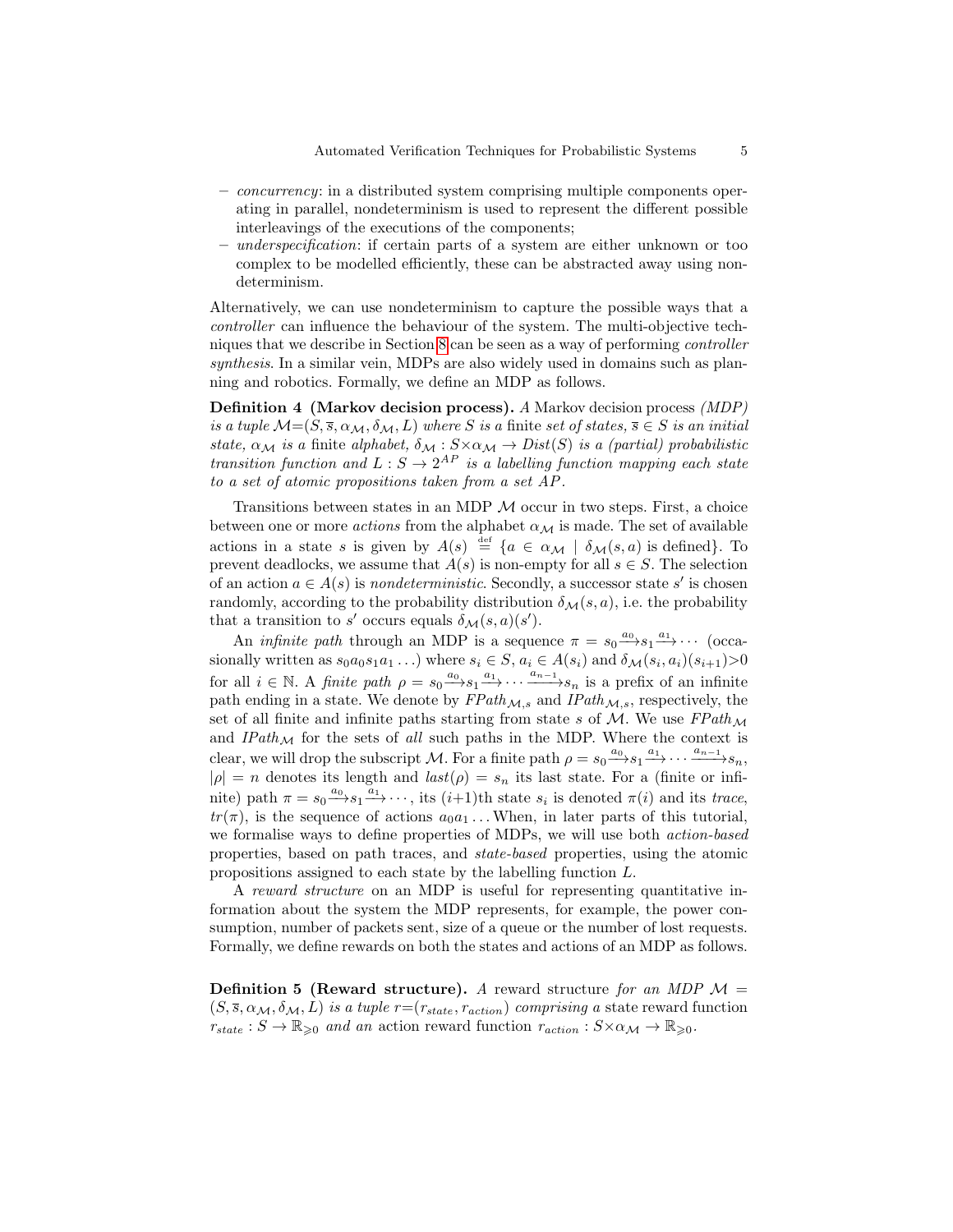6 Forejt, Kwiatkowska, Norman, Parker



<span id="page-5-2"></span><span id="page-5-0"></span>Fig. 2. A running example: an MDP, annotated with a reward structure

We consistently use the terminology *rewards* but, often, these will be used to model costs. The action rewards in a reward structure are also referred to elsewhere as transition rewards, impulse rewards or state-action rewards.

We next introduce the notion of *end components* which, informally, are parts of the MDP in which it possible to remain forever once entered.

**Definition 6 (End component).** Let  $\mathcal{M} = (S, \overline{s}, \alpha_{\mathcal{M}}, \delta_{\mathcal{M}}, L)$  be an MDP. An end component (EC) of M is a pair  $(S', \delta')$  comprising a subset  $S' \subseteq S$  of states and partial probabilistic transition function  $\delta': S' \times \alpha_{\mathcal{M}} \to Dist(S)$  satisfying the following conditions:

 $(S', \delta')$  defines a sub-MDP of M, i.e. for all  $s' \in S'$  and  $a \in \alpha_M$ , if  $\delta'(s', a)$ is defined, then  $\delta'(s', a) = \delta(s', a)$  and  $\delta'(s', a)(s'') > 0$  only for states  $s'' \in S'$ ; - the underlying graph of  $(S', \delta')$  is strongly connected.

An EC  $(S', \delta')$  is maximal if there is no distinct EC  $(S'', \delta'')$  such that for any  $s \in S$  and  $a \in \alpha_{\mathcal{M}}$ , if  $\delta'(s, a)$  is defined, then so is  $\delta''(s, a)$ .

Algorithms to detect end components can be found in [\[1](#page-54-0)[,11\]](#page-55-0).

<span id="page-5-1"></span>**Example [2.](#page-5-0)** Consider the MDP  $\mathcal{M} = (S, \overline{s}, \alpha_{\mathcal{M}}, \delta_{\mathcal{M}}, L)$  from Figure 2. Here,  $S=\{s_0, s_1, s_2, s_3\}, \overline{s}=s_0 \text{ and } \alpha_{\mathcal{M}}=\{go, risk, safe, finish, stop, reset\}.$  Considering the probabilistic transition function, for example, from state  $s_1$  we have:

$$
\delta_{\mathcal{M}}(s_1, risk) = [s_2 \rightarrow 0.5, s_3 \rightarrow 0.5]
$$

$$
\delta_{\mathcal{M}}(s_1, safe) = [s_0 \rightarrow 0.7, s_2 \rightarrow 0.3]
$$

and  $\delta(s_1, a)$  is undefined if  $a \in \{go, finish, stop, reset\}$ , i.e.  $A(s_1) = \{risk, safe\}$ . The labelling of e.g. states  $s_1$  and  $s_2$  is given by  $L(s_1)=\emptyset$  and  $L(s_2)=\{succ\}$ .

The MDP models a system that aims to execute a task. After some routine initialisation (captured by the action  $q\rho$ ), there are two possibilities: it can either perform the task using a safe procedure, in which case the probability of finishing the task successfully is 0.3, but with probability 0.7 the system restarts; or, it can perform the task by a risky procedure, in which case the probability of finishing the task is higher (0.5), but there is a 50% chance of complete failure, after which the system can only be restarted using the action reset.

State and action reward functions  $r_{state}$  and  $r_{action}$  are also depicted in the figure where the rewards are the underlined numbers next to states or action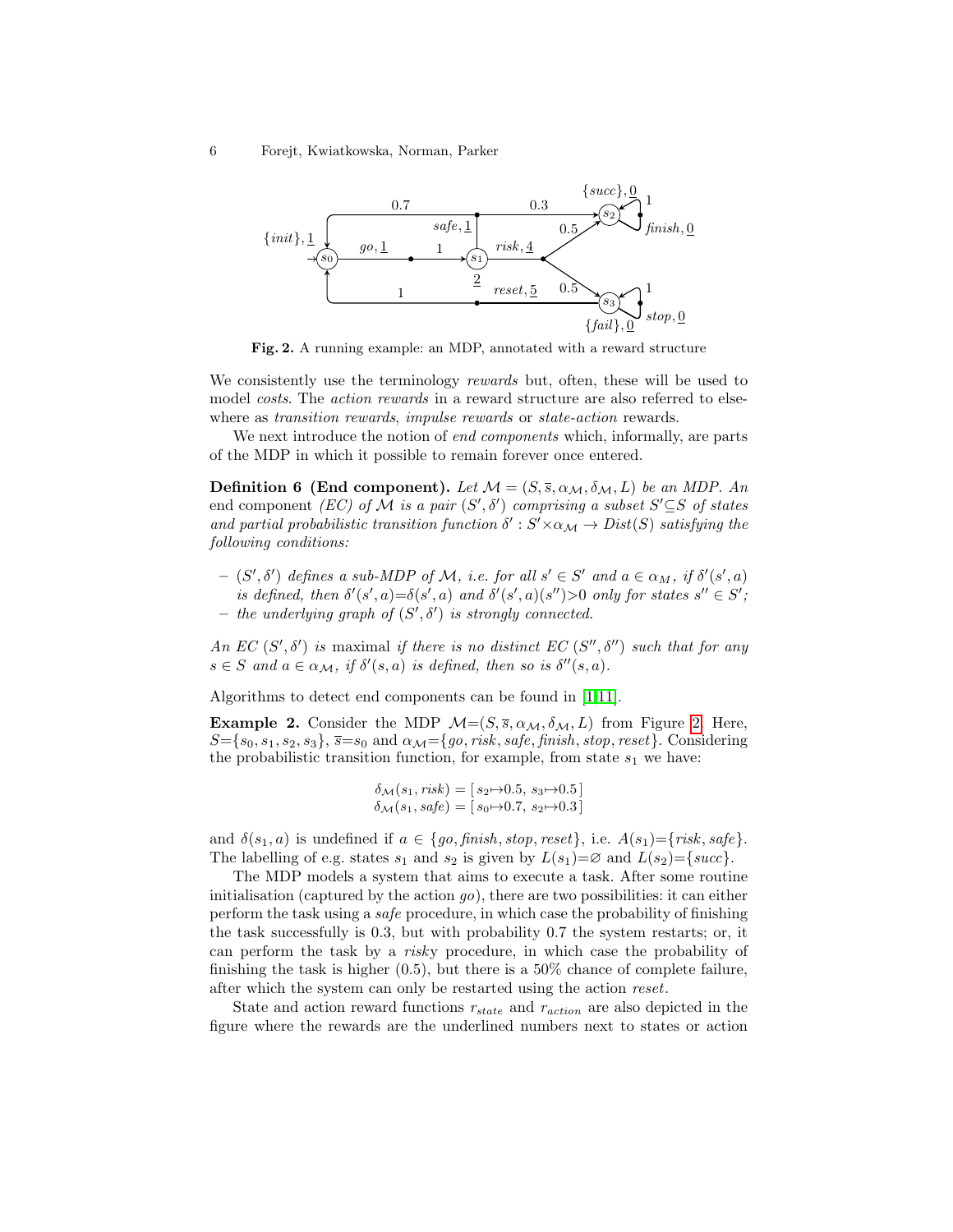labels, e.g.  $r_{state}(s_1)=2$  and  $r_{action}(s_1, risk)=4$ . An example of a finite path is  $\rho = s_0 \frac{go}{\rightarrow} s_1 \frac{risk}{\rightarrow} s_3$  and an example of an infinite path is:

$$
\pi = s_0 \xrightarrow{go} s_1 \xrightarrow{safe} s_0 \xrightarrow{go} s_1 \xrightarrow{safe} s_0 \xrightarrow{go} \cdots
$$

The MDP contains two end components, namely  $({s_2}, {s_2}, {s_0}) \rightarrow [s_2 \rightarrow 1])$ and  $({s_3}, {s{top}) \rightarrow [s_3 \rightarrow 1]}$ . Both are maximal.

Adversaries. To reason formally about MDPs, in the way described for DTMCs in Section [2.2,](#page-2-1) we need a probability space over infinite paths. However, a probability space can only be constructed once all the nondeterminism present has been resolved. Each possible resolution of nondeterminism is represented by an adversary, which is responsible for choosing an action in each state of the MDP, based on the history of its execution so far. Adversaries are, depending on the context, often referred to by a variety of other names, including strategies, schedulers and policies.

**Definition 7 (Adversary).** An adversary of an MDP  $\mathcal{M} = (S, \overline{s}, \alpha_{\mathcal{M}}, \delta_{\mathcal{M}}, L)$ is a function  $\sigma$ :  $FPath_{\mathcal{M}} \to Dist(\alpha_{\mathcal{M}})$  such that  $\sigma(\rho)(a) > 0$  only if  $a \in A(last(\rho))$ .

In general, the choice of an action can be made randomly and depend on the full history of the MDP, but is limited to the actions available in the current state. The set of all adversaries of M is  $Adv_{\mathcal{M}}$ . There are several important classes of adversaries that we will now summarise. An adversary  $\sigma$  is *deterministic* if  $\sigma(\rho)$ is a point distribution for all  $\rho \in FPath_{\mathcal{M}}$ , and *randomised* otherwise.

**Definition 8 (Memoryless adversary).** An adversary  $\sigma$  is memoryless if  $\sigma(\rho)$  depends only on last $(\rho)$ , that is, for any  $\rho, \rho' \in FPath_{\mathcal{M}}$  such that last $(\rho)$  = last( $\rho'$ ), we have  $\sigma(\rho) = \sigma(\rho')$ .

<span id="page-6-0"></span>**Definition 9 (Finite-memory adversary).** An adversary  $\sigma$  is finite-memory if there exists a tuple  $(Q, \overline{q}, \sigma_u, \sigma_s)$  comprising:

- $-$  *a finite set of* modes  $Q$ ;
- $−$  an initial mode  $\overline{q} \in Q$ ;
- a mode update function  $\sigma_u$ :  $Q \times \alpha_M \times S \to Q$ ;
- an action selection function  $\sigma_s: Q \times S \to Dist(\alpha_{\mathcal{M}})$

such that  $\sigma(\rho) = \sigma_s(\hat{\sigma}_u(\rho), \text{last}(\rho))$  for all  $\rho \in \text{FPath}_\mathcal{M},$  where  $\hat{\sigma}_u : \text{FPath}_\mathcal{M} \to Q$ is the function determined by  $\hat{\sigma}_u(s) = \overline{q}$  and  $\hat{\sigma}_u(\rho as) = \sigma_u(\hat{\sigma}_u(\rho), a, s)$  for all  $\rho \in$  $FPath_{\mathcal{M}}, a \in \alpha_{\mathcal{M}}, and s \in S.$ 

Notice that a memoryless adversary is a finite-memory adversary with one mode.

Under a particular adversary  $\sigma$ , the behaviour of an MDP  $\mathcal M$  is fully probabilistic and can be captured by a (countably infinite-state) discrete-time Markov chain, denoted  $\mathcal{M}_{\sigma}$ , each state of which is a finite path of M.

**Definition 10 (Induced DTMC).** For an MDP  $\mathcal{M} = (S, \overline{s}, \alpha_{\mathcal{M}}, \delta_{\mathcal{M}}, L)$  and adversary  $\sigma \in Adv_{\mathcal{M}}$ , the induced DTMC is  $\mathcal{M}_{\sigma} = (T, \overline{s}, P, L')$  where: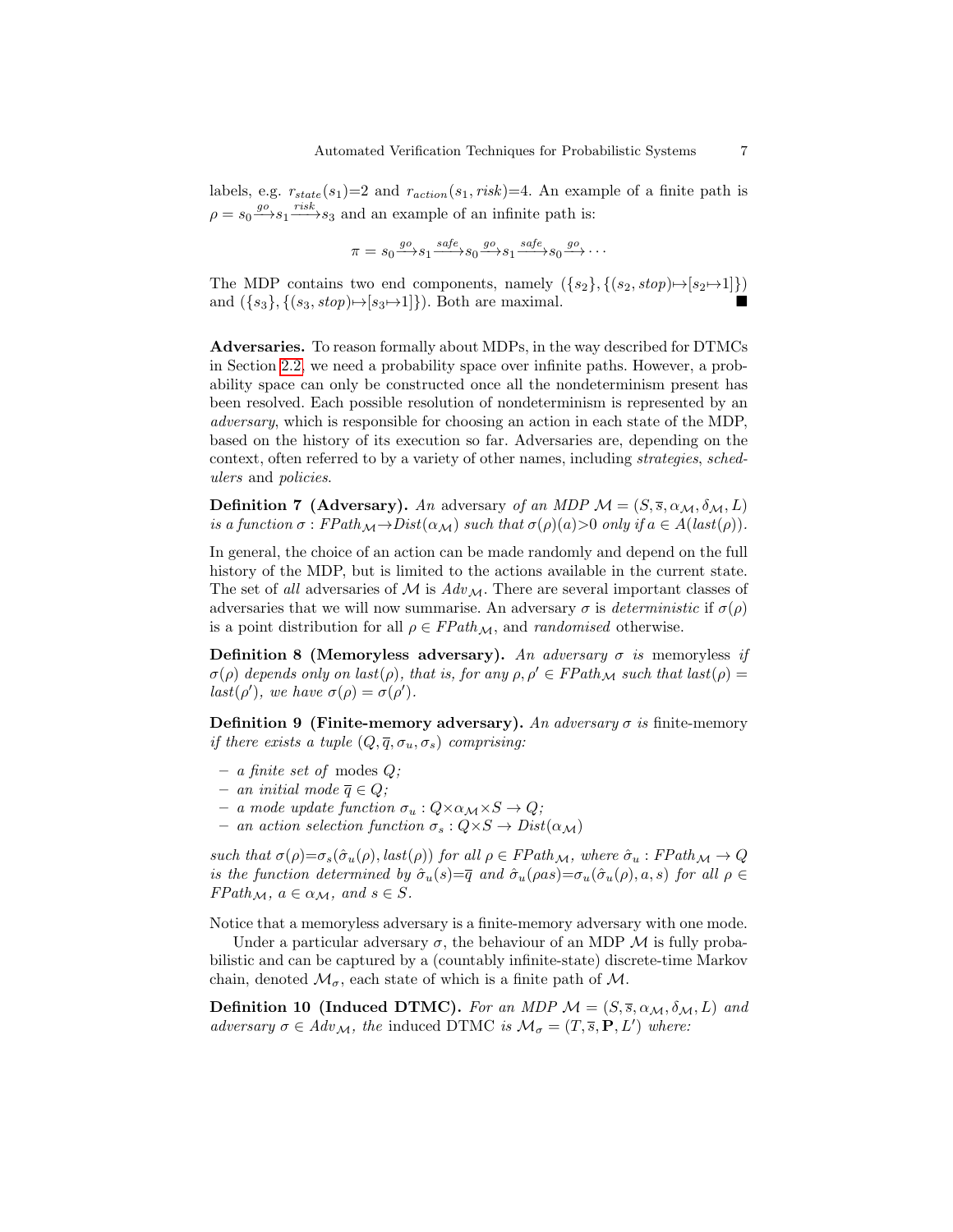$$
-T = FPath_M;
$$
  
\n
$$
- for any \rho, \rho' \in FPath_M;
$$
  
\n
$$
\mathbf{P}(\rho, \rho') = \begin{cases} \sigma(\rho)(a) \cdot \delta_{\mathcal{M}}(last(\rho), a)(s) \text{ if } \rho' = \rho as, \ a \in A(last(\rho)) \text{ and } s \in S \\ 0 & otherwise; \end{cases}
$$
  
\n
$$
- L'(\rho) = L(last(\rho)) \text{ for all } \rho \in FPath_M.
$$

The induced DTMC  $\mathcal{M}_{\sigma}$  has an infinite number of states. However, in the case of finite-memory adversaries (and hence also the subclass of memoryless adversaries), we can also construct a finite-state *quotient DTMC*. More precisely, if the finite-memory adversary is defined by the tuple  $(Q, \overline{q}, \sigma_u, \sigma_s)$ , then we stipulate two paths  $\rho$  and  $\rho'$  to be equivalent whenever they get mapped to the same mode, i.e.  $\hat{\sigma}_u(\rho) = \hat{\sigma}_u(\rho)$ , and the last action and state of  $\rho$  and  $\rho'$  are the same. It follows that we can classify equivalence classes of paths by tuples of the form  $(q, a, s)$ , where q is the mode that paths of the equivalence class get mapped to and  $a$  and  $s$  are the last action and state of these paths. Formally, the finite-state quotient can be defined as follows (since the path consisting of just the initial state does not have a "last" action, we introduce a new symbol  $\perp$ ).

**Definition 11 (Quotient DTMC).** The quotient DTMC for an MDP  $M =$  $(S, \bar{s}, \alpha_M, \delta_M, L)$  and finite-memory adversary  $\sigma$  defined by the tuple  $(Q, \bar{q}, \sigma_u, \sigma_s)$ is the finite-state DTMC  $\mathcal{M}_{\sigma}^q = (T, \bar{s}', \mathbf{P}, L')$  where:

 $- T = (Q \times \alpha_{\mathcal{M}} \times S) \cup \{(\overline{q}, \perp, \overline{s})\};$  $-\overline{s}'=(\overline{q},\perp,\overline{s});$  $- \ \mathbf{P}((q,a,s), (q',a',s')) = \sigma_s(q,s) (a') \cdot \delta_{\mathcal{M}}(s,a')(s')$  whenever  $q' = \sigma_u(q,a',s')$ and equals 0 otherwise;  $-L'((q, a, s)) = L(s).$ 

**Probability Spaces.** For a given (general) adversary  $\sigma$ , we associate the infinite paths in  $\mathcal M$  and  $\mathcal M^{\sigma}$  by defining the following bijection f:

 $f(s_0 \xrightarrow{a_0} s_1 \xrightarrow{a_1} s_2 \xrightarrow{a_2} \cdots) \stackrel{\text{def}}{=} (s_0) (s_0 a_0 s_1) (s_0 a_0 s_1 a_1 s_2) \dots$ 

for all infinite paths  $s_0 \xrightarrow{a_0} s_1 \xrightarrow{a_1} s_2 \xrightarrow{a_2} \cdots \in IPath_{\mathcal{M}}$ . Now, for any state s of M, using this function and the probability measure  $Pr_{\mathcal{M}_{\sigma},s}$  given in Section [2.2](#page-2-1) for the DTMC  $\mathcal{M}_{\sigma}$ , we can define a probability measure  $Pr^{\sigma}_{\mathcal{M},s}$  over IPath $_{\mathcal{M},s}$ capturing the behaviour of M from state s under adversary  $\sigma$ . Furthermore, for a random variable  $X: IPath_{\mathcal{M},s} \to \mathbb{R}_{\geqslant 0}$ , we can compute the expected value of X from state s in M under adversary  $\sigma$ , which we denote by  $\mathbb{E}^{\sigma}_{\mathcal{M},s}(X)$ .

In practice, we are mainly interested in *minimising* or *maximising* either the probability of a certain set of paths, or the expected value of some random variable. Therefore, for any measurable set of paths  $\Omega \subseteq \text{IPath}_{\mathcal{M},s}$  and random variable  $X: IPath_{\mathcal{M},s} \to \mathbb{R}_{\geqslant 0}$ , we define:

$$
Pr_{\mathcal{M},s}^{\min}(\Omega) \stackrel{\text{def}}{=} \inf_{\sigma \in Adv_{\mathcal{M}}} Pr_{\mathcal{M},s}^{\sigma}(\Omega)
$$
  

$$
Pr_{\mathcal{M},s}^{\max}(\Omega) \stackrel{\text{def}}{=} \sup_{\sigma \in Adv_{\mathcal{M}}} Pr_{\mathcal{M},s}^{\sigma}(\Omega)
$$
  

$$
\mathbb{E}_{\mathcal{M},s}^{\min}(X) \stackrel{\text{def}}{=} \inf_{\sigma \in Adv_{\mathcal{M}}} \mathbb{E}_{\mathcal{M},s}^{\sigma}(X)
$$
  

$$
\mathbb{E}_{\mathcal{M},s}^{\max}(X) \stackrel{\text{def}}{=} \sup_{\sigma \in Adv_{\mathcal{M}}} \mathbb{E}_{\mathcal{M},s}^{\sigma}(X)
$$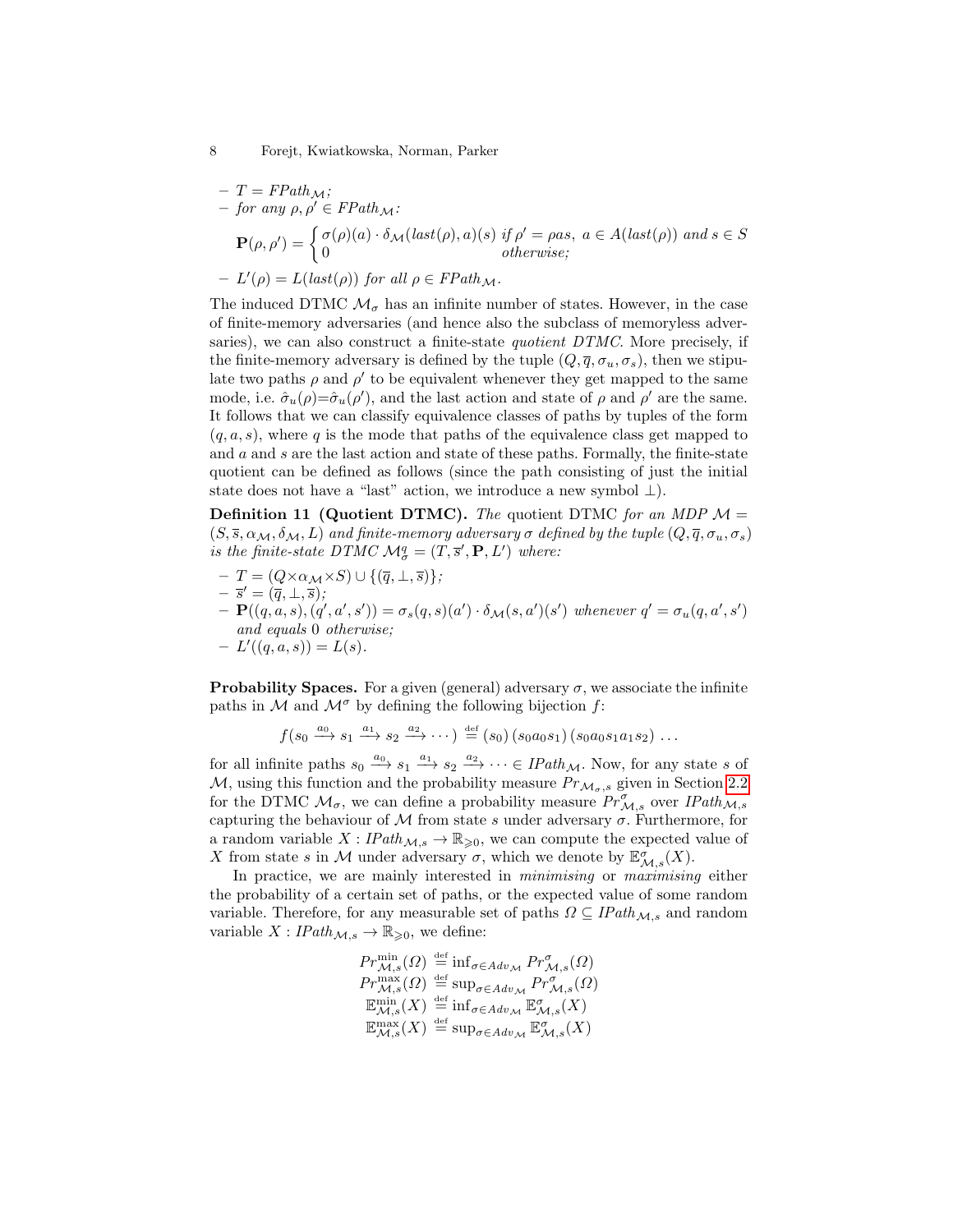

<span id="page-8-0"></span>Fig. 3. Fragment of the induced DTMC  $\mathcal{M}_{\sigma}$  (where  $\rho = s_0 g \circ s_1$ ,  $\rho' = \rho s a f e s_0 g \circ s_1$  $\gamma' = \rho$  safe s<sub>0</sub> go s<sub>1</sub> and  $\rho'' = \rho$  risk s<sub>3</sub> reset s<sub>0</sub> go s<sub>1</sub>)

When using an MDP to model and verify quantitative properties of a system, this equates to evaluating the best- or worst-case behaviour that can arise; for example, we may be interested in "the minimum probability of a message being delivered" or "the maximum expected time for a task to be completed".

Although not every subset of  $\text{IPath}_{\mathcal{M}}$  is measurable, all the sets we will consider in this tutorial are measurable, so we can use the above notation freely without stressing the need of the measurability every time.

**Example 3.** Consider again the example MDP from Figure [2.](#page-5-0) Let  $\sigma$  be the adversary such that, for any finite path  $\rho$ :

$$
\sigma(\rho) = \begin{cases}\n[g\omega \mapsto 1] & \text{if } last(\rho) = s_0 \\
[risk \mapsto 0.4, safe \mapsto 0.6] & \text{if } \rho = s_0 \xrightarrow{g \circ} s_1 \\
[safe \mapsto 1] & \text{if } last(\rho) = s_1 \text{ and } \rho \neq s_0 \xrightarrow{g \circ} s_1 \\
[finish \mapsto 1] & \text{if } last(\rho) = s_2 \\
[reset \mapsto 1] & \text{if } last(\rho) = s_3\n\end{cases}
$$

Part of the induced DTMC  $\mathcal{M}_{\sigma}$  is depicted in Figure [3.](#page-8-0) The adversary  $\sigma$  is neither memoryless, nor deterministic, but is finite-memory. More precisely,  $\sigma$  is defined by the tuple  $(Q, \overline{q}, \sigma_u, \sigma_s)$  where  $Q = \{q_0, q_1\}, \overline{q} = q_0$  and, for any  $q \in Q$ ,  $a \in \alpha_{\mathcal{M}}$  and  $s \in S$ :

$$
\sigma_u(q, a, s) = \begin{cases} q_1 & \text{if } q = q_0 \text{ and } a \in \{risk, safe\} \\ q_0 & \text{if } q = q_0 \text{ and } a \notin \{risk, safe\} \\ q_1 & \text{otherwise} \end{cases}
$$

and:

$$
\sigma_s(q,s) = \begin{cases}\n[go \rightarrow 1] & \text{if } s=s_0 \\
[risk \rightarrow 0.4, safe \rightarrow 0.6] & \text{if } q=q_0 \text{ and } s=s_1 \\
[safe \rightarrow 1] & \text{if } q=q_1 \text{ and } s=s_1 \\
[fasish \rightarrow 1] & \text{if } s=s_2 \\
[reset \rightarrow 1] & \text{if } s=s_3.\n\end{cases}
$$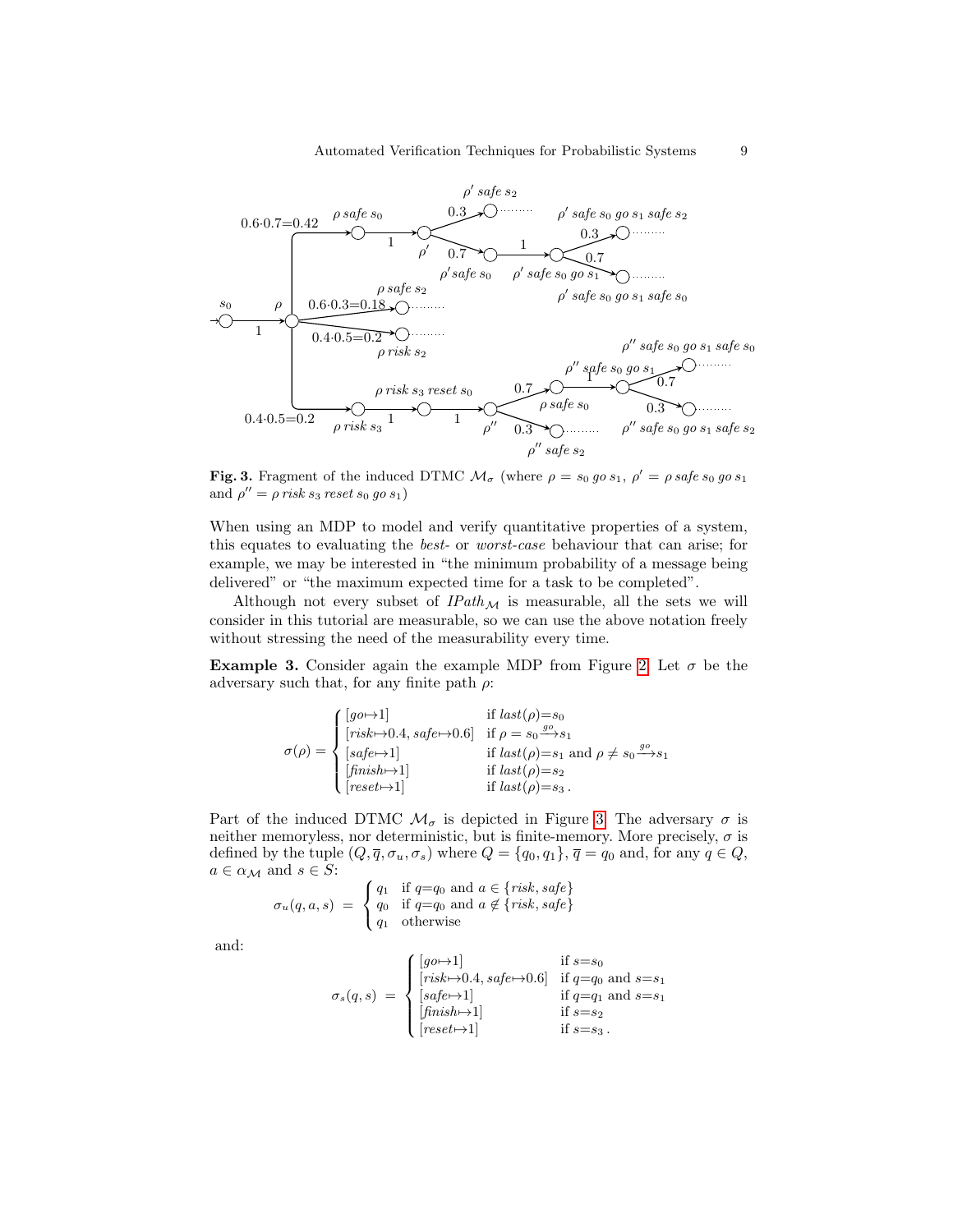

<span id="page-9-1"></span>Fig. 4. The quotient DTMC  $\mathcal{M}_{\sigma}^{q}$ 

The quotient DTMC  $\mathcal{M}_{\sigma}^{q}$  is depicted in Figure [4.](#page-9-1)

Returning to the finite path  $\rho = s_0 \frac{g \circ s_1}{s_2} s_3$  from Example [2,](#page-5-1) we have  $Pr^{\sigma}_{\mathcal{M},s_0}(\{\pi \mid \rho \text{ is a prefix of } \pi\}) = (1 \cdot 1) \cdot (0.4 \cdot 0.5) = 0.2.$ 

Related Models. We conclude this section by briefly surveying models that are closely related to MDPs and clarifying certain differences in terminology used elsewhere. Our definition of MDPs in this tutorial essentially coincides with the classical definitions (see e.g. [\[14,](#page-55-3)[57,](#page-58-3)[76\]](#page-59-2)), although there are notational differences. Also commonly used in probabilistic verification is the model of (simple) probabilistic automata (PAs), due to Segala [\[80,](#page-59-1)[81\]](#page-59-4). These permit multiple distributions labelled with the same action to be enabled from a state (i.e.  $\delta_{\mathcal{M}}$  is a relation  $\delta_{\mathcal{M}} \subseteq S \times \alpha_{\mathcal{M}} \times Dist(S)$ , thus strictly generalising MDPs. This model is particularly well suited to compositional modelling and analysis of probabilistic systems, a topic that we will discuss further in Section [9.](#page-43-0) The names are sometimes used interchangeably, for example, the PRISM model checker [\[56\]](#page-57-0) supports both PAs and MDPs, but refers to them simply as MDPs.

Confusingly, there is an alternative model called probabilistic automata, due to Rabin [\[78\]](#page-59-5), which is also well known. From a syntactic point of view, these are essentially the same as MDPs, but are typically used in a language-theoretic setting, rather than for modelling and verification. An exception is [\[72\]](#page-58-4), which uses Rabin's probabilistic automata to build a game-theoretic framework for verifying probabilistic programs. Another approach is to use "alternating" models, which distinguish between states that offer a probabilistic choice and those that offer a nondeterministic choice. Examples include the model of Hansson [\[53\]](#page-57-2) and the concurrent Markov chains of [\[34,](#page-56-0)[84\]](#page-59-6). We do not attempt a complete survey of MDP-like models here. See [\[48\]](#page-57-3) for a classification scheme of such models, [\[82\]](#page-59-7) for a thorough comparison and [\[80,](#page-59-1)[1](#page-54-0)[,7\]](#page-55-1) for further references and discussion.

## <span id="page-9-0"></span>4 Probabilistic Reachability

In the remainder of this tutorial, we will introduce a variety of properties of MDPs and describe the corresponding methods to perform probabilistic model checking. We begin with the simple, yet fundamental, property of probabilistic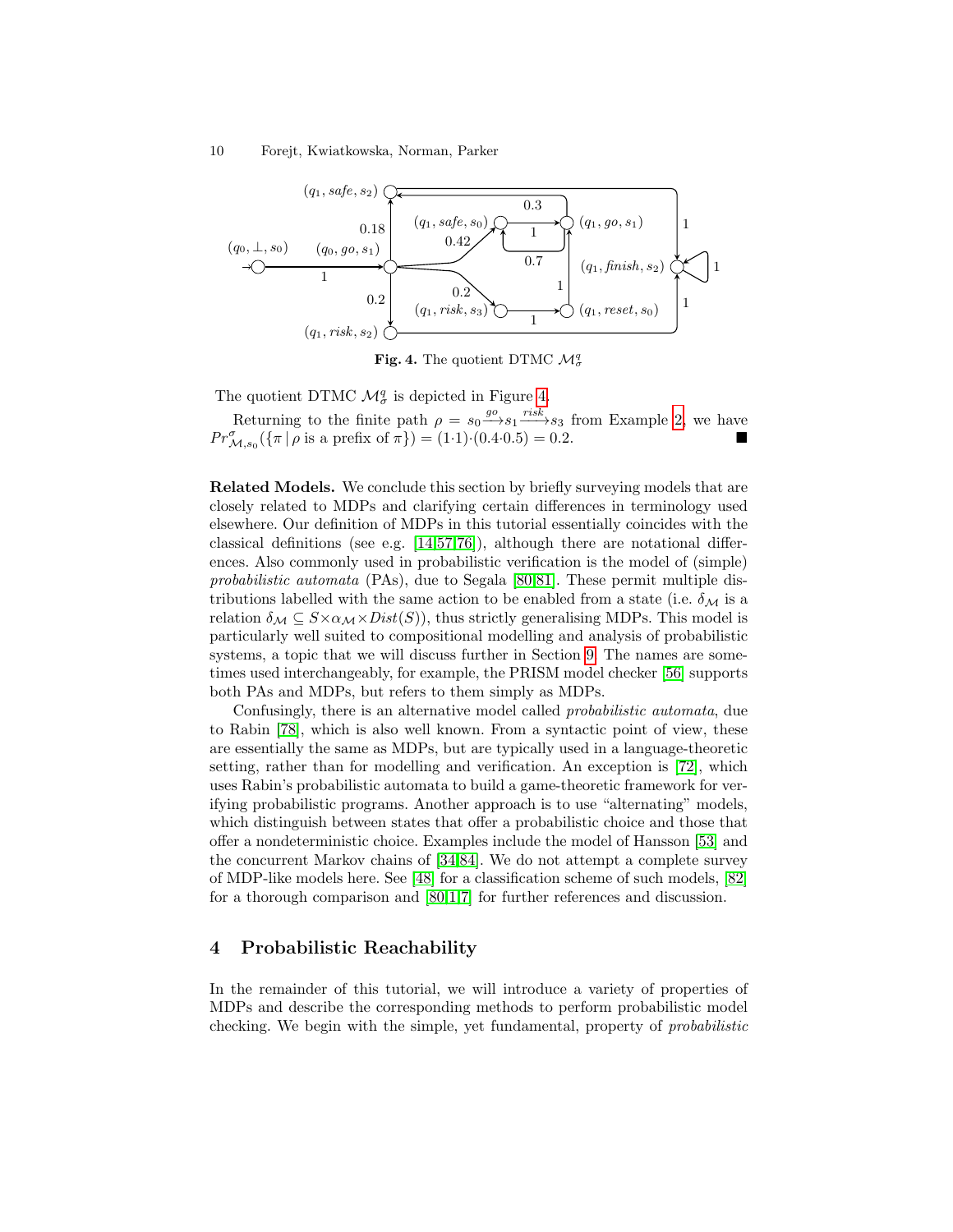reachability. This refers to the minimum or maximum probability, when starting from a given state s, of reaching a set of target states  $T \subseteq S$ . To formalise this, let  $reach_s(T)$  be the set of all paths that start from state s and contain a state from T. More precisely, we have:

$$
reach_s(T) \stackrel{\text{def}}{=} \{ \pi \in IPath_{\mathcal{M},s} \mid \pi(i) \in T \text{ for some } i \in \mathbb{N} \}
$$

and, when s is clear from the context, we will write reach(T) instead of reach<sub>s</sub>(T). The measurability of  $reach_s(T)$  follows from the fact that  $reach_s(T) = \bigcup_{\rho \in I} {\pi \in \mathbb{R}^d}$  $IPath_{\mathcal{M},s}$  |  $\pi$  has prefix  $\rho$ }, where I is the (countable) set of all finite paths from s ending in T, and each element of this union is measurable. We then aim to compute one or both of the following probability bounds:

$$
Pr_{\mathcal{M},s}^{\min}(reach_s(T)) \stackrel{\text{def}}{=} \inf_{\sigma \in Adv_{\mathcal{M}}} Pr_{\mathcal{M},s}^{\sigma}(reach_s(T))
$$
  

$$
Pr_{\mathcal{M},s}^{\max}(reach_s(T)) \stackrel{\text{def}}{=} \sup_{\sigma \in Adv_{\mathcal{M}}} Pr_{\mathcal{M},s}^{\sigma}(reach_s(T)).
$$

In the remainder of this section, we will first consider the special case of *qualita*tive reachability, that is, finding those states for which the probability is either 0 or 1. Next, we consider the general quantitative case and discuss several different approaches that can be used to either compute or approximate minimum and maximum reachability probabilities. Finally, we describe how to generate adversaries which achieve the reachability probability of interest. Further details about many of the methods described in this section can be found in [\[76\]](#page-59-2). One important fact that we use is that there always exist deterministic and memoryless adversaries that achieve the minimum and maximum probabilities of reaching a target T.

#### 4.1 Qualitative Reachability

0

In this section, we will present methods for finding the sets of states for which the minimum or maximum reachability probability is either 0 or 1. More precisely, we will be concerned with constructing the following sets of states:

$$
S_{\min}^{0} \stackrel{\text{def}}{=} \{ s \in S \mid Pr_s^{\min}(reach_s(T))=0 \}
$$
  
\n
$$
S_{\min}^{1} \stackrel{\text{def}}{=} \{ s \in S \mid Pr_s^{\min}(reach_s(T))=1 \}
$$
  
\n
$$
S_{\max}^{0} \stackrel{\text{def}}{=} \{ s \in S \mid Pr_s^{\max}(reach_s(T))=0 \}
$$
  
\n
$$
S_{\max}^{1} \stackrel{\text{def}}{=} \{ s \in S \mid Pr_s^{\max}(reach_s(T))=1 \}.
$$

The probability 0 cases are often *required* as input to the algorithms for quantitative reachability, while using both can reduce round-off errors and yield a speed-up in verification time. The gains are attributed to the fact that, to perform qualitative analysis, it is sufficient to know whether transitions are possible, not their precise probabilities. Hence, the analysis can be performed using *graph*based, rather than numerical, computation.

Algorithms [1–](#page-11-0)[4](#page-12-0) give a formal description of how to compute the above sets; examples of executing these algorithms are presented in Section [4.2.](#page-11-1) For further details, see [\[18,](#page-55-4)[1\]](#page-54-0).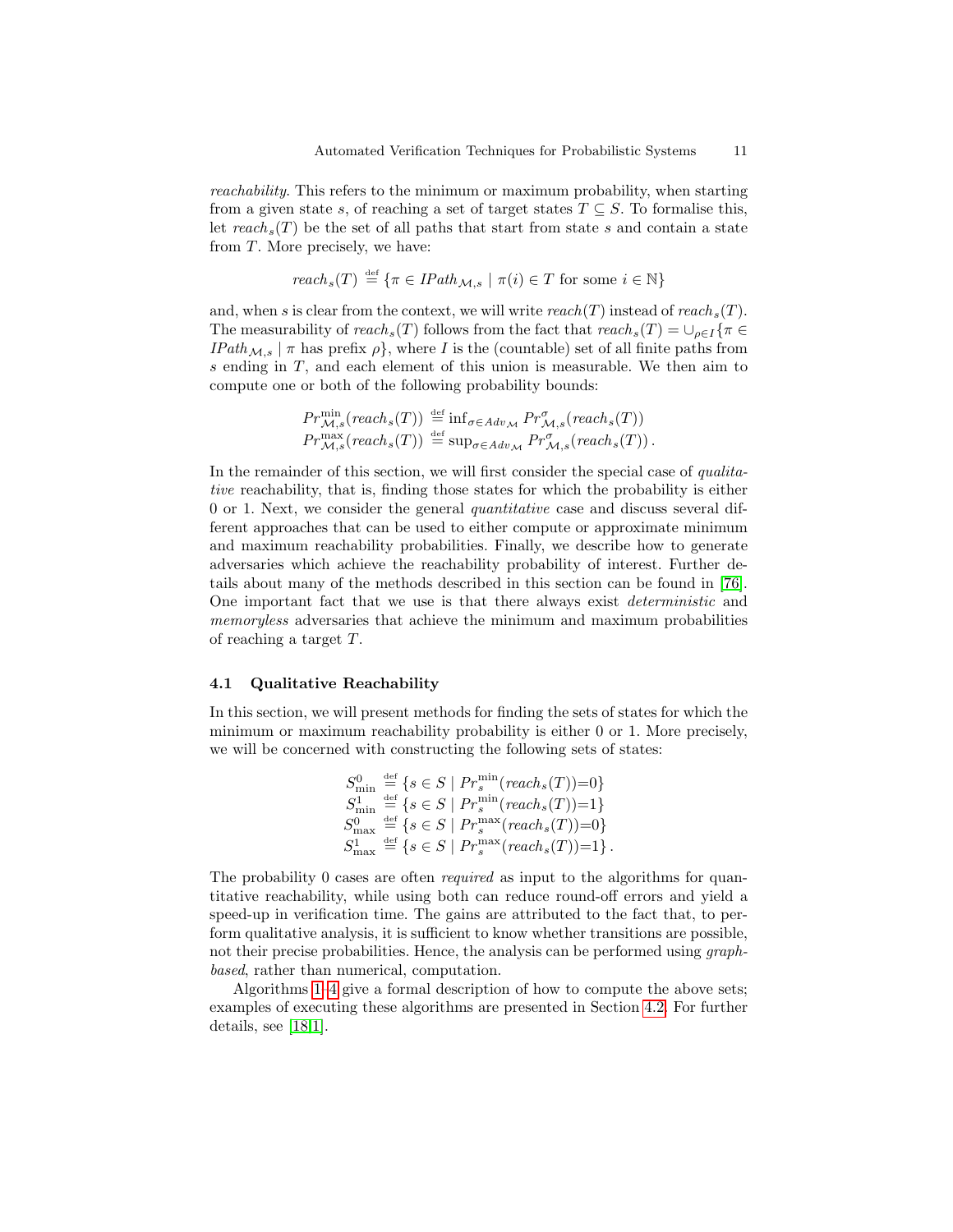**Input**: MDP  $\mathcal{M} = (S, \overline{s}, \alpha_{\mathcal{M}}, \delta_{\mathcal{M}}, L)$ , target set  $T \subseteq S$ **Output**: the set  $S_{\min}^0 = \{ s \in S \mid Pr_s^{\min}(reach(T))=0 \}$ 1  $R := T;$ 2 do  $3 \mid R' := R;$ 4  $R := R' \cup \{ s \in S \mid \forall a \in A(s). (\exists s' \in R'. \delta_{\mathcal{M}}(s, a)(s') > 0) \};$ 5 while  $R \neq R'$ ; 6 return  $S \setminus R$ ;

**Algorithm 1:** Computation of  $S_{\text{min}}^0$ 

<span id="page-11-0"></span>**Input:** MDP  $\mathcal{M} = (S, \overline{s}, \alpha_{\mathcal{M}}, \delta_{\mathcal{M}}, L)$ , set  $S^0_{\min}$ **Output**: the set  $S_{\min}^1 = \{ s \in S \mid Pr_s^{\min}(reach(T))=1 \}$ 1  $R := S \setminus S_{\min}^0;$ 2 do  $3 \mid R' := R;$  $4 \mid R := R' \setminus \{ s \in R' \mid \exists a \in A(s). (\exists s' \in S. (\delta_{\mathcal{M}}(s, a)(s') > 0 \land s' \notin R')) \};$ 5 while  $R \neq R'$ ; 6 return  $R$ ;

Algorithm 2: Computation of  $S^1_{\text{min}}$ 

#### <span id="page-11-2"></span><span id="page-11-1"></span>4.2 Quantitative Reachability

Before we introduce the actual algorithms for computing minimum and maximum reachability probabilities, we present the *Bellman equations* that describe these probabilities. It should be apparent that, if  $x_s = Pr_s^{\min}(reach(T))$  for all  $s \in S$ , then the following equations are satisfied:

$$
\begin{array}{ll}\nx_s = 1 & \text{if } s \in S^1_{\min} \\
x_s = 0 & \text{if } s \in S^0_{\min} \\
x_s = \min_{a \in A(s)} \sum_{s' \in S} \delta_{\mathcal{M}}(s, a)(s') \cdot x_{s'} & \text{otherwise.} \n\end{array}
$$

When solving these equations, we in fact find the probability  $Pr_s^{\min}(reach(T))$ for all states s of the MDP, rather than just a specific state of interest. From the results presented in [\[17](#page-55-5)[,16\]](#page-55-6) (since the problem of finding minimum reachability probabilities is a special case of the stochastic shortest path problem), the equations above have a unique solution. Furthermore, it is actually sufficient to just compute  $S^0_{\text{min}}$  and replace  $S^1_{\text{min}}$  with T in the above. Below, we will discuss various methods to solve these equations.

Similarly, if  $x_s = Pr_s^{\max}(reach(T))$ , then the following equations are satisfied:

| $x_{\rm s}=1$                                                                                    | if $s \in S^1_{\max}$       |
|--------------------------------------------------------------------------------------------------|-----------------------------|
| $x_{s}=0$                                                                                        | if $s \in S^0_{\text{max}}$ |
| $x_s = \max_{a \in A(s)} \sum_{s' \in S} \delta_{\mathcal{M}}(s, a)(s') \cdot x_{s'}$ otherwise. |                             |

In this case, from the results of  $[17,1]$  $[17,1]$ , it follows that the maximum reachability probabilities are the least solution to these equations. Again, like for the minimum case, it suffices to just compute  $S^0_{\text{max}}$  and replace  $S^1_{\text{max}}$  with T.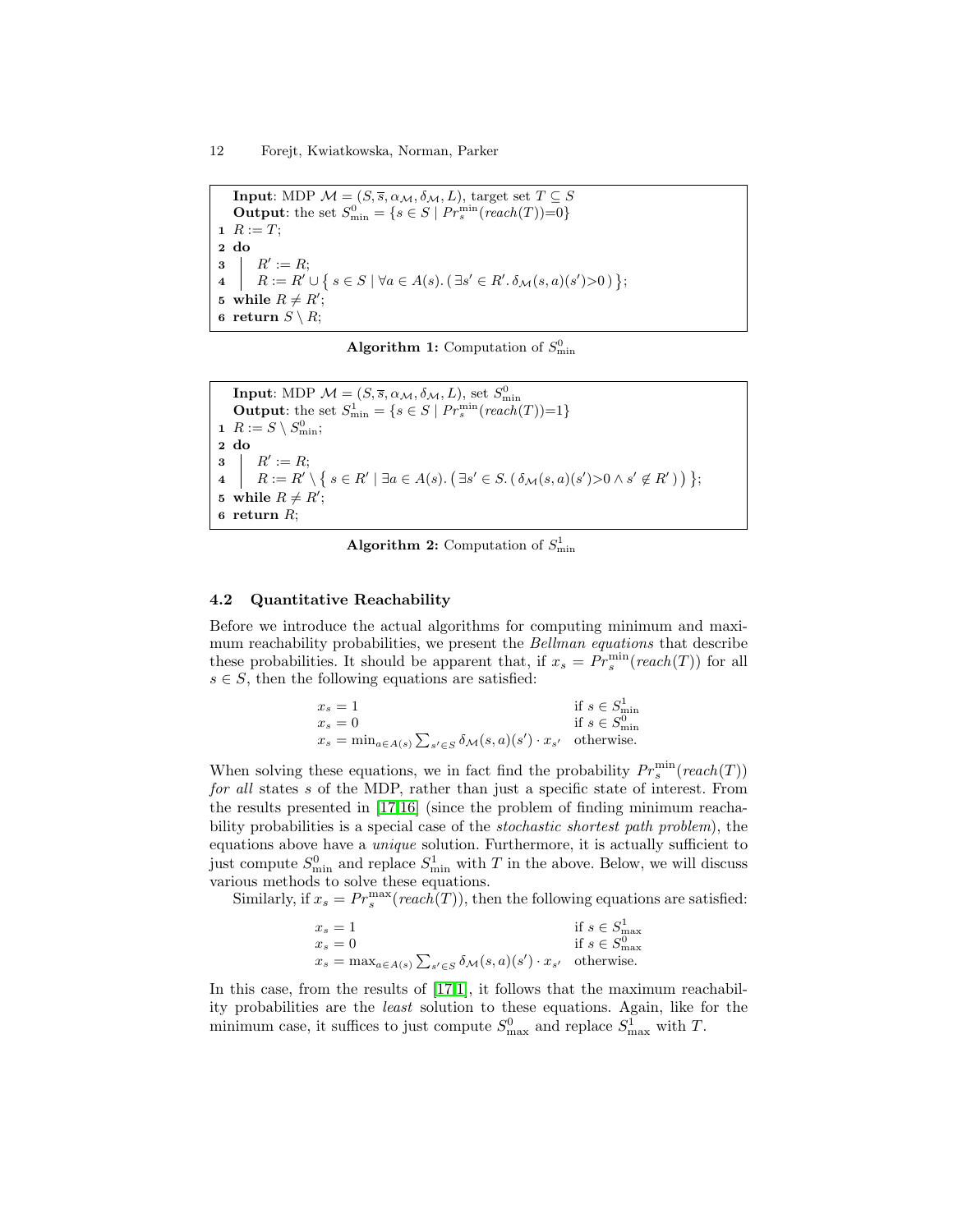**Input:** MDP  $M = (S, \overline{s}, \alpha_{\mathcal{M}}, \delta_{\mathcal{M}}, L)$ , target set  $T \subseteq S$ **Output:** the set  $S_{\text{max}}^0 = \{ s \in S \mid Pr_s^{\text{max}}(reach(T))=0 \}$ 1  $R := T;$ 2 do  $3 \mid R' := R;$ 4  $R := R' \cup \{ s \in S \mid \exists a \in A(s). (\exists s' \in R'. \delta_{\mathcal{M}}(s, a)(s') > 0) \};$ 5 while  $R \neq R'$ ; 6 return  $S \setminus R$ ;

Algorithm 3: Computation of  $S^0_{\text{max}}$ 

```
Input: MDP M = (S, \overline{s}, \alpha_{\mathcal{M}}, \delta_{\mathcal{M}}, L), target set T \subseteq SOutput: S_{\text{max}}^1 = \{ s \in S \mid Pr_s^{\text{max}}(reach(T))=1 \}1 R := S;2 do
  3 | R' := R;4 | R := T;
 5 do
  6 | R'':= R;7 \begin{array}{|c|c|c|c|c|}\n\hline\n7 & A := R'' \cup \{s \in S \mid \exists a \in A(s). \end{array}8
                  (\forall s' \in S. (\delta_{\mathcal{M}}(s, a)(s') > 0 \rightarrow s' \in R')) \wedge (\exists s' \in R''. \delta_{\mathcal{M}}(s, a)(s') > 0);9 while R \neq R'';
10 while R \neq R';
11 return R;
```
<span id="page-12-5"></span>Algorithm 4: Computation of  $S^1_{\text{max}}$ 

<span id="page-12-3"></span><span id="page-12-0"></span>Linear Programming. One approach to computing the minimum and maximum reachability probabilities is to construct and solve a linear programming (LP) problem. In the case of minimum probabilities  $Pr_s^{\min}(reach(T))$ , it has been demonstrated [\[17,](#page-55-5)[35,](#page-56-1)[1\]](#page-54-0) that the following linear program:

maximise  $\sum_{s \in S} x_s$  subject to the constraints:  $x_s = 1$  for all  $s \in S_{\text{min}}^1$ <br>  $x_s = 0$  for all  $s \in S_{\text{min}}^0$ <br>  $x_s \leq \sum_{s' \in S} \delta_{\mathcal{M}}(s, a)(s') \cdot x_{s'}$  for all  $s \notin S_{\text{min}}^1 \cup S_{\text{min}}^0$  and  $a \in A(s)$ 

has a unique solution satisfying  $x_s = Pr_s^{\min}(reach(T)).$ 

Example 4. Consider again the example from Figure [2](#page-5-0) and let us compute  $Pr_s^{\min}(reach({s_2}))$  for all  $s \in S$ . We first need to execute Algorithm [1,](#page-11-0) starting with  $R = \{s_2\}$ , and changing R to  $\{s_1, s_2\}$  and to  $\{s_0, s_1, s_2\}$  in two consecutive iterations of the do-while loop. This is a fixed point, so the returned set  $S^0_{\text{min}}$  is  $S\backslash \{s_0, s_1, s_2\} = \{s_3\}.$  Next, we execute Algorithm [2,](#page-11-2) starting with  $R = \{s_0, s_1, s_2\}$ and then consecutively change R to  $\{s_0, s_2\}$  and  $\{s_2\}$ , which is the fixed point,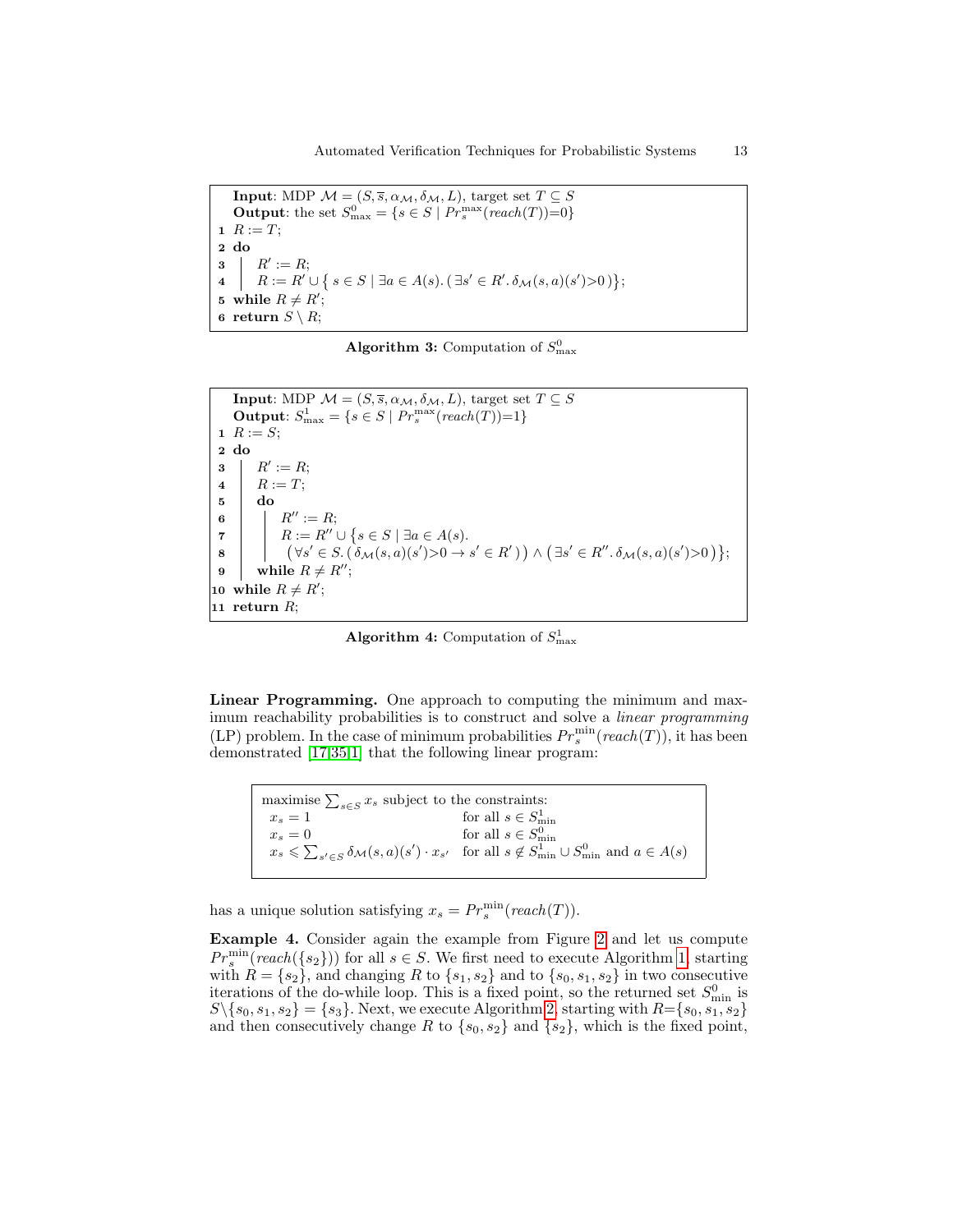so  $S_{\min}^1 = \{s_2\}$ . Using these sets, we obtain the linear program:

```
maximise x_{s_0}+x_{s_1}+x_{s_2}+x_{s_3} subject to:
x_{s_2} = 1x_{s_3} = 0x_{s_0} \leqslant x_{s_1}x_{s_1} \leqslant 0.5 {\cdot} x_{s_2} + 0.5 {\cdot} x_{s_3}x_{s_1} \leqslant 0.7 \cdot x_{s_0} + 0.3 \cdot x_{s_2}
```
which has the unique solution  $x_{s_0}=0.5$ ,  $x_{s_1}=0.5$ ,  $x_{s_2}=1$  and  $x_{s_3}=0$ . Hence, the vector of values for  $Pr_s^{\min}(reach({s_2})))$  is  $(0.5, 0.5, 1, 0)$ .

In the case of maximum probabilities, the situation is similar [\[35,](#page-56-1)[1\]](#page-54-0), and we have the following the linear program:

> minimise  $\sum_{s \in S} x_s$  subject to the constraints:  $x_s = 1$  for all  $s \in S^1_{\text{max}}$ <br>  $x_s = 0$  for all  $s \in S^0_{\text{max}}$ <br>  $x_s \ge \sum_{s' \in S} \delta(s, a)(s') \cdot x_{s'}$  for all  $s \notin S^1_{\text{max}} \cup S^0_{\text{max}}$  and  $a \in A(s)$

which yields a unique solution satisfying  $x_s = Pr_s^{\max}(reach(T)).$ 

Example 5. We will illustrate the computation of maximum reachability prob-abilities using the MDP from Figure [2](#page-5-0) and the target set  $\{s_3\}$ . We first run Al-gorithm [3,](#page-12-1) initialising the set R to  $\{s_3\}$ . After the first iteration of the do-while loop, we get  $R = \{s_1, s_3\}$ , and after the second we get  $R = \{s_0, s_1, s_3\}$ , which is the fixed point, so the returned set is  $S_{\text{max}}^0 = \{s_2\}$ . Then, we execute Algorithm [4.](#page-12-0) In the outer do-while loop (lines [2](#page-12-2)[–10\)](#page-12-3), we start with  $R'=S$  and  $R=\{s_3\}$ . The first execution of the inner loop (lines [5–](#page-12-4)[9\)](#page-12-5) yields  $R = \{s_0, s_1, s_3\}$  and the second yields  $R = \{s_3\}$ . The latter is the fixed point, so we return  $S^1_{\text{max}} = \{s_3\}$ . Setting up the linear program, we get:

```
minimise x_{s_0}+x_{s_1}+x_{s_2}+x_{s_3} subject to:
x_{s_3} = 1x_{s_2} = 0x_{s_0} \geqslant x_{s_1}x_{s_1} \geqslant 0.5 \cdot x_{s_2} + 0.5 \cdot x_{s_3}x_{s_1} \geqslant 0.7 \cdot x_{s_0} + 0.3 \cdot x_{s_2}
```
which has the unique solution  $x_{s_0}=0.5$ ,  $x_{s_1}=0.5$ ,  $x_{s_2}=0$  and  $x_{s_3}=1$ , giving the vector of values  $(0.5, 0.5, 0, 1)$  for  $Pr_s^{\max}(reach({s_3})).$ 

The benefit of the linear programming approach is that it can be used to compute exact answers. The drawback, however, is that its scalability to large models is limited. Despite a wide range of LP solution methods being available, in practice models used in probabilistic verification become too large to solve in this way.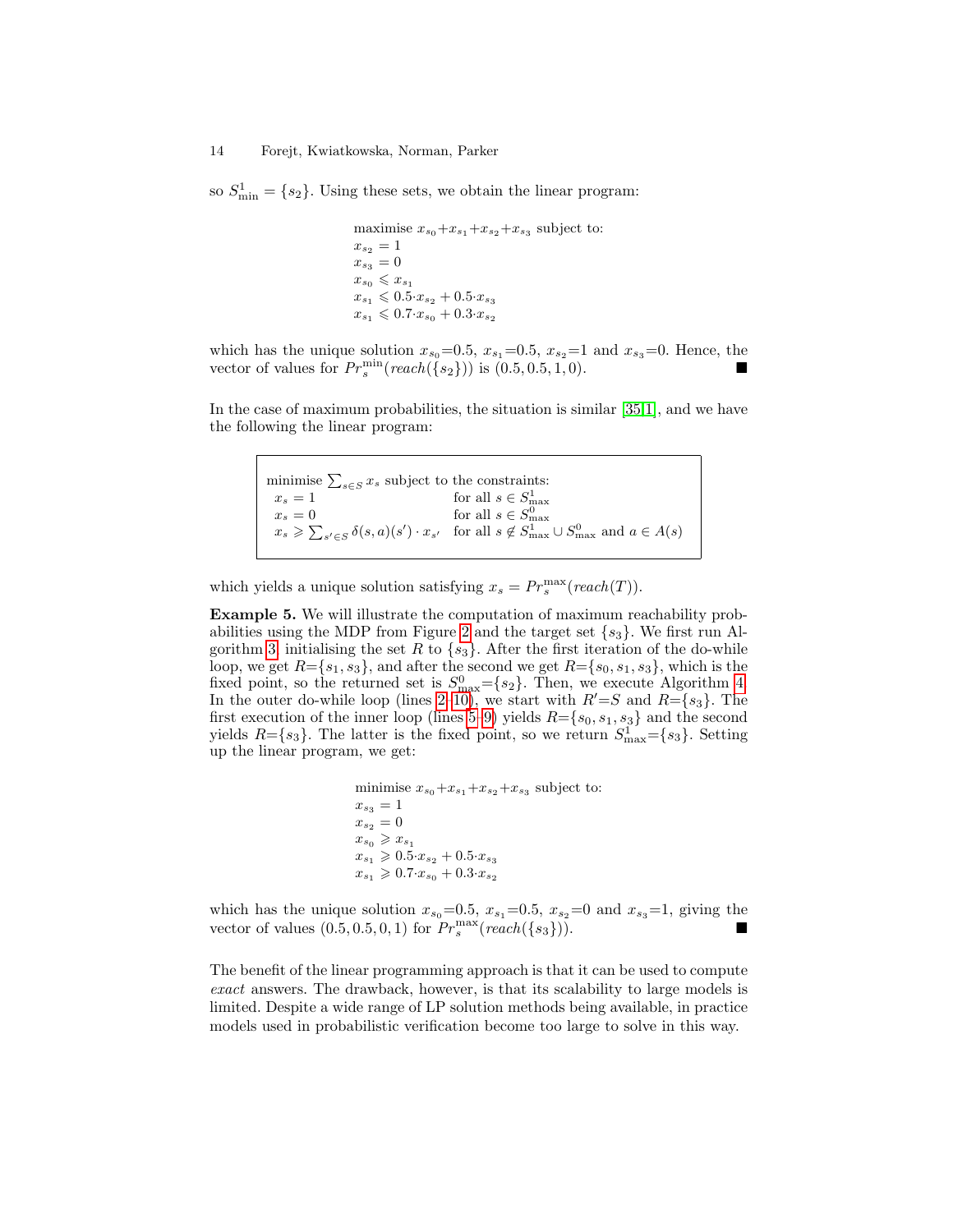**Input**: MDP  $\mathcal{M} = (S, \overline{s}, \alpha_{\mathcal{M}}, \delta_{\mathcal{M}}, L)$ , sets  $S_{\text{min}}^0, S_{\text{min}}^1$  and convergence criterion  $\varepsilon$ **Output:** (approximation of)  $Pr_s^{\min}(reach(T))$  for all  $s \in S$ 1 foreach  $s \in S$  do  $x_s := \begin{cases} 1 \text{ if } s \in S^1_{\text{min}} \\ 0 \text{ otherwise} \end{cases}$ ; 2 do  $\begin{array}{ll} \textbf{3} & \text{\textbf{I}} \quad \textbf{for each}\,\, s \in S \backslash (S^0_{\min} \cup S^1_{\min}) \textbf{\ do} \end{array}$  $\begin{array}{ll} \mathbf{4} & | & | & x'_s := \min_{a \in A(s)} \sum_{s' \in S} \delta_{\mathcal{M}}(s,a)(s') \cdot x_{s'}; \end{array}$  $5$  | end  $\begin{array}{ll} \mathbf{6} & \mid & \delta := \max_{s \in S} \left( x_s' - x_s \right); \end{array}$  $\tau \quad | \quad \text{foreach} \, s \in S \backslash (S^0_{\min} \cup S^1_{\min}) \, \, \text{do} \, \, \, x_s := x_s';$ **8** while  $\delta > ε$ ; 9 return  $(x_s')_{s\in S}$ 

<span id="page-14-0"></span>**Algorithm 5:** Value iteration for  $Pr_s^{\min}(reach(T))$ 

Value Iteration. An alternative method is value iteration, which offers better scalability than linear programming, but at the expense of accuracy. Instead of computing a precise solution to the set of linear equations for  $Pr_s^{\min}(reach(T)),$ it computes the probability of reaching  $T$  within  $n$  steps. For large enough  $n$ , this yields a good enough approximation in practice.

Formally, we introduce variables  $x_s^n$  for  $s \in S$  and  $n \in \mathbb{N}$  and equations:

$$
x_s^n = \begin{cases} 1 & \text{if } s \in S_{\text{min}}^1 \\ 0 & \text{if } s \in S_{\text{min}}^0 \\ 0 & \text{if } s \notin (S_{\text{min}}^1 \cup S_{\text{min}}^0) \text{ and } n = 0 \\ \min_{a \in A(s)} \sum_{s' \in S} \delta_{\mathcal{M}}(s, a)(s') \cdot x_{s'}^{n-1} & \text{otherwise.} \end{cases}
$$

It can be shown [\[76](#page-59-2)[,1,](#page-54-0)[7\]](#page-55-1) that  $\lim_{n\to\infty} x_s^n = Pr_s^{\min}(reach(T))$ . We can thus approximate  $Pr_s^{\min}(reach(T))$  by computing  $x_s^n$  for sufficiently large n. Furthermore, we can compute the maximum probabilities  $Pr_s^{\max}(reach(T))$  in nearidentical fashion, by replacing "min" with "max" in the above.

Typically, a suitable value of  $n$  is not decided in advance, but rather determined on-the-fly, based on the convergence of the values  $x_s^n$ . A simple but effective scheme is to terminate the computation when  $\max_{s \in S} (x_s^n - x_s^{n-1})$  drops below a specified threshold  $\varepsilon$ . In cases where the probability values are very small, the maximum *relative* difference, i.e.  $\max_{s \in S} ((x_s^n - x_s^{n-1})/x_s^{n-1})$  may be a more reliable criterion. It is important to stress, however, that these tests do not guarantee that the resulting values are within  $\varepsilon$  of the true answer. In theory, it is possible to make certain guarantees on the precision obtained, based on the denominators of the (rational) transition probabilities [\[27\]](#page-56-2). However, it is unclear whether these are practically applicable.

An illustration of how value iteration can be implemented is given in Algo-rithm [5.](#page-14-0) In practice, there is no need to store all vectors  $x^n$ ; just two (x and  $x'$ ) in the algorithm) are required.

Example 6. To illustrate value iteration, we will slightly modify the running example from Figure [2:](#page-5-0) let us suppose that the action reset is not available in  $s_3$ ,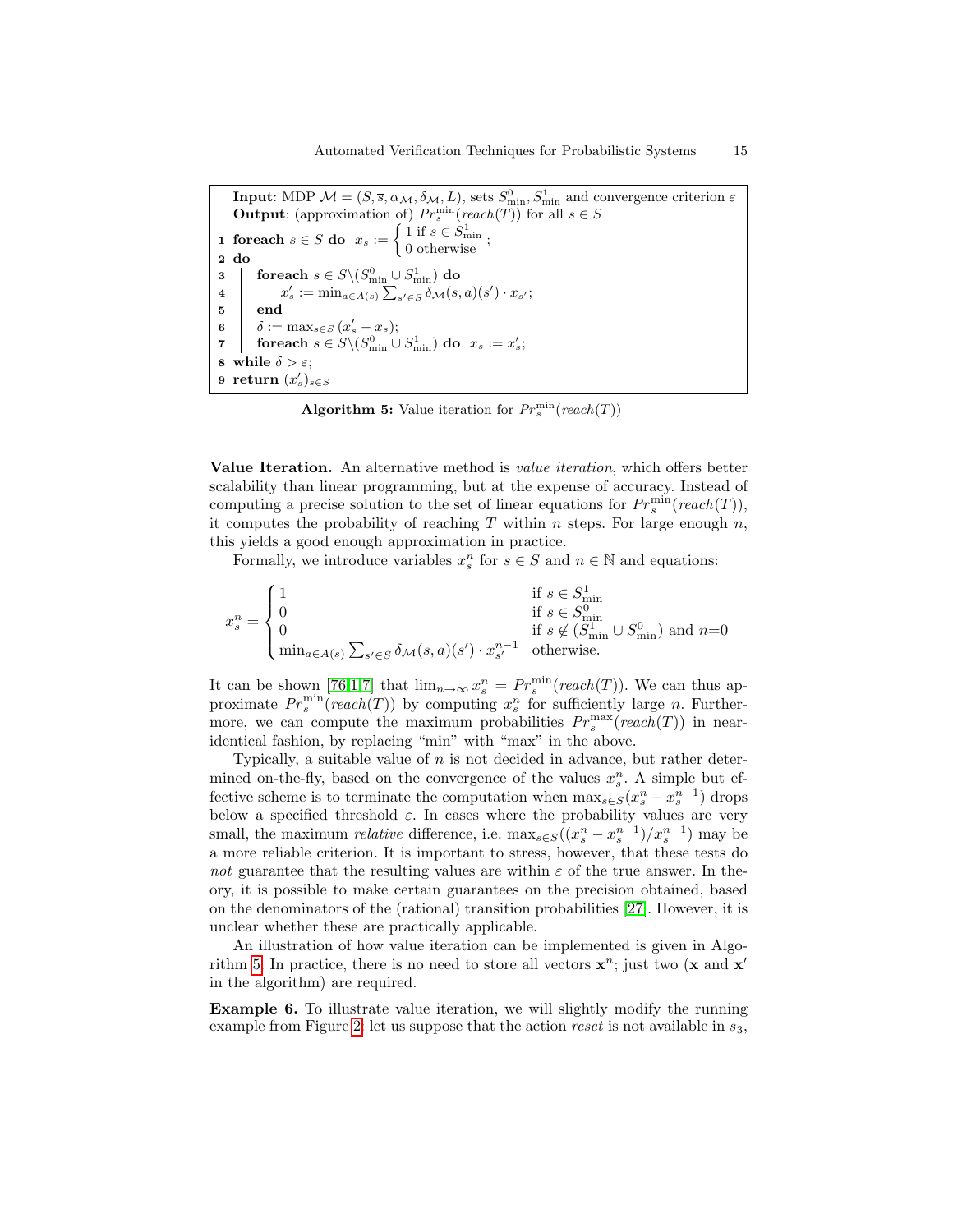16 Forejt, Kwiatkowska, Norman, Parker



<span id="page-15-0"></span>Fig. 5. A modified version of the running example from Figure [2](#page-5-0)

and that the action safe is not completely reliable, but results in a failure with probability 0.1 and leads to  $s_0$  only with probability 0.6. The modified MDP is depicted in Figure [5.](#page-15-0) Suppose we want to compute  $Pr_{s_0}^{\max}(reach({s_2})).$  By executing Algorithms [3](#page-12-1) and [4,](#page-12-0) we obtain  $S_{\text{max}}^0 = \{s_3\}$  and  $S_{\text{max}}^1 = \{s_2\}$ , yielding the following equations for value iteration:

| $x_{s_2}^n = 1$                                                                                                                                                  | for $n\geqslant 0$   |
|------------------------------------------------------------------------------------------------------------------------------------------------------------------|----------------------|
| $x_{s_3}^n = 0$                                                                                                                                                  | for $n\geqslant 0$   |
| $x_{s_i}^0=0$                                                                                                                                                    | for $i \in \{0, 1\}$ |
| $x_{s_0}^n = x_{s_1}^{n-1}$                                                                                                                                      | for $n>0$            |
| $x_{s_1}^n = \max\{0.6 \cdot x_{s_0}^{n-1} + 0.1 \cdot x_{s_3}^{n-1} + 0.3 \cdot x_{s_2}^{n-1}, 0.5 \cdot x_{s_2}^{n-1} + 0.5 \cdot x_{s_3}^{n-1}\}$ for $n > 0$ |                      |

Below, are the vectors  $\mathbf{x}^n = (x_{s_0}^n, x_{s_1}^n, x_{s_2}^n, x_{s_3}^n)$ , shown up to a precision of 5 decimal places, for increasing n, terminating with  $\varepsilon=0.001$ .

| $\mathbf{x}^0 = (0.0, 0.0, 1.0, 0.0)$   |  | $\mathbf{x}^7 = (0.66, 0.696, 1.0, 0.0)$         |  |  |
|-----------------------------------------|--|--------------------------------------------------|--|--|
| $\mathbf{x}^1 = (0.0, 0.5, 1.0, 0.0)$   |  | $\mathbf{x}^8 = (0.696, 0.696, 1.0, 0.0)$        |  |  |
| $\mathbf{x}^2 = (0.5, 0.5, 1.0, 0.0)$   |  | $\mathbf{x}^9 = (0.696, 0.7176, 1.0, 0.0)$       |  |  |
| $\mathbf{x}^3 = (0.5, 0.6, 1.0, 0.0)$   |  | $\mathbf{x}^{10} = (0.7176, 0.7176, 1.0, 0.0)$   |  |  |
| $\mathbf{x}^4 = (0.6, 0.6, 1.0, 0.0)$   |  |                                                  |  |  |
| $\mathbf{x}^5 = (0.6, 0.66, 1.0, 0.0)$  |  | $\mathbf{x}^{22} = (0.74849, 0.74849, 1.0, 0.0)$ |  |  |
| $\mathbf{x}^6 = (0.66, 0.66, 1.0, 0.0)$ |  | $\mathbf{x}^{23} = (0.74849, 0.74909, 1.0, 0.0)$ |  |  |
|                                         |  |                                                  |  |  |

The exact values for  $Pr_s^{\max}(reach({s_2}))$  are  $(0.75, 0.75, 1, 0)$ , which differ from  $\mathbf{x}^{23}$  by up to 0.00151 (for state  $s_0$ ).

Gauss-Seidel Value Iteration. Several variants of value iteration exist that improve its efficiency. One such variant is Gauss-Seidel value iteration. Intuitively, this method exhibits faster convergence by using the most up-to-date probability values available for each state within each iteration of the computation. This has the added benefit that only a single vector of probabilities needs to be stored, since new values are written directly to the vector. Algorithm [6](#page-16-0) shows the algorithm for the case of minimum reachability probabilities. Notice that it uses only a single vector x.

Policy Iteration. An alternative class of algorithms for computing reachability probabilities is policy iteration (recall that "policy" is alternative terminology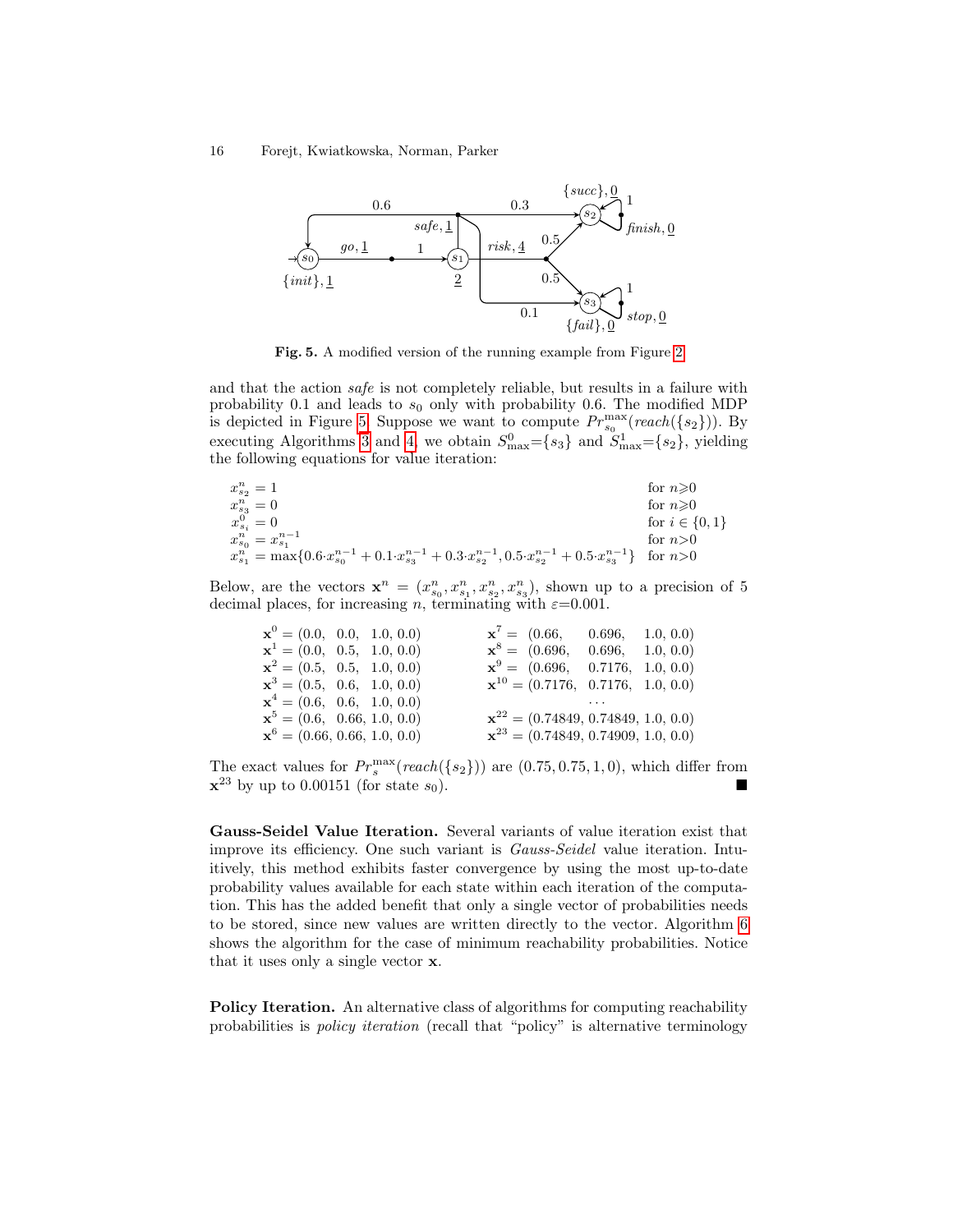**Input**: MDP  $\mathcal{M} = (S, \overline{s}, \alpha_{\mathcal{M}}, \delta_{\mathcal{M}}, L)$ , sets  $S_{\text{min}}^0, S_{\text{min}}^1$  and convergence criterion  $\varepsilon$ **Output:** (approximation of)  $Pr_s^{\min}(reach(T))$  for all  $s \in S$ 1 foreach  $s \in S$  do  $x_s := \begin{cases} 1 \text{ if } s \in S^1_{\text{min}} \\ 0 \text{ otherwise} \end{cases}$ ; 2 do  $3 \mid \delta := 0;$  $\mathtt{4}\quad\Big|\quad\textbf{foreach}\,\, s\in S\backslash(S^0_{\min}\cup S^1_{\min})\,\,\textbf{do}$  $\begin{array}{ll} \texttt{5} & | & | & x_{new} := \min_{a \in A(s)} \sum_{s' \in S} \delta_{\mathcal{M}}(s, a)(s') \cdot x_{s'}; \end{array}$ 6  $\delta := \max(\delta, x_{new} - x_s);$ **7**  $x_s := x_{new}$ ; 8 end 9 while  $\delta > \varepsilon$ ; 10 return  $(x_s)_{s\in S}$ 

<span id="page-16-0"></span>**Algorithm 6:** Gauss-Seidel value iteration for  $Pr_s^{\min}(reach(T))$ 

for "adversary"). Whereas value iteration steps through vectors of values, policy iteration generates a sequence of adversaries. We start with an arbitrary, deterministic and memoryless adversary, and then repeatedly construct an improved (deterministic and memoryless) adversary by computing the corresponding probabilities and changing the actions taken so that the probability of reaching  $T$  is decreased or increased (depending on whether minimum or maximum probabilities are being computed). The existence of deterministic and memoryless adversaries exhibiting minimum and maximum reachability probabilities, together with properties of the reachability problem, implies that this method will return the correct result (assuming it terminates). Termination is guaranteed by the fact that there are only finitely many such adversaries.

Algorithm [7](#page-17-0) describes policy iteration for computing  $Pr_s^{\min}(reach(T))$ ; the case for maximum values is similar. Notice that, since the adversary is both deterministic and memoryless, we can describe it simply as a mapping  $\sigma$  from states to actions. Computing the probabilities  $Pr_s^{\sigma}(reach(T))$  for each adversary  $\sigma$  is relatively straightforward and is done by computing reachability probabilities for the corresponding quotient DTMC  $\mathcal{M}_{\sigma}^q$ . Since  $\mathcal{M}_{\sigma}^q$  is finite-state, this can be done either by treating it as a (finite-state) MDP and using the other methods described in this section, or by solving a linear equation system [\[67\]](#page-58-0). We remark also that, to ensure termination of the algorithm, the action assigned to  $\sigma(s)$  when improving the policy should only be changed when there is a strict improvement in the probability for s.

Example 7. To demonstrate the policy iteration method, let us modify the MDP from Figure [2](#page-5-0) by adding a self-loop on  $s_0$  labelled with a new action wait (i.e.  $\delta_{\mathcal{M}}(s_0, wait) = [s_0 \rightarrow 1]$ ). Note that there are  $2^3 = 8$  different deterministic and memoryless adversaries in the new MDP. Let us maximise the probability of reaching  $\{s_2\}$ . We start with the adversary  $\sigma$  that picks wait, safe and stop in  $s_0$ ,  $s_1$  and  $s_3$ , respectively. The vector of probabilities of reaching the state  $s_2$  under  $\sigma$  is (0, 0.3, 1, 0). We then change the decision of  $\sigma$  in  $s_0$  to go, and the decision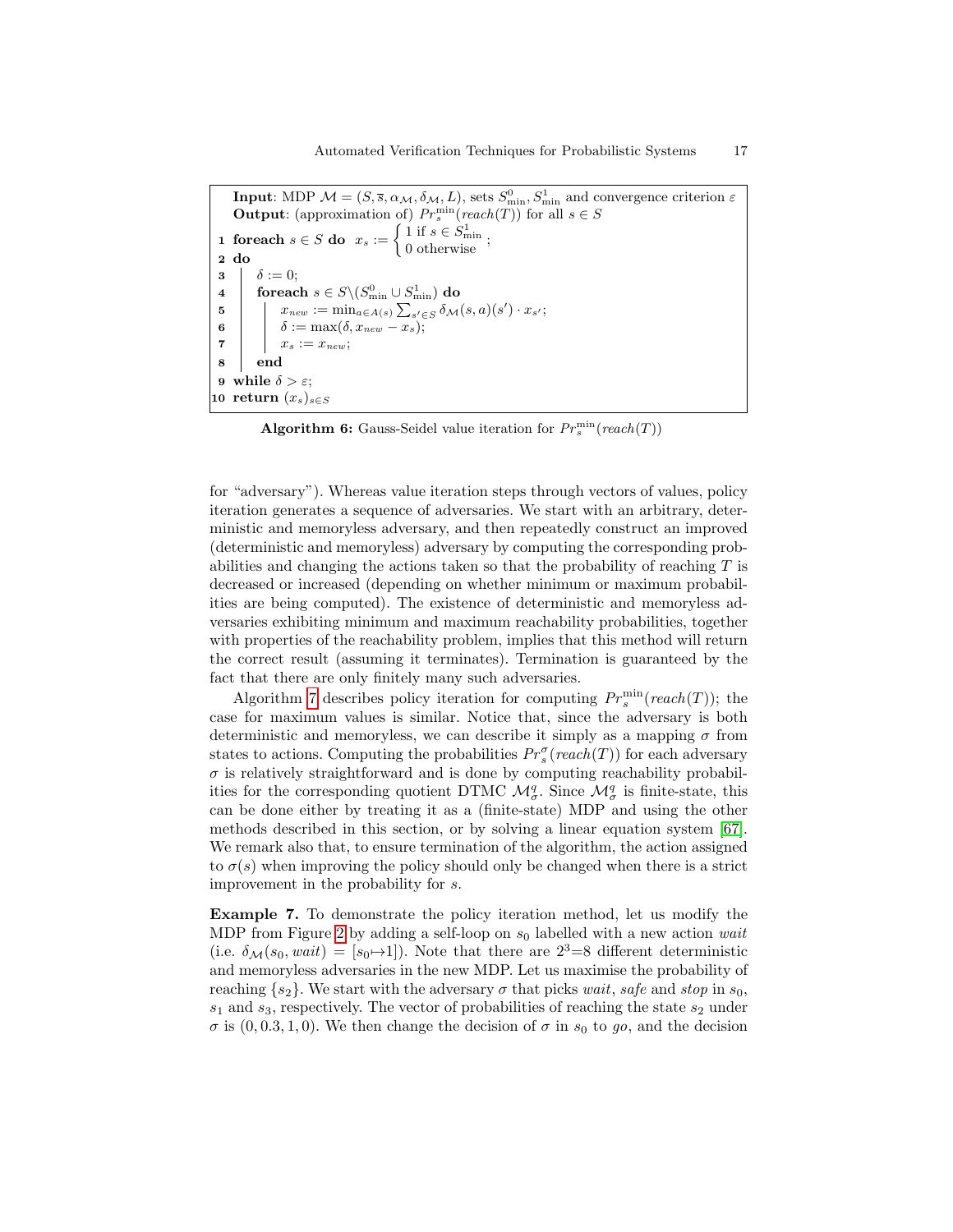**Input:** MDP  $M = (S, \overline{s}, \alpha_M, \delta_M, L)$ , target set  $T \subseteq S$ **Output**:  $Pr_s^{\min}(reach(T))$  for all  $s \in S$ 1 Pick arbitrary adversary  $\sigma;$ 2 do 3 Compute  $p_s := Pr_s^{\sigma}(reach(T))$  for all  $s \in S$ ; 4 for each  $s \in S$  do  $\sigma(s) := \arg \min_{a \in A(s)} \sum_{s' \in S} \delta_{\mathcal{M}}(s, a)(s') \cdot p_{s'}$ 5 while  $\sigma$  has changed; 6 return  $(p_s)_{s\in S}$ 

<span id="page-17-0"></span>Algorithm 7: Policy iteration for  $Pr_s^{\min}(reach(T))$ 

in  $s_1$  to risk. Recomputing the values  $p_s$ , we get  $(0.5, 0.5, 1, 0)$  and subsequently change the decision of  $\sigma$  in  $s_1$  back to safe and in  $s_3$  to reset. Computing the values of  $p_s$  then yields  $(1, 1, 1, 1)$ , which cannot be further improved, so these probabilities are returned.

Method Comparison. To give an idea of the relative performance of the computation methods described in this section, we provide a small set of results, using models from the PRISM benchmark suite [\[89\]](#page-59-8). Table [1](#page-18-1) shows results for 8 model checking problems on 6 different models. The models, and associated parameters, are: consensus  $(N=4, K=16)$ , firewire\_dl (delay=36, deadline=800), csma (N=3, K=4), wlan (BOFF=5, COL=6), zeroconf (N=1000, K=8, reset=f), zeroconf\_dl (N=1000, K=2, reset=f, bound=30); see [\[89\]](#page-59-8) for further details.

We show the model sizes (number of states) and, for each of three methods (value iteration, Gauss-Seidel, policy iteration), the number of iterations needed and the total solution time (in seconds), running on a 2.53 GHz machine with 8 GB RAM. For policy iteration, we use Gauss-Seidel to analyse each adversary and, for all iterative methods, we terminate when the maximum absolute difference is below  $\varepsilon=10^{-6}$ . Results are omitted for linear programming since this approach does not scale to these model sizes. We see that Gauss-Seidel is always faster than standard value iteration and often gives a significant speed-up, thanks to its faster convergence. It is likely that further gains could be made by re-ordering the state space. Policy iteration, in most cases, needs to examine a relatively small number of adversaries. However, it does not (on this benchmark set, at least) offer any improvement over Gauss-Seidel value iteration and on some models can be considerably slower than standard value iteration.

## 4.3 Adversary Generation

As stated earlier in this section, for MDP  $\mathcal M$  and target set  $T$ , there are always deterministic and memoryless adversaries, say  $\sigma^{\min}$  and  $\sigma^{\max}$ , exhibiting the minimum and maximum probabilities of reaching  $T$ , respectively. So far, we have described how to compute the values of these probability bounds. Here we discuss how to generate adversaries  $\sigma^{\min}$  and  $\sigma^{\max}$  that achieve these bounds.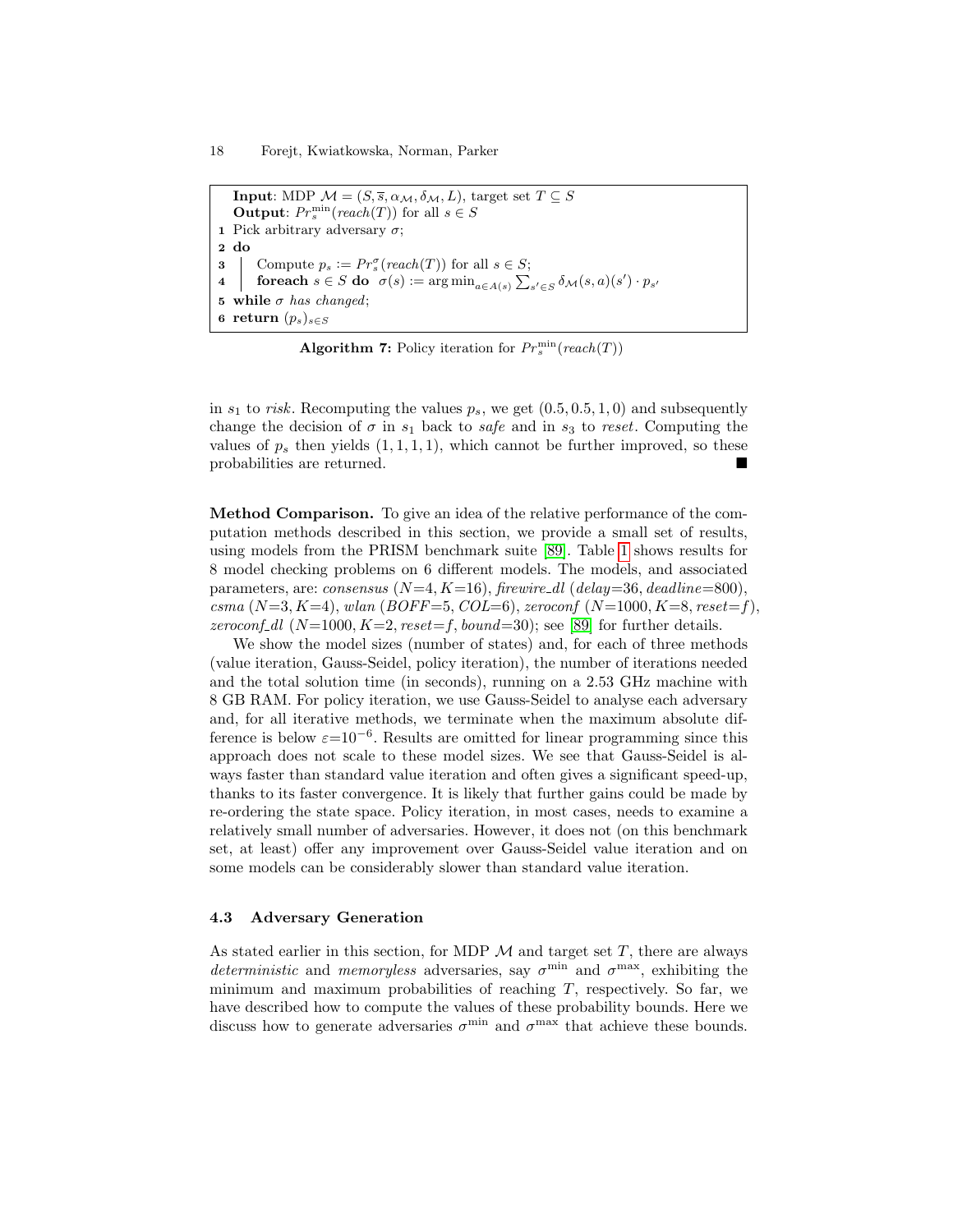| Model            | Property          | Size                                | Value iter. |      |     |      | Gauss-Seidel   |                                           |      | Policy iteration |  |
|------------------|-------------------|-------------------------------------|-------------|------|-----|------|----------------|-------------------------------------------|------|------------------|--|
|                  |                   | (states)                            |             |      |     |      |                | Iter.s Time Iter.s Time Adv.s Iter.s Time |      |                  |  |
| consensus        | c2                | $166,016$ 70,681 368.8 35,403 190.1 |             |      |     |      |                | 6 35,687 196.1                            |      |                  |  |
| consensus        | disagree          | 166,016 90,861 637.6 45,432 336.5   |             |      |     |      |                | 52 83,775 533.3                           |      |                  |  |
| $firewire\_dl$   | deadline          | 530,965                             | 621         | 5.74 | 614 | 5.67 |                | 614                                       | 5.69 |                  |  |
| csma             | <i>all_before</i> | 1,460,287                           | 118         | 3.53 | 87  | 2.44 | $\overline{2}$ | 161                                       | 5.68 |                  |  |
| csma             | some_before       | 1,460,287                           | 59          | 0.25 | 45  | 0.14 | $\overline{2}$ | 76                                        | 0.58 |                  |  |
| wlan             | collisions        | 1,591,710                           | 825         | 2.34 | 323 | 0.97 | 4              | 788                                       | 2.58 |                  |  |
| zeroconf         | correct           | 1,870,338                           | 345         | 16.6 | 259 | 14.4 | 4              | 581                                       | 24.8 |                  |  |
| $ zeroconf\_dl $ | deadline          | 666,378                             | 122         | 1.09 | 81  | 0.76 | 18             | 758                                       | 6.86 |                  |  |

<span id="page-18-1"></span>Table 1. Comparison of the methods for computing reachability probabilities

As for policy iteration discussed earlier, since the adversaries are deterministic and memoryless, we can describe them as a mapping from states to actions.

For the case of minimum probabilities, this is straightforward. Regardless of the method used for computation of the minimum probabilities  $Pr_s^{\min}(reach(T)),$ we define, for each state  $s \in S$ :

$$
\sigma^{\min}(s) \stackrel{\text{def}}{=} \arg \min_{a \in A(s)} \left( \sum_{s' \in S} \delta_{\mathcal{M}}(s, a)(s') \cdot Pr_{s'}^{\min}(reach(T)) \right).
$$

For the case of maximum probabilities, more care is required [\[1\]](#page-54-0). There are several solutions, depending on the probability computation method used. If policy iteration was applied, for example, the process is trivial since adversaries are explicitly constructed and solved during the algorithm's execution. We will now demonstrate how to adapt the value iteration algorithm to compute an optimal adversary as it proceeds. The idea is essentially the same as for minimum probabilities above, but we perform this at every step of the computation and, crucially, only update the adversary for a state  $s$  if the probability is strictly better in that state. The adapted algorithm is shown in Algorithm [8.](#page-19-0) An additional caveat of this version of the algorithm is that we skip the (optional) computation of  $S^1_{\text{max}}$  in order to correctly determine optimal choices for those states. For the states in  $S_{\text{max}}^0$ , by definition the reachability probability is 0 for all adversaries, and hence we can choose arbitrary actions in these states.

## <span id="page-18-0"></span>5 Reward-based Properties

Reward structures are a powerful mechanism for reasoning about various quantitative properties of models. As mentioned earlier, reward structures can be used to model system characteristics such as power consumption, the cost or time to execute a task and the size of a queue. In this tutorial, we discuss expected reward properties, focussing on two particular classes: instantaneous reward and cumulative reward. Instantaneous reward allows reasoning about the expected reward associated with the state of an MDP after a particular number of steps. Cumulative reward is useful in situations where we are interested in the sum of rewards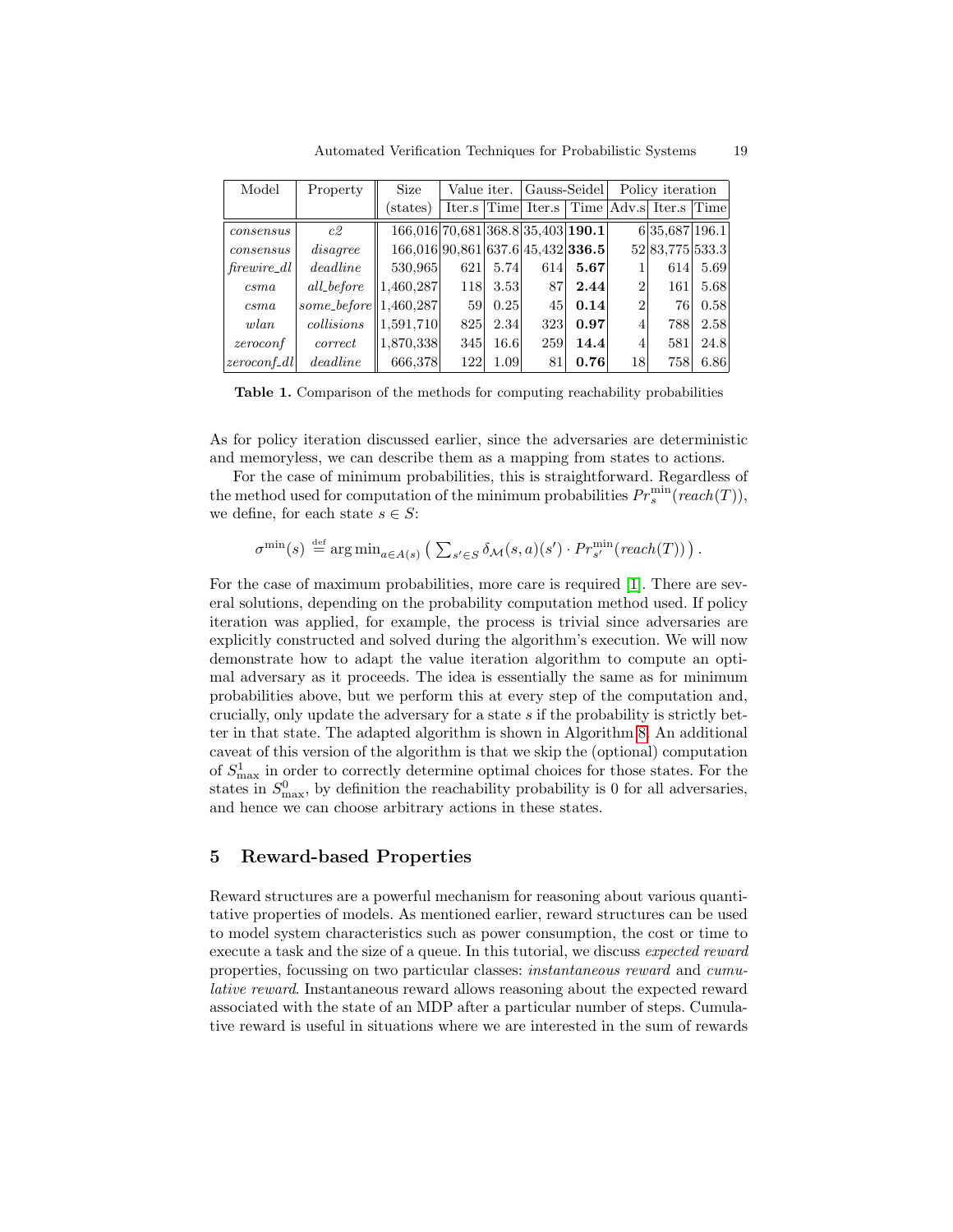```
Input: MDP \mathcal{M}, target T, set S_{\text{max}}^0 and convergence criterion \varepsilonOutput: (approximation of) Pr_s^{\max}(reach(T)) for all s \in S, optimal adversary
 1 for<br>each s \in S do
  2 x_s := \begin{cases} 1 \text{ if } s \in T \\ 0 \text{ otherwise} \end{cases}\begin{array}{ccc} \mathbf{3} & | & \sigma^{\max}(s) := \bot; \end{array}4 end
 5 do
  \begin{array}{ll} \mathbf{6} & \end{array} \quad \textbf{for each} \; s \in S \backslash (S_{\text{max}}^0 \cup T) \; \textbf{do}\begin{array}{ccc} \texttt{7} & | & | & x'_s := \max_{a \in A(s)} \sum_{s' \in S} \delta_{\mathcal{M}}(s,a)(s') \cdot x_{s'}; \end{array}8 if \sigma^{\max}(s) = \bot or x_s' > x_s then
  \begin{array}{ccc} \mathbf{9} & | & | & \sigma^{\max}(s):=\argmax_{a\in A(s)}\sum_{s'\in S}\delta_{\mathcal{M}}(s,a)(s')\cdot x_{s'} \end{array};10 \mid end
11 \delta := \max_{s \in S} (x_s' - x_s);12 foreach s \in S \setminus (S^0_{\text{max}} \cup T) do x_s := x_s';13 end
14 while \delta > \varepsilon;
15 return (x_s')_{s\in S}, \sigma^{\max}
```
<span id="page-19-0"></span>**Algorithm 8:** Value iteration/adversary generation for  $Pr_s^{\max}(reach(T))$ 

accumulated up to a certain point. There are also various other reward-based properties for MDPs, of which two of the most prominent are:

- Discounted reward, in which reward is accumulated step by step, but the reward gained in the *n*th step is multiplied by a factor  $\lambda^n$  for some  $\lambda < 1$ , thus giving preference to rewards gained earlier in time;
- Expected long-run average reward, in which the average reward gained per state or transition is considered.

The reader is refered to [\[76\]](#page-59-2) for a more comprehensive review of these and other such properties.

## 5.1 Instantaneous Rewards

One of the simplest MDP reward properties is instantaneous reward, which is defined as the expected reward of the state entered after  $k$  steps, for a given reward structure and step  $k \in \mathbb{N}$ . For example, if the MDP models a system equipped with a queue and the reward structure assigns the current queue size to each state, then instantaneous reward properties allow us to formalise questions such as "what is the maximum expected size of the queue after 200 steps?".

Formally, given an MDP  $\mathcal{M} = (S, \overline{s}, \alpha_{\mathcal{M}}, \delta_{\mathcal{M}}, L)$ , state reward function  $r_{state}$ for M, state  $s \in S$  and step k, we define a random variable  $I_{r_{state}}^{=k}: IPath_s \to \mathbb{R}_{\geqslant 0}$ such that  $I_{r_{state}}^{=k}(\pi) \stackrel{\text{def}}{=} r_{state}(\pi(k))$  for all infinite paths  $\pi \in$  IPath<sub>s</sub>. The value of interest is then either  $\mathbb{E}_s^{\min}(\overline{I_{r_{state}}^{=k}})$  or  $\mathbb{E}_s^{\max}(I_{r_{state}}^{=k})$ , i.e. either the minimum or maximum expected reward at step  $k$  when starting from state  $s$ .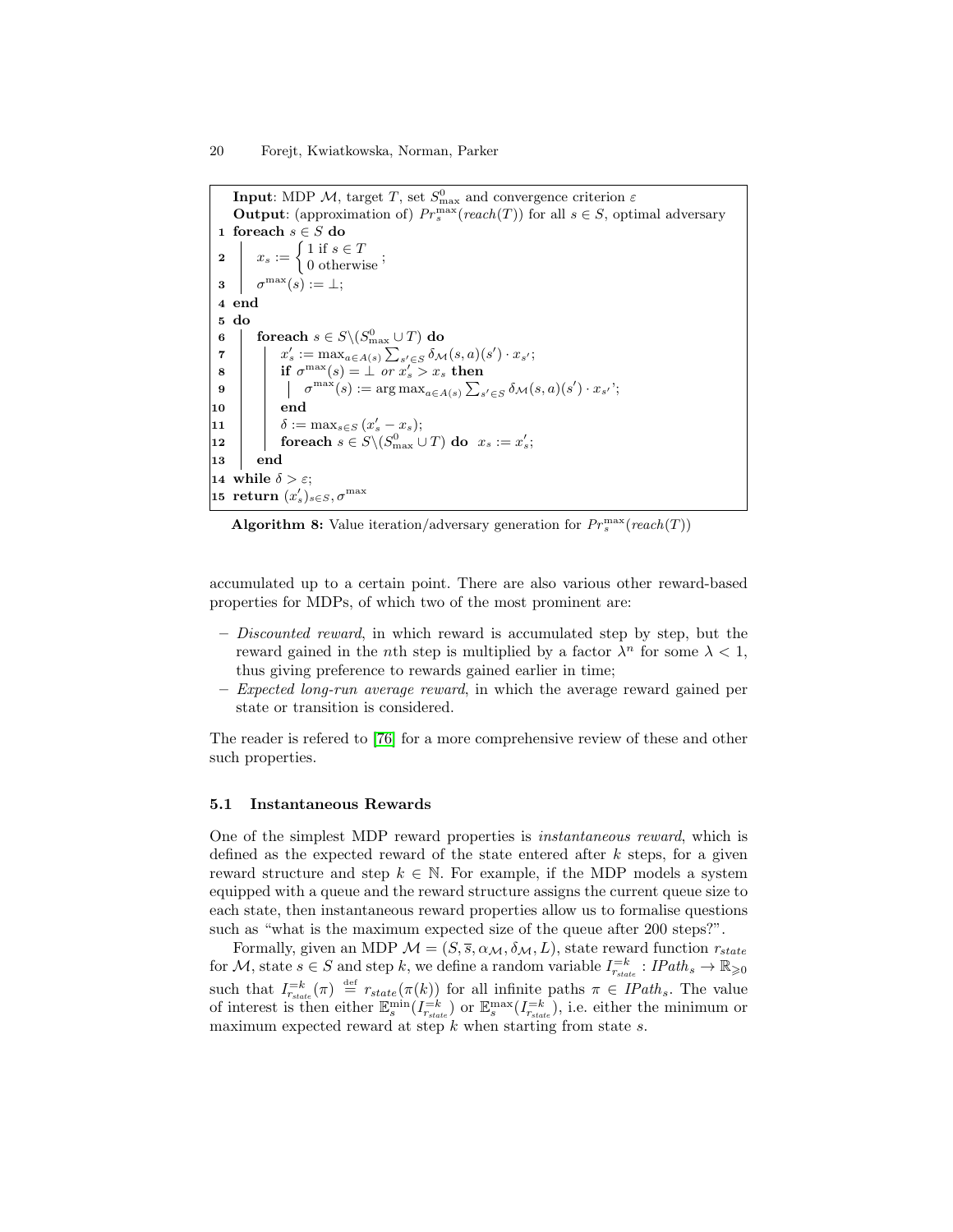$$
\begin{array}{ccc}\n & 1 & \sqrt{30} & a_0, \underline{0} & 1 & \sqrt{31} & a_1, \underline{0} & 1 & \sqrt{32} & 1 \\
 & & 1 & & \underline{2} & & \underline{0} & a_2, \underline{3} \\
 & & & 2 & & \underline{0} & & \n\end{array}
$$

<span id="page-20-0"></span>Fig. 6. An example MDP for which optimal memoryless adversaries do not exist

It is easy to see that memoryless adversaries do not suffice for minimising or maximising instantaneous reward. For example, consider the MDP from Figure [6](#page-20-0) and the value of  $\mathbb{E}_{s_0}^{\max}(I_{r_{state}}^{-3})$ . The optimal behaviour is to take self-loop  $b_0$  twice and then the action  $a_0$ , which yields expected instantaneous reward of 2, which no memoryless adversary can achieve. Intuitively, the adversary may need to "wait" in some states until the time comes to take a step towards states in which the reward is large (or small if we consider the minimising case).

The values  $\mathbb{E}_s^{\min}(I_{r_{state}}^{\equiv k})$  are computed through the following equations, which exploit the relation between instantaneous reward in the  $\ell$ th and  $(\ell-1)$ th steps:

$$
x_s^{\ell} = \begin{cases} r_{state}(s) & \text{if } \ell = 0\\ \min_{a \in A(s)} \left( \sum_{s' \in S} \delta_{\mathcal{M}}(s, a)(s') \cdot x_{s'}^{\ell - 1} \right) & \text{otherwise} \end{cases}
$$

We set  $\mathbb{E}_{s}^{\min}(I_{r_{state}}^{=k})$  equal to  $x_{s}^{k}$ . It is also straightforward to extend this to compute an optimal adversary  $\sigma^{\min}$  on-the-fly by remembering the action:

$$
a_s^{\ell} = \arg\min_{a \in A(s)} \left( \sum_{s' \in S} \delta_{\mathcal{M}}(s, a)(s') \cdot x_{s'}^{\ell - 1} \right)
$$

for all  $1 \leq \ell \leq k$  and  $s \in S$ , and setting  $\sigma^{\min}(\rho) = [a_{\rho} \mapsto 1]$  where  $a_{\rho} = a_{last(d)}^{k-|\rho|}$  $\frac{\kappa - |\rho|}{\ell_0}$  for all  $\rho \in FPath$  such that  $|\rho| \leq k-1$ . The choices for paths longer than  $k-1$  can be arbitrary as these do not influence the expected reward.

The equations for computing  $\mathbb{E}_s^{\max} (I_{r_{state}}^{-k})$  and  $\sigma^{\max}$  can be obtained by replacing "min" with "max" in those above for  $\mathbb{E}_s^{\min} (I_{r_{state}}^{=k}).$ 

<span id="page-20-1"></span>Example 8. Let us compute the maximum instantaneous reward after 4 steps in the MDP from Figure [2.](#page-5-0) This amounts to finding the solution to the equations:

$$
\begin{array}{l} x^0_{s_0}=1\\ x^0_{s_1}=2\\ x^0_{s_2}=0\\ x^0_{s_3}=0\\ x^{\ell}_{s_0}=x^{\ell-1}_{s_1}\\ x^{\ell}_{s_1}=\max\{0.7\cdot x^{\ell-1}_{s_0}+0.3\cdot x^{\ell-1}_{s_2},0.5\cdot x^{\ell-1}_{s_2}+0.5\cdot x^{\ell-1}_{s_3}\}\\ x^{\ell}_{s_2}=x^{\ell-1}_{s_2}\\ x^{\ell}_{s_3}=\max\{x^{\ell-1}_{s_3},x^{\ell-1}_{s_0}\}\end{array}
$$

for  $1 \leq \ell \leq 4$ . The following are the values  $x^i = (x^i_{s_0}, x^i_{s_1}, x^i_{s_2}, x^i_{s_3})$ :

$$
\mathbf{x}^{1} = (2, 0.7, 0, 1) \n\mathbf{x}^{2} = (0.7, 1.4, 0, 2) \n\mathbf{x}^{3} = (1.4, 1, 0, 2) \n\mathbf{x}^{4} = (1, 1, 0, 2)
$$

So, e.g.,  $\mathbb{E}_{s_0}^{\max}(I_{r_{state}}^{\equiv 4}) = 1$ . The associated optimal adversary  $\sigma^{\max}$  satisfies:

- if  $last(ρ)=s_1$ , then  $σ^{max}(ρ)=[risk \mapsto 1]$  when  $|ρ| ≤ 1$  and  $[safe \mapsto 1]$  otherwise;
- $-$  if last(ρ)=s<sub>3</sub>, then  $σ^{max}(ρ)$ =[stop→1] when  $|ρ| ≤ 1$  and [reset→1] otherwise.  $\blacksquare$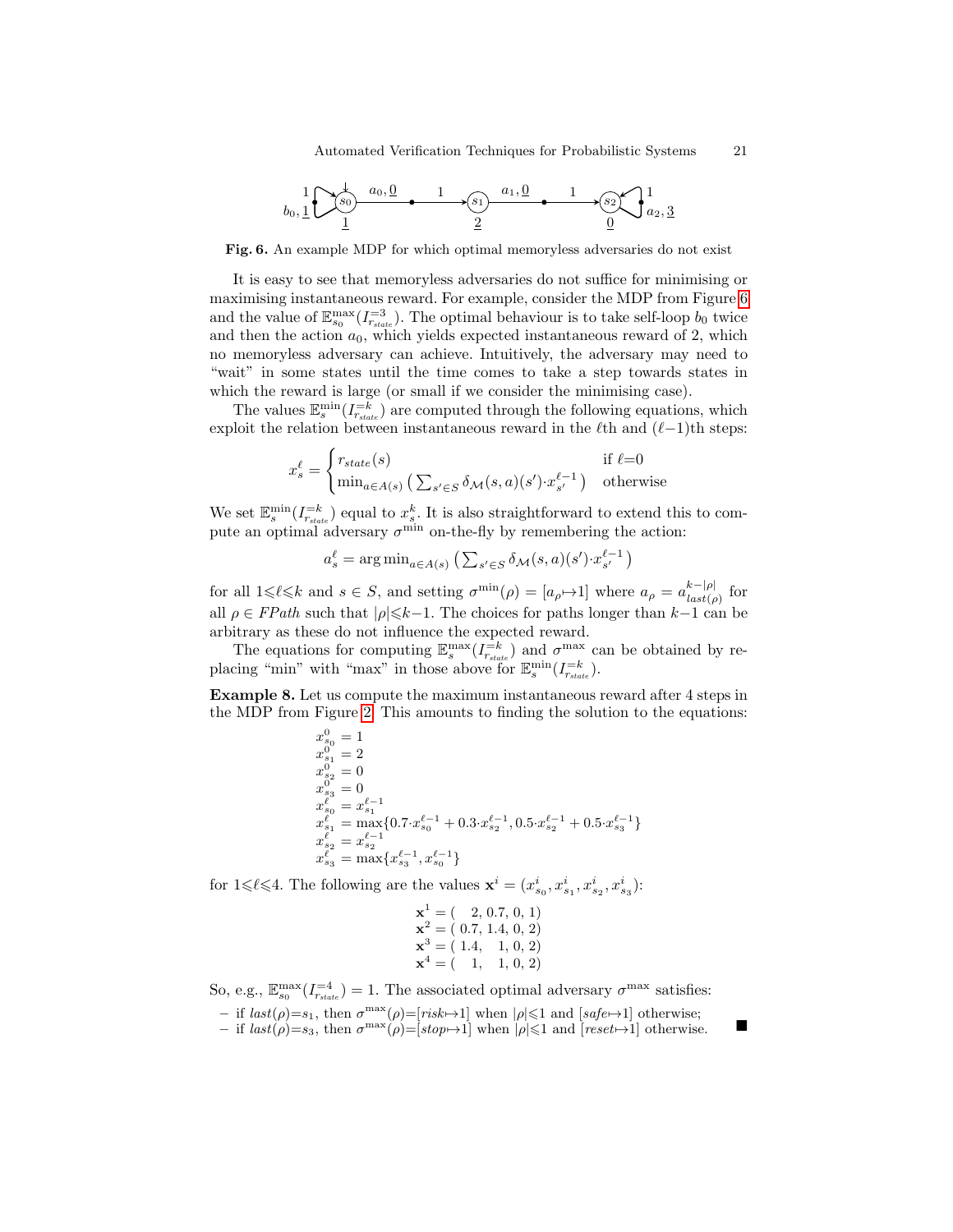#### 5.2 Step-bounded Cumulative Reward

Rather than computing the expected reward gained at the kth step, it may be useful to compute the expected reward accumulated up to the kth step. Formally, given an MDP  $\mathcal{M}=(S,\overline{s},\alpha_{\mathcal{M}},\delta_{\mathcal{M}},L)$ , reward structure  $r=(r_{state},r_{action})$ , state s and step bound k, we define the random variable  $C_r^{\leq k}$ : IPath<sub>s</sub>  $\rightarrow \mathbb{R}_{\geqslant 0}$  where:

$$
C_r^{\leq k}(\pi) \stackrel{\text{def}}{=} \sum_{i=0}^{k-1} (r_{state}(s_i) + r_{action}(s_i, a_i))
$$

for all infinite paths  $\pi = s_0 \stackrel{a_0}{\longrightarrow} s_1 \stackrel{a_1}{\longrightarrow} \cdots \in \text{IPath}_s$  and consider either  $\mathbb{E}_s^{\min}(C_r^{\leq k})$  or  $\mathbb{E}_s^{\max}(C_r^{\leq k})$ . For example, if the MDP models a system in which energy is consumed at each step, and the reward structure assigns energy values to actions, then step-bounded cumulative reward can be used to reason about properties such as "the expected energy consumption of the system within the first 1000 time-units of operation".

As for the previous case, there may not exist a memoryless optimal adversary. For example, consider  $\mathbb{E}_{s_0}^{\min}(C_r^{\leqslant 3})$  for the MDP from Figure [6.](#page-20-0) The optimal behaviour is to take the self-loop  $b_0$  once and then the actions  $a_0$  and  $a_1$ , which yields cumulated reward 5. This is not achievable by any memoryless adversary.

The value of  $\mathbb{E}_s^{\min}(C_r^{\leq k})$  is computed in a similar way to instantaneous rewards through the following equations:

$$
x_s^{\ell} = \begin{cases} 0 & \text{if } \ell = 0\\ r_{state}(s) + \min_{a \in A(s)} \left( r_{action}(s, a) + \sum_{s' \in S} \delta_{\mathcal{M}}(s, a)(s') \cdot x_{s'}^{\ell - 1} \right) & \text{otherwise} \end{cases}
$$

Like for the instantaneous case, an optimal adversary can be constructed onthe-fly by remembering the action:

$$
a_s^{\ell} = \arg\min_{a \in A(s)} \left( r_{action}(s, a) + \sum_{s' \in S} \delta_{\mathcal{M}}(s, a)(s') \cdot x_{s'}^{\ell-1} \right)
$$

for all  $1 \leq \ell \leq k$  and  $s \in S$ , and setting  $\sigma(\rho) = [a_{\rho} \rightarrow 1]$  where  $a_{\rho} = a_{last(\rho)}^{k-|\rho|}$  $\frac{\kappa - |\rho|}{\ell_0}$  for all  $\rho \in \mathbb{F}$ Path such that  $|\rho| \leq k-1$ . The choices for paths longer than  $k-1$  can be arbitrary as these do not influence the expected reward.

When considering maximum rewards, the corresponding equations can be obtained by replacing "min" with "max" in those above.

Example 9. Let us compute the maximum expected reward accumulated within 4 steps in the MDP from Figure [2.](#page-5-0) In order to do this, we need to solve the following equations (cf. Example [8\)](#page-20-1):

$$
\begin{array}{l} x^0_{s_0}=0\\ x^0_{s_1}=0\\ x^0_{s_2}=0\\ x^0_{s_3}=0\\ x^{\ell}_{s_4}=1+1+x^{\ell-1}_{s_1}\\ x^{\ell}_{s_1}=2+\max\{1+0.7\cdot x^{\ell-1}_{s_0}+0.3\cdot x^{\ell-1}_{s_2},4+0.5\cdot x^{\ell-1}_{s_2}+0.5\cdot x^{\ell-1}_{s_3}\}\\ x^{\ell}_{s_2}=x^{\ell-1}_{s_2}\\ x^{\ell}_{s_3}=\max\{x^{\ell-1}_{s_3},5+x^{\ell-1}_{s_0}\}\\ \end{array}
$$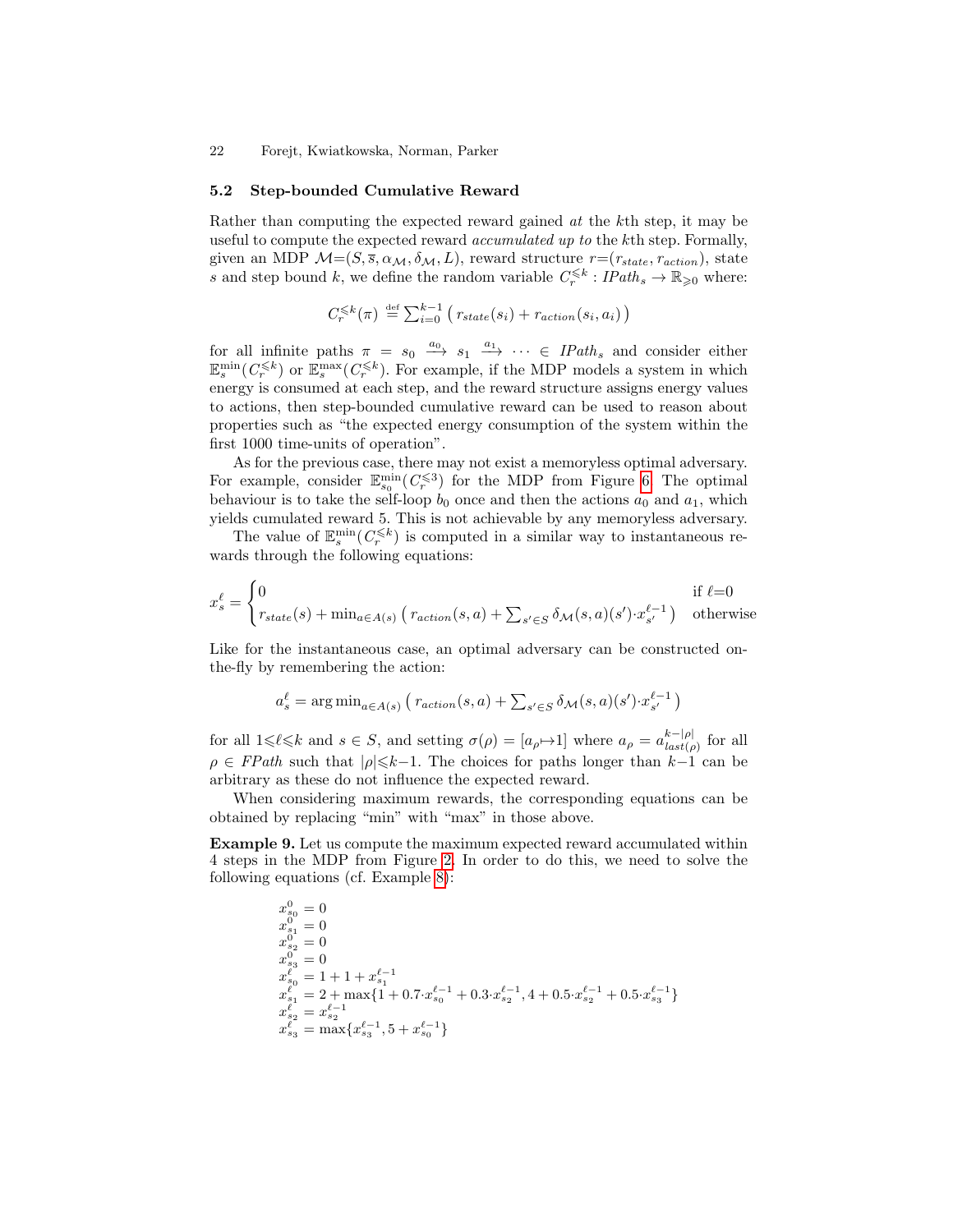for  $1 \leq \ell \leq 4$ . The following are the values  $\mathbf{x}^{i} = (x_{s_0}^{i}, x_{s_1}^{i}, x_{s_2}^{i}, x_{s_3}^{i})$ :

$$
\mathbf{x}^1 = (2, 6, 0, 5) \n\mathbf{x}^2 = (8, 8.5, 0, 7) \n\mathbf{x}^3 = (10.5, 9.5, 0, 13) \n\mathbf{x}^4 = (11.5, 12.5, 0, 15.5)
$$

So, e.g.,  $\mathbb{E}_{s_0}^{\max}(C_r^{\leq 4}) = 11.5$ . The computed optimal adversary  $\sigma^{\max}$  is in fact memoryless and satisfies  $\sigma^{\max}(s_1) = [risk \rightarrow 1]$  and  $\sigma^{\max}(s_3) = [reset \rightarrow 1]$ .

#### 5.3 Cumulative Reward to Reach a Target

Sometimes it is more useful to consider the cumulative reward gained before some set of target states is reached, rather than within a time bound. This could be used, for example, to compute "the expected cost of completing a task" or "the total expected energy consumption during a system's lifetime".

Let  $\mathcal{M}=(S,\overline{s},\alpha_{\mathcal{M}},\delta_{\mathcal{M}},L)$  be an MDP,  $r=(r_{state},r_{action})$  a reward structure,  $s \in S$  and  $T \subseteq S$  a set of target states. We aim to compute  $\mathbb{E}_s^{\min}(F_r^T)$  or  $\mathbb{E}_s^{\max}(F_r^T)$  where  $F_r^T: IPath_s \to \mathbb{R}_{\geqslant 0}$  is the random variable such that, for any path  $\pi = s_0 \xrightarrow{a_0} s_1 \xrightarrow{a_1} \cdots \in IPath_s$ :

$$
F_r^T(\pi) \stackrel{\text{def}}{=} \begin{cases} \infty & \text{if } s_i \notin T \text{ for all } i \in \mathbb{N} \\ \sum_{i=0}^{k_{\pi}^T - 1} \left( r_{state}(s_i) + r_{action}(s_i, a_i) \right) & \text{otherwise} \end{cases}
$$

where  $k_{\pi}^{T} = \min\{k \mid s_{k} \in T\}$ . As for probabilistic reachability, there are always deterministic and memoryless adversaries exhibiting the minimum and maximum expected cumulative reward of reaching a target T.

Let us first consider the case  $\mathbb{E}_s^{\min}(F_r^T)$ . By definition, the value of  $\mathbb{E}_s^{\min}(F_r^T)$ is infinite if and only if, for all adversaries, when starting in state s, the probability of reaching  $T$  is strictly less than 1. Using the methods presented in Section [4,](#page-9-0) we can compute  $S_{\text{max}}^1$ , i.e. the set of states for which the probability of reaching T equals 1 for some adversary. Hence,  $\mathbb{E}_s^{\min}(F_r^T)$  is infinite if and only if  $s \notin S^1_{\text{max}}$ , and it remains to compute the values for the states in  $s \in S^1_{\text{max}}$ . Let  $C^T_r$ : IPath<sub>s</sub>  $\to \mathbb{R}_{\geqslant 0}$  be the random variable such that for any path  $\pi = s_0 \xrightarrow{a_0} s_1 \xrightarrow{a_1} \cdots \in IPath_s$ :

$$
C_r^T(\pi) \stackrel{\text{def}}{=} \sum_{i=0}^{l_{\pi}^T-1} (r_{state}(s_i) + r_{action}(s_i, a_i))
$$

where  $l_{\pi}^{T} = \infty$  if  $s_i \notin T$  for all  $i \in \mathbb{N}$  and equals  $\min\{k \mid s_k \in T\}$  otherwise. Now, using [\[1,](#page-54-0)[17\]](#page-55-5), if there exists a proper adversary that achieves the minimum expected value of  $C_r^T$ , i.e. an adversary  $\sigma$  such that:

$$
Pr_s^{\sigma}(reach(T)) = 1
$$
 and  $\mathbb{E}_s^{\sigma}(C_r^T) = \mathbb{E}_s^{\min}(C_r^T)$  for all  $s \in S_{\max}^1$ ,

then the values  $\mathbb{E}_s^{\min}(F_r^T)$  are the unique solution to the following equations:

$$
x_s = \begin{cases} 0 & \text{if } s \in T \\ r_{state}(s) + \min_{a \in A(s)} \left( r_{action}(s, a) + \sum_{s' \in S} \delta_{\mathcal{M}}(s, a)(s') \cdot x_{s'} \right) & \text{otherwise.} \end{cases}
$$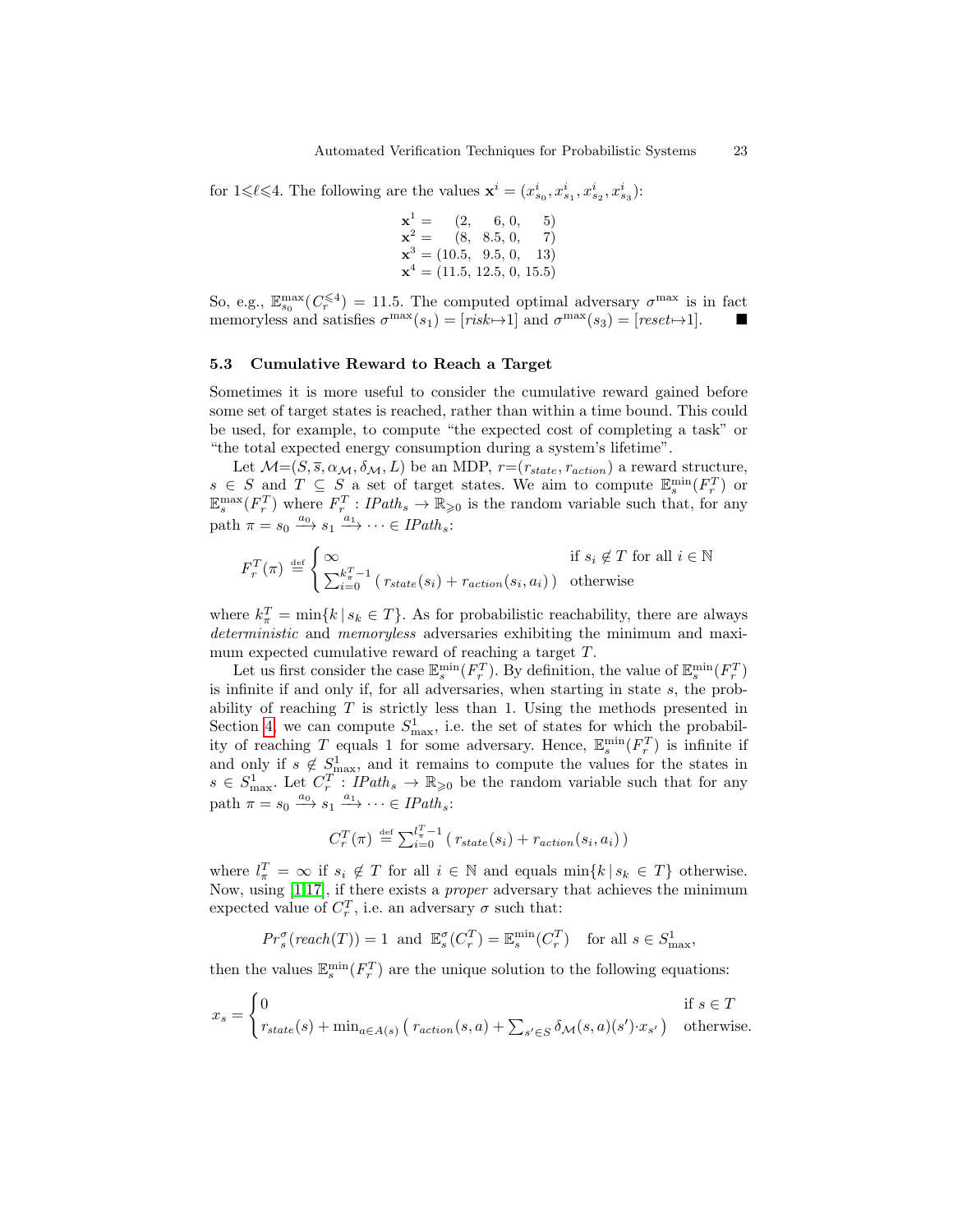As for probabilistic reachability in Section [4,](#page-9-0) techniques such as linear programming, value iteration or policy iteration can be used to compute the value. However, there still remains the problem of checking for the existence of such a proper adversary or dealing with the case when no such proper adversary exists. The solution is to use the techniques presented in [\[1\]](#page-54-0), and perform a transformation of the MDP, by essentially removing end components with only zero rewards, to guarantee that such a proper adversary exists.

For the maximum case, by definition, the value  $\mathbb{E}_{s}^{\max}(F_{r}^{T})$  is infinite if and only if there is an adversary under which  $T$  is reached from  $s$  with probability strictly less than 1. Again, using the methods presented in Section [4,](#page-9-0) we can compute  $S_{\text{min}}^1$ , i.e. the set of states for which no such adversary exists. Hence,  $S_{\text{min}}^1$  identifies precisely those states for which the maximum expected reward is finite. For such states s, the values  $\mathbb{E}_s^{\max}(F_r^T)$  satisfy the follow equations:

$$
x_s = \begin{cases} 0 & \text{if } s \in T \\ r_{state}(s) + \max_{a \in A(s)} (r_{action}(s, a) + \sum_{s' \in S} \delta_{\mathcal{M}}(s, a)(s') \cdot x_{s'}) & \text{otherwise} \end{cases}
$$

and are in this case the least solution [\[1\]](#page-54-0). We can again use techniques such as those described in Section [4](#page-9-0) to find this solution.

Example 10. Let us consider the MDP from Figure [5,](#page-15-0) and compute the minimum expected reward to reach  $\{s_2, s_3\}$ . Since  $S^1_{\text{max}} = S$ , we obtain the equations:

$$
x_{s_2} = 0
$$
  
\n
$$
x_{s_3} = 0
$$
  
\n
$$
x_{s_0} = 1 + 1 + x_{s_1}
$$
  
\n
$$
x_{s_1} = 2 + \min\{4 + 0.5 \cdot x_{s_2} + 0.5 \cdot x_{s_3}, 1 + 0.3 \cdot x_{s_2} + 0.1 \cdot x_{s_3} + 0.6 \cdot x_{s_0}\}
$$

The unique solution is the vector  $(8, 6, 0, 0)$  and, e.g.,  $\mathbb{E}_{s_0}^{\min}(F_r^{\{s_2, s_3\}}) = 8.$ 

A careful reader may have noticed that both properties considered earlier in this section, i.e. instantaneous reward at the kth step and cumulative reward up to the kth step, can be reduced to the cumulative reward to reach a target set. More precisely, for an MDP  $\mathcal{M} = (S, \overline{s}, \alpha_{\mathcal{M}}, \delta_{\mathcal{M}}, L)$  and reward structure  $r=(r_{state}, r_{action})$ , we can construct an MDP  $\mathcal{M}'=(S', \overline{s}', \delta_{\mathcal{M}'}, L')$ , reward structure  $r' = (r'_{state}, r'_{action})$  and target T' where in both cases:

- $-S' = S \times \{0, \ldots, k+1\}$  and  $\bar{s}' = (\bar{s}, 0);$
- $-$  for any  $s, s' \in S$ ,  $a \in \alpha_{\mathcal{M}}$  and  $i \leqslant k$  we have  $\delta_{\mathcal{M}'}((s, i), a)((s', i+1)) =$  $\delta_{\mathcal{M}}(s, a)(s')$  and  $\delta_{\mathcal{M}'}((s, k+1), a)((s', k+1)) = \delta_{\mathcal{M}}(s, a)(s').$

In the instantaneous case,  $T' = S \times \{k+1\}$  and, for any  $s \in S$ ,  $0 \le i \le k+1$ and  $a \in \alpha_{\mathcal{M}}$ , we set  $r'_{state}(s, i)$  to  $r_{state}(s)$  if  $i=k$  and to 0 otherwise, and  $r'_{action}((s, i), a) = 0$ . We then have that  $\mathbb{E}_{(s, 0)}^{\min}(F_{r'}^{T'})$  (respectively  $\mathbb{E}_{(s, 0)}^{\max}(F_{r'}^{T'})$ ) in  $\mathcal{M}'$  equals  $\mathbb{E}_{s}^{\min}(I_{r_{state}}^{-k})$  (respectively  $\mathbb{E}_{s}^{\max}(I_{r_{state}}^{-k}))$  in  $\mathcal{M}$ .

For cumulative rewards,  $T' = S \times \{k\}$ ,  $\overline{r'_{state}}(s, i) = r_{state}(s)$  for all  $s \in S$ and  $0 \leq i \leq k+1$ , and  $r'_{action}((s, i), a) = r_{action}(s, a)$  for all  $s \in S$ ,  $1 \leq i \leq k+1$ , and  $a \in \alpha_{\mathcal{M}}$ . In this case, we have that  $\mathbb{E}_{(s,0)}^{\min}(F_{r'}^{T'})$  (respectively  $\mathbb{E}_{(s,0)}^{\max}(F_{r'}^{T'})$ ) in M' equals  $\mathbb{E}_s^{\min}(C_r^{\leq k})$  (respectively  $\mathbb{E}_s^{\max}(C_r^{\leq k})$ ) in M.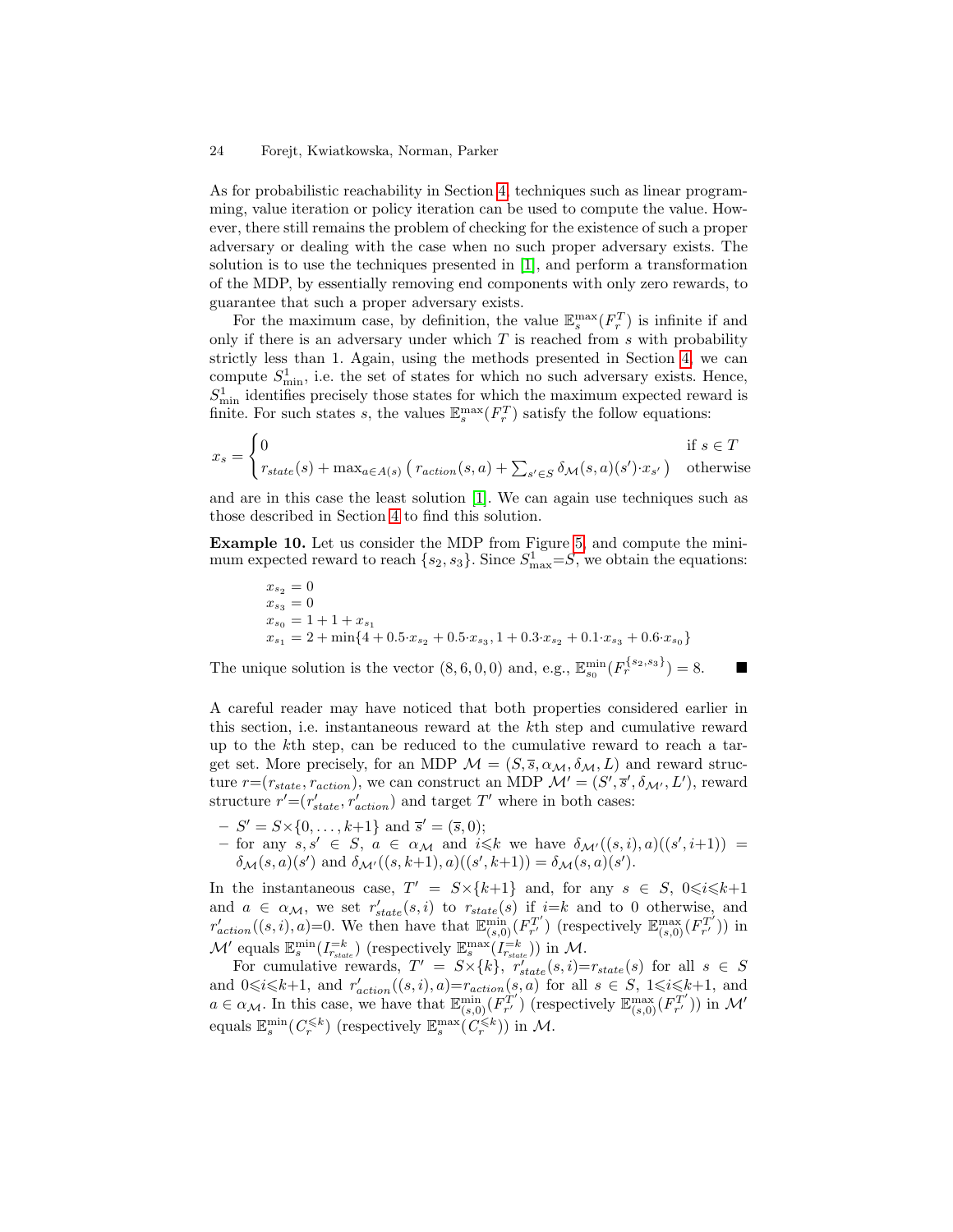## <span id="page-24-0"></span>6 PCTL Model Checking

In this section, we discuss the use of temporal logic to express and verify more complex properties of systems than just reachability or reward-based properties. We then show how the techniques introduced in Sections [4](#page-9-0) and [5](#page-18-0) can be used to perform model checking of these properties.

#### 6.1 The Logic PCTL

PCTL (Probabilistic Computational Tree Logic) [\[54,](#page-57-4)[18\]](#page-55-4) is a probabilistic extension of the temporal logic CTL [\[33\]](#page-56-3). PCTL is used to express properties of both DTMCs [\[54\]](#page-57-4) and MDPs [\[18\]](#page-55-4). Here, we focus on MDPs. In the last part of this section, we will extend PCTL to reward-based properties and, in Section [7,](#page-30-0) we will discuss the alternative temporal logic LTL (linear temporal logic).

Definition 12 (PCTL syntax). The syntax of PCTL is as follows:

$$
\begin{array}{c}\n\phi ::= \mathtt{true} \mid c \mid \phi \land \phi \mid \neg \phi \mid P_{\bowtie p}[\psi] \\
\psi ::= \mathtt{X} \phi \mid \phi \mathbf{U}^{\leq k} \phi \mid \phi \mathbf{U} \phi\n\end{array}
$$

where c is an atomic proposition,  $\bowtie \in \{\leq, <, \geq, >\}, p \in [0, 1]$  and  $k \in \mathbb{N}$ .

PCTL formulas are interpreted over an MDP and we assume that the atomic propositions  $c$  are taken from the set  $AP$  used to label its states.

In the syntax above, we distinguish between state formulas  $\phi$  and path formulas  $\psi$ , which are evaluated over states and paths, respectively. A property of a model will always be expressed as a state formula; path formulas only occur as the parameter of the *probabilistic path operator*  $P_{\bowtie p}[\psi]$ . Intuitively, a state s satisfies  $P_{\bowtie p}[\psi]$  if, under any adversary, the probability of taking a path from s satisfying path formula  $\psi$  is in the interval specified by  $\bowtie$  p.

As path formulas, we allow the  $X$  (*next*),  $U^{\leq k}$  (*bounded until*) and U (*until*) operators, which are standard in temporal logics. Intuitively:  $\mathbf{X} \phi$  is true if  $\phi$  is satisfied in the next state;  $\phi_1$  U<sup>\keeps</sup>  $\phi_2$  is true if  $\phi_2$  is satisfied within k time-steps and  $\phi_1$  holds up until that point; and  $\phi_1 \mathbf{U} \phi_2$  is true if  $\phi_2$  is satisfied at some point in the future and  $\phi_1$  holds up until then.

Semantics. To give the semantics of PCTL, we must first specify a class of adversaries Adv. More precisely, the satisfaction relation is parameterised by Adv and a PCTL formula is satisfied in a state s if it is satisfied under all adversaries  $\sigma \in Adv$ . In practice, Adv is usually taken to be the set Adv<sub>M</sub> of all adversaries. The formal semantics of PCTL is as follows.

<span id="page-24-1"></span>**Definition 13 (PCTL semantics).** Let  $\mathcal{M} = (S, \overline{s}, \alpha_{\mathcal{M}}, \delta_{\mathcal{M}}, L)$  be an MDP, Adv a class of adversaries of M and  $s \in S$ . The satisfaction relation  $\models_{Adv}$  of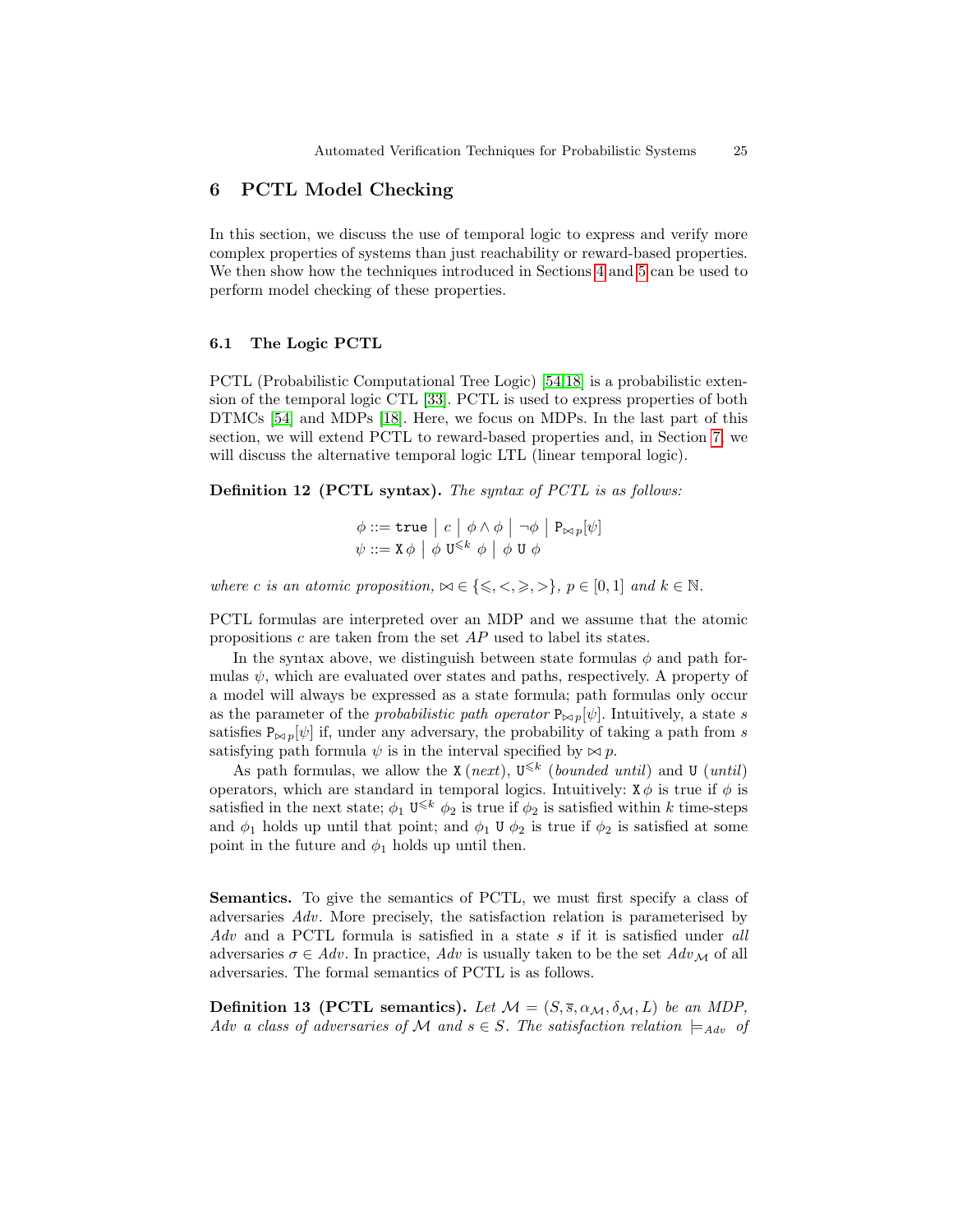PCTL is defined inductively by:

 $s \models_{Adv} \text{true}$  always  $s \models_{Adv} c \iff c \in L(s)$  $s \models_{Adv} \phi_1 \land \phi_2 \iff s \models_{Adv} \phi_1 \land s \models_{Adv} \phi_2$  $s \models_{Adv} \neg \phi \qquad \iff s \not\models_{Adv} \phi$  $s \models_{Adv} P_{\bowtie p}[\psi] \iff P_{\mathcal{M},s}^{\sigma}(\{\pi \in IPath_{\mathcal{M},s} \mid \pi \models_{Adv} \psi\}) \bowtie p \text{ for all } \sigma \in Adv$ 

where, for any  $\pi \in IPath_{\mathcal{M}}$ :

$$
\begin{array}{lcl}\n\pi \models_{Adv} \mathbf{X} \phi & \Longleftrightarrow & \pi(1) \models_{Adv} \phi \\
\pi \models_{Adv} \phi_1 \mathbf{U}^{\leq k} \phi_2 \iff \exists i \leq k \ . \ (\pi(i) \models_{Adv} \phi_2 \land \pi(j) \models_{Adv} \phi_1 \ \forall j < i) \\
\pi \models_{Adv} \phi_1 \mathbf{U} \phi_2 \iff \exists k \geq 0 \ . \ \pi \models_{Adv} \phi_1 \mathbf{U}^{\leq k} \phi_2.\n\end{array}
$$

As for probabilistic reachability in Section [4,](#page-9-0) it is straightforward to show that the set of paths satisfying any PCTL path formula  $\psi$  is measurable [\[84,](#page-59-6)[11\]](#page-55-0).

With slight abuse of notation, we will use  $Pr_{\mathcal{M}, Adv,s}^{\sigma}(\psi)$  to denote the probability that a path from s satisfies path formula  $\psi$  under adversary  $\sigma$ :

$$
Pr^{\sigma}_{\mathcal{M}, Adv,s}(\psi) \stackrel{\text{def}}{=} Pr^{\sigma}_{\mathcal{M},s}(\{\pi \in IPath_{\mathcal{M},s} \mid \pi \models_{Adv} \psi\})
$$

and define the minimum and maximum probabilities of satisfying the formula under the adversaries  $Adv$  for a starting state  $s$ :

$$
Pr^{\min}_{\mathcal{M}, Adv, s}(\psi) \stackrel{\text{def}}{=} \inf_{\sigma \in Adv} Pr^{\sigma}_{\mathcal{M}, Adv, s}(\psi)
$$
  

$$
Pr^{\max}_{\mathcal{M}, Adv, s}(\psi) \stackrel{\text{def}}{=} \sup_{\sigma \in Adv} Pr^{\sigma}_{\mathcal{M}, Adv, s}(\psi).
$$

Where clear from the context, we will omit the subscripts  $\mathcal M$  and/or  $Adv$ .

Additional Operators. From the basic PCTL syntax, we can derive several other useful operators. Among these are the well known logical equivalences:

false = 
$$
\neg
$$
true  
\n $\phi_1 \lor \phi_2 \equiv \neg(\neg \phi_1 \land \neg \phi_2)$   
\n $\phi_1 \rightarrow \phi_2 \equiv \neg \phi_1 \lor \phi_2$ 

We also allow path formulas to contain the  $F$  (*future*) operator (often written as  $\Diamond$ ), which is common in temporal logics. Intuitively, F  $\phi$  means that  $\phi$  is eventually satisfied, and its bounded variant  $F^{\leq k} \phi$  means that  $\phi$  is satisfied within  $k$  steps. These can be expressed in terms of the PCTL until and bounded until operators as follows:

$$
\mathbf{F}\;\phi\equiv \mathtt{true}\; \mathtt{U}\;\phi \quad \text{and}\quad \mathbf{F}^{\leqslant k}\;\phi\equiv \mathtt{true}\;\mathtt{U}^{\leqslant k}\;\phi\,.
$$

Similarly, we add a G (globally) operator (often written as  $\square$ ), where G  $\phi$  intuitively means that  $\phi$  is always satisfied. It too has a bounded variant  $\mathbf{G}^{\leq k}$   $\phi$ , which means that  $\phi$  is continuously satisfied for k steps. These operators can be expressed using the equivalences:

$$
\mathbf{G} \phi \equiv \neg(\mathbf{F} \neg \phi) \quad \text{and} \quad \mathbf{G}^{\leq k} \phi \equiv \neg(\mathbf{F}^{\leq k} \neg \phi).
$$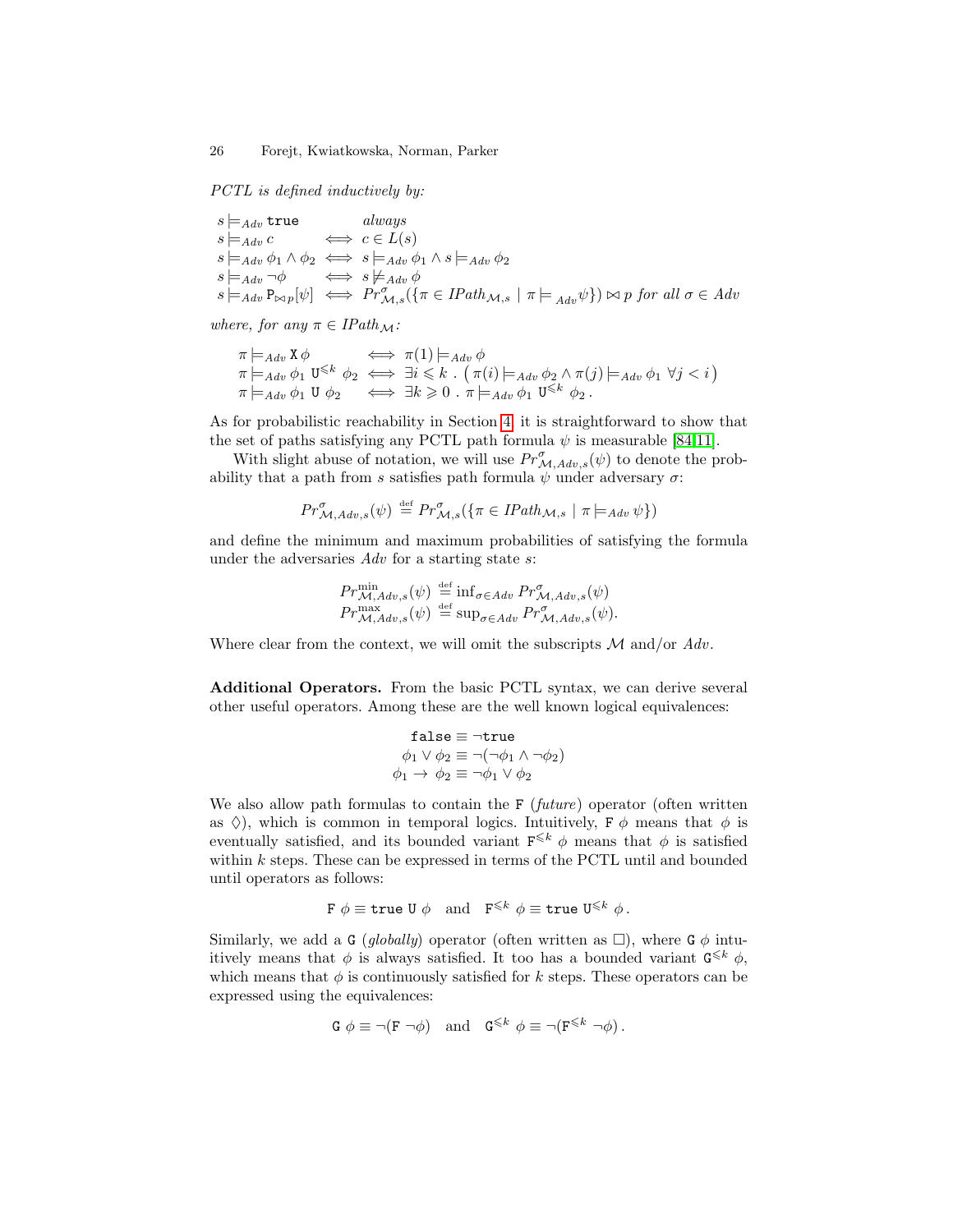Strictly speaking, the G and  $\mathbf{G}^{\leq k}$  operators cannot be derived from the basic syntax of PCTL since we do not allow negation in path formulas. However, it can be shown that, for example:

$$
\mathtt{P}_{\geqslant p}[\mathtt{G}\ \phi]\equiv \mathtt{P}_{\leqslant 1-p}[\mathtt{F}\ \neg\phi]
$$

See Section [7.2](#page-33-0) (page [35\)](#page-34-0) for an explanation of the above equivalence.

Examples. Some examples of PCTL formulas, taken from case studies, are:

- $-$  P<sub><0.05</sub> [F (*sensor\_fail*<sub>1</sub>  $\wedge$  *sensor\_fail*<sub>2</sub>)] "the probability of simultaneous failures occurring in both sensors is less than 0.05";
- $P_{\geqslant 0.8} [F^{\leqslant k} \ ack_n] -$  "the probability that the sender has received n acknowledgements within  $k$  clock-ticks is at least  $0.8$ ";
- $-P_{\leq 0.4}[\neg fail_A \cup fail_B]$  "the probability that component B fails before component A is less than  $0.4$ ";
- $\neg$ *oper*  $\rightarrow$  P<sub> $\geq 1$ </sub>[F (P<sub>>0.99</sub>[G<sup> $\leq$ 100</sup> *oper*])] "if the system is not operational, it almost surely reaches a state from which it has a greater than 0.99 chance of staying operational for 100 time units".

Extensions of PCTL. A commonly used extension of PCTL, which derives from the PRISM model checker [\[56\]](#page-57-0), is the addition of quantitative versions of the P operator. Rather than stating that the probability of some path formula  $\psi$  being satisfied is always above or below a threshold, *quantitative* properties simply ask: "what is the minimum/maximum probability of  $\psi$  holding?". For this, we add the operators  $P_{\min=?}[\psi]$  and  $P_{\max=?}[\psi]$  and, adapting the examples from above, we can express:

- $P_{\min=?}[F^{\leq k} \; ack_n]$  "what is the minimum probability that the sender has received *n* acknowledgements within  $k$  clock-ticks?";
- $P_{\text{max}=?}[-\text{fail}_A \text{ U } \text{fail}_B]$  "what is the maximum probability that component B fails before component A?".

Of course, these operators cannot be nested within PCTL formulas, like in the fourth example from the earlier list. Thus, in the two examples above,  $P_{\min=?}[\psi]$ or  $P_{\text{max}=?}[\psi]$  is the outermost operator of the formula. As will be seen in the next section, the process of model checking a PCTL formula  $P_{\bowtie p}[\psi]$  requires computation of the probabilities  $Pr_s^{\min}(\psi)$  or  $Pr_s^{\max}(\psi)$  anyway, so these quantitative properties are no more expensive to analyse.

In addition, when writing specifications for MDPs in PCTL, it may sometimes be useful to consider the *existence* of an adversary that satisfies a particular property, rather than stating that all adversaries satisfy it. For simple formulas, this can be done via translation to a dual property. For example, verifying that "there exists an adversary  $\sigma$  for which, from state s, the probability of satisfying  $\psi$  is at least p" is equivalent to model checking the PCTL formula  $\neg P_{\leq p}[\psi]$ , which states "it is not the case that under all adversaries the probability of satisfying  $\psi$  from state s is less than p". Later, in Section [8,](#page-38-0) we will discuss the feasibility of checking the existence of adversaries satisfying more complex formulas.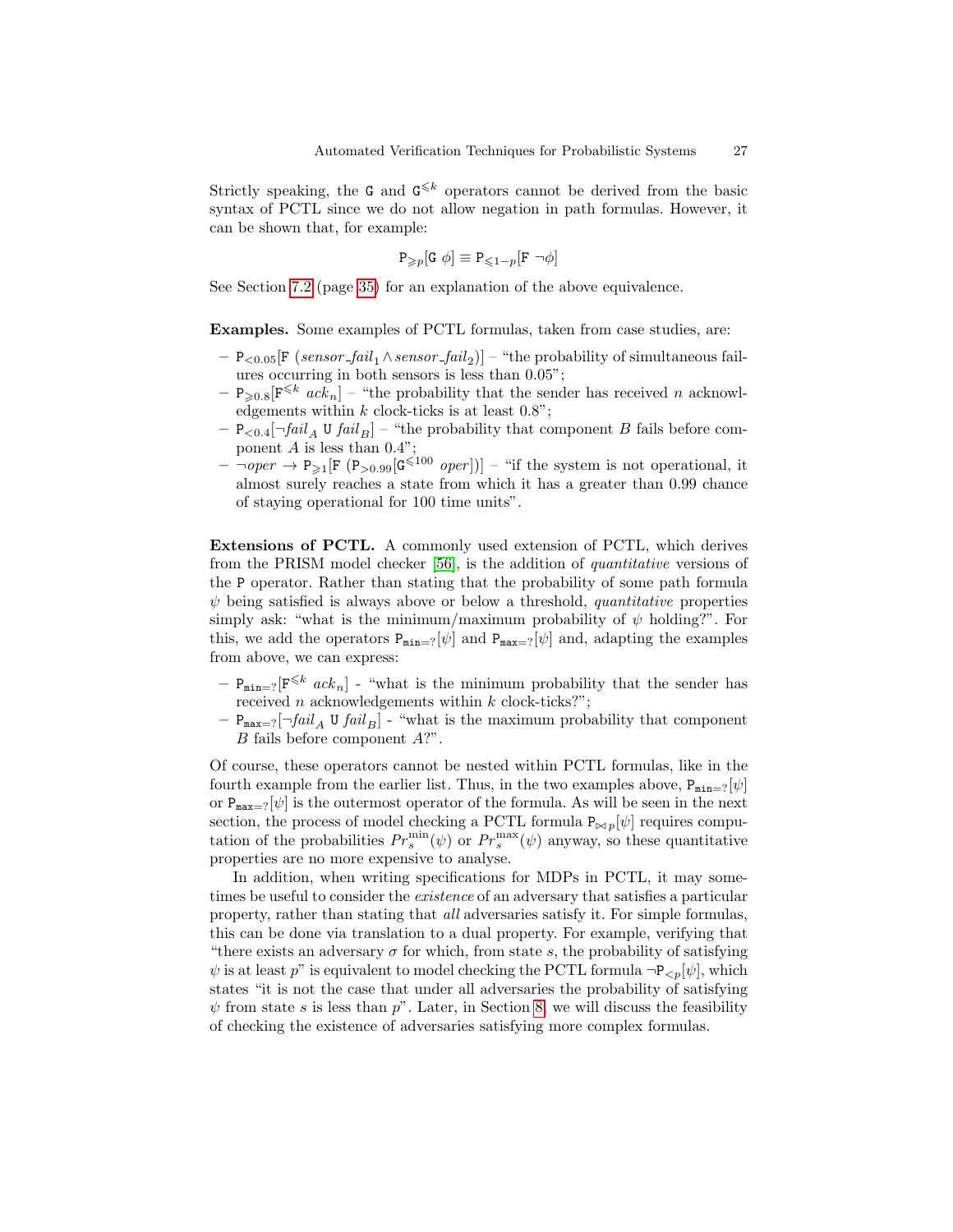

<span id="page-27-0"></span>**Fig. 7.** The parse tree for a formula  $P_{<0.5}[X \neg P_{\geq 1}[a \cup (b \wedge c)]]$ 

## 6.2 PCTL Model Checking

Model checking a PCTL formula  $\phi$  on an MDP M amounts to checking which states of  $M$  satisfy  $\phi$ . The basic structure of the algorithm for PCTL model checking [\[54,](#page-57-4)[18\]](#page-55-4) is similar to the model checking algorithm for the temporal logic CTL [\[33\]](#page-56-3). First, we construct a parse tree of the formula  $\phi$ . Each node of the tree is labelled with a subformula of  $\phi$ , the root is labelled with  $\phi$  itself and the leaves are labelled with either true or atomic propositions (an example parse tree is depicted in Figure [7\)](#page-27-0). Working upwards towards the root, we recursively compute the set of states satisfying each subformula, and at the end we have determined the set of states satisfying  $\phi$ . For a given class of adversaries  $Adv$ , let  $Sat_{Adv}(\phi)$  denote the set  $\{s \in S \mid s \models_{Adv} \phi\}$  of all states satisfying the formula  $\phi$  under the class of adversaries Adv. Letting  $\triangleright \in \{\geq, >\}$  and  $\triangleleft \in \{\leq, <\}$ , the algorithm for PCTL formulas can be summarised as follows:

$$
Sat_{Adv}(\mathbf{true}) = S
$$
  
\n
$$
Sat_{Adv}(c) = \{s \mid c \in L(s)\}
$$
  
\n
$$
Sat_{Adv}(\neg \phi) = S \setminus Sat_{Adv}(\Phi)
$$
  
\n
$$
Sat_{Adv}(\phi_1 \land \phi_2) = Sat_{Adv}(\phi_1) \cap Sat_{Adv}(\phi_2)
$$
  
\n
$$
Sat_{Adv}(\mathbf{P}_{\triangleright p}[\psi]) = \{s \in S \mid Pr_{Adv,s}^{\min}(\psi) \vartriangleright p\}
$$
  
\n
$$
Sat_{Adv}(\mathbf{P}_{\triangle p}[\psi]) = \{s \in S \mid Pr_{Adv,s}^{\max}(\psi) \vartriangleleft p\}.
$$

Obviously, the most difficult part in the above algorithm is the computation of the probability bounds  $Pr_{Adv,s}^{\min}(\psi)$  and  $Pr_{Adv,s}^{\max}(\psi)$ . In what follows, we describe how to compute these probability bounds for the different possible path formulas  $\psi$  when Adv is the set Adv<sub>M</sub> of all adversaries of the MDP, and therefore omit Adv from the subscript. An alternative would be to consider the class of fair adversaries. We do not discuss the issue of fairness when model checking MDPs in this tutorial; for details, see e.g. [\[2](#page-54-1)[,8,](#page-55-7)[12\]](#page-55-8).

The "Next" Operator. If  $\psi = \mathbf{X} \phi$ , then it follows that:

$$
Pr_s^{\min}(\mathbf{X}\,\phi) = \min_{a \in A(s)} \sum_{s' \in Sat(\phi)} \delta_{\mathcal{M}}(s, a)(s')
$$

$$
Pr_s^{\max}(\mathbf{X}\,\phi) = \max_{a \in A(s)} \sum_{s' \in Sat(\phi)} \delta_{\mathcal{M}}(s, a)(s')
$$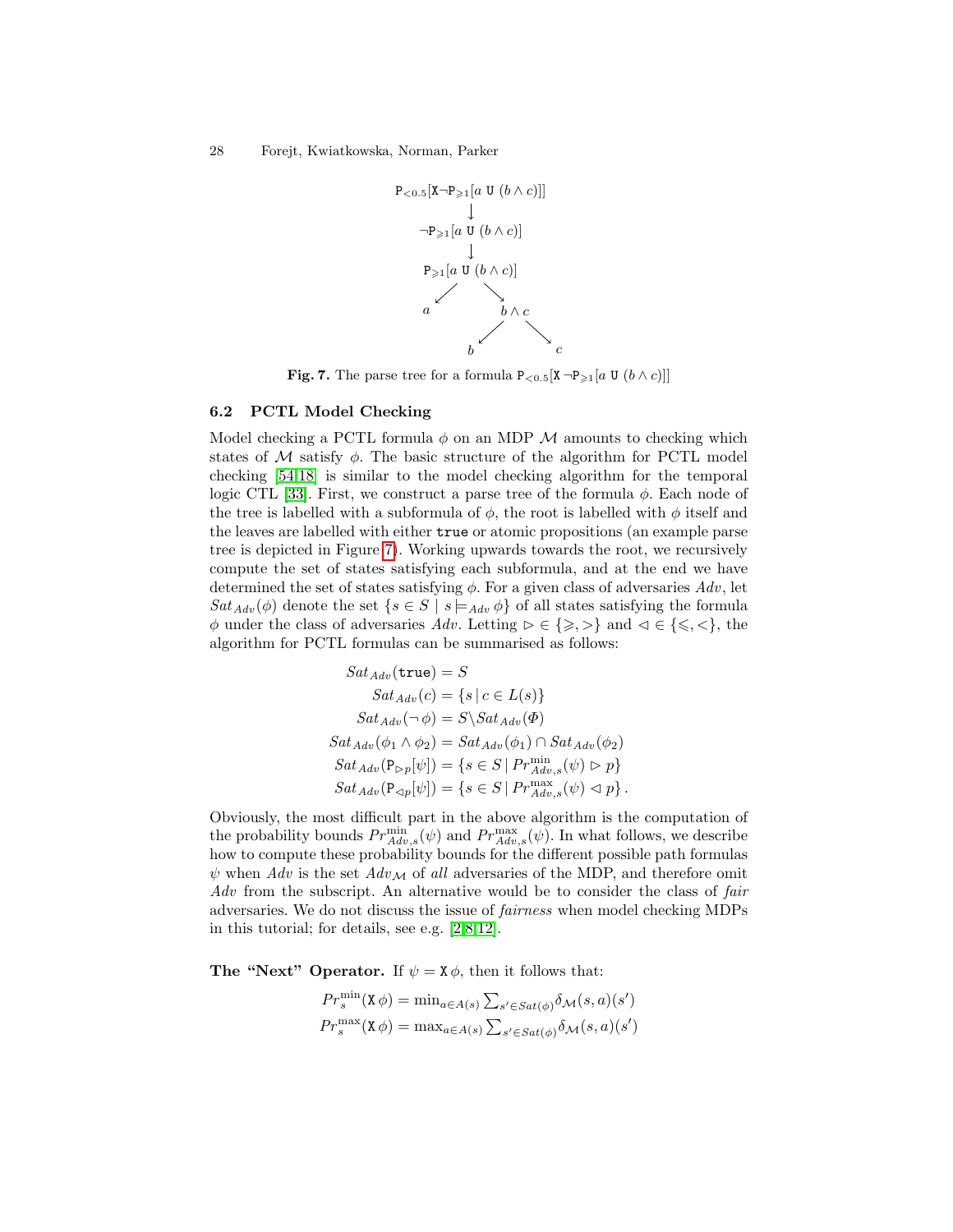both of which can be computed easily. An optimal memoryless adversary  $\sigma$  can be constructed by putting  $\sigma(s) = [a \rightarrow 1]$  where a is an action that minimises (or maximises)  $\sum_{s' \in Sat(\phi)} \delta_{\mathcal{M}}(s, a)(s')$ .

The "Bounded Until" Operator. Consider the case  $\psi = \phi_1 \cup \{\infty}^k \phi_2$  for minimum probabilities, i.e. computation of  $Pr_s^{\min}(\phi_1 \mathbf{U}^{\leq k} \phi_2)$  for all states s. These can be computed by solving the following equations:

$$
x_s^{\ell} = \begin{cases} 1 & \text{if } s \in Sat(\phi_2) \\ 0 & \text{if } s \notin (Sat(\phi_1) \cup Sat(\phi_2)) \\ 0 & \text{if } s \in (Sat(\phi_1) \setminus Sat(\phi_2)) \\ \min_{a \in A(s)} \sum_{s' \in S} \delta_{\mathcal{M}}(s, a)(s') \cdot x_{s'}^{\ell-1} & \text{otherwise} \end{cases}
$$

and setting  $Pr_s^{\min}(\phi_1 \, \mathbf{U}^{\leq k} \, \phi_2) = x_s^k$ . Like for reward-based properties, an optimal adversary can be constructed on-the-fly by remembering the action:

 $a_s^{\ell} = \arg \min_{a \in A(s)} \sum_{s' \in S} \delta_{\mathcal{M}}(s, a)(s') \cdot x_{s'}^{\ell-1}$ 

for all  $0 \leq \ell \leq k$  and  $s \in S$ , and setting  $\sigma(\rho) = [a_{\rho} \rightarrow 1]$  where  $a_{\rho} = a_{last(\rho)}^{k-|\rho|}$  $\frac{\kappa - |\rho|}{\ell_0}$  for all  $\rho \in \mathit{FPath}$  such that  $|\rho| \leq k-1$ . For maximum probabilities, we simply replace "min" with "max" in the equations above.

The "Unbounded Until" Operator. It remains to give a procedure that computes the minimum and maximum probabilities when  $\psi = \phi_1 \mathbf{U} \phi_2$ . The approach is based on the probabilistic reachability computation given in Section [4](#page-9-0) for the target  $T=Sat(\phi_2)$ . However, here, we also need to ensure that  $\phi_1$  holds before satisfying  $\phi_2$ . Thus, we restrict attention to paths that remain in the set of states  $Sat(\phi_1)$  before reaching the target. Formally, this can be done by preprocessing the MDP in the following way. For each state  $s \in S \setminus Sat(\phi_1)$  and action  $a \in A(s)$  we change  $\delta_{\mathcal{M}}(s, a)$  to [s + 1]. It then follows that  $Pr_s^{\min}(\phi_1 \cup \phi_2)$  (respectively,  $Pr_s^{\max}(\phi_1 \cup \phi_2)$  in the original MDP equals  $Pr_s^{\min}(reach(Sat(\phi_2)))$ (respectively,  $Pr_s^{\max}(reach(Sat(\phi_2))))$  in the preprocessed MDP. The solution methods such as value iteration or policy iteration presented in Section [4](#page-9-0) can therefore be applied, as well as the adversary generation.

Example 11. Consider again the example MDP from Figure [2,](#page-5-0) together with the formula  $P_{\leq 1}[X(P_{\geq 0.5}[-\text{fail }U \text{ init}])]$ . We start with the analysis of the innermost subformulas and obtain  $Sat(fail) = \{s_3\}$  and  $Sat(init) = \{s_0\}$ . Then, we proceed with  $\neg fail$  and find  $Sat(\neg fail) = \{s_0, s_1, s_2\}$ . Next, considering the formula  $P_{\geq 0.5}[\neg \text{fail } U \text{ init}]$ , we modify the MDP so that in  $s_3$  we loop on action reset, and then compute the minimum probability of reaching  $\{s_0\}$ . Computing  $S_{\text{min}}^0$  and  $S_{\text{min}}^1$  yields  $S_{\text{min}}^0 = \{s_1, s_2, s_3\}$  and  $S_{\text{min}}^1 = \{s_0\}$ , which gives values for all states, and hence  $Sat(\mathbf{P}_{\geq 0.5}[\neg fail \cup init]) = \{s_0\}$ . Finally, for  $\mathbf{P}_{\leq 1}[\mathbf{X}(\mathbf{P}_{\geq 0.5}[\neg fail \cup init])],$ we compute  $Pr_s^{\max}(\mathbf{X}(P_{\geq 0.5}[\neg fail \cup init]))$  for  $s \in \{s_0, s_1, s_2, s_3\}$ , and obtain the values  $(0, \max\{0.7\cdot1 + 0.3\cdot0, 0.5\cdot0 + 0.5\cdot0\}, 0, \max\{0, 1\}) = (0, 0.7, 0, 1),$  yielding  $Sat(P_{<1}[X(P_{\geq 0.5}[\neg fail \cup init]]) = \{s_0, s_1, s_2\}.$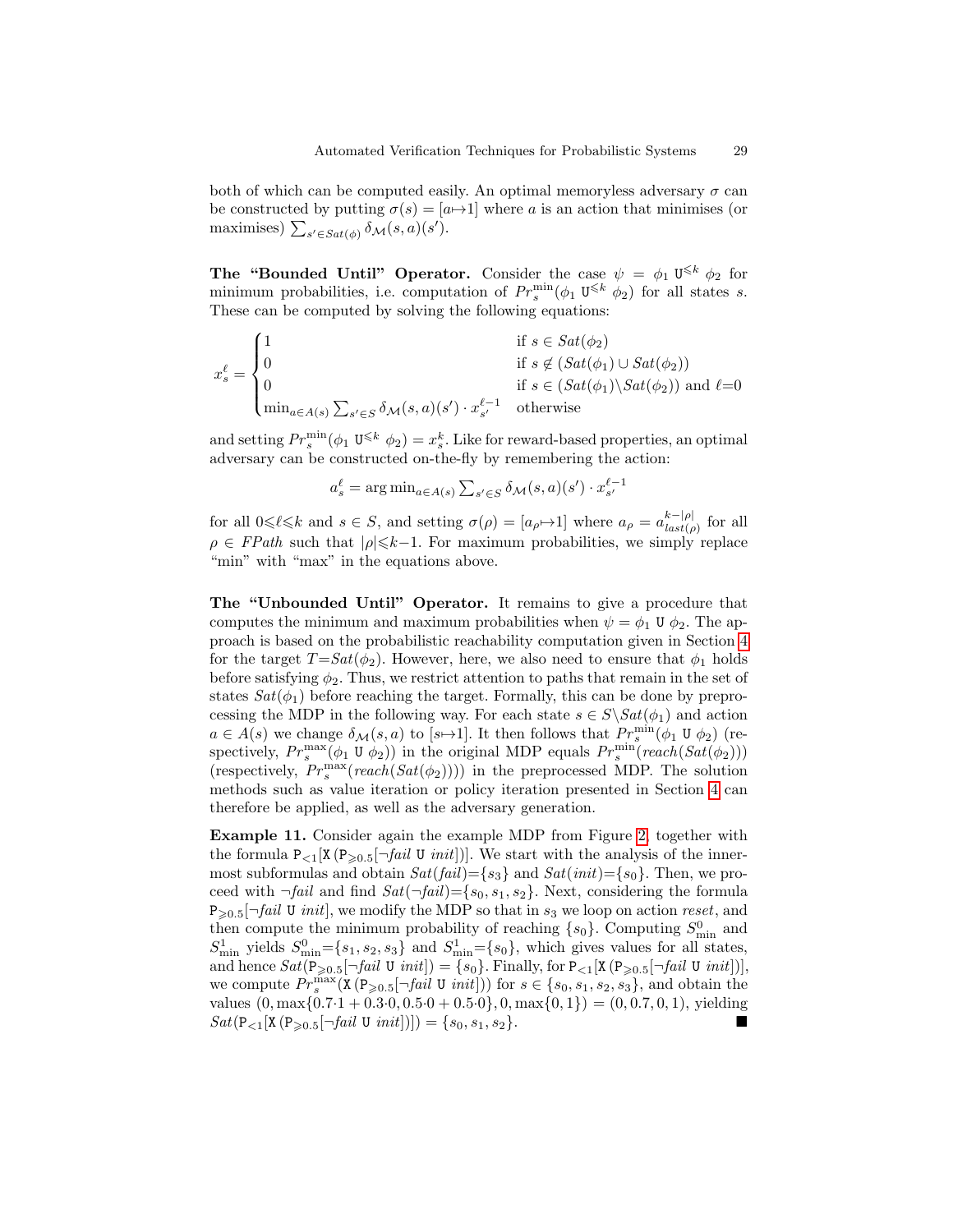#### 6.3 Extending PCTL with Rewards

We can extend the definition of PCTL to include the reward-related properties introduced in Section [5.](#page-18-0) Here, we present the extension of PCTL used in PRISM. More expressive logics for reward-based properties of MDPs can be found in [\[1\]](#page-54-0). The syntax for state formulas of PCTL becomes:

$$
\phi ::= \mathtt{true} ~\big|~ c ~\big|~ \phi \land \phi ~\big|~ \neg \phi ~\big| ~ \mathtt{P}_{\bowtie p}[\psi] ~\big| ~ \mathtt{R}_{\bowtie x}^r[\mathtt{I}^{=k}] ~\big| ~ \mathtt{R}_{\bowtie x}^r[\mathtt{C}^{\leqslant k}] ~\big| ~ \mathtt{R}_{\bowtie x}^r[\mathtt{F} ~\phi]
$$

where c is an atomic proposition,  $\bowtie \in \{\leqslant,\lt;,\geqslant,\gt\}, p \in [0,1], r$  is a reward structure,  $x \in \mathbb{R}_{\geqslant 0}$  and  $k \in \mathbb{N}$ . The semantics of the previously introduced operators remains unchanged (see Definition [13\)](#page-24-1), while the semantics of the new operators is defined as follows:

$$
s \models_{Adv} \mathbf{R}_{\bowtie x}^r[\mathbf{I}^{=k}] \iff \mathbb{E}_{\mathcal{M},s}^{\sigma}(I_{\text{state}}^{=k}) \bowtie x \text{ for all } \sigma \in Adv, \text{ where } r = (r_{state}, r_{action})
$$
  
\n
$$
s \models_{Adv} \mathbf{R}_{\bowtie x}^r[\mathbf{C}^{\leq k}] \iff \mathbb{E}_{\mathcal{M},s}^{\sigma}(C_{\sim}^{\leq k}) \bowtie x \text{ for all } \sigma \in Adv
$$
  
\n
$$
s \models_{Adv} \mathbf{R}_{\bowtie x}^r[\mathbf{F} \phi] \iff \mathbb{E}_{\mathcal{M},s}^{\sigma}(F_{\sim}^{Sat_{Adv}(\phi)}) \bowtie x \text{ for all } \sigma \in Adv.
$$

We can reuse the basic model checking algorithm from above, but we need to extend it to deal with the new operators. Letting  $\triangleright \in \{\geq, >\}$  and  $\triangleleft \in \{\leq, <\},\$ we have to compute the following sets:

$$
Sat_{Adv}(\mathbf{R}_{\varphi x}^{r}[\mathbf{I}^{=k}]) = \{s \in S \mid \inf_{\sigma \in Adv} \mathbb{E}_{s}^{\sigma}(I_{\text{state}}^{=k}) \vartriangleright x\}
$$
  
\n
$$
Sat_{Adv}(\mathbf{R}_{\varphi x}^{r}[\mathbf{I}^{=k}]) = \{s \in S \mid \sup_{\sigma \in Adv} \mathbb{E}_{s}^{\sigma}(I_{\text{state}}^{=k}) \vartriangleleft x\}
$$
  
\n
$$
Sat_{Adv}(\mathbf{R}_{\varphi x}^{r}[\mathbf{C}^{\leq k}]) = \{s \in S \mid \inf_{\sigma \in Adv} \mathbb{E}_{s}^{\sigma}(C_{r}^{\leq k}) \vartriangleright x\}
$$
  
\n
$$
Sat_{Adv}(\mathbf{R}_{\varphi x}^{r}[\mathbf{C}^{\leq k}]) = \{s \in S \mid \sup_{\sigma \in Adv} \mathbb{E}_{s}^{\sigma}(C_{r}^{\leq k}) \vartriangleleft x\}
$$
  
\n
$$
Sat_{Adv}(\mathbf{R}_{\varphi x}^{r}[\mathbf{F} \phi]) = \{s \in S \mid \inf_{\sigma \in Adv} \mathbb{E}_{s}^{\sigma}(F_{r}^{Stat_{Adv}(\phi)}) \vartriangleright x\}
$$
  
\n
$$
Sat_{Adv}(\mathbf{R}_{\varphi x}^{r}[\mathbf{F} \phi]) = \{s \in S \mid \sup_{\sigma \in Adv} \mathbb{E}_{s}^{\sigma}(F_{r}^{Stat_{Adv}(\phi)}) \vartriangleleft x\}.
$$

Hence, if  $Adv$  is the set of all adversaries of  $M$ , then we need to compute the minimum and maximum expected values of the random variables  $I_{r_{state}} = k$ ,  $C_r \le k$  and  $F_r^{Sat_{Adv}(\phi)}$ , which can be achieved using the algorithms of Section [5.](#page-18-0) Like for the P operator, we can also consider *quantitative* versions  $R_{\min=2}^r[\cdot]$  and  $R_{\max=2}^r[\cdot]$  of R which ask: "what is the minimum/maximum expected reward?".

#### 6.4 Complexity

The model checking algorithms for PCTL on MDPs [\[35,](#page-56-1)[18\]](#page-55-4) are polynomial in the size of the model and linear in the size of the formula, where the sizes of the parameters are defined as follows. The size of an MDP  $\mathcal{M}$ , denoted  $|\mathcal{M}|$ , equals the total number of nondeterministic choices (since we require  $A(s)$  to be non-empty for all states s, it is always the case that this is greater than the number of states). The size of a formula  $\phi$ , denoted  $|\phi|$ , equals the number of logical connectives and temporal operators in the formula plus the sum of the sizes of the temporal operators.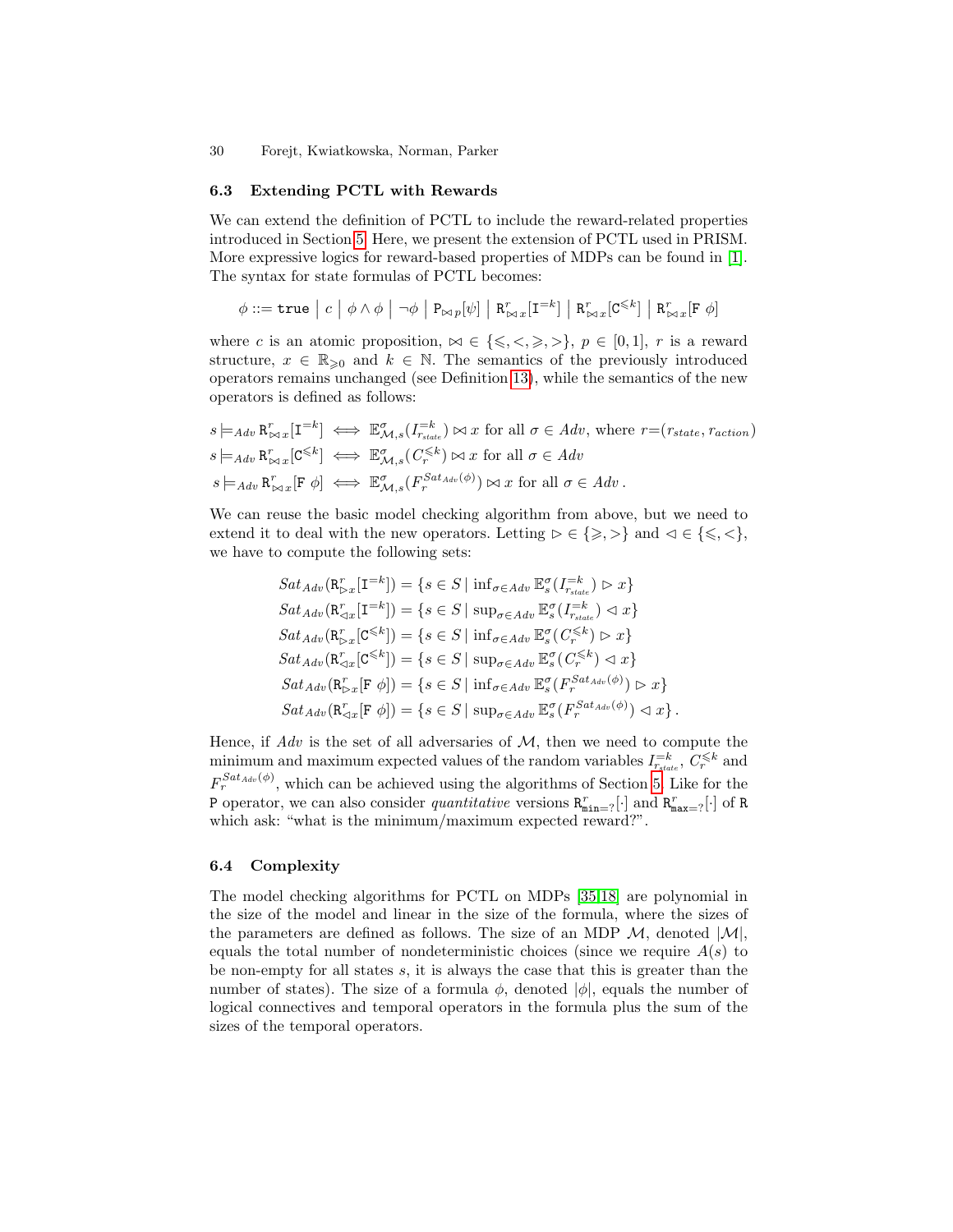Due to the recursive nature of the model checking algorithm, we perform model checking for each of the  $|\phi|$  operators of  $\phi$  individually. The most expensive cases concern computation of minimum and maximum reachability probabilities or expected cumulative reward to reach a target, for which we must solve a linear optimisation problem of size  $|\mathcal{M}|$ . Using, for example, the ellipsoid method, this can be performed in polynomial time.

Generally, to simplify the complexity analysis, we will ignore issues regarding number representations, e.g. of probabilities in the MDP or constants in a PCTL formula. If, for example, we took the size of the formula to also include the binary encoding of the numbers  $k$  in the bounded until operators, the complexity of model checking algorithm would be exponential in the size of the formula.

## <span id="page-30-0"></span>7 Linear-time Probabilistic Model Checking

The logic PCTL described in the previous section is a branching-time logic. Notice that, when referring to the probability of an event occurring (using the P operator), only a single temporal operator (such as U , F or G) can be used. The only way to combine temporal operators is to use a nested formula, such as  $P_{\leq 0.2}$  [F  $P_{\geq 0.9}$  [G a]. However, the meaning of such formulas can be subtle as each appearance of the P operator has a separate quantification over adversaries.

In this section, we consider linear-time properties for MDPs, in which the probability of more complex events can be expressed. We will discuss two distinct classes: *probabilistic safety properties* and properties expressed in *linear* temporal logic (LTL), which are in fact a special case of  $\omega$ -regular properties. In each case, computing the required probabilities can be acheived through the use of automata: either finite automata, for probabilistic safety properties, or  $\omega$ -automata such as Rabin automata, for LTL and  $\omega$ -regular properties.

Another important point to make is that, in this section, we will consider linear-time properties expressed in terms of the actions that label the transitions of an MDP, rather than the atomic propositions labelling its states, as was done for PCTL in the previous section. In fact, either approach can be taken and the model checking process is very similar. In this presentation, we opt for action-based properties since these are required for the compositional probabilistic model checking techniques that we discuss in Section [9.](#page-43-0) See, for example, [\[35](#page-56-1)[,11](#page-55-0)[,32\]](#page-56-4) for details of the state-based approach.

#### <span id="page-30-1"></span>7.1 Probabilistic Safety Properties

To define probabilistic safety properties, we first recall the definitions of deterministic finite automata and regular safety properties.

Definition 14 (Deterministic finite automaton). A deterministic finite automaton (DFA) is a tuple  $\mathcal{A} = (Q, \overline{q}, \alpha_{\mathcal{A}}, \delta_{\mathcal{A}}, F)$ , comprising a finite set of states Q, initial state  $\overline{q} \in Q$ , finite alphabet  $\alpha_{\mathcal{A}}$ , transition function  $\delta_{\mathcal{A}} : Q \times \alpha_{\mathcal{A}} \to Q$ and accepting states  $F \subseteq Q$ .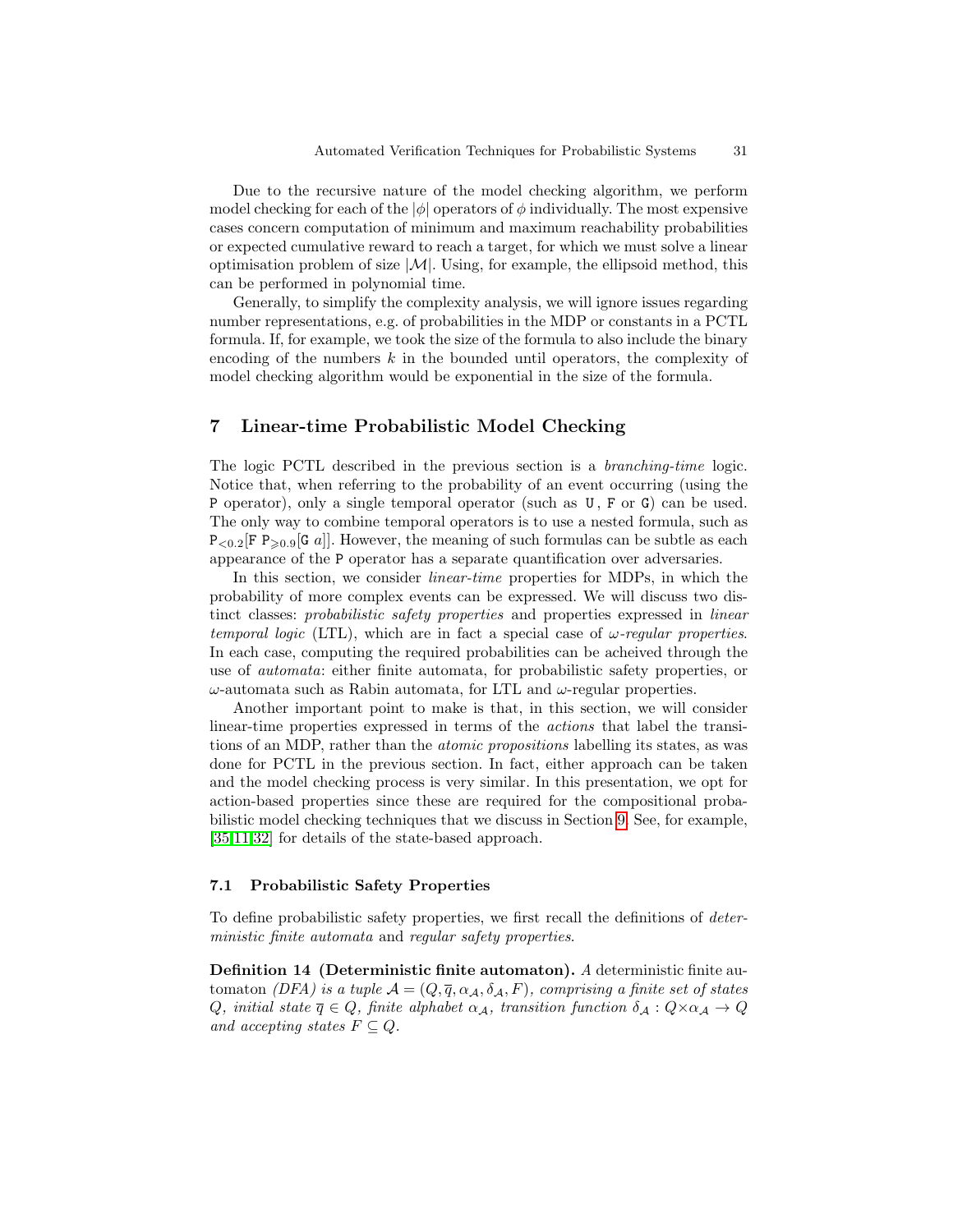

<span id="page-31-1"></span>Fig. 8. DFA  $\mathcal{A}_A^{err}$  for the regular safety property  $\Phi_A$  in Example [12](#page-31-0)

We say that A is *complete* (or *total*) if the transition function  $\delta_A$  is total. A DFA A defines the regular language  $\mathcal{L}(\mathcal{A}) \subseteq (\alpha_{\mathcal{A}})^*$  where  $a_0 \dots a_k \in \mathcal{L}(\mathcal{A})$  if and only if  $\overline{q} \xrightarrow{a_0} q_1 \xrightarrow{a_1} \cdots \xrightarrow{a_k} q_{k+1}$  is a path of  $\mathcal A$  (i.e.  $\delta_{\mathcal A}(\overline{q}, a_0) = q_1$  and  $\delta_{\mathcal A}(q_i, a_i) = q_{i+1}$ for all  $1\leq i\leq k$ ) and  $q_{k+1}\in F$ .

**Definition 15 (Regular safety property).** A regular safety property  $\Phi_P$  represents a set of infinite words  $\mathcal{L}(\Phi_P) \subseteq (\alpha_P)^\omega$  over an alphabet  $\alpha_P$ , which is characterised by a regular language of "bad prefixes", i.e. finite words of which any extension is not in  $\mathcal{L}(\Phi_P)$ . We represent  $\Phi_P$  by an error automaton  $\mathcal{A}_P^{err}$ : a (complete) DFA over  $\alpha_P$  that stores these bad prefixes. Formally:

$$
\mathcal{L}(\Phi_P) \stackrel{\text{def}}{=} \{ w \in (\alpha_P)^\omega \mid \text{no prefix of } w \text{ is in } \mathcal{L}(\mathcal{A}_P^{\text{err}}) \}.
$$

Regular safety properties can capture properties such as:

- "event A always occurs before event B";
- "a system failure never occurs";
- $-$  "termination occurs within at most  $k$  steps".

<span id="page-31-0"></span>**Example 12.** Consider the regular safety property  $\Phi_A$  with the meaning "warn occurs before shutdown" for a model whose alphabet includes warn and shut-down. Figure [8](#page-31-1) shows the corresponding DFA  $\mathcal{A}_{A}^{err}$  where accepting states are shaded. The "bad prefixes" are the finite words that do not begin with *warn*.

To determine the probability that a safety property  $\Phi_P$  is satisfied, we look at the set of paths whose traces, when restricted to  $\alpha_P$ , are in  $\mathcal{L}(\Phi_P)$ . Consider an MDP M and regular safety property  $\Phi_P$  with  $\alpha_P \subseteq \alpha_M$ . For any adversary  $\sigma$ and state s of M, we define the probability, under  $\sigma$ , of  $\Phi_P$  being satisfied when starting from s as:

$$
Pr^{\sigma}_{\mathcal{M},s}(\Phi_P) \stackrel{\text{def}}{=} Pr^{\sigma}_{\mathcal{M},s}(\{\pi \in IPath_{\mathcal{M},s} \mid tr(\pi)\}_{\alpha_P} \in \mathcal{L}(\Phi_P) \cup \mathcal{L}^*(\Phi_P)\})
$$

where  $w|_{\alpha}$  is the projection of word w onto the alphabet  $\alpha$  and  $\mathcal{L}^*(\Phi_P) =$  $\{w \in (\alpha_P)^* \mid \text{no prefix of } w \text{ is in } \mathcal{L}(\mathcal{A}_P^{err})\}$ . The inclusion of  $\mathcal{L}^*(\Phi_P)$  is required because the projection can return finite words. As stated earlier, the set of paths that satisfy  $\Phi_P$  is always measurable, so the notation is well-defined. As for other classes of property, we also define:

$$
Pr_{\mathcal{M},s}^{\min}(\Phi_P) \stackrel{\text{def}}{=} \inf_{\sigma \in Adv_{\mathcal{M}}} Pr_{\mathcal{M},s}^{\sigma}(\Phi_P)
$$
  

$$
Pr_{\mathcal{M},s}^{\max}(\Phi_P) \stackrel{\text{def}}{=} \sup_{\sigma \in Adv_{\mathcal{M}}} Pr_{\mathcal{M},s}^{\sigma}(\Phi_P).
$$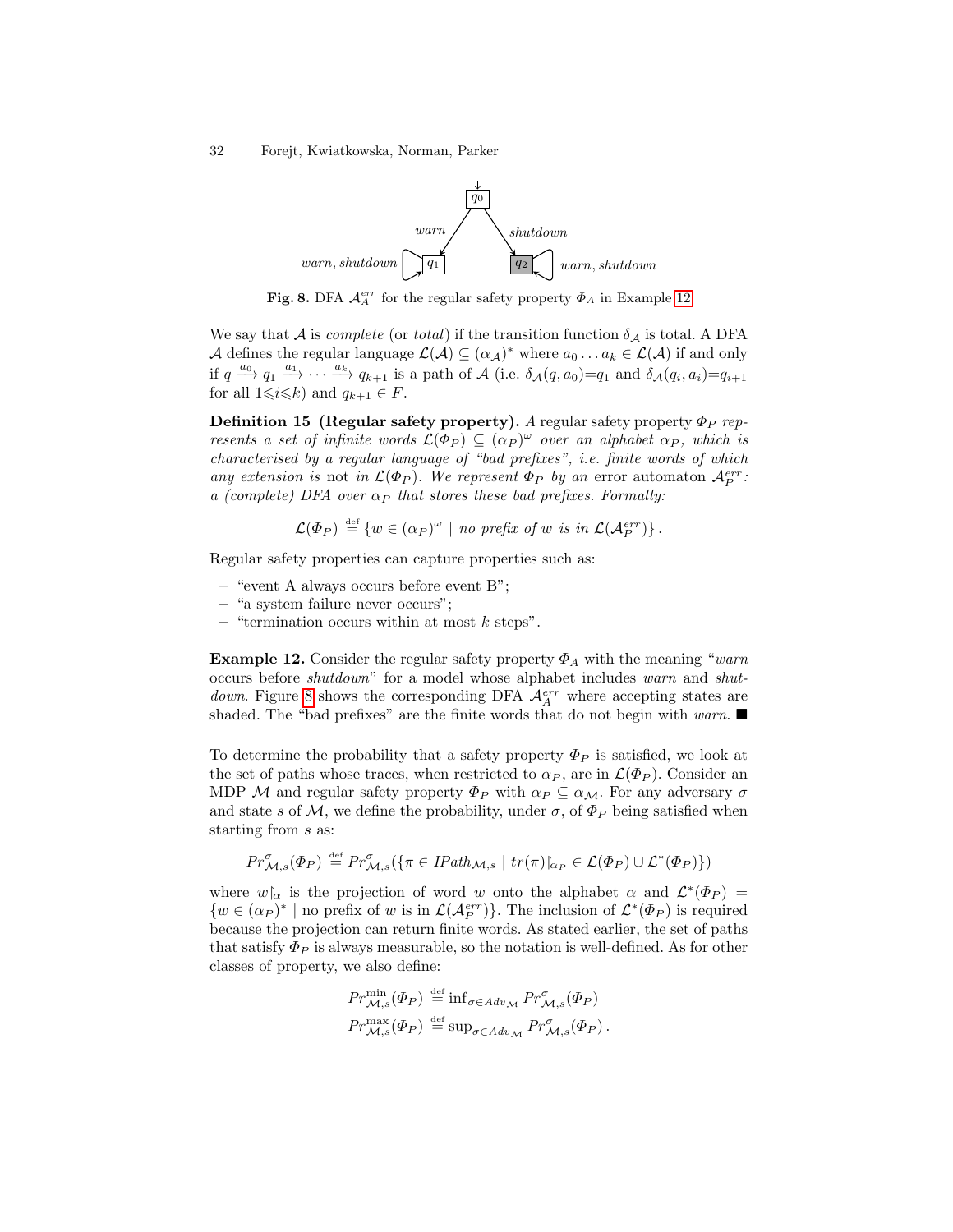We can now introduce, using the probability bound operator  $P_{\geq p}[\cdot]$ , the class of probabilistic safety properties.

Definition 16 (Probabilistic safety property). A probabilistic safety property  $P_{\geq p}[\Phi_P]$  comprises a regular safety property  $\Phi_P$  and a (lower) probability bound  $p \in (0,1]$ . A state s of an MDP M satisfies the property, denoted  $s = P_{\geq p}[\Phi_P]$ , if the probability of satisfying  $\Phi_P$  is at least p for all adversaries:

$$
s \models \mathbf{P}_{\geq p}[\Phi_P] \iff \forall \sigma \in Adv_{\mathcal{M}} \cdot Pr^{\sigma}_{\mathcal{M},s}(\Phi_P) \geq p
$$
  

$$
\iff Pr^{\min}_{\mathcal{M},s}(\Phi_P) \geq p.
$$

Probabilistic safety properties can be used to capture a variety of useful properties of MDPs; for example:

- $-$  "event A always occurs before event B with probability at least  $0.9$ ";
- "the probability of a system failure occurring is at most 0.02";
- "the probability of terminating within  $k$  time-units is at least  $0.75$ ".

Notice that, in the second example above, we express the property in terms of the maximum probability of the safety property not holding, rather than the (equivalent) minimum probability that it does hold. This equivalence is also used when model checking a probabilistic safety property  $P_{\geq p}[\Phi_P]$ . We reduce the problem of computing the probability  $Pr^{\min}_{\mathcal{M},s}(\Phi_P)$  for each state s of an MDP to the problem of computing *maximum* reachability probabilities in the *product*  $\mathcal{M} \otimes \mathcal{A}_{P}^{err}$  of the MDP  $\mathcal{M}$  and an error automaton  $\mathcal{A}_{P}^{err}$  for  $\Phi_{P}$ .

Definition 17 (MDP-DFA product). If  $M=(S,\overline{s},\alpha_{\mathcal{M}},\delta_{\mathcal{M}},L_{\mathcal{M}})$  is an MDP,  $\Phi_P$  is a regular safety property with  $\alpha_P \subseteq \alpha_{\mathcal{M}}$  and  $\mathcal{A}_P^{err} = (Q, \overline{q}, \alpha_P, \delta_P, F)$  is an error automaton for  $\Phi_P$ , then the product MDP, denoted  $\mathcal{M} \otimes \mathcal{A}_P^{err}$ , is given by  $(S\times Q, (\overline{s}, \overline{q}), \alpha_{\mathcal{M}}, \delta_{\mathcal{M}\otimes \mathcal{A}_P^{\rm err}}, L_{\mathcal{M}\otimes \mathcal{A}_P^{\rm err}})$  where, for each  $(s,q)\in S\times Q$  and  $a\in \alpha_{\mathcal{M}}$ :

$$
- \delta_{\mathcal{M}\otimes\mathcal{A}_P^{err}}((s,q),a) = \begin{cases} \delta_{\mathcal{M}}(s,a) \times [\delta_P(q,a) \to 1] & \text{if } a \in A(s) \cap \alpha_P \\ \delta_{\mathcal{M}}(s,a) \times [q \to 1] & \text{if } a \in A(s) \backslash \alpha_P \\ \text{undefined} & \text{otherwise} \end{cases}
$$

$$
- L_{\mathcal{M}\otimes\mathcal{A}_P^{err}}(s,q) = \begin{cases} L_{\mathcal{M}}(s) \cup \{ \text{err}_P \} & \text{if } q \in F \\ L_{\mathcal{M}}(s) & \text{otherwise.} \end{cases}
$$

Intuitively, the product records both the state of the MDP  $\mathcal M$  and the state of the DFA  $\mathcal{A}_P^{err}$ , based on the actions seen so far in the history of  $\mathcal{M}$ . The labelling is also modified by marking states corresponding to accepting states of  $\mathcal{A}_{P}^{err}$  with the new atomic proposition  $err_P$  (we will use this later in Section [9\)](#page-43-0). Crucially, because the automaton is deterministic, each path through  $\mathcal{M} \otimes \mathcal{A}_{P}^{err}$  corresponds to a unique path in each of  $\mathcal M$  and  $\mathcal{A}_P^{err}$ . Consequently: (i) the probability of events in M is preserved in  $\mathcal{M} \otimes \mathcal{A}_{P}^{err}$ ; and (ii) each path of  $\mathcal{M} \otimes \mathcal{A}_{P}^{err}$  that corresponds to a path of M that violates  $\Phi_P$  contains a state in  $S \times F$ .

**Proposition 1** ([\[69\]](#page-58-5)). If  $M=(S,\overline{s},\alpha_{\mathcal{M}},\delta_{\mathcal{M}},L_{\mathcal{M}})$  is an MDP,  $s \in S$ ,  $\Phi_P$  is a safety property such that  $\alpha_P \subseteq \alpha_{\mathcal{M}}$ , and  $\mathcal{A}_P^{err}$  is an error automaton for  $\Phi_P$  with accepting states F, then:

<span id="page-32-0"></span>
$$
Pr^{\min}_{\mathcal{M},s}(\Phi_P) = 1 - Pr^{\max}_{\mathcal{M} \otimes \mathcal{A}_P^{err},(s,\overline{q})}(reach(S \times F)).
$$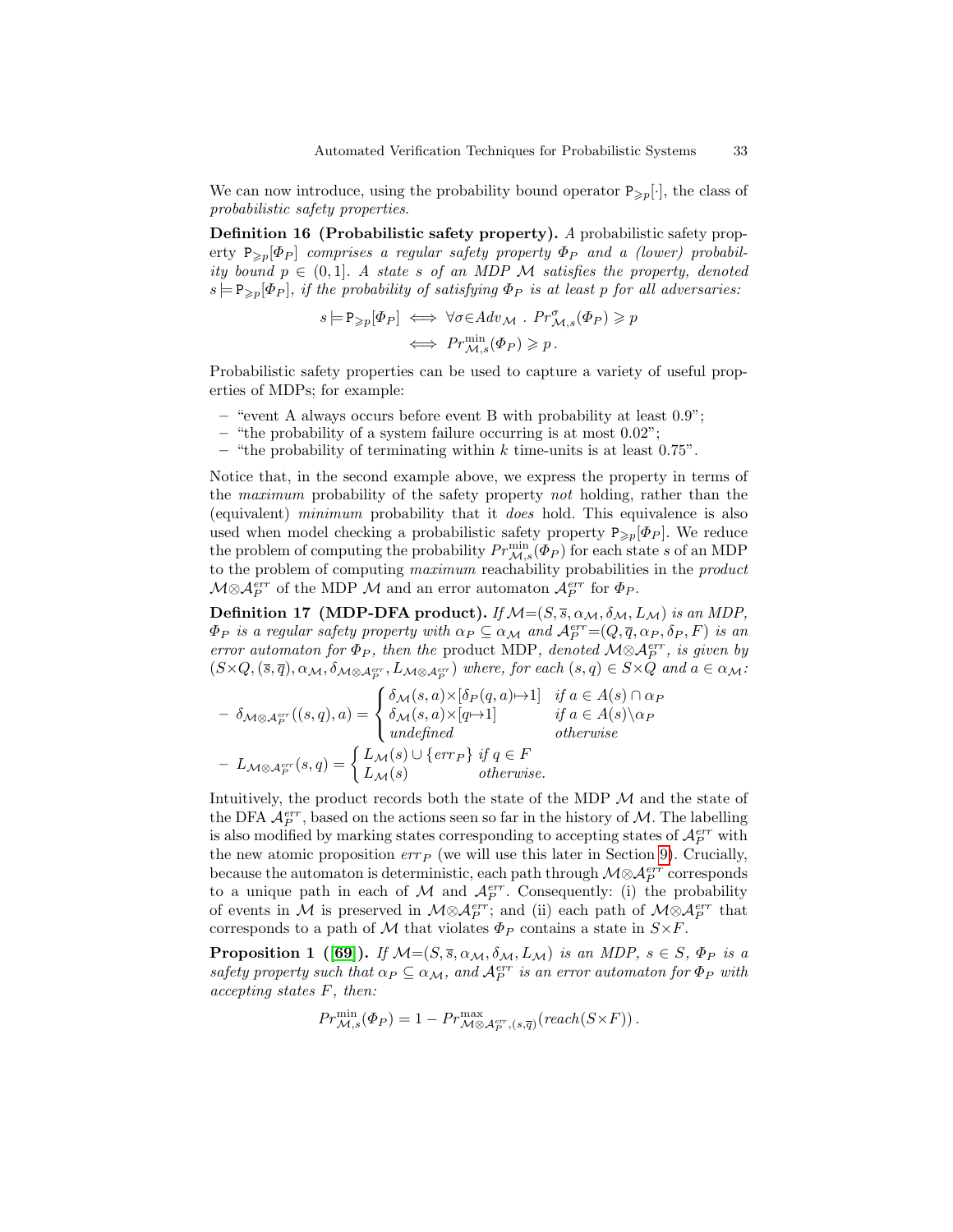

<span id="page-33-1"></span>Fig. 9. An MDP  $\mathcal{M}_1$  and the product  $\mathcal{M}_1 \otimes \mathcal{A}_A^{err}$  with the DFA  $\mathcal{A}_A^{err}$  from Figure [8](#page-31-1)

Thus, checking satisfaction of  $P_{\geq p}[\Phi_P]$  on MDP M can be achieved by applying the techniques of Section [4](#page-9-0) to the product MDP  $\mathcal{M} \otimes \mathcal{A}_P^{err}$ .

<span id="page-33-2"></span>**Example 13.** Consider the MDP  $\mathcal{M}_1$  in Figure [9\(](#page-33-1)a) and probabilistic safety property  $P_{\geq 0.8}[\Phi_A]$  where  $\Phi_A$  is the regular safety property "warn occurs be-fore shutdown" from Example [12,](#page-31-0) represented by the DFA  $\mathcal{A}_A^{err}$  of Figure [8.](#page-31-1) The product  $\mathcal{M}_1 \otimes \mathcal{A}_A^{err}$  is shown in Figure [9\(](#page-33-1)b) and, using the techniques of Section [4,](#page-9-0) we find that  $Pr_{\mathcal{M}_1 \otimes \mathcal{A}_{A}^{err}, (s_0, q_0)}^{max}(reach(S \times \{q_2\}))=0.2$ . Therefore, using Proposition [1,](#page-32-0) we have  $Pr_{\mathcal{M}_1,s_0}^{\min}(\Phi_A)=1-0.2=0.8$ , yielding  $s_0 \models \mathbb{P}_{\geqslant 0.8}[\Phi_A]$ .

#### <span id="page-33-0"></span>7.2 LTL and  $\omega$ -regular Properties

LTL (linear temporal logic) [\[75\]](#page-59-9) is a widely used temporal logic that is particularly well suited for expressing long-run properties of systems. As discussed above, in this presentation, we use LTL to define properties of MDPs in terms of their action labels. For the remainder of this section, we assume an MDP  $\mathcal M$ with the alphabet of action labels  $\alpha_{\mathcal{M}}$ .

Definition 18 (LTL syntax). The syntax of LTL is defined by the grammar:

$$
\psi ::= \mathtt{true} \mid a \mid \psi \wedge \psi \mid \neg \psi \mid \mathtt{X} \psi \mid \psi \mathtt{U} \psi
$$

where  $a \in \alpha_{\mathcal{M}}$ .

As for PCTL (see Section [6\)](#page-24-0), we can derive additional operators  $\vee$ ,  $\rightarrow$ , F and G.

The satisfaction of an LTL formula  $\psi$  is given in terms of infinite words over the alphabet  $\alpha_{\mathcal{M}}$ . To give the semantics, we require some additional notation regarding words. For any infinite word  $w = a_0a_1a_2...$ , let  $w[i]$  denote the  $(i+1)$ th element  $a_i$  of w and let  $w[i \dots]$  denote the suffix  $a_i a_{i+1} \dots$  of w.

Definition 19 (LTL semantics). Let w be an infinite word over the alphabet  $\alpha_{\mathcal{M}}$ . The satisfaction relation  $\models$  for LTL is defined inductively by:

```
w \modelstrue always
w \models a \qquad \iff w[0] = aw \models \psi_1 \land \psi_2 \iff w \models \psi_1 \land w \models \psi_2w \models \neg \psi \iff w \not\models \psiw \models \mathbf{X} \psi \qquad \Longleftrightarrow w[1 \dots] \models \psiw \models \psi_1 \,\,\mathsf{U} \,\,\psi_2 \iff \exists i \in \mathbb{N} \ . \ \big(\,w[i \ldots] \models \psi_2 \land (\forall j \lt i \ . \ \,w[j \ldots] \models \psi_1 \,) \,\big) \,.
```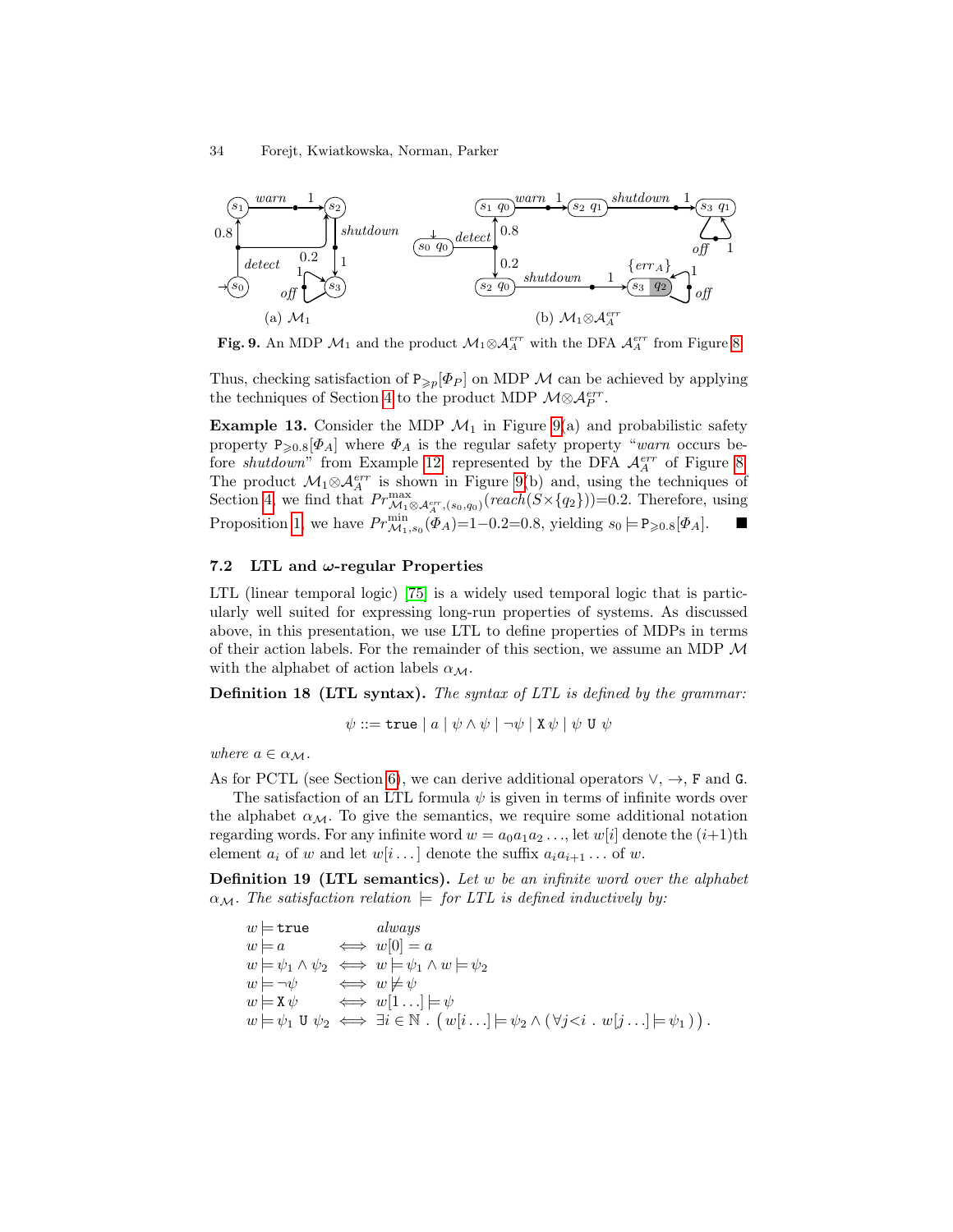Using this definition, the satisfaction of an LTL formula  $\psi$  by an infinite path  $\pi$ of the MDP  $\mathcal M$  can be defined in terms of the trace of the path as follows:

$$
\pi \models \psi \iff tr(\pi) \models \psi.
$$

Example 14. Let us consider the following paths from the MDP in Figure [2:](#page-5-0)

$$
\pi_1 = s_0 \left( \xrightarrow{go} s_1 \xrightarrow{risk} s_3 \xrightarrow{rest} s_0 \right) \omega
$$
  
\n
$$
\pi_2 = s_0 \xrightarrow{go} s_1 \xrightarrow{risk} s_3 \xrightarrow{reset} s_0 \xrightarrow{go} s_1 \xrightarrow{safe} s_2 \left( \xrightarrow{finish} s_2 \right) \omega
$$

The formula F (reset  $\wedge$  (XF reset)), which intuitively means that reset occurs at least twice in a path, is true in  $\pi_1$ , but not true in  $\pi_2$ . On the other hand, the formula F G finish, which says that, from some point on, we will only take the action finish, is true in  $\pi_2$ , but not in  $\pi_1$ . Other examples are the formula **XX** ( $\neg$ *risk* U *finish*), which is satisfied in  $\pi_2$ , but not in  $\pi_1$ , and the formula  $G (go \rightarrow X risk)$ , which is satisfied in  $\pi_1$  but not in  $\pi_2$ .

It is now straightforward to define the probability of satisfying an LTL formula  $\psi$  when starting in a state s under an adversary  $\sigma$  of the MDP M:

$$
Pr^{\sigma}_{\mathcal{M},s}(\psi) \stackrel{\text{def}}{=} Pr^{\sigma}_{\mathcal{M},s}(\{\pi \in IPath_{\mathcal{M},s} \mid \pi \models \psi\}).
$$

The set of paths satisfying an LTL formula  $\psi$  is always measurable [\[84](#page-59-6)[,11\]](#page-55-0). As usual, we define the minimum and maximum probability of satisfaction over all adversaries of the MDP:

$$
Pr_{\mathcal{M},s}^{\min}(\psi) \stackrel{\text{def}}{=} \inf_{\sigma \in Adv_{\mathcal{M}}} Pr_{\mathcal{M},s}^{\sigma}(\psi)
$$

$$
Pr_{\mathcal{M},s}^{\max}(\psi) \stackrel{\text{def}}{=} \sup_{\sigma \in Adv_{\mathcal{M}}} Pr_{\mathcal{M},s}^{\sigma}(\psi).
$$

<span id="page-34-0"></span>Definition 20 (Probabilistic LTL specification). A probabilistic LTL specification is a formula  $P_{\bowtie p}[\psi]$  where  $\bowtie \in \{\leq, <, \geq, >\}, p \in [0, 1]$  and  $\psi$  is an LTL formula. We say that the probabilistic LTL specification is satisfied in a state s of an MDP M if and only if  $Pr^{\sigma}_{\mathcal{M},s}(\psi) \bowtie p$  for all adversaries  $\sigma \in Adv_{\mathcal{M}}$ .

In order to model check an MDP M and probabilistic LTL specification  $P_{\bowtie p}[\psi],$ we need to compute  $Pr_{\mathcal{M},s}^{\min}(\psi)$  if  $\bowtie \in \{\geqslant,\geqslant\}$  or  $Pr_{\mathcal{M},s}^{\max}(\psi)$  if  $\bowtie \in \{\leqslant,\leqslant\}$ . Because every path either satisfies  $\psi$  or  $\neg \psi$ , the problem of computing the minimum probability of satisfying  $\psi$  is easily reducible to the computation of the maximum probability of satisfying  $\neg \psi$ . More precisely, by definition:

$$
Pr_{\mathcal{M},s}^{\min}(\psi) = \inf_{\sigma \in Adv_{\mathcal{M}}} Pr_{\mathcal{M},s}^{\sigma}(\{\pi \mid \pi \models \psi\})
$$
  
\n
$$
= \inf_{\sigma \in Adv_{\mathcal{M}}} (1 - Pr_{\mathcal{M},s}^{\sigma}(\{\pi \mid \pi \not\models \psi\})) \text{ since } Pr_{\mathcal{M},s}^{\sigma} \text{ is a probability measure}
$$
  
\n
$$
= \inf_{\sigma \in Adv_{\mathcal{M}}} (1 - Pr_{\mathcal{M},s}^{\sigma}(\{\pi \mid \pi \models \neg \psi\})) \text{ by definition of } \models
$$
  
\n
$$
= 1 - \sup_{\sigma \in Adv_{\mathcal{M}}} Pr_{\mathcal{M},s}^{\sigma}(\{\pi \mid \pi \models \neg \psi\}) \text{ rearranging}
$$
  
\n
$$
= 1 - Pr_{\mathcal{M},s}^{\max}(\neg \psi) \text{ by definition.}
$$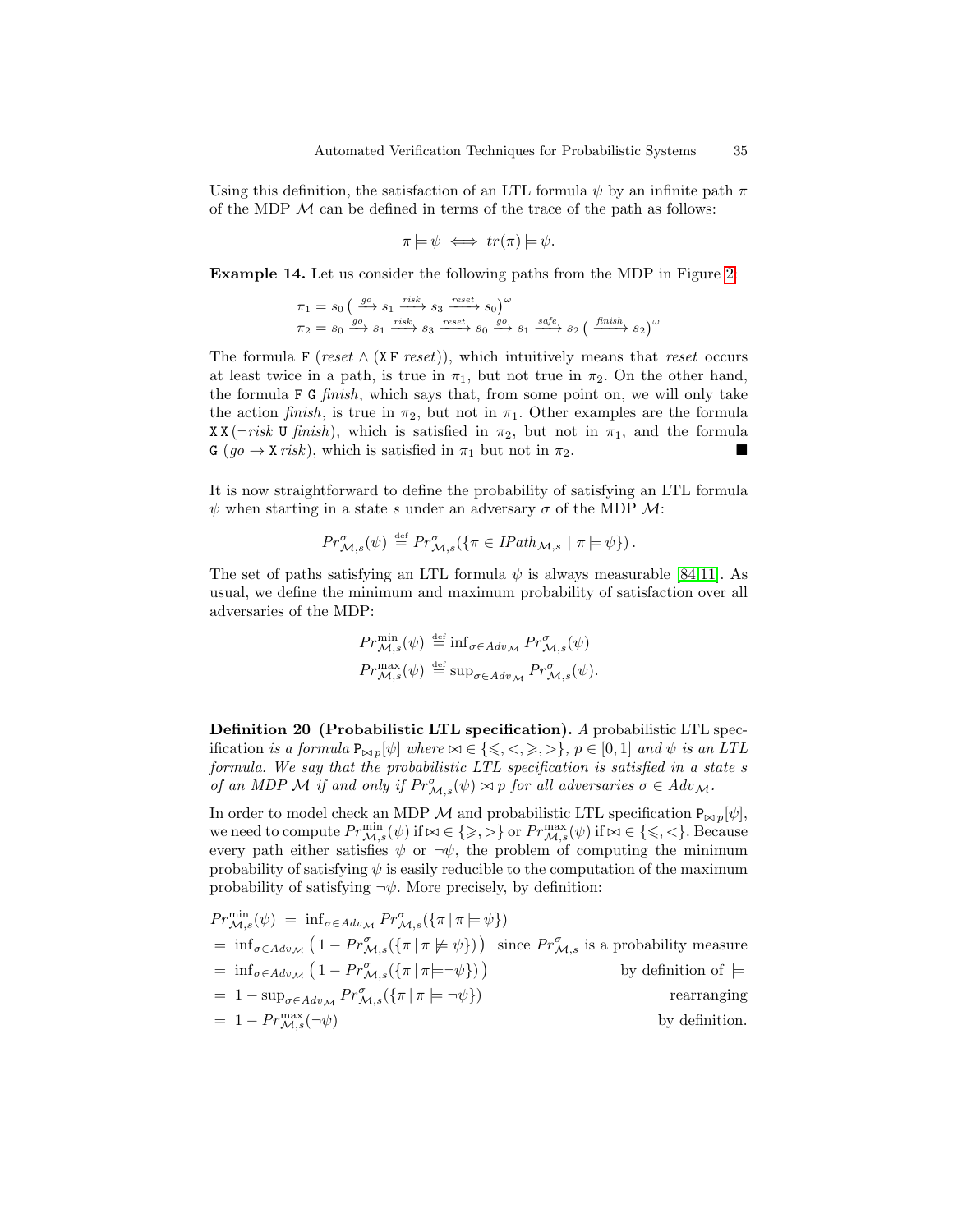

<span id="page-35-1"></span>**Fig. 10.** A DRA for **F G** go with  $Acc = \{\left(\{q_0\}, \{q_1\}\right)\}\$  (see Example [15\)](#page-35-0)

Like for probabilistic safety properties in the previous section, LTL model checking is based on the use of automata. However, since the satisfaction of LTL formulas is defined over infinite words, we use  $\omega$ -automata, rather than finite automata. In particular, as proposed in [\[1\]](#page-54-0), we use deterministic Rabin automata. An alternative, which we do not discuss here, is to use partially determinised Büchi automata [\[34](#page-56-0)[,35\]](#page-56-1).

Definition 21 (Deterministic Rabin automaton). A deterministic Rabin automaton (DRA) is a tuple  $A = (Q, \overline{q}, \alpha_{\mathcal{A}}, \delta_{\mathcal{A}}, Acc)$  of finitely many states Q, initial state  $\overline{q} \in Q$ , finite alphabet  $\alpha_{\mathcal{A}}$ , transition function  $\delta_{\mathcal{A}} : Q \times \alpha_{\mathcal{A}} \rightarrow Q$  and acceptance condition  $Acc = \{(L_i, K_i)\}_{i=1}^k$  where  $k \in \mathbb{N}$  and  $L_i, K_i \subseteq Q$  for  $1 \leq i \leq k$ .

For a DRA  $A = (Q, \overline{q}, \alpha_A, \delta_A, Acc)$ , since the transition function is deterministic and total, for any infinite word  $w = a_0 a_1 a_2 \dots$  over  $\alpha_A$  there is a corresponding unique path  $\overline{q} \xrightarrow{\tilde{a}_0} q_1 \xrightarrow{a_1} q_2 \xrightarrow{a_2} \cdots$  of  $\overline{\mathcal{A}}$  (where the path of  $\overline{\mathcal{A}}$  is defined as for DFAs). Using this fact, we say that  $A$  accepts an infinite word  $w$  if the corresponding path contains *finitely* many states from  $L_i$  and *infinitely* many from  $K_i$  for some  $1 \leq i \leq k$ . The language  $\mathcal{L}(\mathcal{A})$  of the DRA  $\mathcal{A}$  is given by the set of infinite words that the automaton accepts.

Now, for any LTL formula  $\psi$ , we can construct a DRA, say  $\mathcal{A}_{\psi}$ , over  $\alpha_{\mathcal{M}}$ that accepts precisely the words satisfying  $\psi$ , i.e. for any infinite word w:

$$
w \models \psi \iff w \in \mathcal{L}(\mathcal{A}_{\psi})
$$

The construction of the DRA  $\mathcal{A}_{\psi}$  from the formula  $\psi$  is beyond the scope of this tutorial; for details see e.g. [\[85](#page-59-10)[,36,](#page-56-5)[11\]](#page-55-0).

In fact, the set of properties that can be captured by a DRA is a strict superset of those expressible as LTL formulas, known as  $\omega$ -regular properties. The same class of properties can also be captured with nondeterministic Büchi automata. However, the model checking process for MDPs requires deterministic automata and deterministic Büchi automata are not sufficiently expressive (e.g. the LTL formula  $F G a$  cannot be represented by a deterministic Büchi automaton).

<span id="page-35-0"></span>Example 15. Consider again the running example of Figure [2,](#page-5-0) together with the DRA  $\mathcal{A} = (Q, q_0, \alpha_{\mathcal{M}}, \delta_{\mathcal{M}}, Acc)$  given in Figure [10,](#page-35-1) i.e.  $Q = \{q_0, q_1\}, \delta_{\mathcal{A}}(q, go) =$  $q_1$  and  $\delta_{\mathcal{A}}(q, a) = q_0$  for all  $q \in Q$  and  $a \in \alpha_{\mathcal{M}} \setminus \{go\}$ , and Acc is a singleton set containing  $({q_0}, {q_1})$ . The property specified by the automaton is "eventually we will only take the action  $go$ ", which is equivalent to the LTL formula **F G**  $go$ . This holds with probability 0 under all adversaries, since, for any adversary, almost all paths eventually reach and stay in either  $s_2$  or  $s_3$ .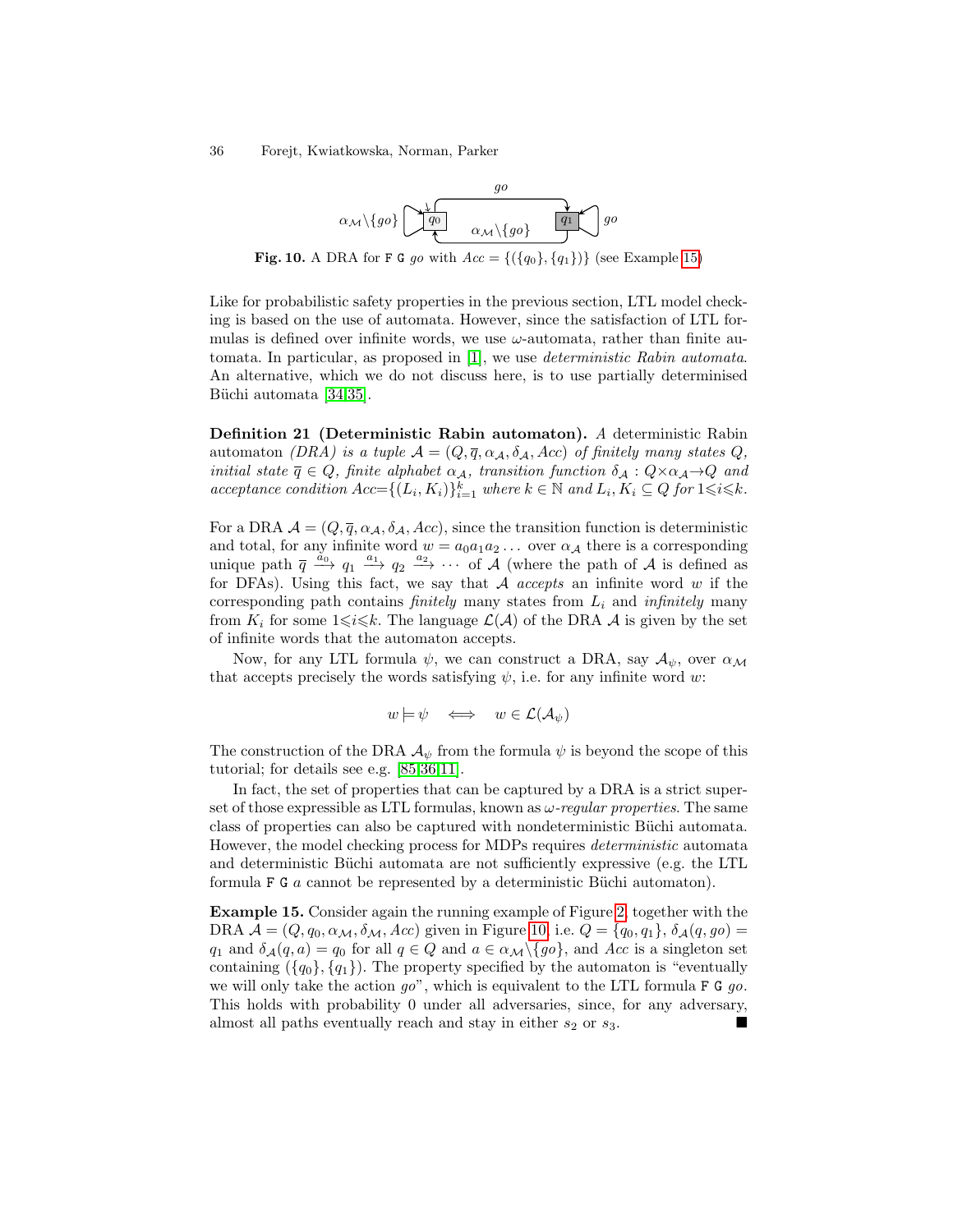#### 7.3 Model Checking LTL and  $\omega$ -regular Properties

We now describe the process of computing the maximum probabilities, in an MDP  $\mathcal{M} = (S, \bar{s}, \alpha_{\mathcal{M}}, \delta_{\mathcal{M}}, L)$ , for an  $\omega$ -regular property given in the form of a DRA A. As mentioned earlier, this subsumes the problem of computing the probabilities for an LTL formula. This is done by constructing the *product* of  $\mathcal M$ and  $A$ , and then identifying *accepting end components*. To ease presentation, for the remainder of the section we omit the labelling function from MDPs.

**Definition 22 (MDP-DRA product).** The product  $\mathcal{M} \otimes \mathcal{A}$  of an MDP  $\mathcal{M} =$  $(S, \overline{s}, \alpha_{\mathcal{M}}, \delta_{\mathcal{M}})$  and DRA  $\mathcal{A} = (Q, \overline{q}, \alpha_{\mathcal{M}}, \delta_{\mathcal{A}}, \{(L_i, K_i)\}_{i=1}^k)$  is given by the MDP  $(S\times Q, (\overline{s}, \overline{q}), \alpha_{\mathcal{M}}, \delta_{\mathcal{M}\otimes \mathcal{A}})$  where, for any  $(s, q) \in S \times Q$  and  $a \in \alpha_{\mathcal{M}}$ :

$$
- \delta_{\mathcal{M}\otimes\mathcal{A}}((s,q),a) = \begin{cases} \delta_{\mathcal{M}}(s,a)\times[\delta_A(q,a)\mapsto 1] & \text{if } a \in A(s) \\ \text{undefined} & \text{otherwise.} \end{cases}
$$

For an MDP  $\mathcal M$  and DRA  $\mathcal A$  with acceptance condition  $\{(L_i, K_i)\}_{i=1}^k$ , an accepting path of M⊗A is an infinite path such that, when projecting its states onto Q, there are finitely many states from  $L_i$  and infinitely many from  $K_i$  for some  $1\leq i\leq k$ . Furthermore, an *accepting EC* (recall the definition of end components from Definition [6\)](#page-5-2) of  $\mathcal{M}\otimes\mathcal{A}$  is an EC  $(S',\delta')$  for which there exists an  $1\leqslant i\leqslant k$ such that the set of states  $S'$ , when projected onto  $Q$ , contains some state from  $K_i$ , but no states from  $L_i$ . A key property of the product  $\mathcal{M} \otimes \mathcal{A}$  is that, for every state s and adversary  $\sigma$  in M, there is an adversary  $\sigma'$  in M⊗A such that:

$$
Pr^{\sigma}_{\mathcal{M},s}(\{\pi \in IPath_{\mathcal{M},s} \mid tr(\pi) \in \mathcal{L}(\mathcal{A})\})
$$
  
= 
$$
Pr^{\sigma'}_{\mathcal{M}\otimes\mathcal{A},(s,\overline{q})}(\{\pi' \in IPath_{M\otimes\mathcal{A},(s,\overline{q})} \mid \pi' \text{ is an accepting path}\})
$$

and vice versa. Using this property, together with properties of end components [\[1\]](#page-54-0), we can further show that the following proposition holds.

**Proposition 2.** For any MDP  $M = (S, \overline{s}, \alpha_{M}, \delta_{M})$ , state  $s \in S$  and DRA  $\mathcal{A} = (Q, \overline{q}, \alpha_{\mathcal{M}}, \delta_{\mathcal{A}}, \{(L_i, K_i)\}_{i=1}^k)$ , we have:

<span id="page-36-0"></span>
$$
Pr_{\mathcal{M},s}^{\max}(\{\pi \in IPath_{\mathcal{M},s} \mid tr(\pi) \in \mathcal{L}(\mathcal{A})\}) = Pr_{\mathcal{M} \otimes \mathcal{A},(s,\overline{q})}^{\max}(reach(T))
$$

where  $(s', q') \in T$  if and only if  $(s', q')$  appears in some accepting EC of M $\otimes A$ .

We have therefore reduced the problem of model checking LTL and  $\omega$ -regular properties to the detection of end components in a product MDP and the computation of maximum reachability probabilities. The latter is covered in Section [4,](#page-9-0) while [\[1,](#page-54-0)[11\]](#page-55-0) describes computation of end components. Furthermore, [\[11\]](#page-55-0) shows how to optimise model checking by considering only *maximal* ECs.

For a given MDP M and DRA  $A = (Q, \overline{q}, \alpha_{\mathcal{M}}, \delta_{\mathcal{A}}, \{(L_i, K_i)\}_{i=1}^k)$ , suppose that we have obtained (for example through the techniques of Section [4\)](#page-9-0), a memoryless adversary  $\sigma^{\text{max}}$  that maximises the probability of reaching a state in an accepting EC of the product. We can then construct a finite-memory adversary for  $\mathcal M$  that maximises the probability of satisfying the corresponding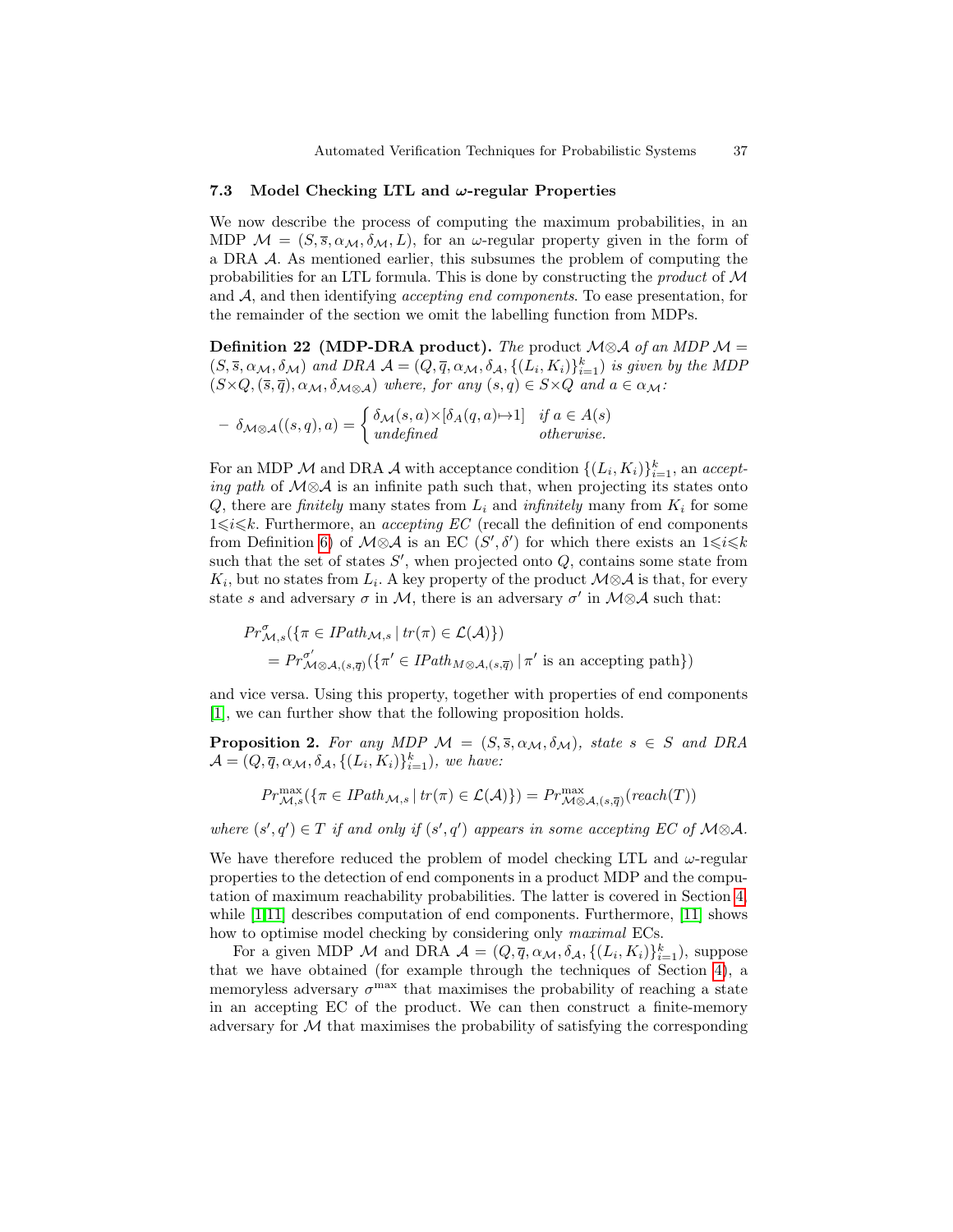

<span id="page-37-1"></span>**Fig. 11.** A DRA for (**F** G finish)  $\wedge$  (**F** risk) with  $Acc = \{ (\{q_1\}, \{q_2\}) \}$  (see Example [16\)](#page-37-0)



<span id="page-37-2"></span>Fig. 12. The product MDP M⊗A for Example [16](#page-37-0)

ω-regular property. This adversary is specified by the tuple  $(Q, \overline{q}, \sigma_u, \sigma_s)$  (see Definition [9\)](#page-6-0) where  $\sigma_u(q, a, s) = \delta_{\mathcal{A}}(q, a)$  and  $\sigma_s(q, s) = \sigma^{\max}((s, q))$  for all  $q \in Q$ ,  $s \in S$  and  $a \in \alpha_M$ .

<span id="page-37-0"></span>Example 16. Let us return to the running example of Figure [2](#page-5-0) and compute the maximum probability that  $\psi = (\mathbf{F} \mathbf{G} \text{ finish}) \wedge (\mathbf{F} \text{ risk})$  is satisfied. Intuitively, this means maximising the probability of eventually reaching and staying in the "finished" state, while at the same time taking a risky decision at least once. A DRA A that accepts precisely the words satisfying  $\psi$  is depicted in Figure [11.](#page-37-1)

To compute the maximum probability, we first construct the product M⊗A. Restricting the MDP to states that are reachable from  $(s_0, q_0)$  yields the MDP in Figure [12.](#page-37-2) It has three end components, which are denoted in the figure as follows: the (single) accepting end component is represented by a dashed box, the remaining two by dotted boxes. From Proposition [2,](#page-36-0)  $Pr_{\mathcal{M},s_0}^{\max}(\psi)$  equals  $Pr_{\mathcal{M}\otimes\mathcal{A},(s_0,q_0)}^{max}(reach(\{(s_2,q_2)\})),$  which we now proceed to compute using the methods from Section [4.](#page-9-0) First, using Algorithm [3](#page-12-1) and Algorithm [4,](#page-12-0) we find the sets  $S_{\text{max}}^0 = \{(s_2, q_0)\}\$  and  $S_{\text{max}}^1 = S \setminus S_{\text{max}}^0$ . This gives us the probabilities for all states and, since  $(s_0, q_0) \in S^1_{\text{max}}$ , we have  $Pr_{\mathcal{M}, s_0}^{\text{max}}(\psi) = 1$ .

An example optimal adversary  $\sigma'$  in  $\mathcal{M} \otimes \mathcal{A}$  is the one that satisfies  $\sigma'(\rho) =$ [ $reset \rightarrow 1$ ] for all  $\rho$  ending in  $(s_3, q_1)$ , and  $\sigma'(\rho) = [risk \rightarrow 1]$  for all  $\rho$  ending in  $(s_1, q)$  for any q. This in fact transfers directly to a memoryless optimal adversary  $\sigma$  in M satisfying  $\sigma(s_3) = [reset \rightarrow 1]$  and  $\sigma(s_1) = [risk \rightarrow 1]$ .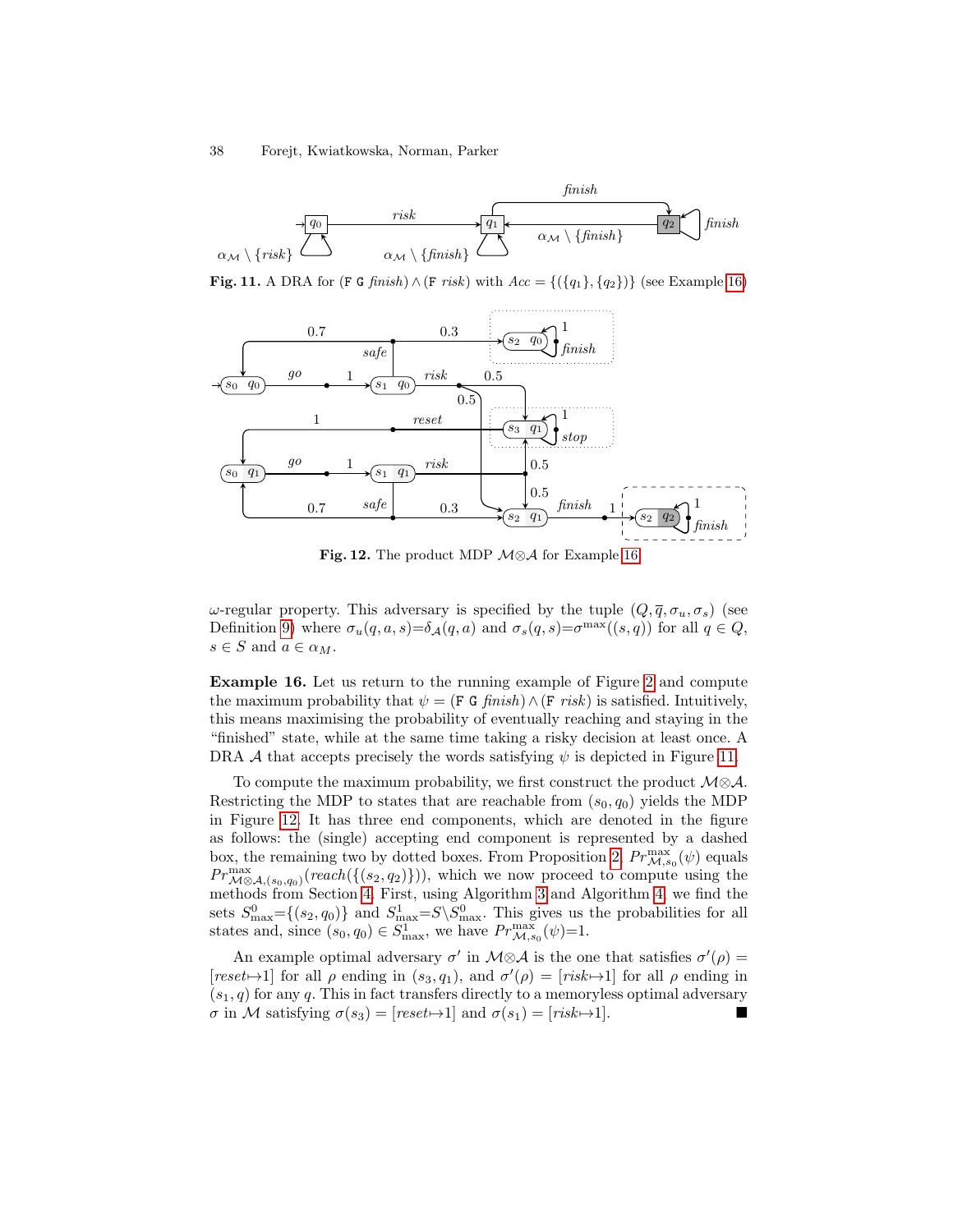Complexity. We now discuss the complexity of the algorithm above. Starting with LTL formula  $\psi$  and MDP M, we first construct a DRA  $\mathcal{A}_{\psi}$ . In the worst case, the size  $|\mathcal{A}_{\psi}|$  (number of states) of the smallest DRA  $\mathcal{A}_{\psi}$  can be doubly exponential in  $|\psi|$ , and the time complexity of the computation is doubly exponential as well. In practice, though, both  $\psi$  and  $\mathcal{A}_{\psi}$  are much smaller than M.

After computing  $\mathcal{A}_{\psi}$ , we construct the product  $\mathcal{M} \otimes \mathcal{A}_{\psi}$ , which can be done in time polynomial in  $|\mathcal{M}|$  and  $|\mathcal{A}_{\psi}|$ . Then, we identify the end components and compute reachability probabilities, both in time polynomial in the size of the product. Overall, we get that the algorithm runs in time polynomial in  $|\mathcal{M}|$  and doubly exponential in  $|\psi|$ .

## <span id="page-38-0"></span>8 Multi-objective Probabilistic Model Checking

In this section, we consider multi-objective verification techniques for MDPs [\[40\]](#page-57-5). These permit the analysis of trade-offs between several linear-time objectives, for example "the probability of reaching a good state is at least 0.98 and, with probability at most 0.3, it will be reached in more than 10 steps". These techniques will also be used, in Section [9,](#page-43-0) to perform compositional verification of MDPs. We begin with the problem of multiple probabilistic reachability objectives, and then describe how to generalise this to multiple  $\omega$ -regular objectives.

Definition 23 (Multi-objective reachability query). For an MDP  $M$ , target sets  $T_1, \ldots, T_n \subseteq S$ , relational operators  $\triangleright_1, \ldots, \triangleright_n \in \{>, \geq\}$  and bounds  $p_1 \ldots, p_n \in [0,1],$  a multi-objective reachability query asks whether there exists an adversary  $\sigma \in Adv_{\mathcal{M}}$  such that  $Pr_{\mathcal{M}, \overline{s}}^{\sigma}(reach(T_i)) >_i p_i$  for all  $1 \leq i \leq n$ .

Observe two key differences between this type of query and the verification problems we have considered so far in this tutorial: firstly, the quantification over adversaries is existential, not universal; and secondly, we are concerned only with the probability from the initial state  $\bar{s}$  of M.

For technical reasons, we assume that all states in the target sets  $T_i$  are absorbing, i.e. the only available transitions are self-loops. This restriction is lifted in the generalised version of the problem that we discuss subsequently. Letting  $T = \bigcup_{i=1}^{n} T_i$ , we also compute the states from which no  $s' \in T$  is reachable. These states can be identified by computing the set  $S^0_{\text{max}}$  from Section [4.](#page-9-0) Supposing that  $\bar{s} \notin S^0_{\text{max}} \cup T$  (as otherwise the solution is trivial), it can be shown [\[40\]](#page-57-5) that there exists an adversary  $\sigma$  such that  $Pr^{\sigma}_{\mathcal{M},\bar{s}}(reach(T_i)) >_i p_i$  for all  $1 \leq i \leq n$  if and only if the set of inequalities  $L(\mathcal{M})$  in Figure [13](#page-39-0) has a solution.

Furthermore, it turns out that a solution to the inequalities  $L(\mathcal{M})$  yields a memoryless randomised adversary  $\sigma$  under which  $Pr_{\mathcal{M},\bar{s}}^{\sigma}(reach(T_i)) >i p_i$  for all  $1 \leq i \leq n$ . The adversary  $\sigma$  is defined by  $\sigma(s)(a) = y_{(s,a)}/(\sum_{a' \in A(s)} y_{(s,a')})$ whenever the denominator is non-zero, and arbitrarily for all other states s (such states are not reachable from  $\bar{s}$  under  $\sigma$ ). The intuition behind the solution to  $L(\mathcal{M})$  is that, the variables  $y_{(s,a)}$  represent the expected number of times, under adversary  $\sigma$ , that a is taken in s, when starting in  $\bar{s}$ . This is ensured by the equations on the first and last lines of  $L(\mathcal{M})$ , which intuitively state that the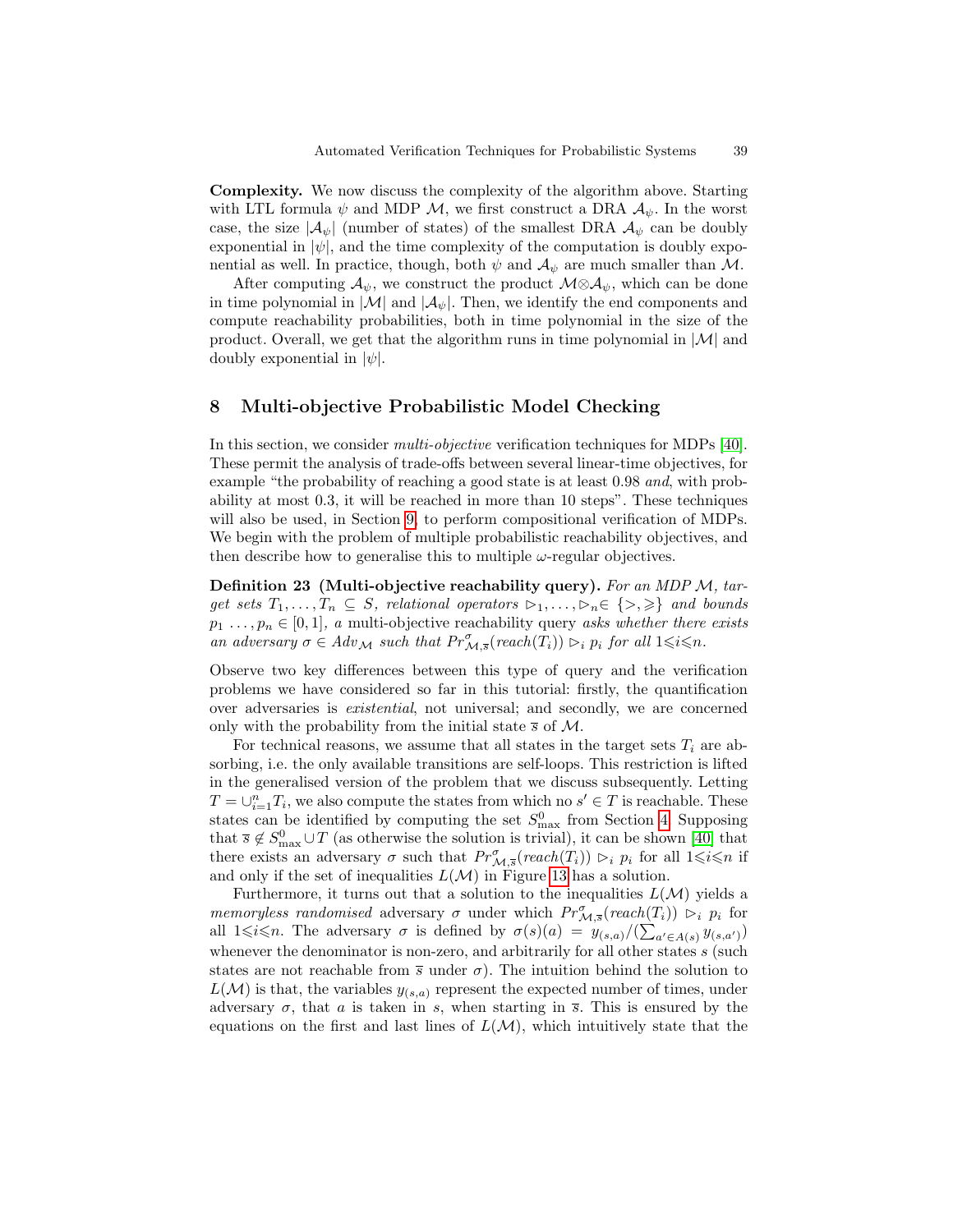$$
in(s) + \sum_{s' \in U} \sum_{a \in A(s')} \delta(s', a)(s) \cdot y_{(s', a)} = \sum_{a \in A(s)} y_{(s, a)} \quad \text{for all } s \in U
$$
  

$$
\sum_{s \in T_i} \sum_{s' \in U} \sum_{a \in A(s')} \delta(s', a)(s) \cdot y_{(s', a)} \rhd_i p_i \qquad \text{for all } 1 \le i \le n
$$
  

$$
y_{(s, a)} \ge 0 \qquad \text{for all } s \in U \text{ and } a \in A(s)
$$
  
where  $U = S \setminus (T \cup S_{\text{max}}^0)$  and  $in(s) = 1$  if  $s = \overline{s}$  and equals 0 otherwise.

<span id="page-39-0"></span>Fig. 13. The linear inequalities  $L(\mathcal{M})$  for multi-objective reachability

number of times we enter a state must be equal to the number of times we leave it. The equations on the second line capture the conditions imposed on the probabilities of reaching each target set  $T_i$ . Since the target states are absorbing and their outgoing self-loops are omitted from  $L(\mathcal{M})$ , the expected number of times to enter a target state equals the probability of reaching it.

Multi-objective LTL Queries. We now generalise these multi-objective techniques to the case of  $\omega$ -regular properties. For simplicity, our presentation will be in terms of LTL formulas.

Definition 24 (Multi-objective LTL query). A multi-objective LTL query is a formula generated by the following grammar:

<span id="page-39-1"></span>
$$
\theta \ ::= \ \mathbf{P}_{\bowtie p}[\psi] \mid \neg \theta \mid \theta \land \theta
$$

where  $\psi$  is an LTL formula,  $\bowtie \in \{<,\leqslant,\geqslant,>\}$ , and  $p \in [0, 1].$ 

As before, we allow the use of connectives  $\theta_1 \vee \theta_2$  and  $\theta_1 \rightarrow \theta_2$  as abbreviations for  $\neg(\neg \theta_1 \land \neg \theta_2)$  and  $\neg \theta_1 \lor \theta_2$ , respectively. The semantics of multi-objective LTL queries is defined with respect to both a state s and a specific adversary  $\sigma$ . As above, the verification problem is existential: we need to decide, given an MDP M and multi-objective LTL query  $\theta$ , whether  $\theta$  is satisfied in the initial state  $\bar{s}$ for some adversary  $\sigma$  of M. Formally, the semantics is defined as follows.

Definition 25 (Multi-objective LTL semantics). Let  $\mathcal{M} = (S, \overline{s}, \alpha_{\mathcal{M}}, \delta_{\mathcal{M}})$ be an MDP,  $s \in S$  a state and  $\sigma$  an adversary of M. The satisfaction of a multi-objective LTL query  $\theta$  is defined inductively by:

$$
\begin{array}{llll} \sigma, s \models \mathtt{P}_{\bowtie p}[\psi] & \iff & Pr^{\sigma}_{\mathcal{M},s}(\psi) \bowtie p \\ \sigma, s \models \neg \theta & \iff & \sigma, s \not\models \theta \\ \sigma, s \models \theta_1 \land \theta_2 & \iff & \sigma, s \models \theta_1 \text{ and } \sigma, s \models \theta_2 \end{array}
$$

The result of the query  $\theta$  is true in M if and only if  $\sigma, \overline{s} \models \theta$  for some  $\sigma \in Adv_M$ .

Note the following difference in the semantics from PCTL (see Section [6\)](#page-24-0) in the way it quantifies over adversaries. In the PCTL semantics, we quantify over adversaries every time we evaluate a formula  $P_{\bowtie p}[\psi]$ , while in the case of multiobjective queries we evaluate the whole formula under one fixed adversary.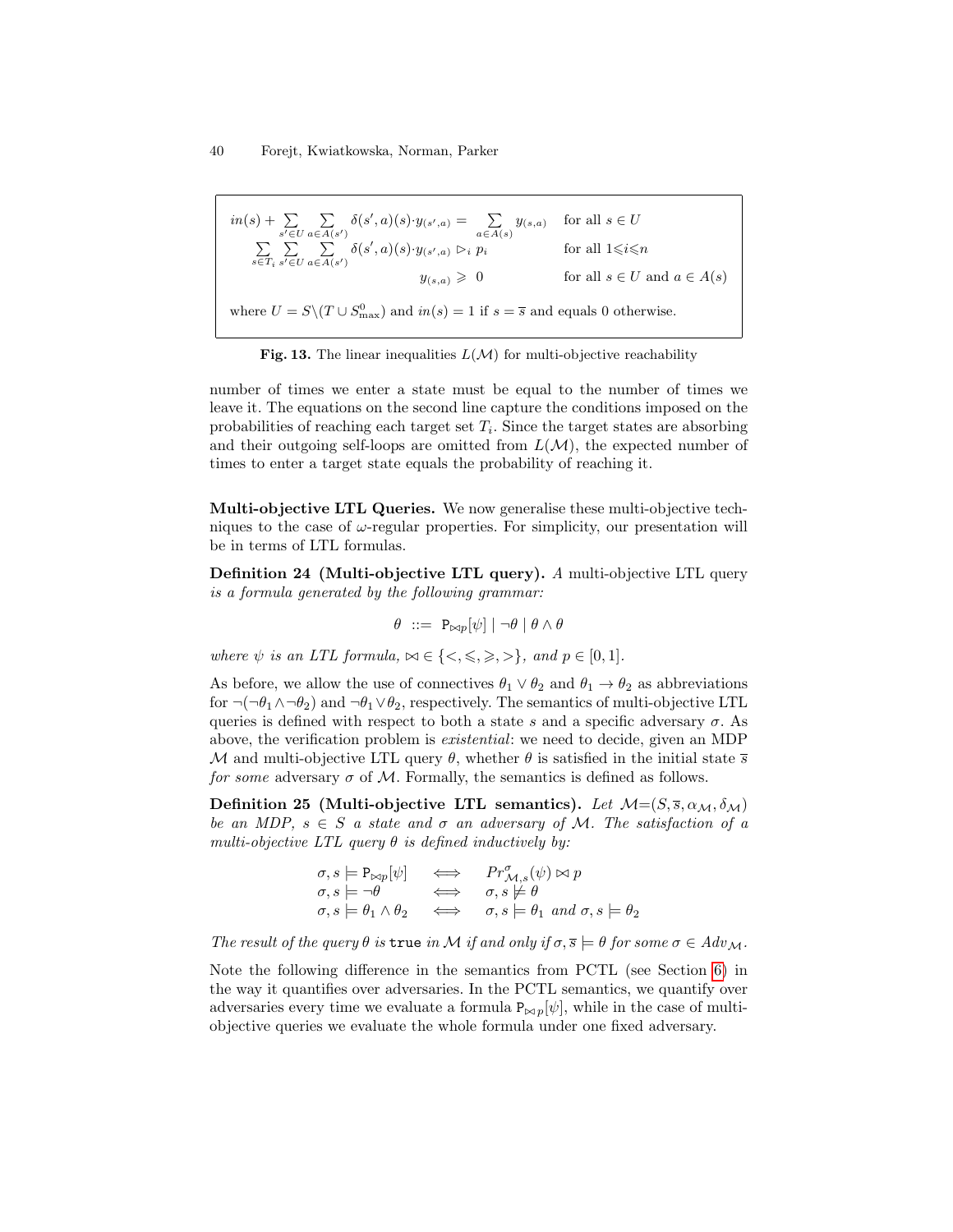As the first step towards the solution of multi-objective problems, we employ well-established results of propositional logic and transform a given multiobjective query  $\theta$  to an equivalent query  $\theta'$  in disjunctive normal form, i.e.  $\theta'$  is a disjunction of conjunctions of literals of the form  $P_{\bowtie p}[\psi]$  or  $\neg P_{\bowtie p}[\psi]$ . We can further remove negations by replacing  $P_{\bowtie p}[\psi]$  with  $P_{\bar{\bowtie} p}[\psi]$  where  $\bar{\bowtie}$  is chosen appropriately, e.g.  $\bar{\le}=\gt$ . Finally, we can ensure that no comparison operators  $\leq$ or  $\lt$  occur in the formula, by replacing  $P_{\lt p}[\psi]$  with  $P_{\gt 1-p}[\neg \psi]$ , and  $P_{\leq p}[\psi]$  with  $P_{\geq 1-p}[\neg \psi]$ . We obtain a formula which is a disjunction of clauses of the form:

$$
P_{\triangleright_1 p_1} [\psi_1] \wedge \ldots \wedge P_{\triangleright_n p_n} [\psi_n]
$$

where each  $\triangleright_i$  is  $\geq$  or  $\gt$ . We can then analyse each clause separately, concluding that the formula is true if and only if at least one clause is true. For this reason, for the remainder of this section, we can assume that the multi-objective query  $\theta$  is a conjunction of propositions  $P_{\triangleright_i p_i}[\psi_i]$  for  $\triangleright_i \in \{\geq, >\}.$ 

The next step of the solution is similar to standard (single-objective) LTL model checking (see Section [7\)](#page-30-0): we convert each LTL formula  $\psi_i$  to a DRA  $\mathcal{A}_i$  such that  $w \models \psi_i \iff w \in \mathcal{L}(\mathcal{A}_i)$  and then construct the product MDP  $\mathcal{M}' = (\cdots((\mathcal{M}\otimes\mathcal{A}_1)\otimes\mathcal{A}_2)\cdots)\otimes\mathcal{A}_n$ . Next, for each subset  $X \subseteq \{1,\ldots,n\}$  we identify the end components of  $\mathcal{M}'$  that are accepting for all  $\mathcal{A} \in \{ \mathcal{A}_i | i \in X \}.$ As in Section [7,](#page-30-0) an end component is accepting for  $A$  if its acceptance condition contains some  $(L_i, K_i)$  such that the states of the EC, when projected onto the states of A, contain some state from  $K_j$ , but no states from  $L_j$ .

It can then be shown that the multi-objective LTL query  $\theta$  is satisfied for some adversary of  $\mathcal M$  if and only if there exists an adversary of  $\mathcal M'$  which ensures that, from initial state  $(\bar{s}, \bar{q}_1, \ldots, \bar{q}_n)$  of  $\mathcal{M}'$ , the probability of eventually reaching and staying in end components that are accepting for  $A_i$  satisfies  $\triangleright_i p_i$  for  $1 \leq i \leq n$ . To determine whether such an adversary exists, we reduce the problem to a multiobjective reachability problem, which can then be solved via the inequalities presented earlier in Figure [13.](#page-39-0) The reduction involves the construction, based on  $\mathcal{M}' = (S', \bar{s}', \alpha_{\mathcal{M}}, \delta'_{\mathcal{M}})$ , of another MDP  $\mathcal{M}'' = (S'', \bar{s}'', \alpha''_{\mathcal{M}}, \delta''_{\mathcal{M}})$  where:

- $-S'' = S' \cup \{s_X \mid X \subseteq \{1, ..., n\}\}\$ and  $\overline{s}'' = \overline{s}'$ ;
- $\alpha''_{\mathcal{M}} = \alpha_{\mathcal{M}} \cup \{a_X \mid X \subseteq \{1, \ldots, n\}\};$
- $-\delta_{\mathcal{M}}^{ij}$  is created from the probabilistic transition function of  $\mathcal{M}'$  by adding transitions  $\delta''_{\mathcal{M}}(s,a_X) = [s_X \rightarrow 1]$  for every s and  $X \subseteq \{1,\ldots,n\}$  such that s is in an end component that is accepting for all  $A \in \{A_i | i \in X\}$ .

The following statement captures the correspondence between  $\mathcal{M}'$  and  $\mathcal{M}''$ .

**Proposition 3.** For any  $1 \le i \le n$ , there is an adversary of M' under which, from  $\bar{s}'$ , the probability of reaching and staying in end components that are accepting for  $A_i$  satisfies  $\triangleright_i$   $p_i$ , if and only if there is an adversary of M<sup>n</sup> under which, from  $\bar{s}''$ , set  $T_i = \{s_X \mid X \subseteq \{1, \ldots, n\} \land i \in X\}$  is reached with probability  $\triangleright_i p_i$ .

Thus, we have a method to check a multi-objective LTL query on an MDP  $\mathcal{M}$ , via multi-objective reachability on  $\mathcal{M}''$ . We conclude by describing how, when a satisfying adversary of  $M$  is shown to exist, it can be constructed from the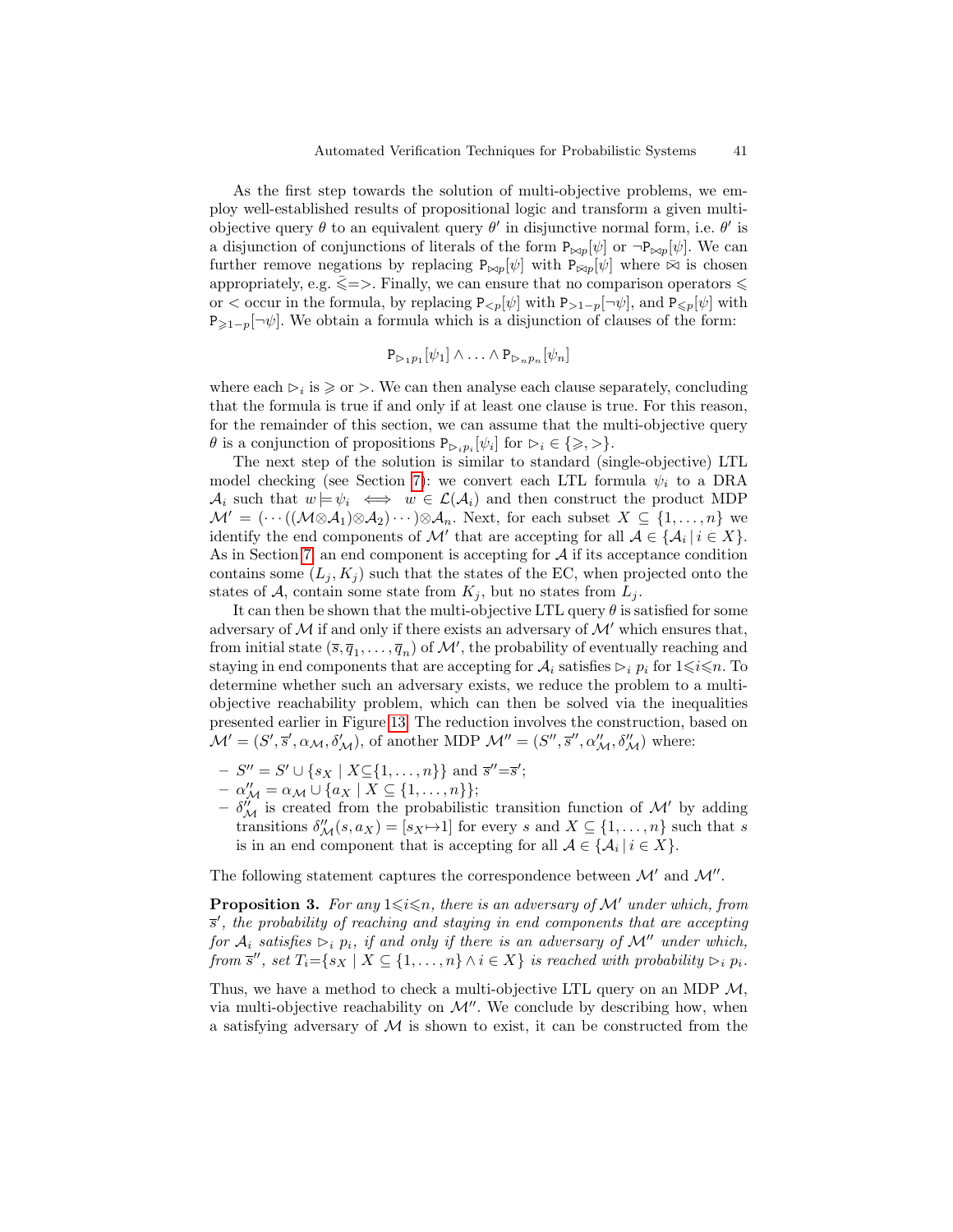adversary  $\sigma''$  of  $\mathcal{M}''$  obtained via multi-objective reachability. First, we construct the adversary  $\sigma'$  of  $\mathcal{M}'$  which follows the decisions of  $\sigma''$  except that, instead of taking actions  $a_X$ , it "switches" its mode and starts mimicking an adversary that stays in end components that are accepting for all  $A \in \{A_i | i \in X\}$  and visits all its states infinitely often. The adversary  $\sigma$  can then be constructed from  $\sigma'$  using the techniques presented in Section [7.](#page-30-0)

<span id="page-41-0"></span>**Example 17.** Consider the MDP  $\mathcal M$  of Figure [14\(a\)](#page-42-0) and the multi-objective query P<sub>>0.6</sub> [F  $b_1$ ]  $\wedge$  P<sub>>0.3</sub> [G  $b_2$ ]. The formula is already a conjunction of propositions and contains only the comparison operator  $\geq$ , so we proceed with construction of the equivalent DRAs  $A_1$  and  $A_2$  for the formulas F  $b_1$  and G  $b_2$ , respectively. The automata are depicted in Figures  $14(b)$ –(c) and the accepting tuples are  $Acc_1 = \{(\emptyset, \{q_1\})\}$  and  $Acc_2 = \{(\emptyset, \{q_2\})\}.$ 

We next construct the product MDP  $\mathcal{M}' = \mathcal{M} \otimes \mathcal{A}_1 \otimes \mathcal{A}_2 = (S', \bar{s}', \alpha_{\mathcal{M}}, \delta_{\mathcal{M}}'),$ where  $S' = S \times \{q_0, q_1\} \times \{q_2, q_3\}$ ,  $\overline{s}' = (t_0, q_0, q_2)$ , and the structure of the part of  $\mathcal{M}'$  reachable from  $\overline{s}'$  is exactly the same as the structure of  $\mathcal{M}$ , except that  $t_0$ ,  $t_1$  and  $t_2$  are replaced with  $(t_0, q_0, q_2)$ ,  $(t_1, q_1, q_3)$  and  $(t_2, q_0, q_2)$ , respectively. The MDP has 2 end components  $C_1 = (\{(t_1, q_1, q_3)\}, \delta_1)$  and  $C_2$  $({(t_0, q_0, q_2)(t_2, q_0, q_2)}, \delta_2)$  where  $\delta_1$  and  $\delta_2$  are uniquely determined by the set of states contained in the end component. We next construct the MDP  $\mathcal{M}''$ according to the definition introduced earlier on page [41.](#page-39-1) The part of  $\mathcal{M}$ <sup>"</sup> reachable from  $(t_0, q_0, q_2)$  is depicted in Figure [15.](#page-42-2) Our target sets for multi-objective reachability in  $\mathcal{M}''$  are  $T_1 = \{s_{\{1\}}\}$  and  $T_2 = \{s_{\{2\}}\}$ . We then get the following set of inequalities  $L(\mathcal{M}'')$ :

$$
1 + y_{((t_2,q_0,q_2),b_2)} + 0.5 \cdot y_{((t_0,q_0,q_2),b_2)} = y_{((t_0,q_0,q_2),b_1)} + y_{((t_0,q_0,q_2),b_2)} + y_{((t_0,q_0,q_2),a_{\{2\}})}
$$
  
\n
$$
y_{((t_0,q_0,q_2),b_1)} + y_{((t_1,q_1,q_3),b_1)} = y_{((t_1,q_1,q_3),b_1)} + y_{((t_1,q_1,q_3),a_{\{1\}})}
$$
  
\n
$$
0.5 \cdot y_{((t_0,q_0,q_2),b_2)} = y_{((t_2,q_0,q_2),b_2)} + y_{((t_2,q_0,q_2),a_{\{2\}})}
$$
  
\n
$$
y_{((t_1,q_1,q_3),a_{\{1\}})} \geq 0.6
$$
  
\n
$$
y_{((t_0,q_0,q_2),a_{\{2\}})} + y_{((t_2,q_0,q_2),a_{\{2\}})} \geq 0.3
$$

These equations do have (infinitely many) solutions and we can pick an arbitrary one, e.g. the solution with non-zero values:

$$
y_{((t_0,q_0,q_2),b_1)} = 0.6
$$
  
\n
$$
y_{((t_0,q_0,q_2),b_2)} = 0.8
$$
  
\n
$$
y_{((t_1,q_1,q_3),a_{\{1\}})} = 0.6
$$
  
\n
$$
y_{((t_2,q_0,q_2),a_{\{2\}})} = 0.4
$$

This gives adversary  $\sigma''$  which, in  $(t_0, q_0, q_2)$ , picks  $b_1$  or  $b_2$  with probability  $0.6/(0.6+0.8)=\frac{3}{7}$  or  $0.8/(0.6+0.8)=\frac{4}{7}$ , respectively, and in  $(t_1, q_1, q_3)$  and  $(t_2, q_0, q_2)$  chooses  $a_{\{1\}}$  and  $a_{\{2\}}$  deterministically. The induced adversary  $\sigma'$ of  $\mathcal{M}'$  is both randomised and history dependent: if only  $(t_0, q_0, q_2)$  is in the history, it selects  $[b_1 \mapsto \frac{3}{7}, b_2 \mapsto \frac{4}{7}]$ ; for all other paths ending in  $(t_0, q_0, q_2)$ , it selects  $[b_2 \rightarrow 1]$ . The adversary  $\sigma'$  maps naturally to an adversary  $\sigma$  of M that satisfies the query  $P_{\geq 0.6}$ [F  $b_1$ ]  $\wedge$   $P_{\geq 0.3}$ [G  $b_2$ ].

Quantitative Approaches. The techniques presented in this section can also be generalised in several other ways. Firstly, like for the other verification prob-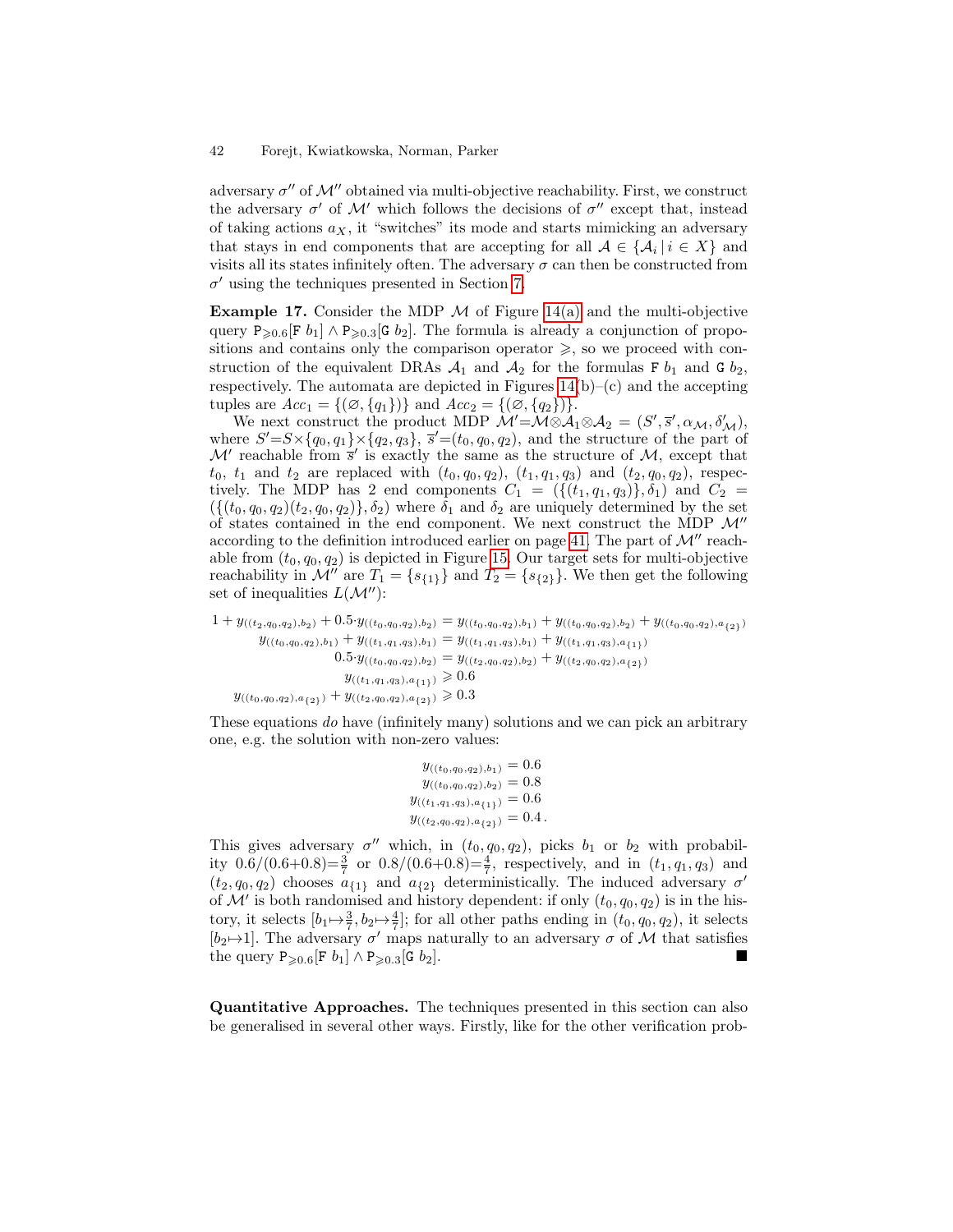<span id="page-42-0"></span>

<span id="page-42-1"></span>Fig. 14. The MDP and deterministic Rabin automata for Example [17](#page-41-0)

 $\mathbf{z}$ 

$$
\underbrace{\frac{b_2}{b_1}}_{b_1} \underbrace{a_{\{1\}}_{q_1} \underbrace{a_{\{1\}}_{q_2} \underbrace{a_{\{2\}}}_{q_1} + \cdots + \underbrace{b_1}_{q_1} \underbrace{b_2}_{q_2} \underbrace{0.5}_{q_2} \underbrace{0.5}_{q_2} \underbrace{a_{\{2\}}_{q_2} \underbrace{a_{\{2\}}}_{q_1} + \cdots + \underbrace{b_{\{2\}}}_{q_{\{2\}}}
$$

<span id="page-42-2"></span>Fig. 15. The MDP  $\mathcal{M}''$ , built from  $\mathcal{M}' = \mathcal{M} \otimes \mathcal{A}_1 \otimes \mathcal{A}_2$ , for Example [17](#page-41-0)

lems in this chapter, we can consider quantitative approaches to multi-objective model checking [\[69,](#page-58-5)[45\]](#page-57-6). We can define numerical queries, which may be more useful than existential ones in practice. These optimise one objective, subject to constraints on several others. Formally we have the following definition.

**Definition 26 (Numerical multi-objective query).** For a PA  $\mathcal M$  with initial state  $\bar{s}$ , multi-objective LTL query  $\theta$  and LTL formula  $\psi$ , a (maximising) numerical multi-objective query is to find the following value:

$$
Pr_{\mathcal{M},\overline{s}}^{\max}(\psi \,|\, \theta) \stackrel{\text{def}}{=} \sup \{ Pr_{\mathcal{M},\overline{s}}^{\sigma}(\psi) \mid \sigma \in Adv_{\mathcal{M}} \wedge \sigma, \overline{s} \models \theta \}.
$$

If the property  $\theta$  is not satisfied by any adversary of M, the query returns  $\perp$ . minimising numerical multi-objective query is defined similarly.

Numerical queries can solved at essentially the same cost as existential ones. This is done by adding an objective function to the set of linear inequalities and solving a linear program instead. Multi-objective queries can be further extended by integrating reward-based properties similar to those in Section [5;](#page-18-0) see [\[45\]](#page-57-6).

**Complexity.** Consider a multi-objective LTL query  $\theta$  for an MDP  $\mathcal{M}$ . Converting the query to disjunctive normal form can be done in time exponential in the number of connectives of  $\theta$ , yielding at most exponentially many clauses, each containing at most polynomially many literals. The formula in disjunctive normal form, with negations and operators  $\lt$  and  $\le$  removed, contains at most k different LTL formulas, where k is polynomial in the size of  $\theta$ . We convert each LTL formula to a DRA in time doubly exponential in its size.

For a single clause containing  $n$  LTL formulas, we then build the product  $\mathcal{M}'$  of  $\mathcal M$  and the constructed DRAs. This product is polynomial in the size of  $\mathcal{M}, n$  and the size of the DRAs. Identifying accepting end components and then constructing the MDP  $\mathcal{M}''$  both require time polynomial in the size of  $\mathcal{M}'$  and exponential in n. The set of equations is constructed in time polynomial in  $\mathcal{M}''$ , and solved in polynomial time using the techniques for linear programming. The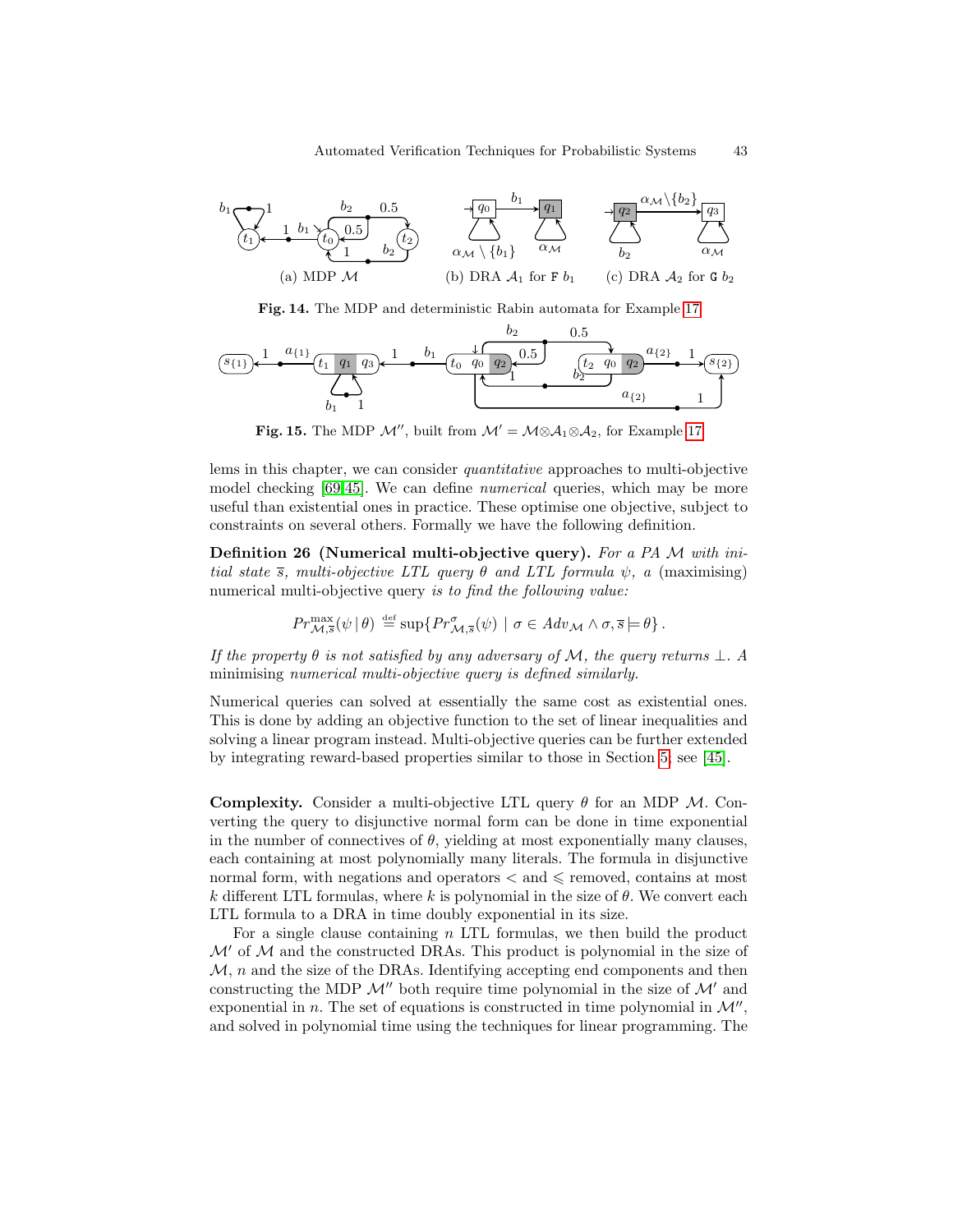whole procedure thus runs in the time doubly exponential in the size of  $\theta$ , and polynomial in the size of M.

Controller Synthesis. The problems discussed in this chapter concern the generation of MDP adversaries that satisfy certain formally-specified properties. This is often referred to as controller synthesis, and can be generalised in several ways. We can, for example, return to the temporal logic PCTL defined in Section [6](#page-24-0) and consider an alternative semantics for the logic. Let us define validity of a PCTL formula under a fixed adversary  $\sigma$  by stipulating  $Adv = {\sigma}$  in the semantics presented in Definition [13.](#page-24-1) The problem is to determine whether there exists a  $\sigma$  under which the given formula is true.

This problem has also been studied  $[9,21,20]$  $[9,21,20]$  $[9,21,20]$ , and—perhaps surprisingly it is fundamentally different from the problem in which Adv is the set of all adversaries. In particular, answering the question whether there is a satisfying adversary is undecidable. It becomes decidable when we restrict to qualitative case (i.e. when the probability bounds in the formula are taken from the set  $\{0, 1\}$ , but even then a satisfying adversary may require infinite memory.

## <span id="page-43-0"></span>9 Compositional Probabilistic Model Checking

In this section, we discuss compositional approaches to probabilistic model checking of MDPs, in particular illustrating an assume-guarantee framework [\[69\]](#page-58-5).

#### 9.1 Probabilistic Automata and Parallel Composition

System designs often comprise multiple components operating in parallel. When these components exhibit stochastic behaviour, MDPs are a natural formalism to model the system since nondeterminism can be used to capture concurrency between the components. In fact, for the purposes of compositional modelling and analysis, it is preferable to use probabilistic automata (PAs) [\[80,](#page-59-1)[81\]](#page-59-4), which are a (slight) generalisation of MDPs. The essential difference is that a state of a PA can have more than one outgoing transition with the same action label.

Definition 27 (Probabilistic automaton). A probabilistic automaton (PA) is a tuple  $\mathcal{M}=(S,\overline{s},\alpha_{\mathcal{M}},\delta_{\mathcal{M}},L)$ , where S is a finite set of states,  $\overline{s} \in S$  is an initial state,  $\alpha_{\mathcal{M}}$  is a finite alphabet,  $\delta_{\mathcal{M}} \subseteq S \times (\alpha_{\mathcal{M}} \cup {\tau}) \times Dist(S)$  is a finite probabilistic transition relation and  $L : S \to 2^{AP}$  is a labelling function mapping each state to a set of atomic propositions taken from a set AP .

Notice that  $\delta_{\mathcal{M}}$  is now a relation, unlike in Definition [4](#page-4-0) (see page [5\)](#page-4-0) where it is a function. Observe also that we allow transitions to be labelled with a special  $\tau$  action, representing "silent" transitions that are internal to some component. We introduce additional notation and use  $s \stackrel{a}{\rightarrow} \mu$  to denote that  $(s, a, \mu) \in \delta_{\mathcal{M}}$ .

Basic notions such as paths, traces and adversaries of MDPs (see Section [3\)](#page-3-0) need slight modifications for PAs, but this is straightforward. In the case of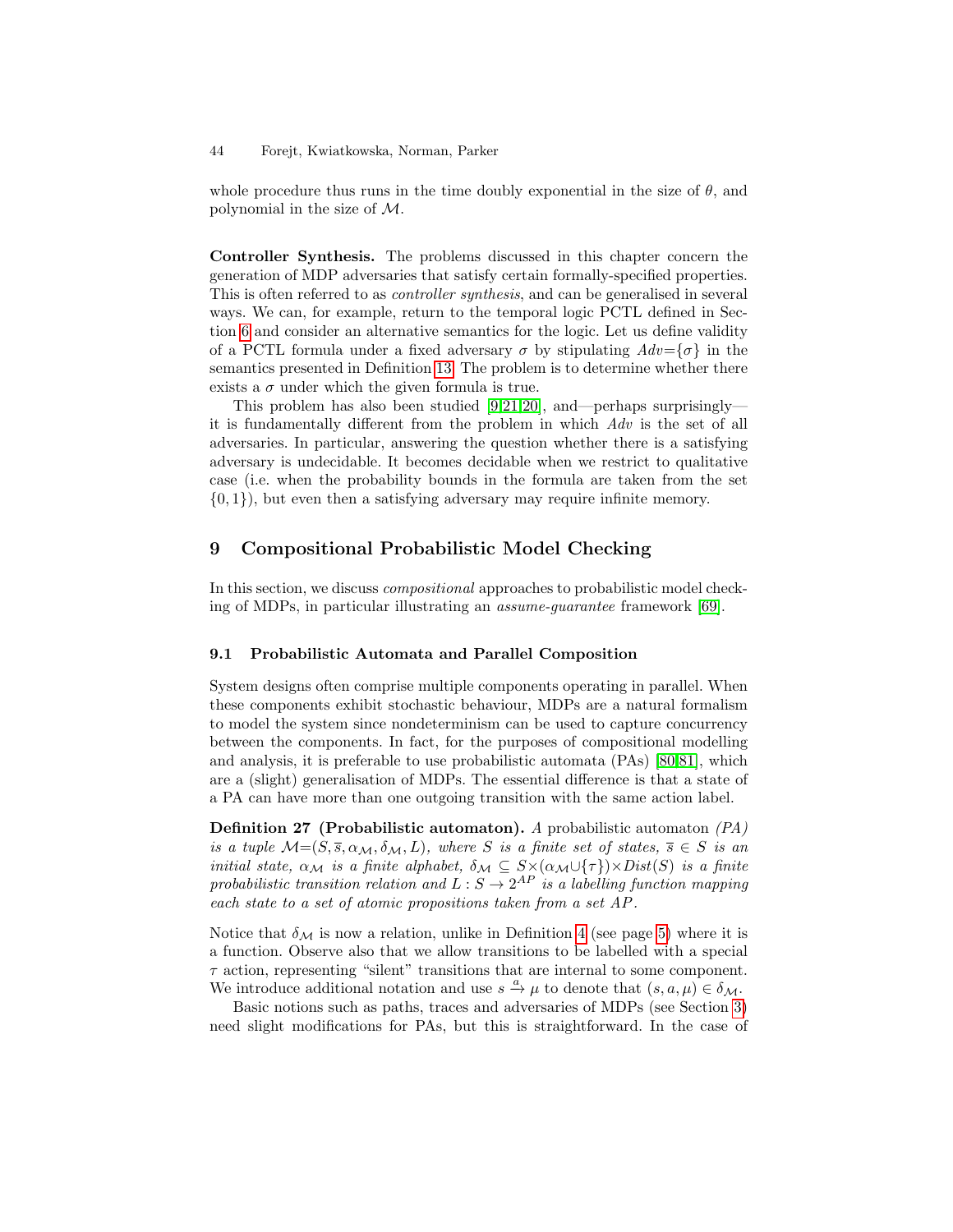traces, for example, we omit  $\tau$  actions, following the intuition that these actions are "silent". A technical detail required by the compositional approach of [\[69\]](#page-58-5) is the use of partial adversaries, which can opt to (with some probability) take none of the available choices and remain in the current state. However, model checking of probabilistic safety properties, on which the compositional techniques described here are based, is unaffected by this distinction (intuitively, this is because remaining in a state can only decrease the probability of satisfying a safety property). The definition of a PA-DFA product and the process for model checking probabilistic safety properties are also essentially the same as the MDP case; see [\[69\]](#page-58-5) for details.

We now introduce a few additional concepts required for *compositional* modelling and analysis of PAs.

Definition 28 (Parallel composition of PAs). If  $\mathcal{M}_i=(S_i,\overline{s}_i,\alpha_{\mathcal{M}_i},\delta_{\mathcal{M}_i},L_i)$ are PAs for  $i=1, 2$ , then their parallel composition, denoted  $\mathcal{M}_1 || \mathcal{M}_2$ , is given by the PA  $(S_1 \times S_2, (\bar{s}_1, \bar{s}_2), \alpha_{\mathcal{M}_1} \cup \alpha_{\mathcal{M}_2}, \delta_{\mathcal{M}_1 || \mathcal{M}_2}, L)$  where  $\delta_{\mathcal{M}_1 || \mathcal{M}_2}$  is defined such that  $(s_1, s_2) \stackrel{a}{\rightarrow} \mu_1 \times \mu_2$  if and only if one of the following holds:

 $- s_1 \xrightarrow{a} \mu_1, s_2 \xrightarrow{a} \mu_2 \text{ and } a \in \alpha_{\mathcal{M}_1} \cap \alpha_{\mathcal{M}_2}$  $- s_1 \xrightarrow{a} \mu_1, \mu_2 = [s_2 \mapsto 1]$  and  $a \in \alpha_{\mathcal{M}_1} \setminus \alpha_{\mathcal{M}_2}$  $- \mu_1 = [s_1 \mapsto 1], s_2 \xrightarrow{a} \mu_2 \text{ and } a \in \alpha_{\mathcal{M}_2} \backslash \alpha_{\mathcal{M}_1}$ 

and  $L(s_1, s_2) = L_1(s_1) \cup L_2(s_2)$ .

This form of parallel composition [\[80,](#page-59-1)[81\]](#page-59-4), which allows multi-way synchronisation over the same action by several components, is in a similar style to the scheme used in the process algebra CSP [\[79\]](#page-59-11) and is also used in PRISM [\[56\]](#page-57-0). By default, we assume that  $\mathcal{M}_1$  and  $\mathcal{M}_2$  synchronise over all common actions. However, this can easily be generalised to incorporate more flexible definitions of synchronisation, as well as operators to hide and rename action labels.

Definition 29 (Alphabet extension of PA). For a PA  $\mathcal{M} = (S, \overline{s}, \alpha_{\mathcal{M}}, \delta_{\mathcal{M}}, L)$ and set of actions  $\alpha$ , we extend M's alphabet to  $\alpha$ , denoted M[ $\alpha$ ], as follows:  $\mathcal{M}[\alpha]\!=\!(S,\overline{s},\alpha_{\mathcal{M}}\cup\alpha,\delta_{\mathcal{M}[\alpha]},L)$  where  $\delta_{\mathcal{M}[\alpha]}\!=\!\delta_{\mathcal{M}}\cup\{(s,a,[s\mapsto 1])|\ s\!\in\!S\wedge a\!\in\!\alpha\setminus\!\alpha_{\mathcal{M}}\}.$ 

<span id="page-44-0"></span>Example 18. Figure [16](#page-45-0) shows two PAs used to model a system comprising a machine  $(\mathcal{M}_2)$  and a controller  $(\mathcal{M}_1)$  that is responsible for powering it down. When  $\mathcal{M}_1$  detects a problem, it should send two messages: warn and then shut*down* to  $M_2$ . However, with probability 0.2, it fails to transmit warn. If  $M_2$ does not receive the *warn* message before the *shutdown* message, there is a  $10\%$ chance it will *fail* to shut down correctly. Figure [16\(c\)](#page-45-1) also shows the DFA  $\mathcal{A}_G^{err}$ for a safety property  $\Phi_G$  "action fail never occurs". On the parallel composition  $\mathcal{M}_1 \| \mathcal{M}_2$ , we can compute  $Pr_{\mathcal{M}_1 \| \mathcal{M}_2(s_0, t_0)}^{min}(\Phi_G) = 1 - 0.2 \cdot 0.1 = 0.98$ . Thus, the initial state of  $\mathcal{M}_1|\mathcal{M}_2$  satisfies the probabilistic safety property  $P_{\geq 0.98}[\Phi_G]$ .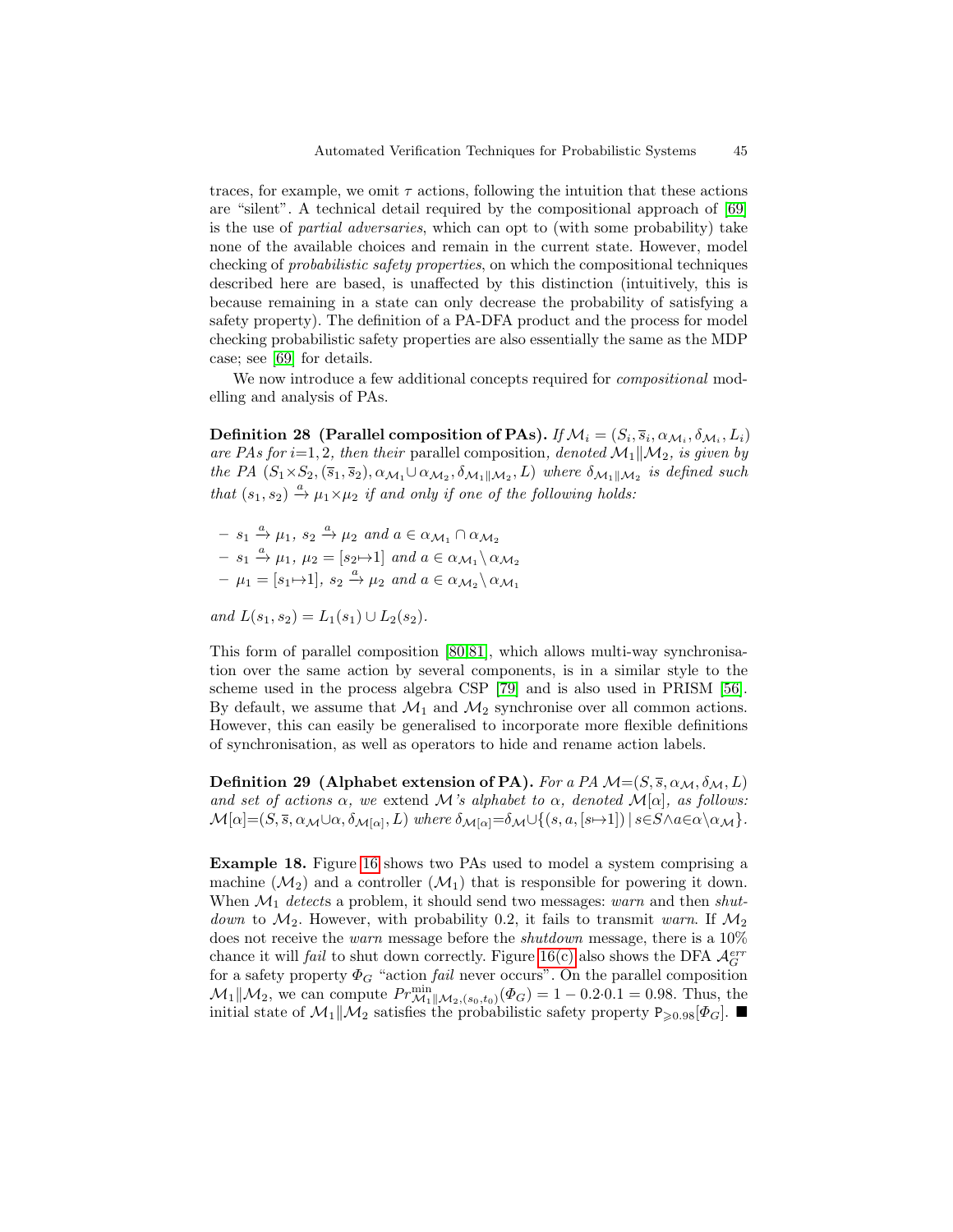

<span id="page-45-1"></span><span id="page-45-0"></span>Fig. 16. Two PAs  $\mathcal{M}_1$ ,  $\mathcal{M}_2$  and a DFA  $\mathcal{A}_G^{err}$  for a safety property  $\Phi_G$ 

#### 9.2 Assume-Guarantee Verification

We now describe the approach for *compositional* verification of probabilistic automata presented in [\[69\]](#page-58-5). This is based on the popular assume-guarantee paradigm, in which components of a system are verified separately, under assumptions about their environment. After verifying that the other system components satisfy these assumptions, proof rules are used to establish properties about the combined system. We will first define the basic underlying ideas and then illustrate one of the assume-guarantee proof rules from [\[69\]](#page-58-5).

The approach uses probabilistic assume-guarantee triples. These take the form  $\langle \Phi_A \rangle_{\geq p_A} \mathcal{M} \langle \Phi_G \rangle_{\geq p_G}$ , where  $P_{\geq p_A}[\Phi_A]$  and  $P_{\geq p_G}[\Phi_G]$  are probabilistic safety properties and  $M$  is a PA. Informally, the triple means: "whenever  $M$  is part of a system satisfying  $\Phi_A$  with probability at least  $p_A$ , the system satisfies  $\Phi_G$ with probability at least  $p<sub>G</sub>$ ". Formally, we have the following definition.

Definition 30 (Probabilistic assume-guarantee triple). If  $P_{\geqslant p_A}[\Phi_A]$  and  $P_{\geqslant p_G}[\Phi_G]$  are probabilistic safety properties, M is a PA and  $\alpha_G \subseteq \alpha_A \cup \alpha_M$ , then  $\langle \Phi_A \rangle_{\geq p_A} M \langle \Phi_G \rangle_{\geq p_G}$  is a probabilistic assume-guarantee triple, meaning:

<span id="page-45-2"></span>
$$
\forall \sigma \in Adv_{\mathcal{M}[\alpha_A]} \ . \ \left(\mathit{Pr}^{\sigma}_{\mathcal{M}[\alpha_A],\overline{s}}(\Phi_A) \geqslant p_A \rightarrow \mathit{Pr}^{\sigma}_{\mathcal{M}[\alpha_A],\overline{s}}(\Phi_G) \geqslant p_G\right).
$$

The use of  $\mathcal{M}[\alpha_A]$ , i.e. M extended to the alphabet of  $\Phi_A$ , in the above is needed to allow the assumption to refer to actions not used in  $M$ . We use  $\langle \text{true} \rangle \mathcal{M} \langle \Phi_G \rangle_{\geq p_G}$  to indicate the case where there is no assumption. This is therefore equivalent to  $\bar{s} \models P_{\geq p_G}[\Phi_G]$  and can be verified using the techniques described in Section [7.1.](#page-30-1) Checking that a triple  $\langle \Phi_A \rangle_{\geq p_A} \mathcal{M} \langle \Phi_G \rangle_{\geq p_G}$  holds in the general case, however, requires the use of multi-objective (LTL) probabilistic model checking, as discussed in Section [8.](#page-38-0)

**Proposition 4** ([\[69\]](#page-58-5)). If M is a PA,  $P_{\geq p_A}[\Phi_A]$  and  $P_{\geq p_G}[\Phi_G]$  are probabilistic safety properties and  $\mathcal{M}' = \mathcal{M}[\alpha_A] \otimes \mathcal{A}_A^{err} \otimes \mathcal{A}_G^{err}$  with initial state  $\bar{s}'$ , then:

<span id="page-45-3"></span>
$$
\langle \Phi_A \rangle_{\geqslant p_A} \mathcal{M} \langle \Phi_G \rangle_{\geqslant p_G} \n\Longleftrightarrow \neg \exists \sigma' \in Adv_{\mathcal{M}'} . \ (Pr^{\sigma'}_{\mathcal{M}', \overline{s}'}(G \neg err_A) \geqslant p_A \wedge Pr^{\sigma'}_{\mathcal{M}', \overline{s}'}(F \, err_G) > 1 - p_G).
$$

Based on the definitions given above, [\[69\]](#page-58-5) presents the following asymmetric assume-guarantee proof rule for a two component system  $\mathcal{M}_1 || \mathcal{M}_2$ .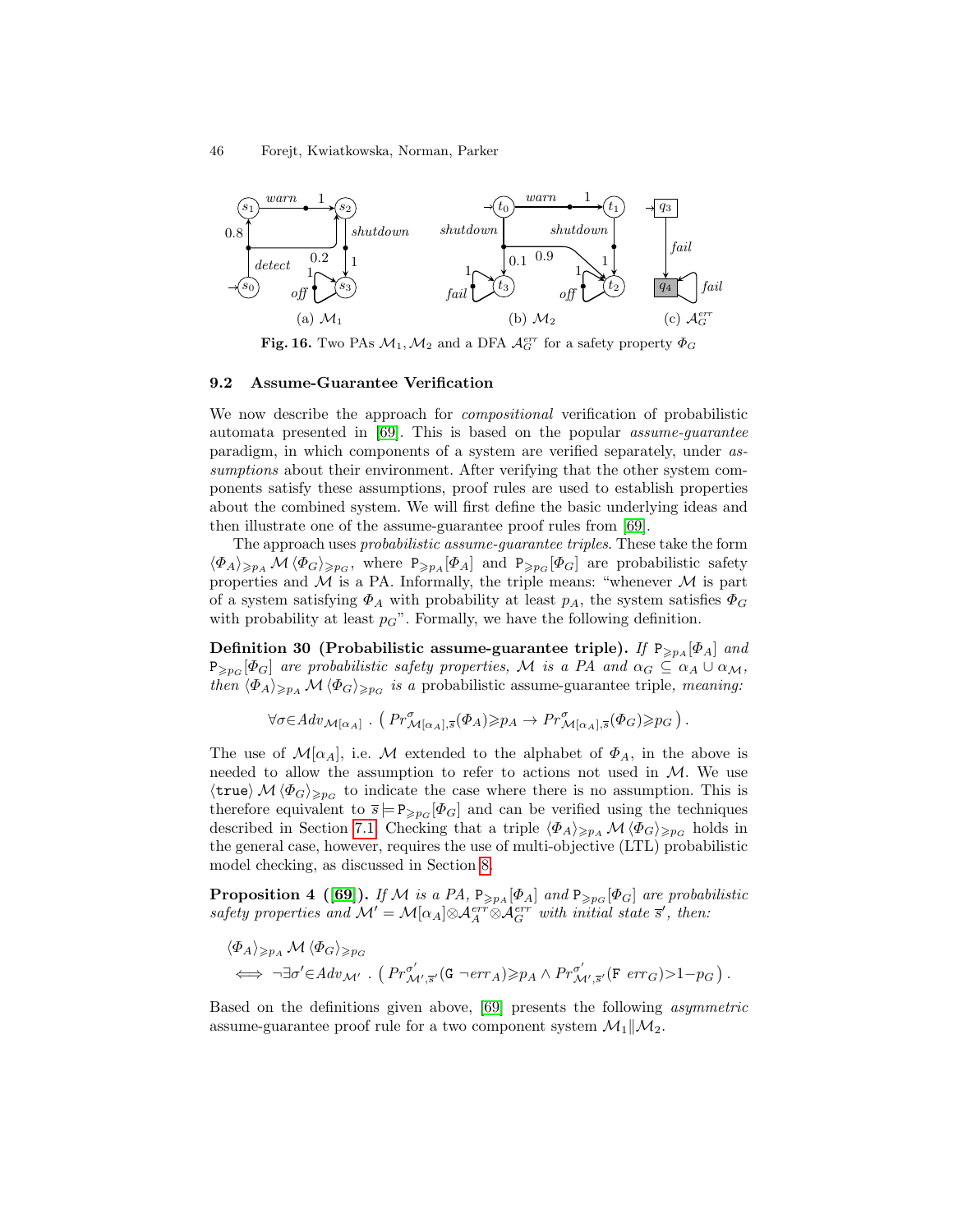

<span id="page-46-1"></span>Fig. 17. The product PA  $M_2 \otimes A^{err}_A \otimes A^{err}_G$  for the PA  $M_2$  and error automata  $\mathcal{A}^{err}_A$ and  $\mathcal{A}_G^{err}$  from Figures [8](#page-31-1) and [16](#page-45-0) (see Example [19\)](#page-46-0)

**Proposition 5** ([\[69\]](#page-58-5)). If  $\mathcal{M}_1, \mathcal{M}_2$  are PAs and  $P_{\geq p_A}[\Phi_A], P_{\geq p_G}[\Phi_G]$  probabilistic safety properties such that  $\alpha_A \subseteq \alpha_{M_1}$  and  $\alpha_G \subseteq \alpha_{M_2} \cup \alpha_A$ , then the following proof rule holds:

$$
\langle \text{true} \rangle \mathcal{M}_1 \langle \Phi_A \rangle_{\geqslant p_A} \n\langle \Phi_A \rangle_{\geqslant p_A} \mathcal{M}_2 \langle \Phi_G \rangle_{\geqslant p_G} \qquad \text{(ASYM)}
$$
\n
$$
\langle \text{true} \rangle \mathcal{M}_1 \|\mathcal{M}_2 \langle \Phi_G \rangle_{\geqslant p_G}
$$

This rule is asymmetric in the sense that it only uses one assumption  $(P_{\geq p_A}[\Phi_A])$ about one of the components  $(\mathcal{M}_1)$ . Given such an assumption, we can now model check the probabilistic safety property  $P_{\geqslant p_G}[\Phi_G]$  on  $\mathcal{M}_1||\mathcal{M}_2$  in a compositional fashion. More precisely, verification reduces to two sub-problems, one for each premise of the rule: (i) checking a probabilistic safety property on  $\mathcal{M}_1$ ; (ii) performing multi-objective model checking on  $M_2[\alpha_A] \otimes \mathcal{A}_A^{err} \otimes \mathcal{A}_G^{err}$ . If  $\mathcal{A}_A^{err}$ is much smaller than  $\mathcal{M}_1$ , significant gains in performance and/or scalability can be made.

<span id="page-46-0"></span>**Example 19.** We illustrate the rule (ASYM) on the PAs  $\mathcal{M}_1, \mathcal{M}_2$  and property  $P_{\geq 0.98}[\Phi_G]$  from Example [18](#page-44-0) (see Figure [16\)](#page-45-0). We also reuse the probabilistic safety property  $P_{\geq 0.8}[\Phi_A]$  from Example [13,](#page-33-2) where  $\Phi_A$  means "warn occurs before *shutdown*" and its error automaton is the DFA  $\mathcal{A}_{A}^{err}$  in Figure [8.](#page-31-1) Our goal is to verify that  $P_{\geq 0.98}[\Phi_G]$  holds in  $\mathcal{M}_1||\mathcal{M}_2$  using the rule (ASYM) and with assumption  $P_{\geq 0.8}[\Phi_A]$ . To check the first premise of (ASYM), we need to verify  $s_0 \models P_{\geqslant 0.8}[\Phi_A]$  in  $\mathcal{M}_1$ , which has already been shown to be true in Example [13.](#page-33-2)

Next, we check the second premise, i.e.  $\langle \Phi_A \rangle_{\geqslant 0.8} \mathcal{M}_2 \langle \Phi_G \rangle_{\geqslant 0.98}$ , using Propo-sition [4](#page-45-2) above. The product  $\mathcal{M}_2 \otimes \mathcal{A}_A^{err} \otimes \mathcal{A}_G^{err}$  is shown in Figure [17](#page-46-1) (in this case,  $\mathcal{M}_2[\alpha_A] = \mathcal{M}_2$ . Recall that we label product states corresponding to accepting states of  $\mathcal{A}_A^{err}$  and  $\mathcal{A}_G^{err}$  with atomic propositions  $err_A$  and  $err_G$ . We also shade these grey in Figure [17](#page-46-1) for clarity. We need to establish that there is no adversary under which the probability of remaining within states not satisfying  $err_A$  is at least 0.8 and the probability of reaching an  $err_G$  state is above  $1-0.98 = 0.02$ . Through a manual inspection, we see that no such adversary exists. This check can be automated using the multi-objective probabilistic model checking techniques from Section [8.](#page-38-0) In conclusion, combining the two results, we can state that  $(s_0, t_0)$   $\models$  P<sub> $\geq 0.98[\Phi_G]$ </sub> does hold in  $\mathcal{M}_1 || \mathcal{M}_1$ , as required.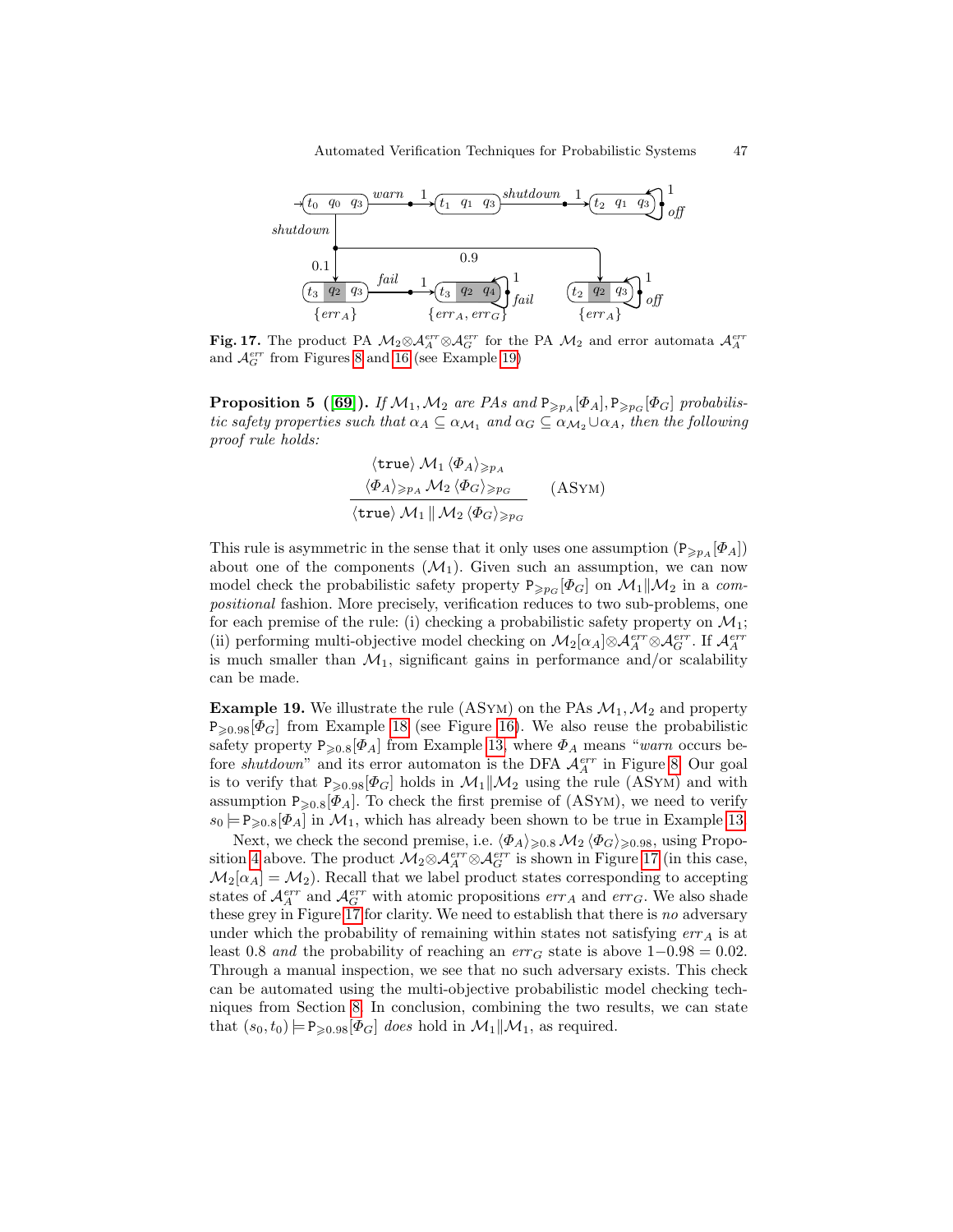Consider, however, the adversary  $\sigma$  of  $M_2 \otimes \mathcal{A}_A^{err} \otimes \mathcal{A}_G^{err}$  which, in the initial state, chooses warn with probability 0.8 and shutdown with probability 0.2. This satisfies  $G \nightharpoonup err_A$  with probability 0.8 and F  $err_G$  with probability 0.02. Hence,  $\langle \Phi_A \rangle_{\geqslant 0.8}$   $\mathcal{M}_2 \langle \Phi_G \rangle_{\geqslant p_G}$  does not hold for any value of  $p_G > 1-0.02 = 0.98$ .

For details of additional probabilistic assume-guarantee proof rules, as well as quantitative approaches to the problem, see [\[69\]](#page-58-5); for further extensions, including the use of  $\omega$ -regular and reward-based properties, see [\[45\]](#page-57-6).

## <span id="page-47-0"></span>10 Tools & Case Studies

There are several software tools available for probabilistic verification of Markov decision processes (or probabilistic automata). One of the most widely used of these is PRISM [\[56\]](#page-57-0), which incorporates the majority of the techniques described in this tutorial. It also supports discrete- and continuous-time Markov chains, and probabilistic timed automata.

Two other tools for probabilistic model checking of MDPs are LiQuor [\[30\]](#page-56-6), which has an expressive modelling language extending Promela with probabilities, and ProbDiVinE [\[13\]](#page-55-12), which focuses on parallel and distributed implementations of LTL model checking for MDPs. RAPTURE [\[60\]](#page-58-6) and PASS [\[50\]](#page-57-7) both provide verification of MDPs using abstraction and refinement. There are also various other probabilistic model checkers for discrete- and continuous-time Markov chains, notably MRMC [\[61\]](#page-58-7). For a more extensive list, see [\[92\]](#page-59-12).

In the following sections, we present three large probabilistic model checking case studies, based on the use of Markov decision processes. A selection of further examples can be found at [\[90\]](#page-59-13).

#### 10.1 Case Study: Israeli and Jalfon's Self-stabilisation Protocol

A self-stabilising protocol for a network of processes is a protocol which transforms a system from an unstable state to a stable state in a finite number of steps and without any outside intervention. Here, we consider Israeli and Jalfon's randomised self-stabilising protocol [\[59\]](#page-58-8).

The protocol of Israeli and Jalfon is designed for a network which is an oriented ring of identical processes  $P_1, \ldots, P_N$  with bidirectional communication. It operates asynchronously with an arbitrary scheduler, and each process  $P_i$  has a boolean variable  $q_i$  which represents the fact that it has a token. A process is said to be active if it has a token and only active processes can be scheduled. When a process is scheduled, it makes a (uniform) random choice as to whether to move its token to its left or right and when tokens collide they are merged into a single one. The stable configurations are those where there is exactly one active process, i.e. exactly one token. Once a stable configuration has been reached, the token should be passed around the ring forever in a fair manner.

We first verify that the protocol does indeed stabilise, by verifying that a stable state is reached with minimum probability 1 for all possible initial configurations. This property can be expressed in PCTL as the formula  $P_{\geq 1}[F \; stable]$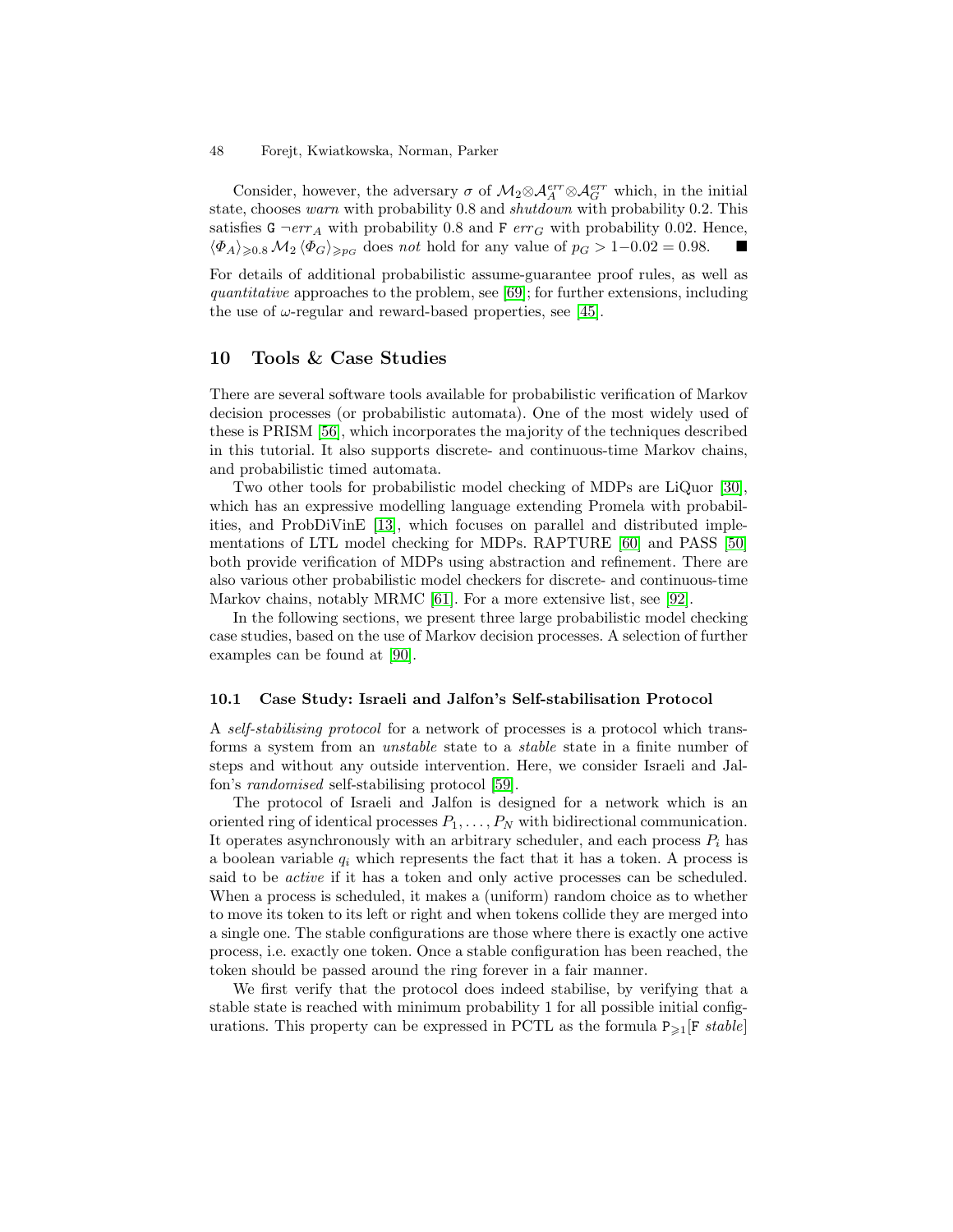

(a) Minimum probability of stabilisation (b) Maximum expected number of tokens by step  $K$ at step K



(c) Minimum expected time to stabilise (d) Maximum expected time to stabilise  $(i$ nitially  $k$  tokens)  $(i$ nitially  $k$  tokens)

<span id="page-48-0"></span>Fig. 18. Israeli-Jalfon's self-stabilisation protocol: results

where *stable* is the atomic proposition representing the fact that there is only one token present in the state. We also check that the token is passed around the ring in a fair manner. Since we have already shown that, with minimum probability 1 there is eventually only one token, it is sufficient to check that each process obtains the token infinitely often. For process  $P_i$ , we use the probabilistic LTL specification  $P_{\geq 1}[G \ F \ active_i],$  where the atomic proposition  $active_i$ indicates that  $P_i$  is active, i.e. has a token.

Next, we investigate the protocol's performance with the properties:

- the minimum probability of stabilising within  $K$  steps when starting from any initial configuration,  $(P_{\min=?}[F^{\leq K} \; stable]);$
- the maximum expected number of tokens after  $K$  steps when starting from any initial configuration,  $(R_{\text{max}=?}^{tokens}[I^{=K}],$  where the reward structure tokens assigns a reward to each state corresponding to the number of tokens present in the state and there are no action rewards);
- the minimum and maximum expected time to reach a stable state given that the initial number of tokens is  $\hat{k}$  ( $\mathbf{R}^{steps}_{\text{min}=?}[\textbf{F} \; stable]$  and  $\mathbf{R}^{steps}_{\text{max}=?}[\textbf{F} \; stable]$ , where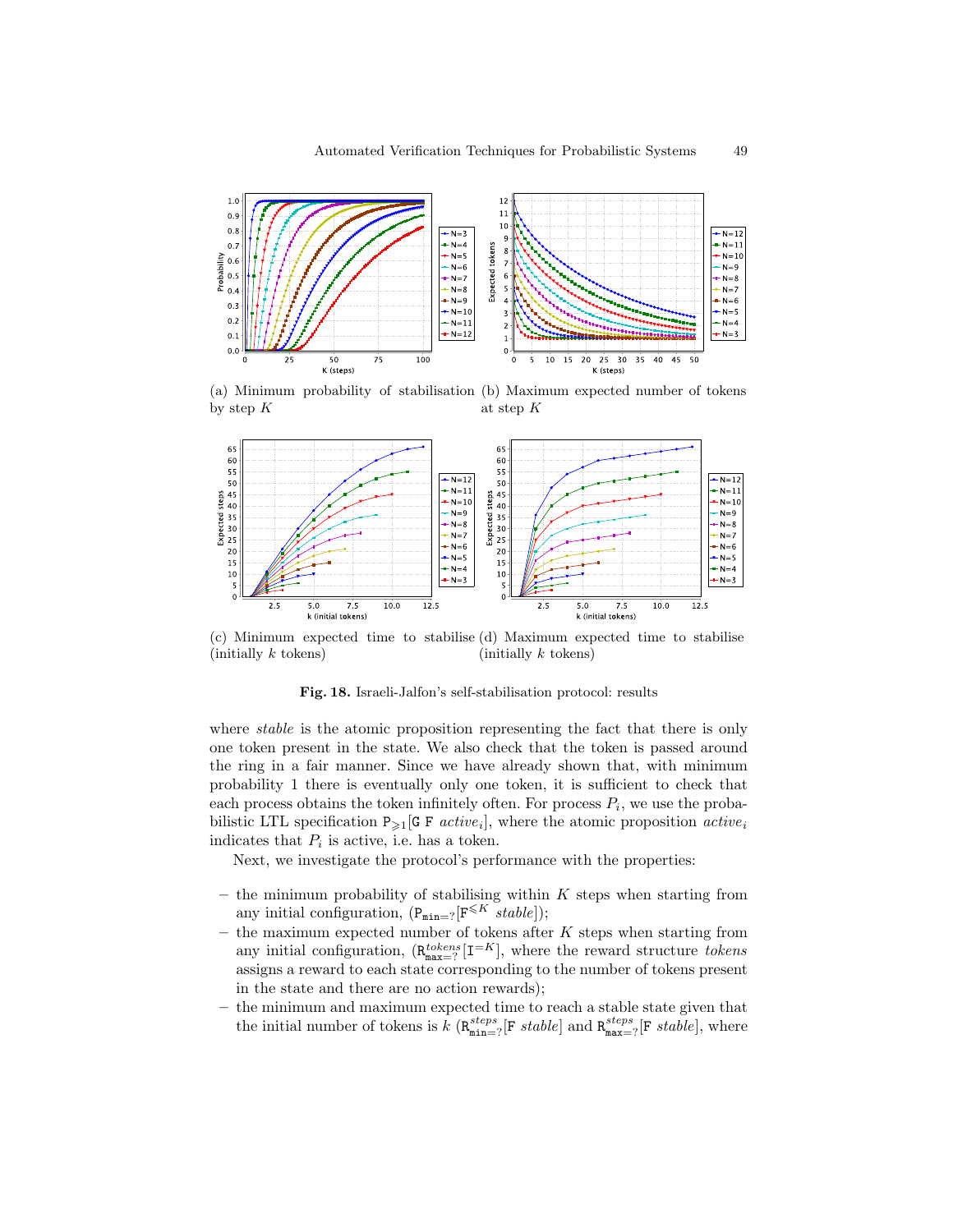the reward structure steps assigns a reward of 1 to each action and there are no state rewards).

Figure [18](#page-48-0) presents a summary of the results as the number of processes  $(N)$  varies from 3 to 12. We see that the performance of the protocol decreases as the number of processes increases. Considering the individual properties, we observe that the probability to stabilise by step K (Figure  $18(a)$ ) and the expected number of tokens at step K (Figure [18\(](#page-48-0)b)) both converge towards 1 as K increases. This is to be expected as we have already verified that the minimum probability of stabilisation is 1. Considering the expected time to stabilise (Figures  $18(c)$ -(d)), the results show the expected time to stabilise increasing as the initial number of tokens  $(k)$  increases. Further investigation for the other properties shows similar trends as the initial number of tokens is increased.

#### 10.2 Case Study: Dynamic Power Management

Dynamic Power Management (DPM) is a technique for saving energy in devices that can be turned on and off under operating system control. Such methods are particularly important in mobile, hand-held and embedded devices, for which minimisation of energy consumption is a key issue. DPM-enabled devices typically have several power states with different energy consumption rates. A DPM policy is used to decide when commands to transition between these states should be issued, based on the current state of the system.

The components of a DPM system are: a Service Provider (SP) representing the device under power management control; a Service Requester (SR) which sends requests to the SP; a Service Request Queue (SRQ), which stores the requests that have yet to be served; and the Power Manager (PM), which sends commands to the SP, based on observations of the system and a DPM policy.

The particular system we consider here is the IBM TravelStar VP [\[58\]](#page-58-9), a commercially available hard disk drive. Our model is based on the one in [\[15\]](#page-55-13). The hard disk, i.e. the SP, can operate in five different states as shown in Table  $2(a)$ . which also provides the power dissipation in each of these states. It is only in state *active* that the device can perform data reads and writes. In state *idle* the disk is spinning but some of the electronic components of the disk drive have been switched off. The state *idlelp* ("idle low power") is similar except that it has a lower power dissipation. The states *stby* and *sleep* correspond to the disk being spun down. Transition times between states are in Figure [2\(](#page-50-0)b).

We use the following reward structures during our analysis:

- power is used to investigate the energy consumption of the system and is defined using the power dissipation of the SP given in Figure  $2(a)$ ;
- queue is used for analysing the size of the service request queue and is constructed by setting the reward in each state to the size of the SRQ;
- $-$  lost represents the loss of requests by assigning a reward of 1 to actions representing the arrival of a request when the queue is full.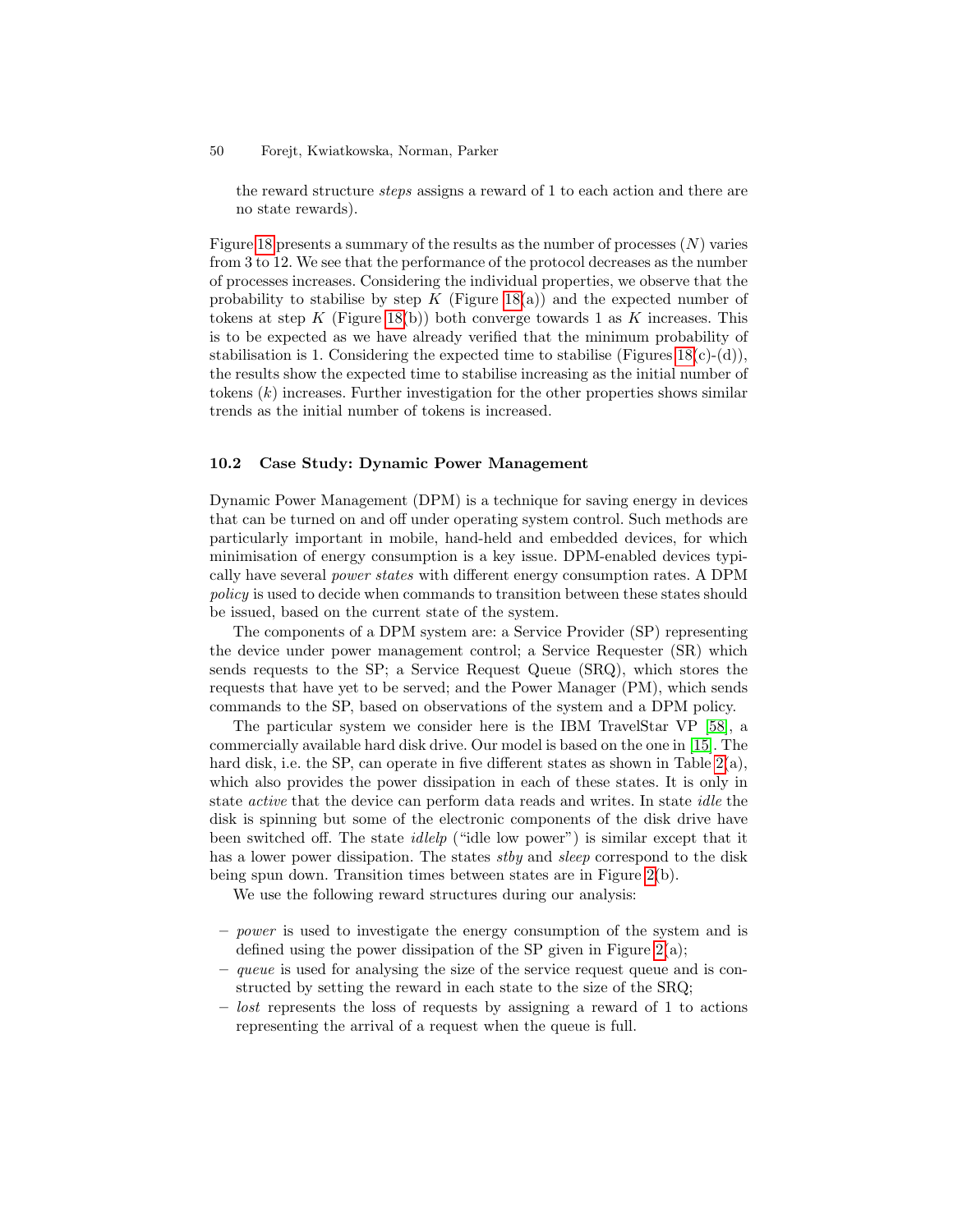| (a) Average power dissipation |                                 |  |        |  |  |
|-------------------------------|---------------------------------|--|--------|--|--|
|                               | State   Power dissipation $(W)$ |  |        |  |  |
| active                        | 2.5                             |  | active |  |  |
| idle                          | 1.5                             |  | idle   |  |  |
| idlelp                        | 0.8                             |  | idlelp |  |  |
| stby                          | 0.3                             |  | stby   |  |  |
| sleep                         |                                 |  | sleep  |  |  |

(b) Expected transition times

|        |                 |     | <i>active idle idlelp stby sleep</i> |      |
|--------|-----------------|-----|--------------------------------------|------|
| active |                 |     | $1ms$ 5ms 2.2sec 6sec                |      |
| idle   | 1 <sub>ms</sub> | 5ms | $ 2.2\text{sec} 6\text{sec}$         |      |
| idlelp | 5ms             |     | $ 2.2\text{sec} $ 6sec               |      |
| stbu   | 2.2sec          |     |                                      | 6sec |
| sleep  | 6sec            |     |                                      |      |

<span id="page-50-0"></span>Table 2. Dynamic power management: properties of the states of the hard drive

For further details of the PRISM model see [\[74](#page-59-14)[,91\]](#page-59-0).

In Figure [19](#page-51-0) we present model checking results for computation of the minimum and maximum values for the following properties, when the maximum queue size is 2 and there is no constraint on the battery life of the system:

- the probability of L lost requests by step 1,000 (e.g.  $P_{min=?}[F^{\leq 1000}$   $lost_L]$ );
- the expected energy consumed during the first K steps (e.g.  $\mathbb{R}_{\min=?}^{power}[\mathbf{C}^{\leq K}])$ ;
- the expected queue size at step K (e.g.  $\mathbb{R}^{queue}_{\min=?}[\mathbf{I}^{=K}])$ ;
- the expected number of lost requests after K steps (e.g.  $R_{\min=2}^{lost} [C^{\leq K}]$ ).

The results demonstrate that, depending on the power manager's choices, there can be a large difference both in the energy consumption (Figure 19 $(b)$ ) and in the performance (or quality of service) of the device (Figures  $19(a)$ , (c) and (d)). Analysing the best- and worst-case choices, i.e. generating the adversaries that yield the optimal values, we find the best-case performance and worst-case energy consumption is obtained by keeping the SP in the active state. On the other hand, the worst-case performance and best-case energy consumption is obtained by keeping the SP in sleep whenever possible and only switching to active when necessary (to prevent the power manager which minimises energy consumption by ignoring all requests and keeping the SP in sleep, we require the SP to be switched to *active* when the SRQ becomes full).

To further investigate the power-versus-performance trade-off of the system, we now apply the techniques of Section [8](#page-38-0) and [\[45\]](#page-57-6) (using the PRISM extension implemented in [\[69,](#page-58-5)[45\]](#page-57-6)) to perform controller synthesis on the disk-drive. To allow us to consider long-run average properties in the analysis we follow [\[15\]](#page-55-13) and constrain the battery life of the system. Applying these techniques, we can minimise the expected energy consumption under restrictions on, for example, the probability that a request waits more than  $K$  steps, the probability that  $N$ requests are lost, the average request-queue size or the expected number of lost requests. To illustrate this approach, Figure [20\(](#page-52-0)a) plots the minimum expected energy consumption under restrictions on the probability that 10 requests are lost, while Figure [20\(](#page-52-0)b) plots the minimum expected energy consumption under restrictions on both the average queue size and expected number of lost requests. In both cases the maximum size of the SRQ is set to 2. These results demonstrate the familiar power-versus-performance trade-off: policies can offer improved performance, but at the expense of using more energy.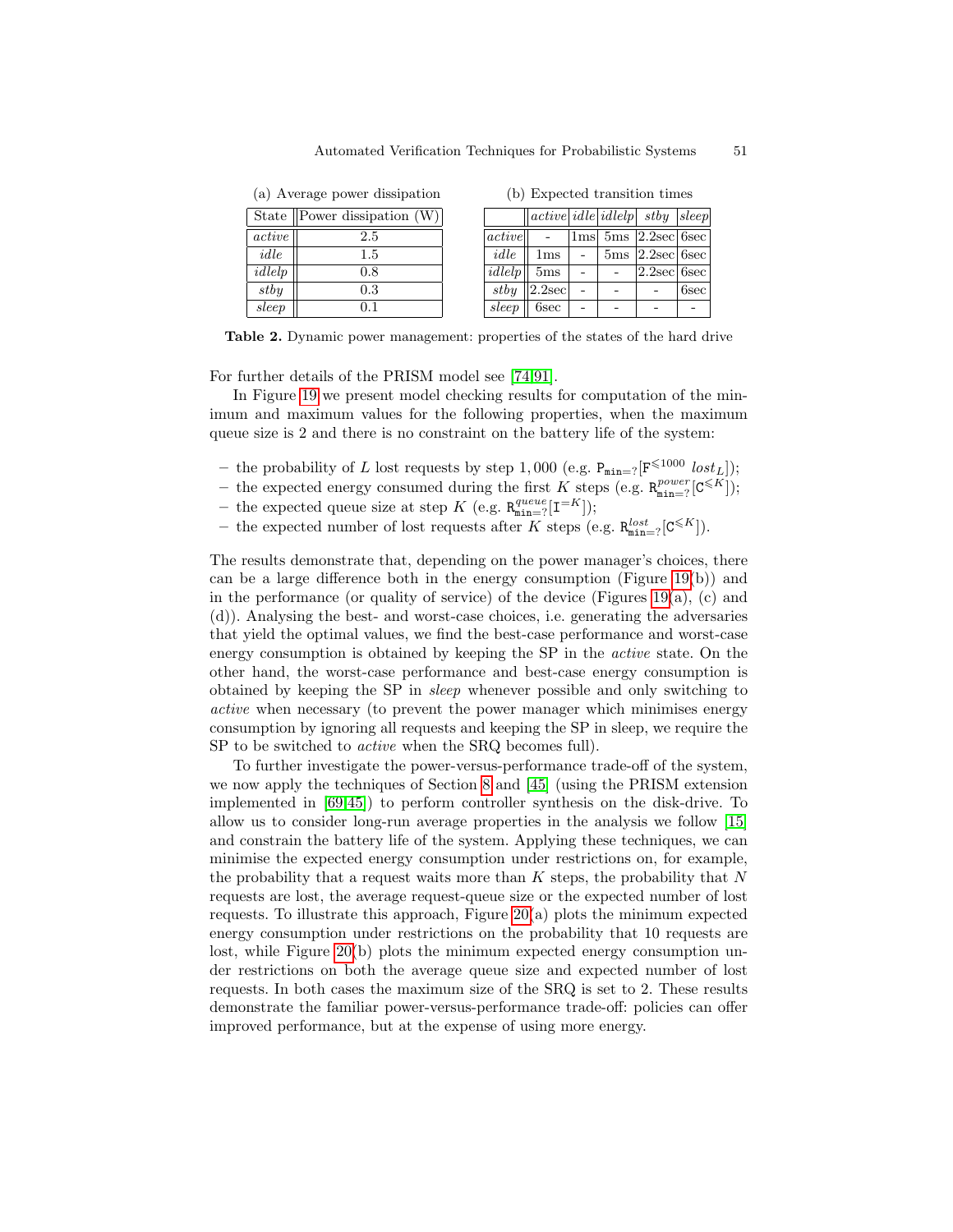

(a) Prob.  $L$  lost requests by step 1,000 (b) Expected energy consumed by step  $K$ 



<span id="page-51-0"></span>Fig. 19. Dynamic power management: model checking results

For an example of the controllers generated through this approach, consider constraints of 0.9 and 100 on the average queue size and expected number of lost requests. The optimal expected energy consumption is 1,874.6 and is achieved by the following PM:

- if the SP is in active, the SR is in idle and the queue is empty, move SP to idle;
- if the SP is in sleep, the SR is in idle and the queue is full, then:
	- with probability 0.972958 keep SP in *sleep*
	- with probability 0.027042 move SP to active;
- otherwise, keep the SP in its current state.

On the other hand, if the constraints on the average queue size and the expected lost requests are 0.8 and 80 respectively, then the optimal expected energy consumption is 2,134.5 and is achieved by the following PM:

- immediately move the SP from sleep to active;
- if the SP is in *idle*, the SR is in req and the queue is empty, move SP to *active*;
- $-$  if the SP is in *active*, the SR is in *idle* and the queue is non-empty, then
	- with probability 0.995523 move SP to idle
	- with probability 0.004477 keep SP in active;
- otherwise, keep the SP in its current state.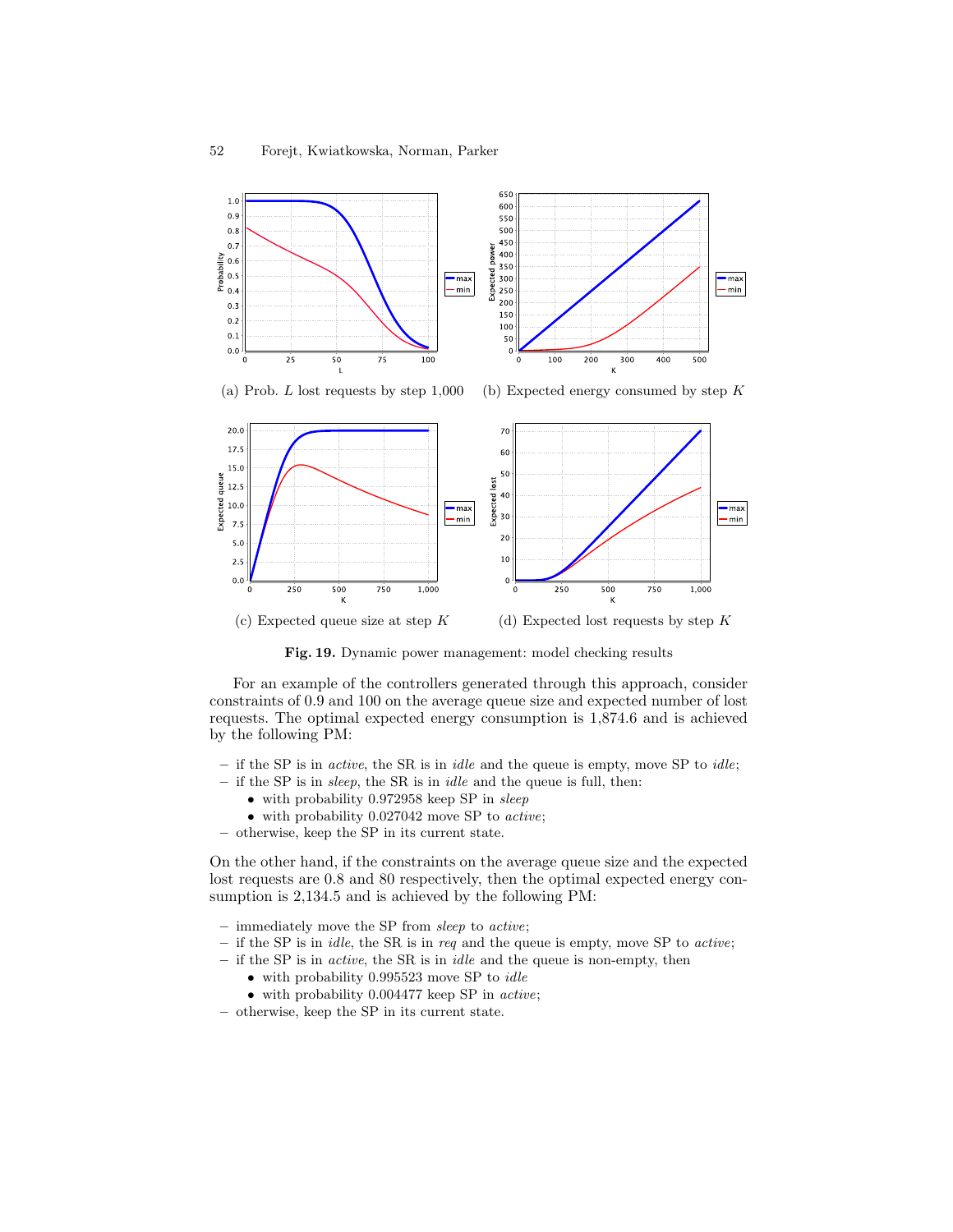

(a) Constraint on maximum probabil-(b) Constraints on maximum average queue ity of 10 lost requests size and expected lost requests

<span id="page-52-0"></span>Fig. 20. Dynamic power management: controller synthesis

## 10.3 Case Study: Aspnes & Herlihy's Consensus Algorithm

A distributed consensus protocol is an algorithm for ensuring that a collection of distributed processes, which start in some initial value supplied by their environment, eventually terminate agreeing on the same value. In this case study, we consider the randomised distributed consensus algorithm of Aspnes & Herlihy [\[5\]](#page-54-2) and use it to demonstrate the applicability of the compositional verification approach for safety properties introduced in Section [9.](#page-43-0)

The algorithm of Apnes & Herlihy allows N processes in a distributed network to reach a consensus and employs, in each round, a shared coin protocol parameterised by  $K$ . The safety property we will consider is that "agreement" is reached by round  $R$ ", where the corresponding set of bad prefixes are those that end with the action of any process entering round  $R+1$ . We will in fact use the quantitative version of the composition techniques presented in [\[69\]](#page-58-5), which allows us to compute a lower bound on the minimum probability of satisfying the safety property, by computing an upper bound on the maximum probability of performing a bad prefix (see Proposition [1\)](#page-32-0).

The probabilistic automata model of the algorithm is based on the one presented in [\[71\]](#page-58-10). It comprises the parallel composition of: N PAs, each representing one process, and R PAs, one for the shared coin protocol of each round. The compositional verification consists of the following steps:

- first, using the techniques of Section [7,](#page-30-0) we calculate the minimum probability that the coin protocols of rounds  $1, \ldots, R-2$  each satisfy a safety property (the property is that the coin protocol returns the same coin value for all processes, and therefore the bad prefixes are those where the coin protocol returns different values to different processes);
- second, we combine these results through  $R-2$  applications of of the ASYNC rule of [\[69\]](#page-58-5) to return a probabilistic safety property satisfied by the (asynchronous) composition of the shared coin protocols for the first  $R-2$  rounds;
- finally, this probabilistic safety property is used as the assumption for an application of the Asym rule (see Theorem [5\)](#page-45-3), yielding the final property of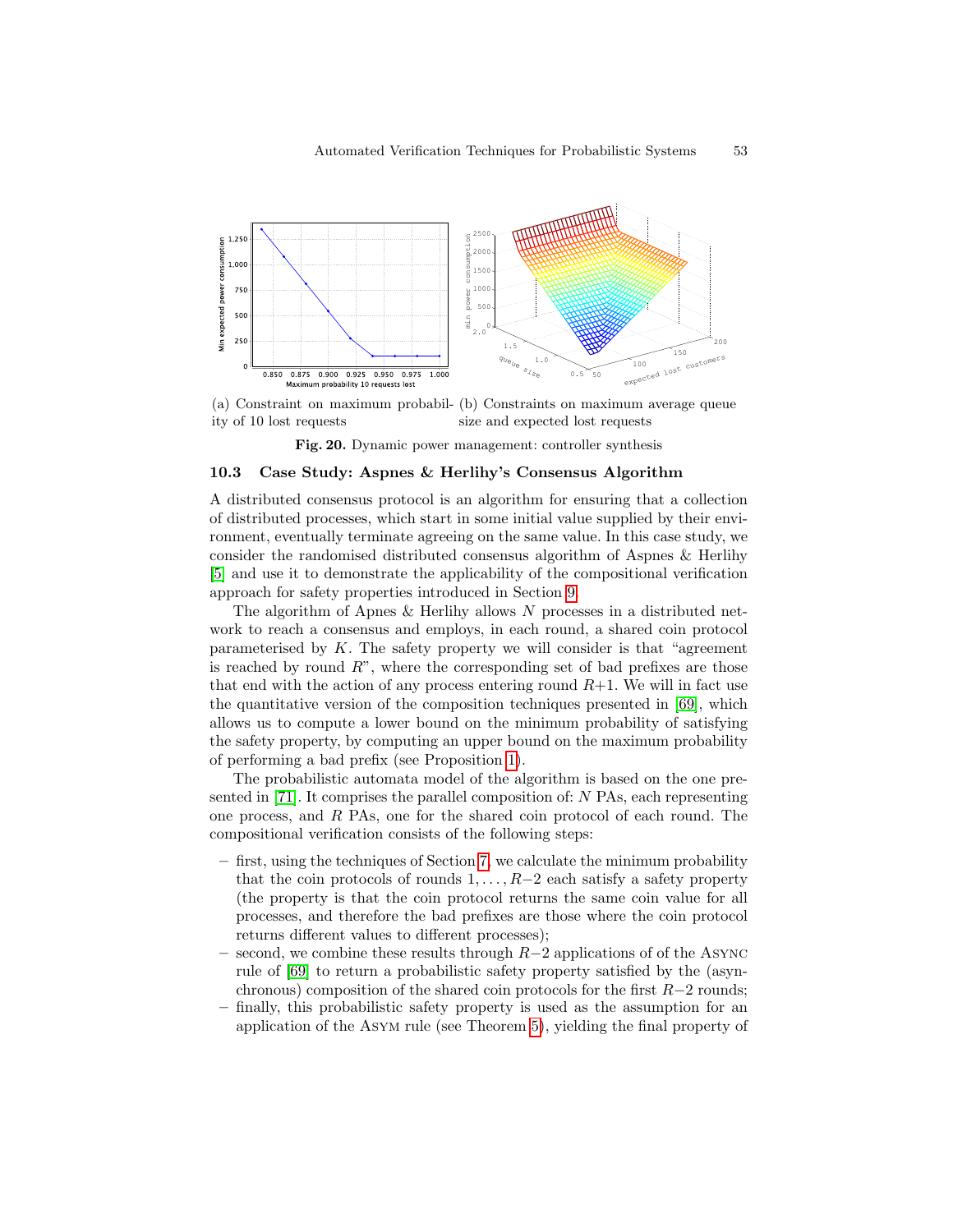54 Forejt, Kwiatkowska, Norman, Parker

|                                   | Parameters     |                  | Non-compositional |                     | Compositional              |                      |                     |
|-----------------------------------|----------------|------------------|-------------------|---------------------|----------------------------|----------------------|---------------------|
| $N$ K                             | R              | Model size       | Time(s)           | Result <sup>†</sup> |                            | $LP$ size Time $(s)$ | Result <sup>T</sup> |
| $\overline{2}$<br>$\mathfrak{D}$  | 3              | 5,158            |                   | 1.6 0.108333        | 1,064                      |                      | 0.9 0.108333        |
| $\overline{2}$<br>-20             | 3              | 40,294           |                   | 108.1 0.012500      | 1,064                      |                      | 7.4 0.012500        |
| 2<br>$\overline{2}$               | $\overline{4}$ | 20,886           |                   | 3.6 0.011736        | 2,372                      |                      | 1.2 0.011736        |
| 20<br>$\mathcal{D}_{\mathcal{L}}$ | 4              | 166,614          |                   | 343.1 0.000156      | 2,372                      |                      | 7.8 0.000156        |
| $\overline{2}$<br>2               | 5              | 83,798           |                   | 7.7 0.001271        | 4,988                      |                      | 2.2 0.001271        |
| 20<br>$\overline{2}$              | 5              | 671,894          |                   | 1,347 0.000002      | 4,988                      |                      | 8.8 0.000002        |
| 3<br>$\mathcal{D}$                | 3              | 1,418,545        |                   | 18,971 0.229092     | 40,542                     |                      | 29.6 0.229092       |
| 3<br>12                           | 3              | $16,674,145*$    | >24h              |                     | 40,542                     |                      | 49.7 0.041643       |
| 20<br>3                           | 3              | 39,827,233*      | >24h              |                     | 40,542                     |                      | 125.3 0.024960      |
| 3<br>$\overline{2}$               | $\overline{4}$ | 150,487,585      |                   | 78,955 0.052483     | 141,168                    |                      | 376.1 0.052483      |
| 12<br>3                           | 4              | $1,053,762,385*$ | mem-out           | $\overline{a}$      | $\vert\vert 141.168 \vert$ |                      | 396.3 0.001734      |
| 3 20                              | $\overline{4}$ | 2,028,200,209*   | mem-out           | $\overline{a}$      | 141,168                    |                      | 471.9 0.000623      |

<span id="page-53-1"></span>\* These models can be constructed, but not model checked, in PRISM.

† Results are maximum probabilities of error so actual values are these subtracted from 1.

Table 3. Randomised consensus algorithm: performance of compositional verification

interest on the combined system: the minimum probability that agreement is reached by round R.

Table [3](#page-53-1) shows performance results (taken from [\[69\]](#page-58-5)) for compositional verification on this case study. It gives the total time required to perform verification, both compositionally (as above) and non-compositionally (using PRISM). To give an indication of the improvements in scalability, the table shows the size of the PA (number of states) for the full system and the number of variables in the LP problems used for multi-objective model checking in the compositional case (see Section [8\)](#page-38-0). As can be seen, for this case study, the compositional approach is faster and permits analysis of models that are infeasible with conventional (non-compositional) techniques. See [\[69\]](#page-58-5) for further details.

## <span id="page-53-0"></span>11 Conclusions and Further Reading

This tutorial has given a general introduction to probabilistic model checking, focusing on the model of Markov decision processes. We have covered the basic underlying theory for this model, discussed techniques for model checking a wide array of quantitative properties and presented some illustrative case studies.

We conclude by briefly outlining a few of the active research topics in this area and give some pointers to further reading. In the context of automated verification of probabilistic systems, several key challenges are being addressed. One is extending the range of models to which probabilistic model checking can be applied. Another is improving the scalability of the techniques to handle larger and more complex models. There are also many other ways in which the functionality and applicability of probabilistic verification are being improved.

Models. Recent advances have been made regarding model checking for the following extensions of MDPs: probabilistic timed automata (see e.g. [\[70\]](#page-58-11) for a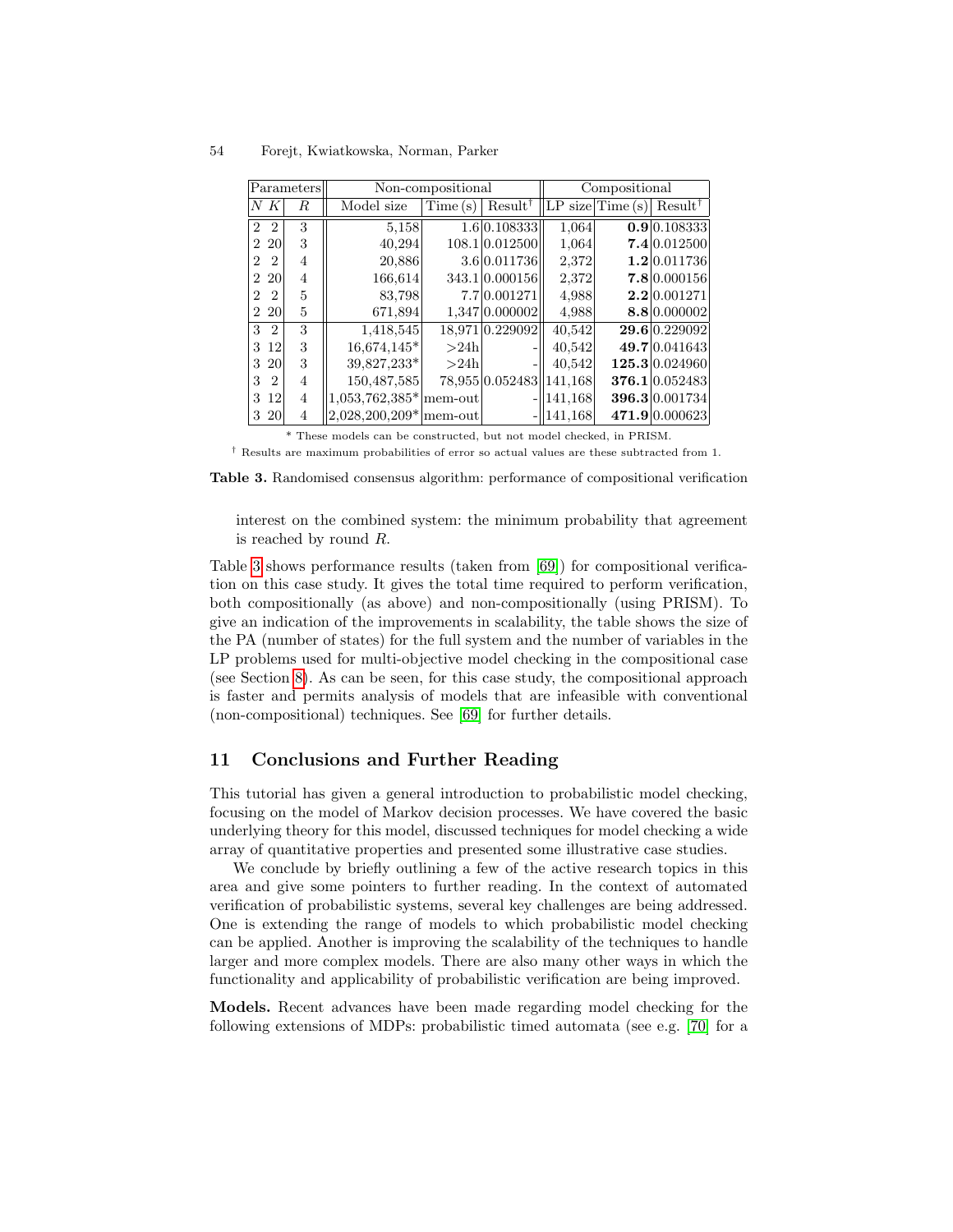survey); probabilistic hybrid systems (see e.g. [\[88,](#page-59-15)[46\]](#page-57-8)); continuous-time MDPs and continuous-time games (see e.g. [\[10,](#page-55-14)[23,](#page-55-15)[73,](#page-59-16)[77\]](#page-59-17)); interactive Markov chains (see e.g. [\[87\]](#page-59-18)); and recursive MDPs and games (see e.g. [\[41,](#page-57-9)[22\]](#page-55-16)).

Scalability. A variety of approaches are being considered to improve scalability. One example is the development of abstraction and refinement frameworks [\[37](#page-56-7)[,55](#page-57-10)[,26,](#page-56-8)[63\]](#page-58-12), some of which have been applied in practice to verification of probabilistic timed automata [\[68\]](#page-58-13), probabilistic software [\[62\]](#page-58-14) and PRISM models [\[50\]](#page-57-7). Other promising directions include: partial order reduction [\[49,](#page-57-11)[31\]](#page-56-9), symmetry reduction [\[66](#page-58-15)[,39\]](#page-56-10), algorithms for simulation and bisimulation relations [\[25,](#page-56-11)[86\]](#page-59-19) and compositional probabilistic verification techniques [\[69,](#page-58-5)[43,](#page-57-12)[38\]](#page-56-12).

Other directions. Many other interesting topics are being studied on MDPs and related models. These include: probabilistic counterexample generation [\[4](#page-54-3)[,3\]](#page-54-4), verification under fairness [\[8\]](#page-55-7) and under restricted classes of adversaries [\[47](#page-57-13)[,29\]](#page-56-13), parametric model checking [\[51\]](#page-57-14), synthesis of parameters [\[52\]](#page-57-15) and models [\[28\]](#page-56-14), and run-time probabilistic model checking [\[24,](#page-55-17)[44\]](#page-57-16).

## Acknowledgments

The authors are supported in part by EU FP7 project CONNECT, ERC Advanced Grant VERIWARE and EPSRC grant EP/F001096/1. Vojtěch Forejt is also supported by a Royal Society Newton Fellowship and the Institute for Theoretical Computer Science, project no. 1M0545. In addition, we acknowledge Dinara Karkabayeva for providing a preliminary version of the results in Section [4.2](#page-11-1) and thank the authors of [\[15\]](#page-55-13) for making their model of the IBM TravelStar VP available to us.

## References

- <span id="page-54-0"></span>1. de Alfaro, L.: Formal Verification of Probabilistic Systems. Ph.D. thesis, Stanford University (1997)
- <span id="page-54-1"></span>2. de Alfaro, L.: From fairness to chance. In: Baier, C., Huth, M., Kwiatkowska, M., Ryan, M. (eds.) Proc. 1st Int. Workshop Probabilistic Methods in Verification (PROBMIV'98). ENTCS, vol. 22. Elsevier (1998)
- <span id="page-54-4"></span>3. Aljazzar, H., Leue, S.: Generation of counterexamples for model checking of Markov decision processes. In: Proc. 6th Int. Conf. Quantitative Evaluation of Systems (QEST'09). pp. 197–206. IEEE CS Press (2009)
- <span id="page-54-3"></span>4. Andr´es, M., D'Argenio, P., van Rossum, P.: Significant diagnostic counterexamples in probabilistic model checking. In: Chockler, H., Hu, A. (eds.) Proc. 4th Int. Haifa Verification Conf. Hardware and Software: Verification and Testing (HVC'08). LNCS, vol. 5394, pp. 129–148. Springer (2008)
- <span id="page-54-2"></span>5. Aspnes, J., Herlihy, M.: Fast randomized consensus using shared memory. Journal of Algorithms 15(1), 441–460 (1990)
- 6. Aziz, A., Singhal, V., Balarin, F., Brayton, R., Sangiovanni-Vincentelli, A.: It usually works: The temporal logic of stochastic systems. In: Wolper, P. (ed.) Proc. 7th Int. Conf. Computer Aided Verification (CAV'95). LNCS, vol. 939, pp. 155–165. Springer (1995)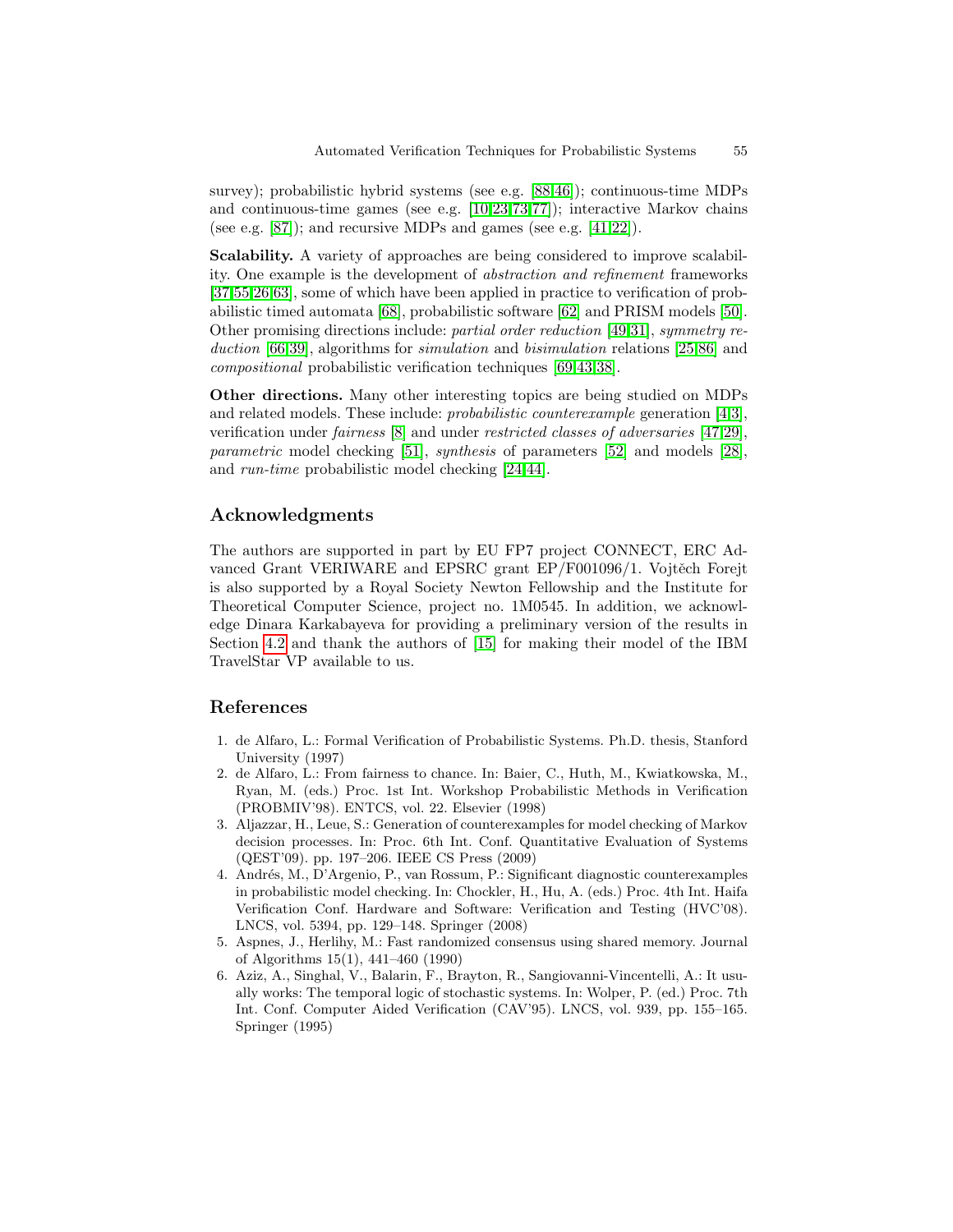- 56 Forejt, Kwiatkowska, Norman, Parker
- <span id="page-55-1"></span>7. Baier, C.: On algorithmic verification methods for probabilistic systems (1998), habilitation thesis, Fakultät für Mathematik & Informatik, Universität Mannheim
- <span id="page-55-7"></span>8. Baier, C., Größer, M., Ciesinski, F.: Quantitative analysis under fairness constraints. In: Liu, Z., Ravn, A. (eds.) Proc. 7th Int. Symp. Automated Technology for Verification and Analysis (ATVA'09). LNCS, vol. 5799, pp. 135–150. Springer (2009)
- <span id="page-55-9"></span>9. Baier, C., Größer, M., Leucker, M., Bollig, B., Ciesinski, F.: Controller synthesis for probabilistic systems. In: Lévy, J.J., Mayr, E., Mitchell, J. (eds.) Proc. 3rd IFIP Int. Conf. Theoretical Computer Science (TCS'06). pp. 493–5062. Kluwer (2004)
- <span id="page-55-14"></span>10. Baier, C., Hermanns, H., Katoen, J.P., Haverkort, B.: Efficient computation of time-bounded reachability probabilities in uniform continuous-time Markov decision processes. Theoretical Computer Science 345(1), 2–26 (2005)
- <span id="page-55-0"></span>11. Baier, C., Katoen, J.P.: Principles of Model Checking. MIT Press (2008)
- <span id="page-55-8"></span>12. Baier, C., Kwiatkowska, M.: Model checking for a probabilistic branching time logic with fairness. Distributed Computing 11(3), 125–155 (1998)
- <span id="page-55-12"></span>13. Barnat, J., Brim, L., Cerna, I., Ceska, M., Tumova, J.: ProbDiVinE-MC: Multi-core LTL model checker for probabilistic systems. In: Proc. 5rd Int. Conf. Quantitative Evaluation of Systems (QEST'08). pp. 77–78. IEEE CS Press (2008)
- <span id="page-55-3"></span>14. Bellman, R.: Dynamic Programming. Princeton University Press (1957)
- <span id="page-55-13"></span>15. Benini, L., Bogliolo, A., Paleologo, G., De Micheli, G.: Policy optimization for dynamic power management. IEEE Trans. Computer-Aided Design of Integrated Circuits and Systems 8(3), 299–316 (2000)
- <span id="page-55-6"></span>16. Bertsekas, D.: Dynamic Programming and Optimal Control, Volumes 1 and 2. Athena Scientific (1995)
- <span id="page-55-5"></span>17. Bertsekas, D., Tsitsiklis, J.: An analysis of stochastic shortest path problems. Mathematics of Operations Research 16(3), 580–595 (1991)
- <span id="page-55-4"></span>18. Bianco, A., de Alfaro, L.: Model checking of probabilistic and nondeterministic systems. In: Thiagarajan, P. (ed.) Proc. 15th Conf. Foundations of Software Technology and Theoretical Computer Science (FSTTCS'95). LNCS, vol. 1026, pp. 499–513. Springer (1995)
- <span id="page-55-2"></span>19. Billingsley, P.: Probability and Measure. Wiley (1995)
- <span id="page-55-11"></span>20. Brázdil, T., Forejt, V., Kučera, A.: Controller synthesis and verification for Markov decision processes with qualitative branching time objectives. In: Aceto, L., Damgård, I., Goldberg, L., Halldórsson, M., Ingólfsdóttir, A., Walukiewicz, I. (eds.) Proc. 35th Int. Colloq. Automata, Languages and Programming, Part II (ICALP'08). LNCS, vol. 5126, pp. 148–159. Springer (2008)
- <span id="page-55-10"></span>21. Brázdil, T., Brožek, V., Forejt, V., Kučera, A.: Stochastic games with branchingtime winning objectives. In: 21th IEEE Symp. Logic in Computer Science (LICS 2006). pp. 349–358. IEEE CS Press (2006)
- <span id="page-55-16"></span>22. Brázdil, T., Brožek, V., Kučera, A., Obdržálek, J.: Qualitative reachability in stochastic BPA games. In: Albers, S., Marion, J.Y. (eds.) 26th Int. Symp. Theoretical Aspects of Computer Science (STACS'09). LIPIcs, vol. 3, pp. 207–218. Schloss Dagstuhl - Leibniz-Zentrum fuer Informatik (2009)
- <span id="page-55-15"></span>23. Brázdil, T., Forejt, V., Krčál, J., Křetínský, J., Kučera, A.: Continuous-time stochastic games with time-bounded reachability. In: Kannan, R., Kumar, K. (eds.) Proc. 29th Int. Conf. Foundations of Software Technology and Theoretical Computer Science (FSTTCS'09). LIPIcs, vol. 4, pp. 61–72. Schloss Dagstuhl - Leibniz-Zentrum fuer Informatik (2009)
- <span id="page-55-17"></span>24. Calinescu, R., Grunske, L., Kwiatkowska, M., Mirandola, R., Tamburrelli, G.: Dynamic QoS management and optimisation in service-based systems. IEEE Transactions on Software Engineering (2010)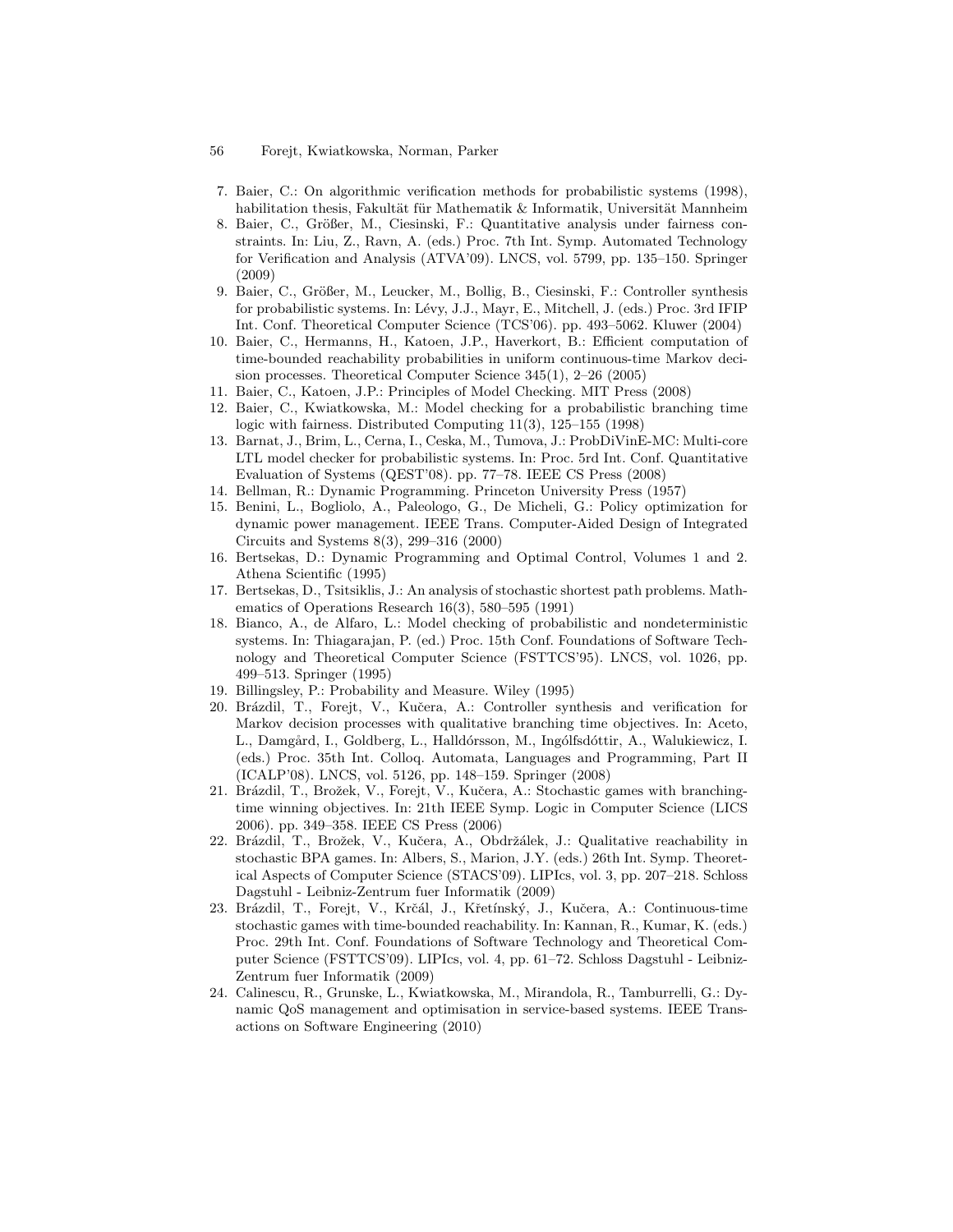- <span id="page-56-11"></span>25. Cattani, S., Segala, R.: Decision algorithms for probabilistic bisimulation. In: Brim, L., Janar, P., Ketinsky, M., Kuera, A. (eds.) Proc. 14th Int. Conf. Concurrency Theory (CONCUR'02). LNCS, vol. 2421, pp. 371–385. Springer (August 2002)
- <span id="page-56-8"></span>26. Chadha, R., Viswanathan, M.: A counterexample guided abstraction-refinement framework for Markov decision processes. ACM Transactions on Computational Logic 12(1), 1–49 (2010)
- <span id="page-56-2"></span>27. Chatterjee, K., Henzinger, T.: Value iteration. In: Grumberg, O., Veith, H. (eds.) 25 Years of Model Checking - History, Achievements, Perspectives. LNCS, vol. 5000, pp. 107–138. Springer (2008)
- <span id="page-56-14"></span>28. Chatterjee, K., Henzinger, T., Jobstmann, B., Singh, R.: Measuring and synthesizing systems in probabilistic environments. In: Touili, T., Cook, B., Jackson, P. (eds.) Proc. 22nd Int. Conf. Computer Aided Verification (CAV'10). LNCS, vol. 6174, pp. 380–395. Springer (2010)
- <span id="page-56-13"></span>29. Cheung, L.: Reconciling Nondeterministic and Probabilistic Choices. Ph.D. thesis, Radboud University of Nijmegen (2006)
- <span id="page-56-6"></span>30. Ciesinski, F., Baier, C.: Liquor: A tool for qualitative and quantitative linear time analysis of reactive systems. In: Proc. 3rd Int. Conf. Quantitative Evaluation of Systems (QEST'06). pp. 131–132. IEEE CS Press (2006)
- <span id="page-56-9"></span>31. Ciesinski, F., Baier, C., Größer, M., Klein, J.: Reduction techniques for model checking Markov decision processes. In: Proc. 5th Int. Conf. Quantitative Evaluation of Systems (QEST'08). pp. 45–54. IEEE CS Press (2008)
- <span id="page-56-4"></span>32. Ciesinski, F., Größer, M.: On probabilistic computation tree logic. In: Baier, C., Haverkort, B., Hermanns, H., Katoen, J.P., Siegle, M. (eds.) Validation of Stochastic Systems: A Guide to Current Research. LNCS (Tutorial Volume), vol. 2925, pp. 147–188. Springer (2004)
- <span id="page-56-3"></span>33. Clarke, E., Emerson, A.: Design and synthesis of synchronization skeletons using branching time temporal logic. In: Kozen, D. (ed.) Proc. Workshop Logic of Programs. LNCS, vol. 131, pp. 52–71. Springer (1981)
- <span id="page-56-0"></span>34. Courcoubetis, C., Yannakakis, M.: Verifying temporal properties of finite state probabilistic programs. In: Proc. 29th Annual Symp. Foundations of Computer Science (FOCS'88). pp. 338–345. IEEE CS Press (1988)
- <span id="page-56-1"></span>35. Courcoubetis, C., Yannakakis, M.: Markov decision processes and regular events. IEEE Trans. Automatic Control 43(10), 1399–1418 (1998)
- <span id="page-56-5"></span>36. Daniele, M., Giunchiglia, F., Vardi, M.: Improved automata generation for linear temporal logic. In: Halbwachs, N., Peled, D. (eds.) Proc. 11th Int. Conf. Computer Aided Verification (CAV'99). LNCS, vol. 1633, pp. 249–260. Springer (1999)
- <span id="page-56-7"></span>37. D'Argenio, P., Jeannet, B., Jensen, H., Larsen, K.: Reduction and refinement strategies for probabilistic analysis. In: Hermanns, H., Segala, R. (eds.) Proc. 2nd Joint Int. Workshop Process Algebra and Probabilistic Methods, Performance Modeling and Verification (PAPM/PROBMIV'02). LNCS, vol. 2399, pp. 57–76. Springer (2002)
- <span id="page-56-12"></span>38. Delahaye, B., Caillaud, B., Legay, A.: Probabilistic contracts: A compositional reasoning methodology for the design of stochastic systems. In: Proc. 10th Int. Conf. Application of Concurrency to System Design (ACSD'10). pp. 223–232. IEEE CS Press (2010)
- <span id="page-56-10"></span>39. Donaldson, A., Miller, A.: Symmetry reduction for probabilistic model checking using generic representatives. In: Graf, S., Zhang, W. (eds.) Proc. 4th Int. Symp. Automated Technology for Verification and Analysis (ATVA'06). LNCS, vol. 4218, pp. 9–23. Springer (2006)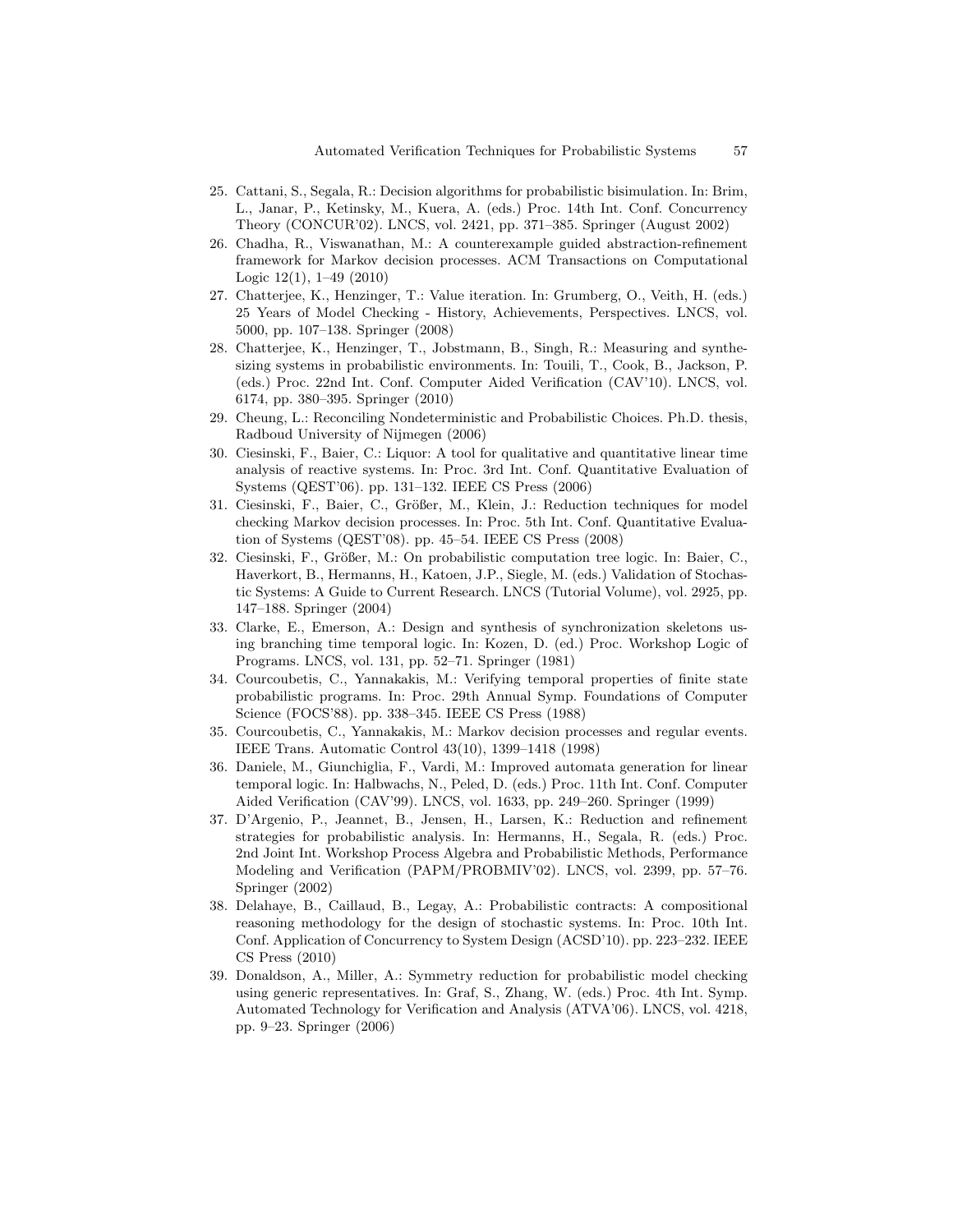- 58 Forejt, Kwiatkowska, Norman, Parker
- <span id="page-57-5"></span>40. Etessami, K., Kwiatkowska, M., Vardi, M., Yannakakis, M.: Multi-objective model checking of Markov decision processes. Logical Methods in Computer Science 4(4), 1–21 (2008)
- <span id="page-57-9"></span>41. Etessami, K., Yannakakis, M.: Recursive Markov decision processes and recursive stochastic games. In: Caires, L., Italiano, G., Monteiro, L., Palamidessi, C., Yung, M. (eds.) Proc. 32nd Int. Colloq. Automata, Languages and Programming (ICALP'05). LNCS, vol. 3580, pp. 891–903. Springer (2005)
- <span id="page-57-1"></span>42. Feller, W.: An Introduction to Probability Theory and its Applications. Wiley (1968)
- <span id="page-57-12"></span>43. Feng, L., Kwiatkowska, M., Parker, D.: Compositional verification of probabilistic systems using learning. In: Proc. 7th Int. Conf. Quantitative Evaluation of Systems (QEST'10). pp. 133–142. IEEE CS Press (2010)
- <span id="page-57-16"></span>44. Filieri, A., Ghezzi, C., Tamburrelli, G.: Run-time efficient probabilistic model checking. In: Proc. 33rd ACM/IEEE International Conference on Software Engineering (ICSE'11). ACM (2011)
- <span id="page-57-6"></span>45. Forejt, V., Kwiatkowska, M., Norman, G., Parker, D., Qu, H.: Quantitative multiobjective verification for probabilistic systems. In: Abdulla, P., Leino, K. (eds.) Proc. 17th Int. Conf. Tools and Algorithms for the Construction and Analysis of Systems (TACAS'11). LNCS, vol. 6605, pp. 112–127. Springer (2011)
- <span id="page-57-8"></span>46. Fränzle, M., Teige, T., Eggers, A.: Engineering constraint solvers for automatic analysis of probabilistic hybrid automata. Journal of Logic and Algebraic Programming 79(7), 436–466 (2010)
- <span id="page-57-13"></span>47. Giro, S.: On the automatic verification of distributed probabilistic automata with partial information. Ph.D. thesis, FaMAF, Universidad Nacional de Córdoba (2010)
- <span id="page-57-3"></span>48. van Glabbeek, R., Smolka, S., Steffen, B.: Reactive, generative, and stratified models of probabilistic processes. Information and Computation 121(1), 59–80 (1995)
- <span id="page-57-11"></span>49. Größer, M., Baier, C.: Partial order reduction for Markov decision processes: A survey. In: de Boer, F., Bonsangue, M., Graf, S., de Roever, W.P. (eds.) Proc. 4th Int. Symp. Formal Methods for Component and Objects (FMCO'05). LNCS, vol. 4111, pp. 408–427. Springer (2006)
- <span id="page-57-7"></span>50. Hahn, E., Hermanns, H., Wachter, B., Zhang, L.: PASS: Abstraction refinement for infinite probabilistic models. In: Esparza, J., Majumdar, R. (eds.) Proc. 16th Int. Conf. Tools and Algorithms for the Construction and Analysis of Systems (TACAS'10). LNCS, vol. 6105, pp. 353–357. Springer (2010)
- <span id="page-57-14"></span>51. Hahn, E., Hermanns, H., Zhang, L.: Probabilistic reachability for parametric Markov models. In: Pasareanu, C. (ed.) Proc. 16th Int. SPIN Workshop. LNCS, vol. 5578, pp. 88–106. Springer (2009)
- <span id="page-57-15"></span>52. Han, T., Katoen, J.P., Mereacre, A.: Approximate parameter synthesis for probabilistic time-bounded reachability. In: Proc. IEEE Symp. Real-Time Systems (RTSS 08). pp. 173–182. IEEE CS Press (2008)
- <span id="page-57-2"></span>53. Hansson, H.: Time and Probability in Formal Design of Distributed Systems. Elsevier (1994)
- <span id="page-57-4"></span>54. Hansson, H., Jonsson, B.: A logic for reasoning about time and reliability. Formal Aspects of Computing 6(5), 512–535 (1994)
- <span id="page-57-10"></span>55. Hermanns, H., Wachter, B., Zhang, L.: Probabilistic CEGAR. In: Gupta, A., Malik, S. (eds.) Proc. 20th Int. Conf. Computer Aided Verification (CAV'08). LNCS, vol. 5123, pp. 162–175. Springer (2008)
- <span id="page-57-0"></span>56. Hinton, A., Kwiatkowska, M., Norman, G., Parker, D.: PRISM: A tool for automatic verification of probabilistic systems. In: Hermanns, H., Palsberg, J. (eds.)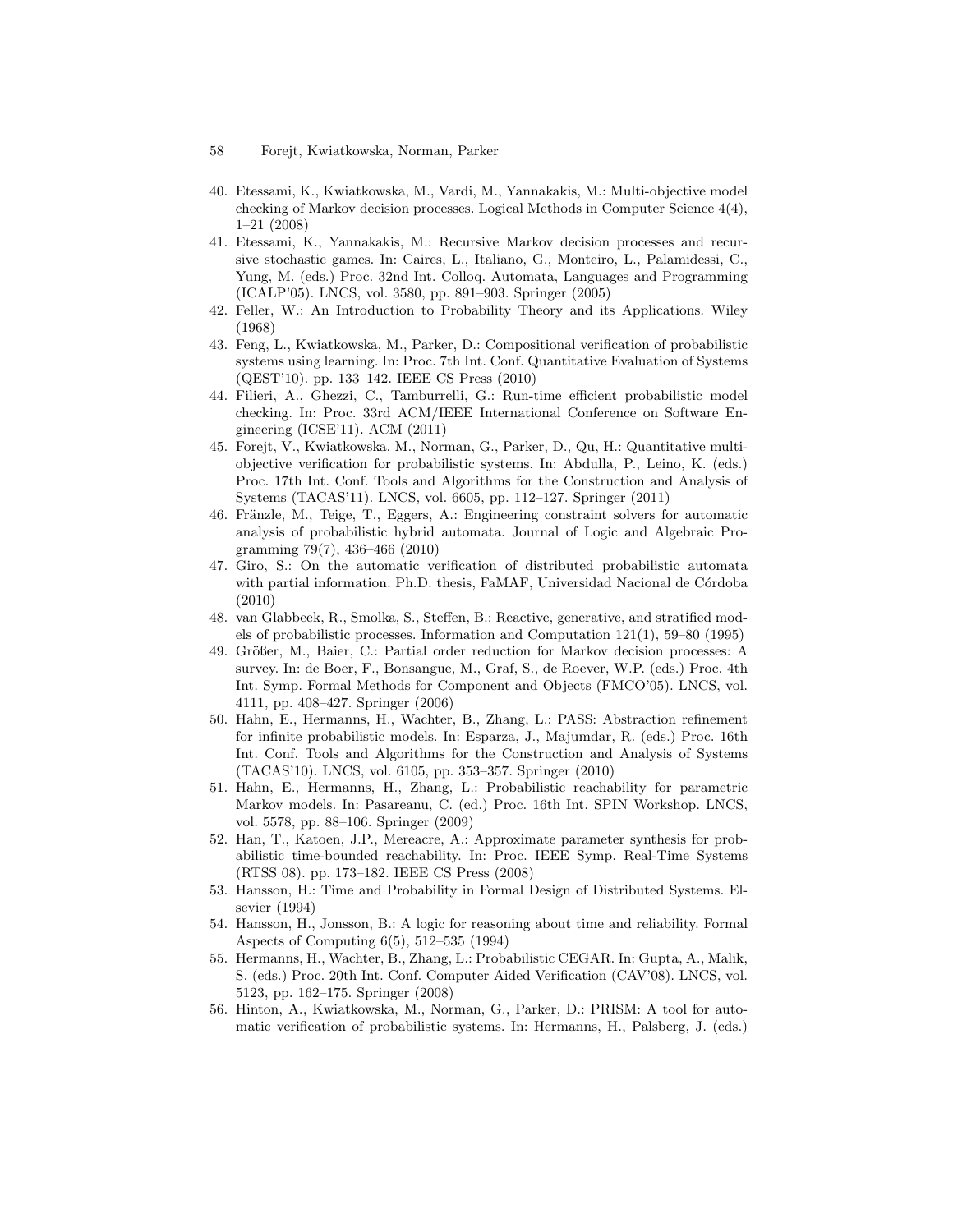Proc. 12th Int. Conf. Tools and Algorithms for the Construction and Analysis of Systems (TACAS'06). LNCS, vol. 3920, pp. 441–444. Springer (2006)

- <span id="page-58-3"></span>57. Howard, R.: Dynamic Programming and Markov Processes. The MIT Press (1960)
- <span id="page-58-9"></span>58. Technical specifications of hard drive IBM Travelstar VP (www.storage.ibm.com/storage/oem/data/travvp.htm)
- <span id="page-58-8"></span>59. Israeli, A., Jalfon, M.: Token management schemes and random walks yield selfstabilizating mutual exclusion. In: Proc. 9th Annual ACM Symp. Principles of Distributed Computing (PODC'90). pp. 119–131. ACM New York (1990)
- <span id="page-58-6"></span>60. Jeannet, B., D'Argenio, P., Larsen, K.: Rapture: A tool for verifying Markov decision processes. In: Cerna, I. (ed.) Proc. Tools Day, affiliated to 13th Int. Conf. Concurrency Theory (CONCUR'02). pp. 84–98. Technical Report FIMU-RS-2002- 05, Faculty of Informatics, Masaryk University (2002)
- <span id="page-58-7"></span>61. Katoen, J.P., Hahn, E., Hermanns, H., Jansen, D., Zapreev, I.: The ins and outs of the probabilistic model checker MRMC. In: Proc. 6th Int. Conf. Quantitative Evaluation of Systems (QEST'09). pp. 167–176. IEEE CS Press (2009)
- <span id="page-58-14"></span>62. Kattenbelt, M., Kwiatkowska, M., Norman, G., Parker, D.: Abstraction refinement for probabilistic software. In: Jones, N., Muller-Olm, M. (eds.) Proc. 10th Int. Conf. Verification, Model Checking, and Abstract Interpretation (VMCAI'09). LNCS, vol. 5403, pp. 182–197. Springer (2009)
- <span id="page-58-12"></span>63. Kattenbelt, M., Kwiatkowska, M., Norman, G., Parker, D.: A game-based abstraction-refinement framework for Markov decision processes. Formal Methods in System Design 36(3) (2010)
- <span id="page-58-2"></span>64. Kemeny, J., Snell, J., Knapp, A.: Denumerable Markov Chains. Springer-Verlag, 2nd edn. (1976)
- <span id="page-58-1"></span>65. Kulkarni, V.: Modeling and Analysis of Stochastic Systems. Chapman & Hall (1995)
- <span id="page-58-15"></span>66. Kwiatkowska, M., Norman, G., Parker, D.: Symmetry reduction for probabilistic model checking. In: Ball, T., Jones, R. (eds.) Proc. 18th Int. Conf. Computer Aided Verification (CAV'06). LNCS, vol. 4114, pp. 234–248. Springer (2006)
- <span id="page-58-0"></span>67. Kwiatkowska, M., Norman, G., Parker, D.: Stochastic model checking. In: Bernardo, M., Hillston, J. (eds.) Formal Methods for the Design of Computer, Communication and Software Systems: Performance Evaluation (SFM'07). LNCS (Tutorial Volume), vol. 4486, pp. 220–270. Springer (2007)
- <span id="page-58-13"></span>68. Kwiatkowska, M., Norman, G., Parker, D.: Stochastic games for verification of probabilistic timed automata. In: Ouaknine, J., Vaandrager, F. (eds.) Proc. 7th Int. Conf. Formal Modelling and Analysis of Timed Systems (FORMATS'09). LNCS, vol. 5813, pp. 212–227. Springer (2009)
- <span id="page-58-5"></span>69. Kwiatkowska, M., Norman, G., Parker, D., Qu, H.: Assume-guarantee verification for probabilistic systems. In: Esparza, J., Majumdar, R. (eds.) Proc. 16th Int. Conf. Tools and Algorithms for the Construction and Analysis of Systems (TACAS'10). LNCS, vol. 6105, pp. 23–37. Springer (2010)
- <span id="page-58-11"></span>70. Kwiatkowska, M., Norman, G., Parker, D., Sproston, J.: Modeling and Verification of Real-Time Systems: Formalisms and Software Tools, chap. Verification of Real-Time Probabilistic Systems, pp. 249–288. John Wiley & Sons (2008)
- <span id="page-58-10"></span>71. Kwiatkowska, M., Norman, G., Segala, R.: Automated verification of a randomized distributed consensus protocol using Cadence SMV and PRISM. In: Berry, G., Comon, H., Finkel, A. (eds.) Proc. 13th Int. Conf. Computer Aided Verification (CAV'01). LNCS, vol. 2102, pp. 194–206. Springer (2001)
- <span id="page-58-4"></span>72. Legay, A., Murawski, A., Ouaknine, J., Worrell, J.: On automated verification of probabilistic programs. In: Ramakrishnan, C., Rehof, J. (eds.) Proc. 14th Int. Conf.